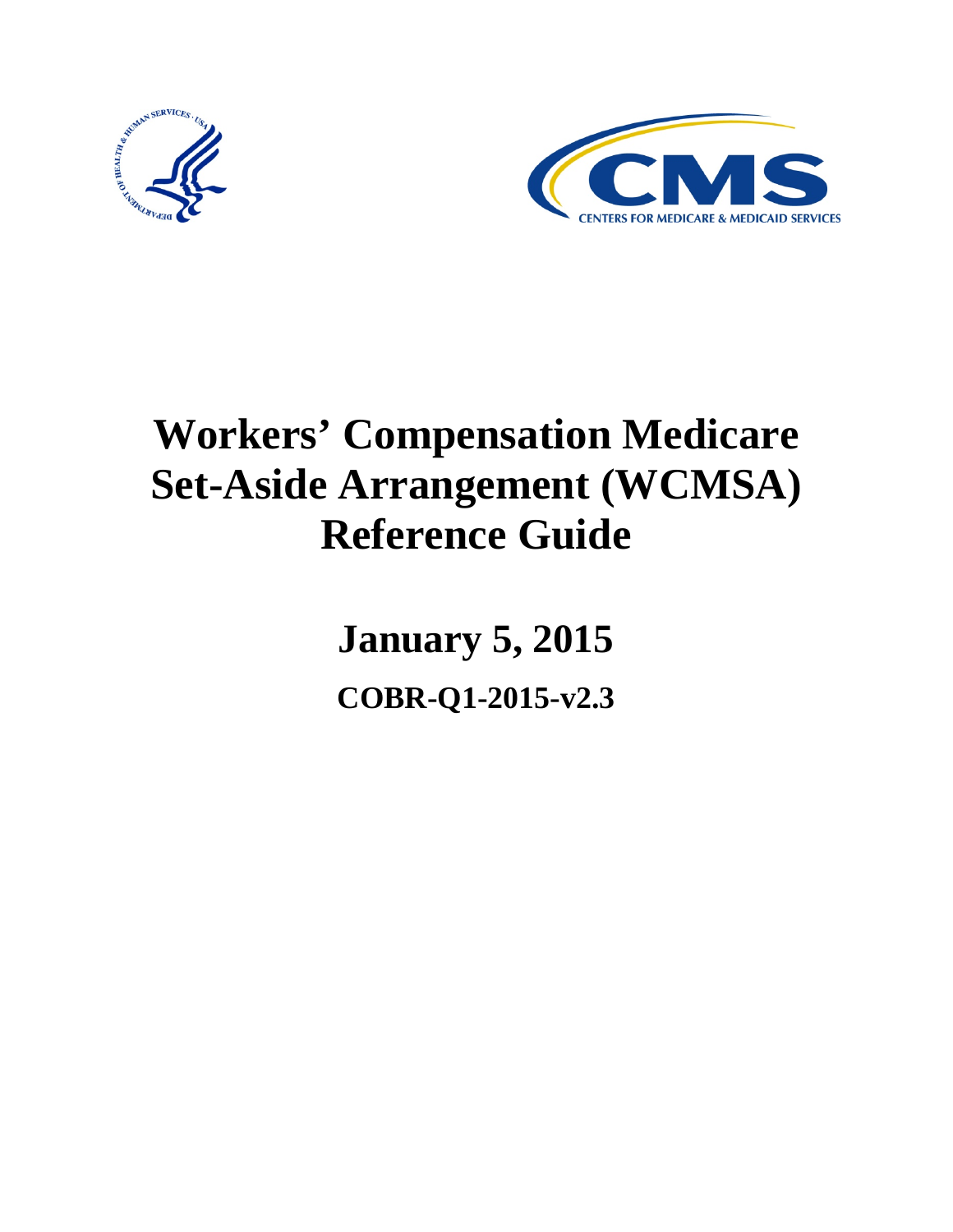| <b>Version</b> | <b>Date</b> | <b>Description of Changes</b>                                                                                                                                         |  |  |
|----------------|-------------|-----------------------------------------------------------------------------------------------------------------------------------------------------------------------|--|--|
| 1.0            | 03/01/2013  | Initial version                                                                                                                                                       |  |  |
| 1.1            | 03/14/2013  | Internal review updates                                                                                                                                               |  |  |
| 1.2            | 03/25/2013  | Additional internal review updates                                                                                                                                    |  |  |
| 1.3            | 03/29/2013  | First published version                                                                                                                                               |  |  |
| 2.0            | 11/6/2013   | Updated per list in Section 1.1, primarily adding material from the<br>4/11/2013 WCRC Town Hall presentation and the Operating Rules.                                 |  |  |
| 2.1            | 2/3/2014    | Branding changes for the Benefits Coordination & Recovery Center<br>transition, for January 2014 Release B.                                                           |  |  |
| 2.2            | 4/24/2014   | Added section 4.1.4 on Hearing on the Merits of the Case. Clarified<br>requirements for medical payment records. Added Appendix 6,<br>changes from previous versions. |  |  |
| 2.3            | 1/5/2015    | Change Request (CR) 12858: Based on recent alert letter changes,<br>updated language in the Guide to correspond.                                                      |  |  |
|                |             | CR 13265: Added language to address schedule change for<br>hydrocodone compounds from schedule III to schedule II.                                                    |  |  |
|                |             | CR 12192: Updated the deadline for response to development<br>requests for proposals submitted via the WCMSA Portal to 20 days<br>from the previous 10.               |  |  |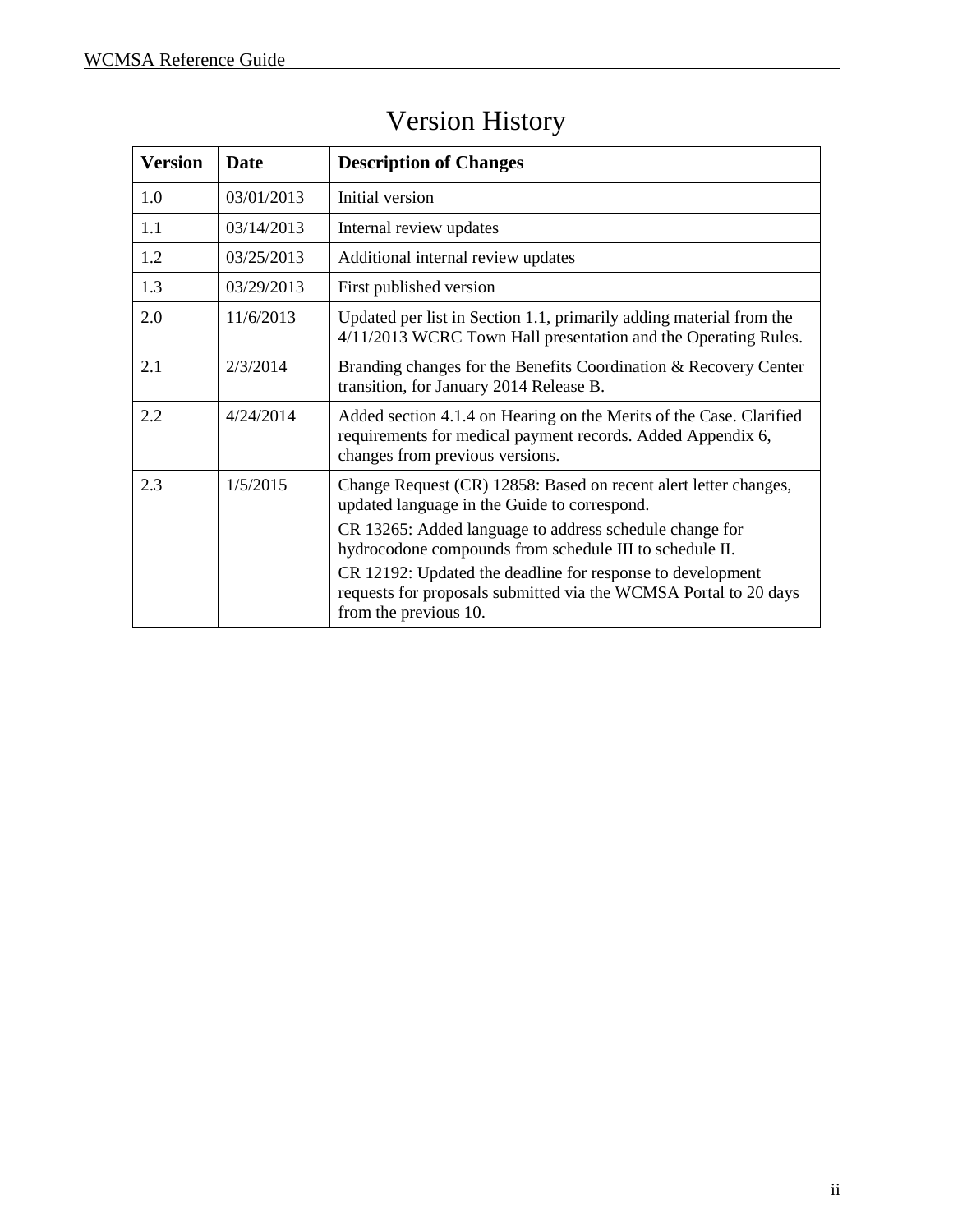# **Table of Contents**

| 1.0 |       |                                                                   |
|-----|-------|-------------------------------------------------------------------|
| 1.1 |       |                                                                   |
| 2.0 |       |                                                                   |
| 2.1 |       |                                                                   |
| 2.2 |       |                                                                   |
| 2.3 |       |                                                                   |
| 3.0 |       | What Are Workers' Compensation Medicare Set-Aside Arrangements? 4 |
| 4.0 |       |                                                                   |
| 4.1 |       |                                                                   |
|     | 4.1.1 |                                                                   |
|     | 4.1.2 |                                                                   |
|     | 4.1.3 |                                                                   |
|     | 4.1.4 |                                                                   |
| 4.2 |       |                                                                   |
| 5.0 |       |                                                                   |
| 5.1 |       |                                                                   |
| 5.2 |       |                                                                   |
| 6.0 |       |                                                                   |
| 7.0 |       |                                                                   |
| 8.0 |       |                                                                   |
| 8.1 |       |                                                                   |
| 9.0 |       |                                                                   |
| 9.1 |       |                                                                   |
| 9.2 |       |                                                                   |
| 9.3 |       |                                                                   |
| 9.4 |       |                                                                   |
|     | 9.4.1 |                                                                   |
|     | 9.4.2 |                                                                   |
|     | 9.4.3 |                                                                   |
|     | 9.4.4 |                                                                   |
|     | 9.4.5 |                                                                   |
|     | 9.4.6 |                                                                   |
| 9.5 |       |                                                                   |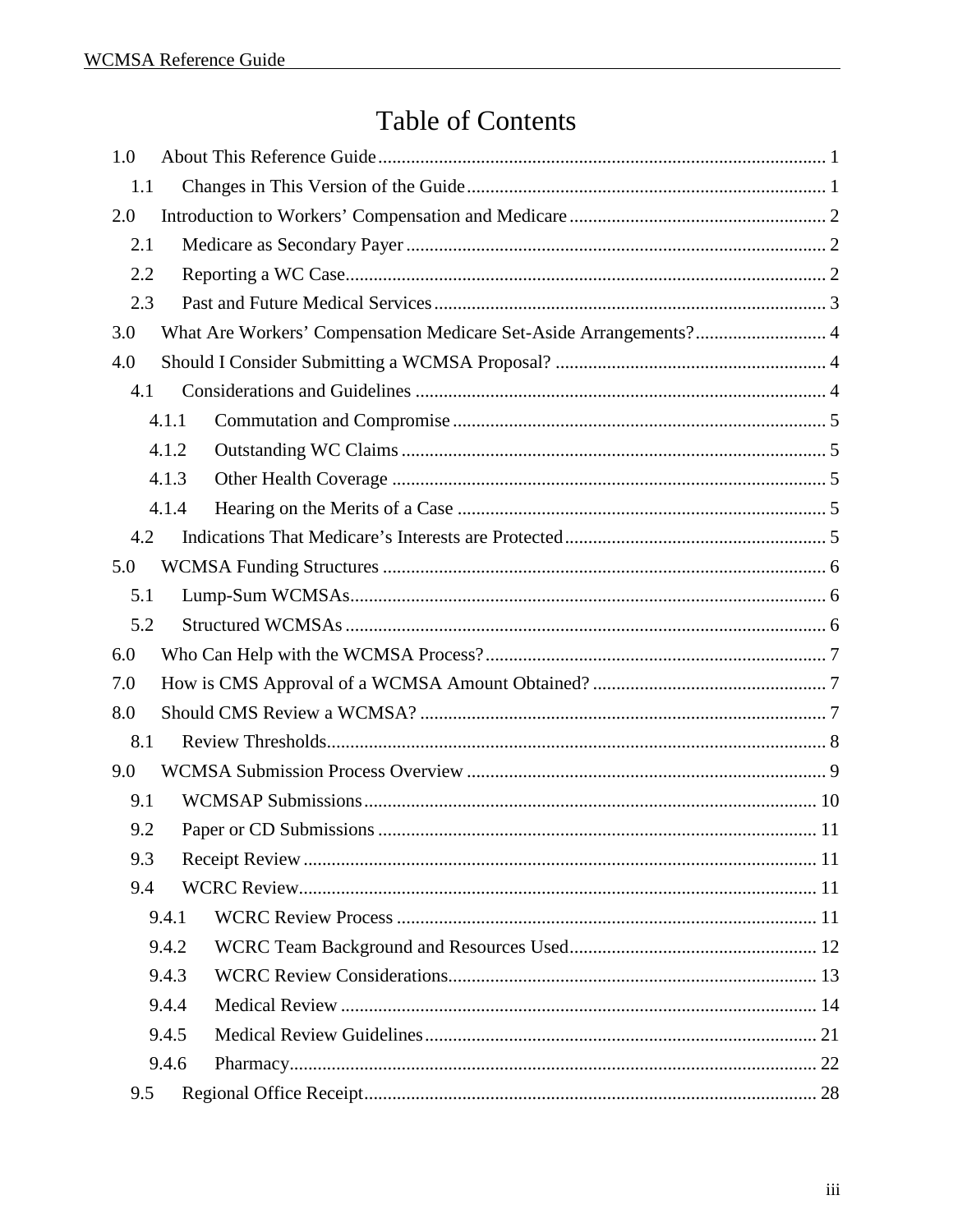| 9.6                                                                                     |  |
|-----------------------------------------------------------------------------------------|--|
| 10.0                                                                                    |  |
| 10.1                                                                                    |  |
| 10.2                                                                                    |  |
| 10.3                                                                                    |  |
| 10.4                                                                                    |  |
| 10.4.1                                                                                  |  |
| 10.4.2                                                                                  |  |
| 10.5                                                                                    |  |
| Indicate How Much of the Settlement is for Past v. Future Medical Expenses 41<br>10.5.1 |  |
| 10.5.2                                                                                  |  |
| 10.5.3                                                                                  |  |
| 10.6                                                                                    |  |
| 10.7                                                                                    |  |
| 10.8                                                                                    |  |
| 10.9                                                                                    |  |
|                                                                                         |  |
| 11.1                                                                                    |  |
| 11.1.1                                                                                  |  |
|                                                                                         |  |
| 11.2.1                                                                                  |  |
| 11.2.2                                                                                  |  |
| 12.0                                                                                    |  |
| 13.0                                                                                    |  |
| 14.0                                                                                    |  |
| 15.0                                                                                    |  |
| 15.1                                                                                    |  |
| 15.2                                                                                    |  |
| 15.2.1                                                                                  |  |
| 15.2.2                                                                                  |  |
| 15.3                                                                                    |  |
| 16.0                                                                                    |  |
| 17.0                                                                                    |  |
| 17.1                                                                                    |  |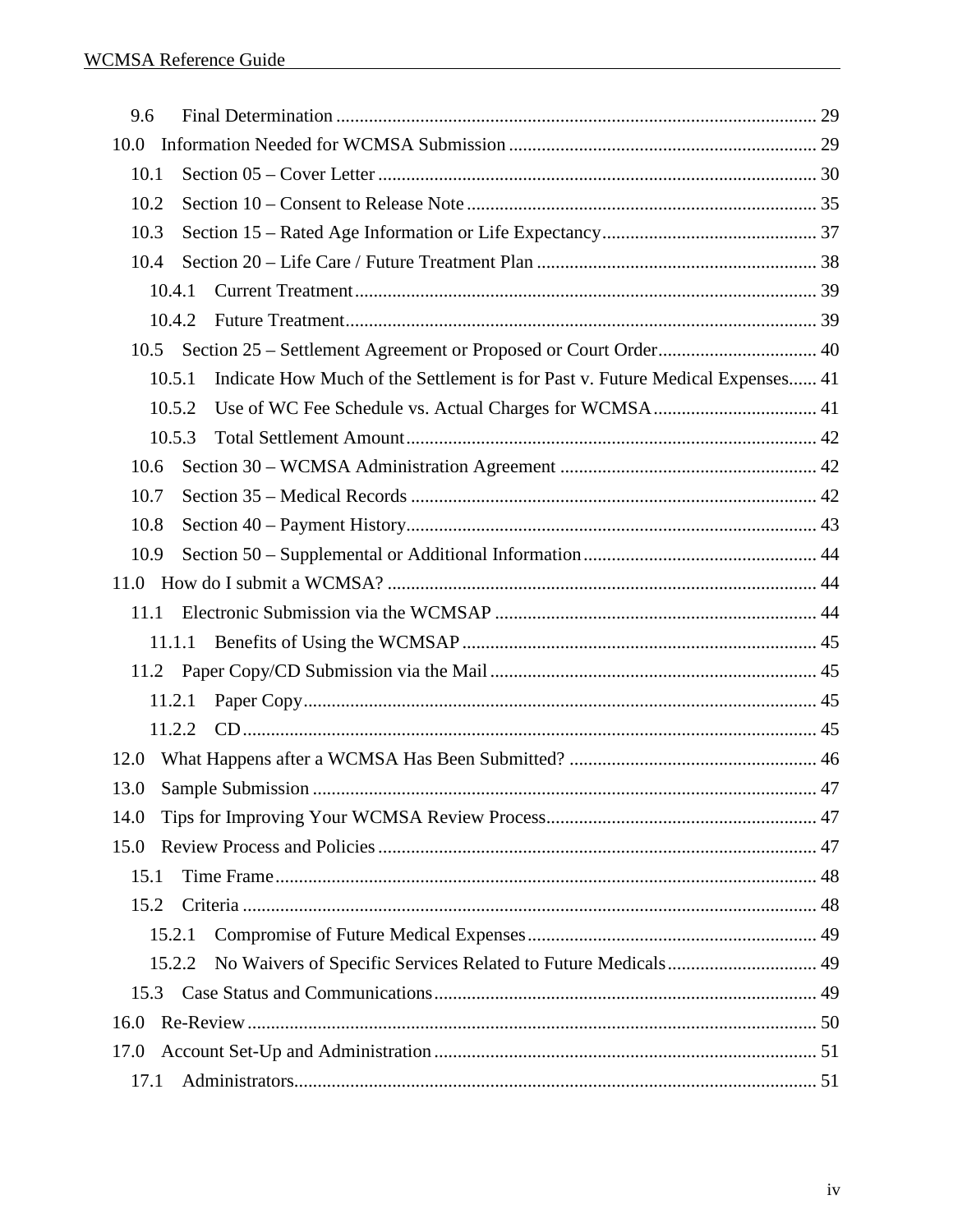| 17.2        |  |
|-------------|--|
| 17.3        |  |
| 17.4        |  |
| 17.4.1      |  |
| 17.4.2      |  |
| 17.5        |  |
| 18.0        |  |
| 19.0        |  |
| 19.1        |  |
| 19.2        |  |
| 19.3        |  |
| 19.3.1      |  |
| 19.3.2      |  |
| Appendix 1. |  |
| Appendix 2. |  |
| Appendix 3. |  |
| Appendix 4. |  |
| Appendix 5. |  |
|             |  |
|             |  |
|             |  |
|             |  |
|             |  |
|             |  |
| Appendix 6. |  |
|             |  |
|             |  |
|             |  |
|             |  |
|             |  |
|             |  |
|             |  |
|             |  |
| Appendix 7. |  |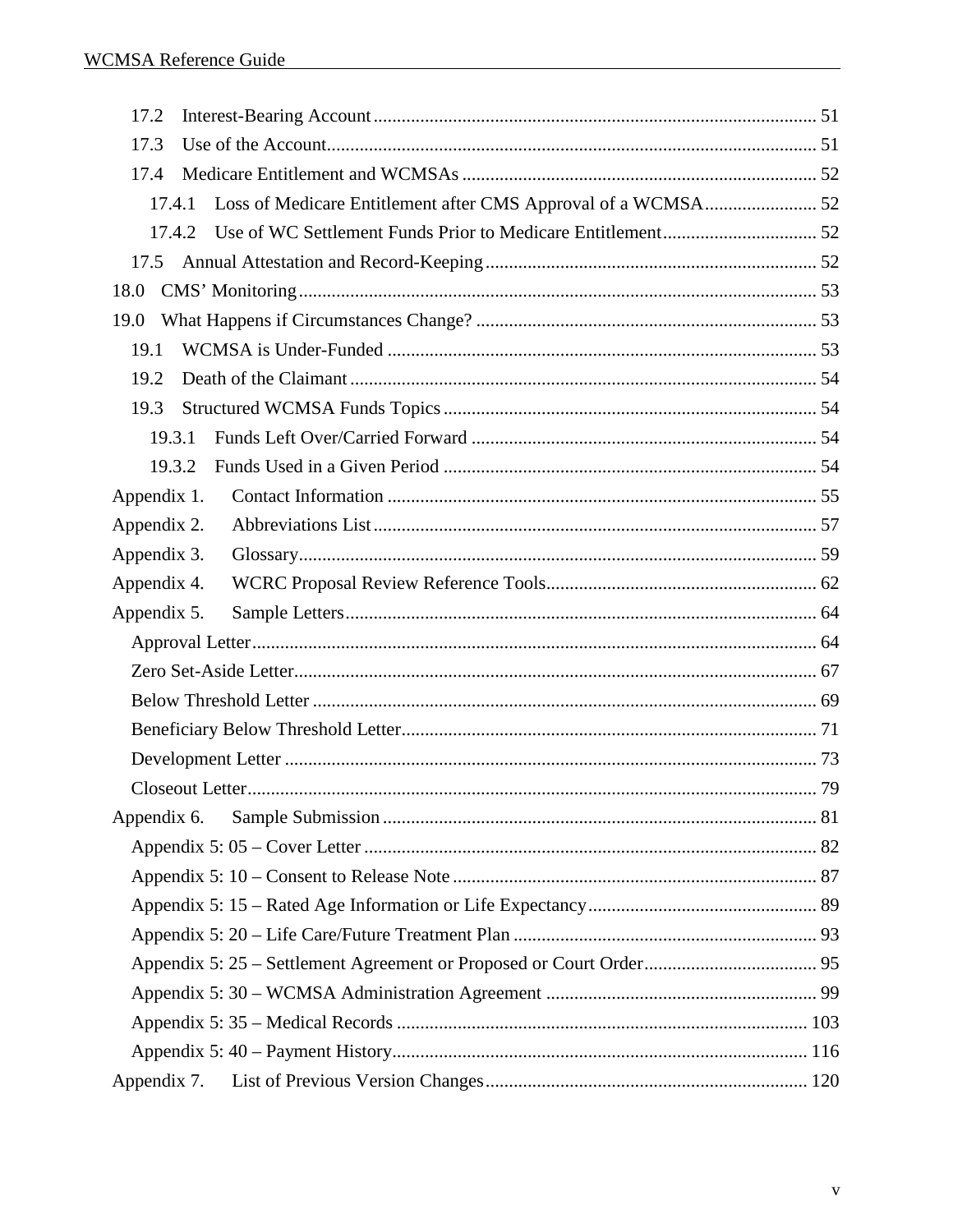# Figures

# Tables

|--|--|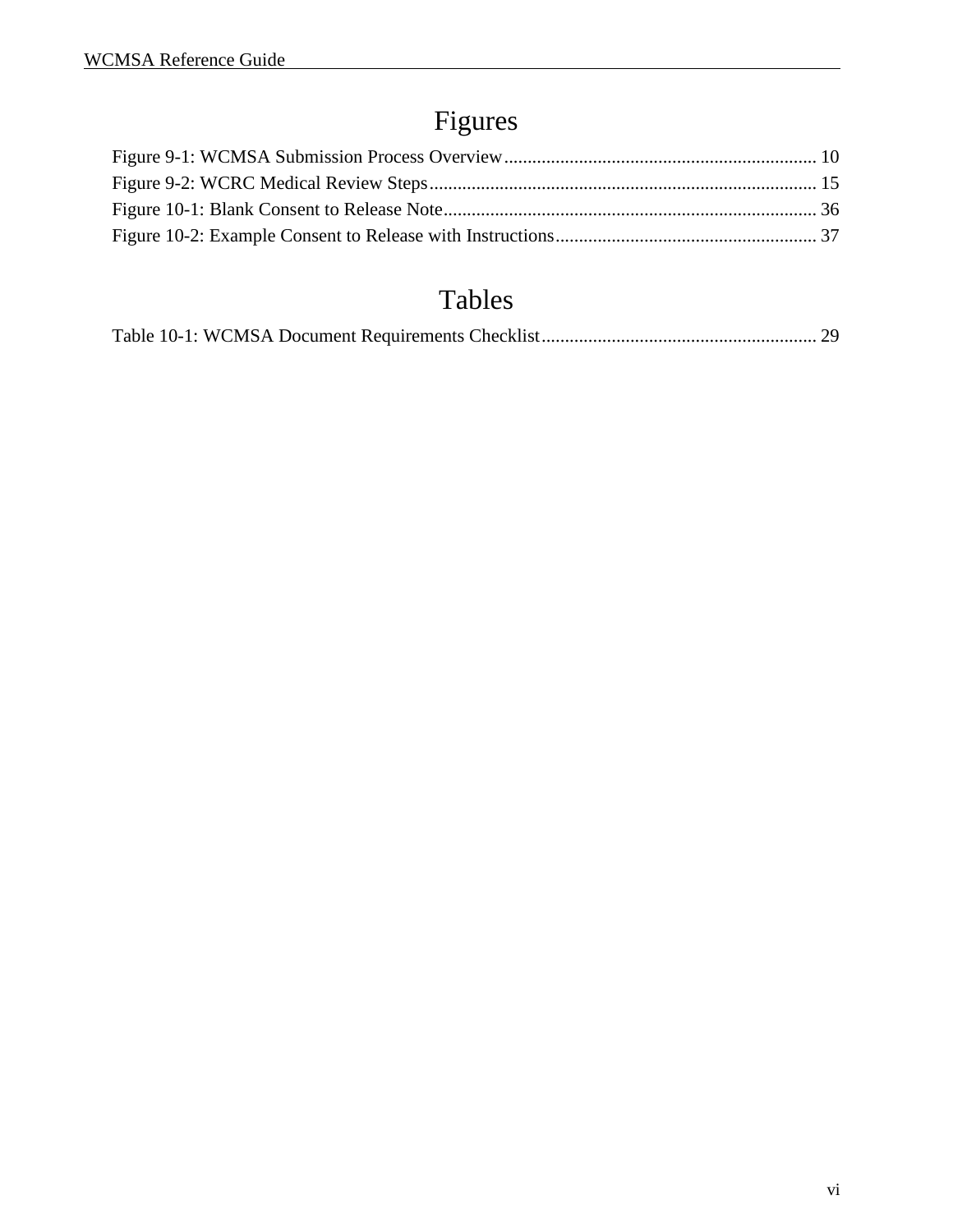# <span id="page-6-0"></span>**1.0 About This Reference Guide**

This guide was written to help you understand the process used by the Centers for Medicare  $\&$ Medicaid Services (CMS) for approving proposed Workers' Compensation Medicare Set-Aside Arrangement (WCMSA) amounts and to serve as a reference for those choosing to submit such amounts to CMS for approval. Submitters may include injured workers themselves (claimants), their attorneys, Workers' Compensation (WC) Medicare Set-Aside Arrangement (MSA) agents or consultants, or claimants' other appointed representatives.

This guide reflects information compiled from all WCMSA Regional Office (RO) Memorandums issued by CMS, from information provided on the CMS website, from information provided by the Workers Compensation Review Contractor (WCRC), and from the CMS WCMSA Operating Rules. For comprehensive explanations, please refer to the WCMSA RO Memorandums.

*There are no statutory or regulatory provisions requiring that you submit a WCMSA amount proposal to CMS for review. If you choose to use CMS' WCMSA review process, the Agency requests that you comply with CMS' established policies and procedures.* 

### <span id="page-6-1"></span>**1.1 Changes in This Version of the Guide**

Version 2.3 of this Guide includes the following changes:

- Updated language to correspond with recent changes to letters.
	- Corrected reference from 42 CFR 411.46 to Section 1862(b)(2) of the Social Security Act.
	- Clarified reference to costs related to the workers' compensation claim, rather than the compensable injury.
	- Clarified reference to future medical items and services as "Medicare covered and otherwise reimbursable."
	- Clarified that CMS approves the WCMSA amount, not the WCMSA, upon submission of a request.
	- Correspondingly, clarified language referring to submission of a proposed WCMSA amount, rather than a WCMSA proposal.
	- Restated the comparison of fee-schedule vs. full-and-actual-costs pricing as the basis of pricing the proposed amount, rather than the basis of payment from an approved WCMSA account.
	- Clarified attestation vs. accounting wording.
	- Clarified procedural results when Medicare is not provided with information in response to a development request.
	- Removed the word "form" from references to documents that are not forms.
- Added language to address schedule change for hydrocodone compounds from schedule III to schedule II. See Section [9.4.6.2.](#page-29-0)
- Changed deadline for responding to development requests for submission through the WCMSA Portal to 20 from the previous 10 days. See Sections [9.4.1](#page-16-3) and [9.5.](#page-33-0)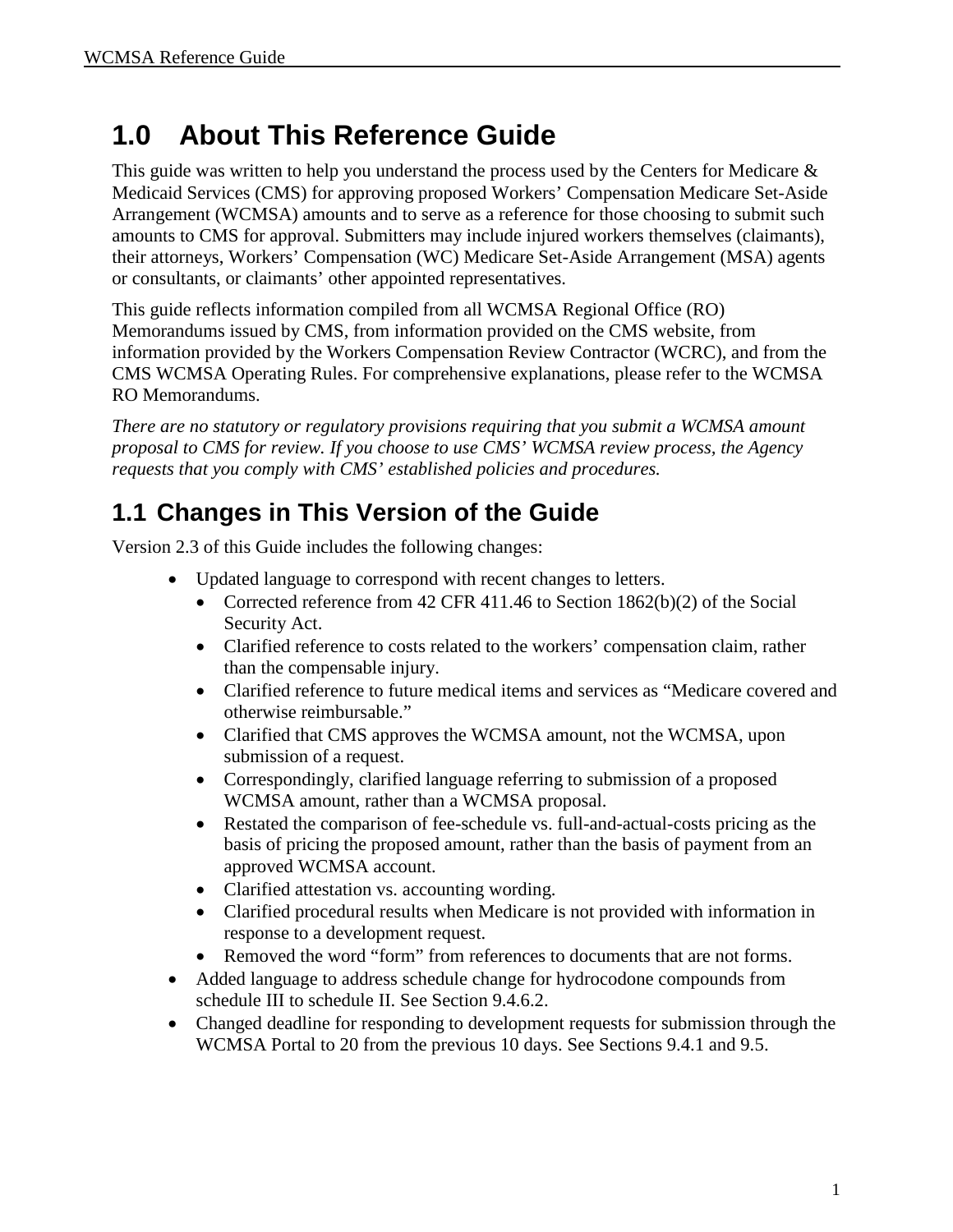# <span id="page-7-0"></span>**2.0 Introduction to Workers' Compensation and Medicare**

### <span id="page-7-1"></span>**2.1 Medicare as Secondary Payer**

"Medicare Secondary Payer" (MSP) is the term used when the Medicare program does not have primary payment responsibility on behalf of its beneficiaries—that is, when another entity has the responsibility for paying for medical care before Medicare. Until 1980, the Medicare program was the primary payer in all cases except those involving WC (including Black Lung benefits) or for care that is the responsibility of another government entity. With the addition of the MSP provisions in 1980 (and subsequent amendments), Medicare is secondary payer to group health plan insurance in specific circumstances, but is also secondary to liability insurance (including self-insurance), no-fault insurance, and WC. An insurer or WC plan cannot, by contract or otherwise, supersede federal law, for instance by alleging its coverage is "supplemental" to Medicare.

WC is a primary payer to the Medicare program for Medicare beneficiaries' work-related illnesses or injuries. Medicare beneficiaries are required to apply for all applicable WC benefits. If a Medicare beneficiary has WC coverage, providers, physicians, and other suppliers must bill WC first.

In order to comply with Section 1862(b)(2) of the Social Security Act, Medicare may not pay for a beneficiary's medical expenses when payment "has been made or can reasonably be expected to be made under a workers' compensation plan, an automobile or liability insurance policy or plan (including a self-insured plan), or under no-fault insurance." If responsibility for the WC claim is in dispute and WC will not pay promptly, the provider, physician, or other supplier may bill Medicare as primary payer. If the item or service is reimbursable under Medicare rules, Medicare may pay conditionally, subject to later recovery if there is a subsequent settlement, judgment, award, or other payment. (See 42 C.F.R. § 411.21 for the definition of "promptly" with regard to WC.)

# <span id="page-7-2"></span>**2.2 Reporting a WC Case**

All WC occurrences that involve a Medicare beneficiary should be reported to the Benefits Coordination & Recovery Center (BCRC). Contact the BCRC by phone or mail. Customer Service Representatives are available Monday through Friday, from 8:00 a.m. to 8:00 p.m., Eastern Time, except holidays. The BCRC's toll free number is 1-855-798-2627 or TTY/TDD: 1-855-797-2627 for the hearing and speech impaired.

Written reports of WC occurrences should be addressed to:

Medicare—Medicare Secondary Payer MSP Claims Investigation Project P.O. Box 138899 Oklahoma City, OK 73113-8897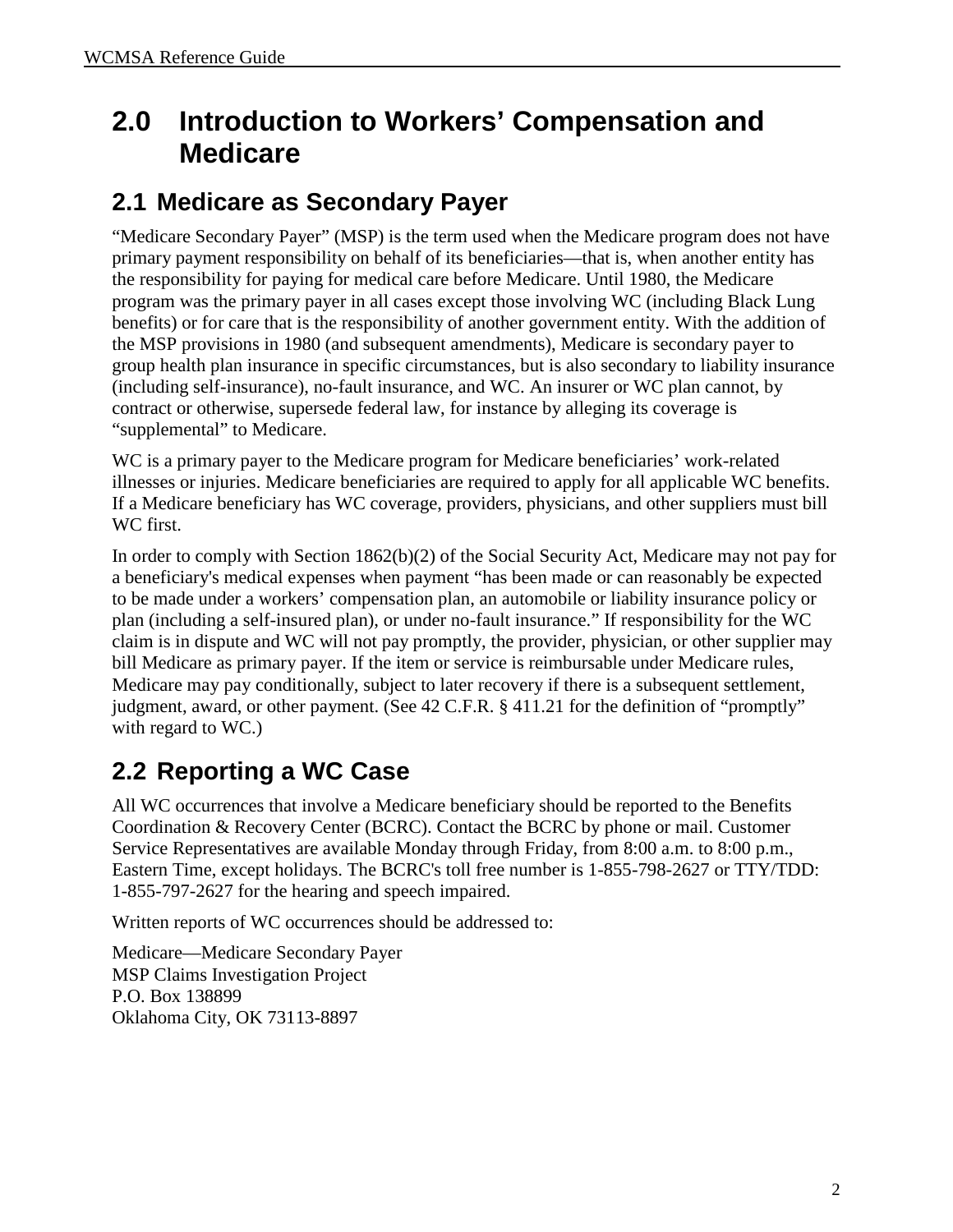**NOTE: This mailing address is for reporting a WC occurrence, not for the submission of proposed WCMSA amounts.** See [What Are Workers' Compensation Medicare Set-Aside](#page-9-0)  [Arrangements?](#page-9-0) for an explanation of WCMSAs, or [Paper Copy/CD Submission via the Mail](#page-50-1) for the WCMSA submission address.

When contacting the BCRC to report a new WC occurrence by phone or by mail, please be sure to have the following information available:

- Injured person's name
- Injured person's Medicare Health Insurance Claim Number (HICN) or Social Security Number (SSN)
- Date of incident
- Nature of illness/injury
- Name and address of the WC insurance carrier
- Name and address of the injured person's legal representatives
- Name of insured
- Policy/claim number

Once this information is received, the BCRC will apply it to the beneficiary's Medicare record and send the beneficiary a "Rights and Responsibilities" letter that explains Medicare's recovery rights with respect to conditional payments and information regarding what steps the beneficiary should take next. Once the Rights and Responsibilities letter is received, all further inquiries must be made through the BCRC. Please note that Medicare's interests cannot be determined until the specifics of the WC occurrence are noted on the beneficiary's record.

### <span id="page-8-0"></span>**2.3 Past and Future Medical Services**

Generally, the term "past medical services" refers to Medicare-covered and otherwisereimbursable items and services that the claimant receives before he or she obtains a WC settlement, judgment, award, or other payment. The term "future medical services" refers to Medicare-covered and otherwise-reimbursable items and services that the claimant receives after he or she obtains a settlement, judgment, award, or other payment.

In situations in which Medicare has paid for WC-claim-related care before the beneficiary has obtained a settlement, judgment, award, or other payment, those Medicare payments are referred to as "conditional payments." They are considered conditional payments because Medicare pays under the condition that it is reimbursed when the beneficiary gets a WC settlement, judgment, award, or other payment.

Medicare is required by statute (42 U.S.C. § 1395y(b)) to seek reimbursement for conditional payments related to the claim. Further, Medicare is prohibited from making payment where payment has been made (that is, where the beneficiary obtains a settlement, judgment, award, or other payment). Medicare remains the secondary payer until the settlement proceeds are appropriately exhausted ("properly spent"). In many situations, the parties to a WC settlement choose to pursue a CMS-approved WCMSA amount in order to establish certainty with respect to the amount that must be properly spent before Medicare begins to pay for claim-related care.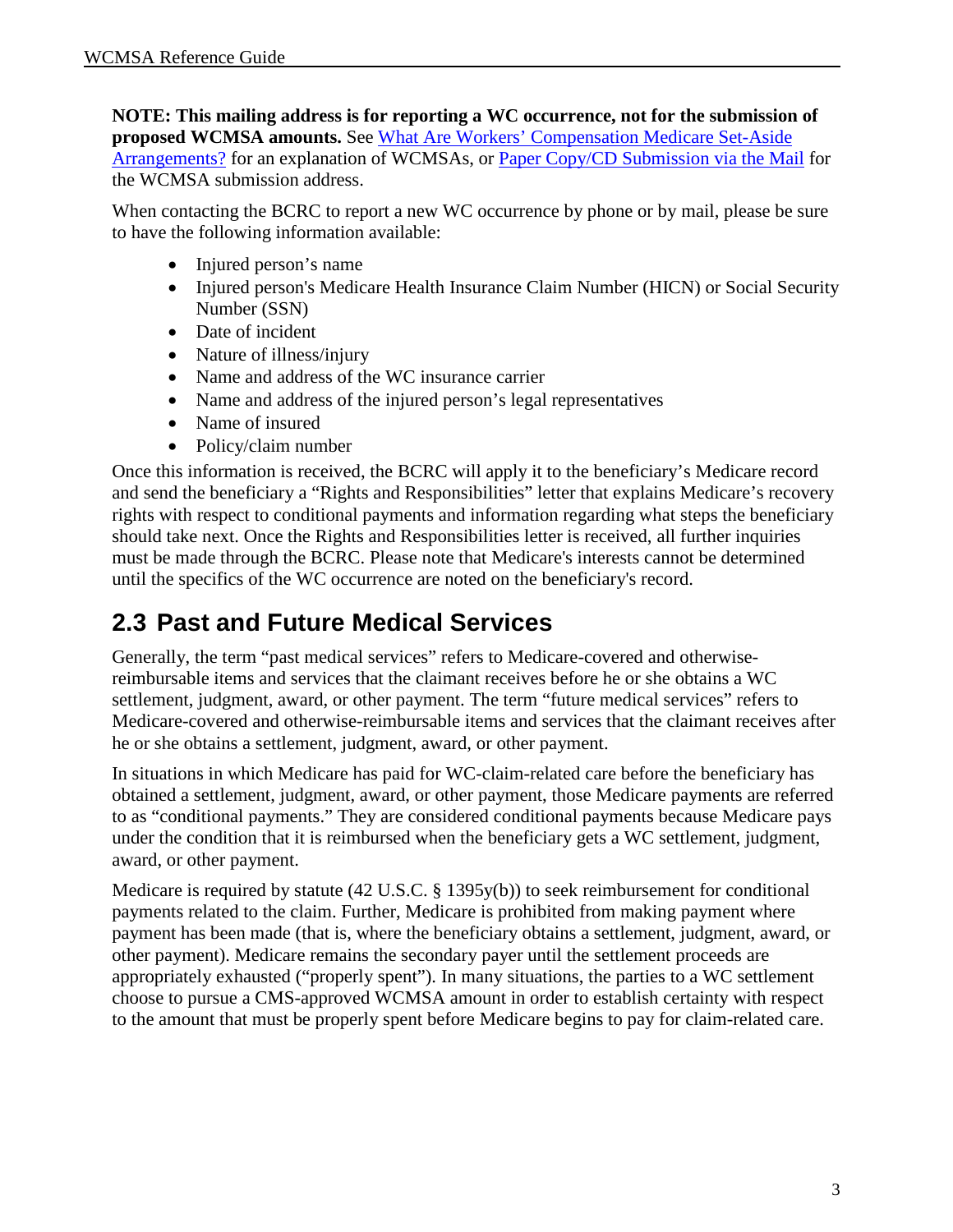# <span id="page-9-0"></span>**3.0 What Are Workers' Compensation Medicare Set-Aside Arrangements?**

A WCMSA allocates a portion of the WC settlement for all future claim-related medical expenses that are covered and otherwise reimbursable by Medicare ("Medicare covered"). When a proposed WCMSA amount is submitted to CMS for review and the claimant (who may or may not be a beneficiary) obtains CMS' approval, the CMS-approved WCMSA amount must be properly spent before Medicare will begin to pay for care related to the WC claim.

The goal of establishing a WCMSA is to estimate, as accurately as possible, the total cost that will be incurred for all medical expenses otherwise reimbursable by Medicare for claim-related conditions during the course of the claimant's life, and to set aside sufficient funds from the settlement, judgment, or award to cover that cost. WCMSAs may be funded by a lump-sum single payment, or may be structured, with a fixed amount of funds paid each year for a fixed number of years, often using an annuity.

Any claimant who receives a WC settlement, judgment, or award that includes an amount for future medical expenses must take Medicare's interest with respect to future medicals into account. If Medicare's interests are not considered, CMS has a priority right of recovery against any entity that received any portion of a third-party payment either directly or indirectly—a right to recover, or take back, that payment. CMS also has a subrogation right with respect to any such third-party payment. "Subrogation" literally means the substitution of one person or entity for another. If Medicare exercises its subrogation rights, Medicare is a claimant against the responsible party and the liability insurer to the extent that Medicare has made payments to or on behalf of the claimant for services related to claims against the responsible party (and the responsible party's liability insurance); that is, Medicare is substituting for the claimant in this situation. Medicare can be a party to any claim by a beneficiary or other entity against a responsible party or his or her liability insurance, and can participate in negotiations concerning the total liability insurance payment and the amount to be repaid to Medicare.

Medicare may also refuse to pay for future medical expenses related to the WC claim until the entire settlement is exhausted. These arrangements are typically not created until the individual's condition has stabilized, so that it can be determined based on past experience what the future medical expenses may be. CMS prefers this, so that future medical and prescription drug costs can be planned with a reasonable degree of certainty.

Once the CMS-approved set-aside amount is exhausted and accurately accounted for to CMS, Medicare will pay primary for future Medicare-covered expenses related to the WC claim that exceed the approved set-aside amount.

# <span id="page-9-1"></span>**4.0 Should I Consider Submitting a WCMSA Proposal?**

### <span id="page-9-2"></span>**4.1 Considerations and Guidelines**

A claimant may consider seeking CMS approval of a proposed WCMSA amount for a variety of reasons. The primary benefit is the certainty associated with CMS reviewing and approving the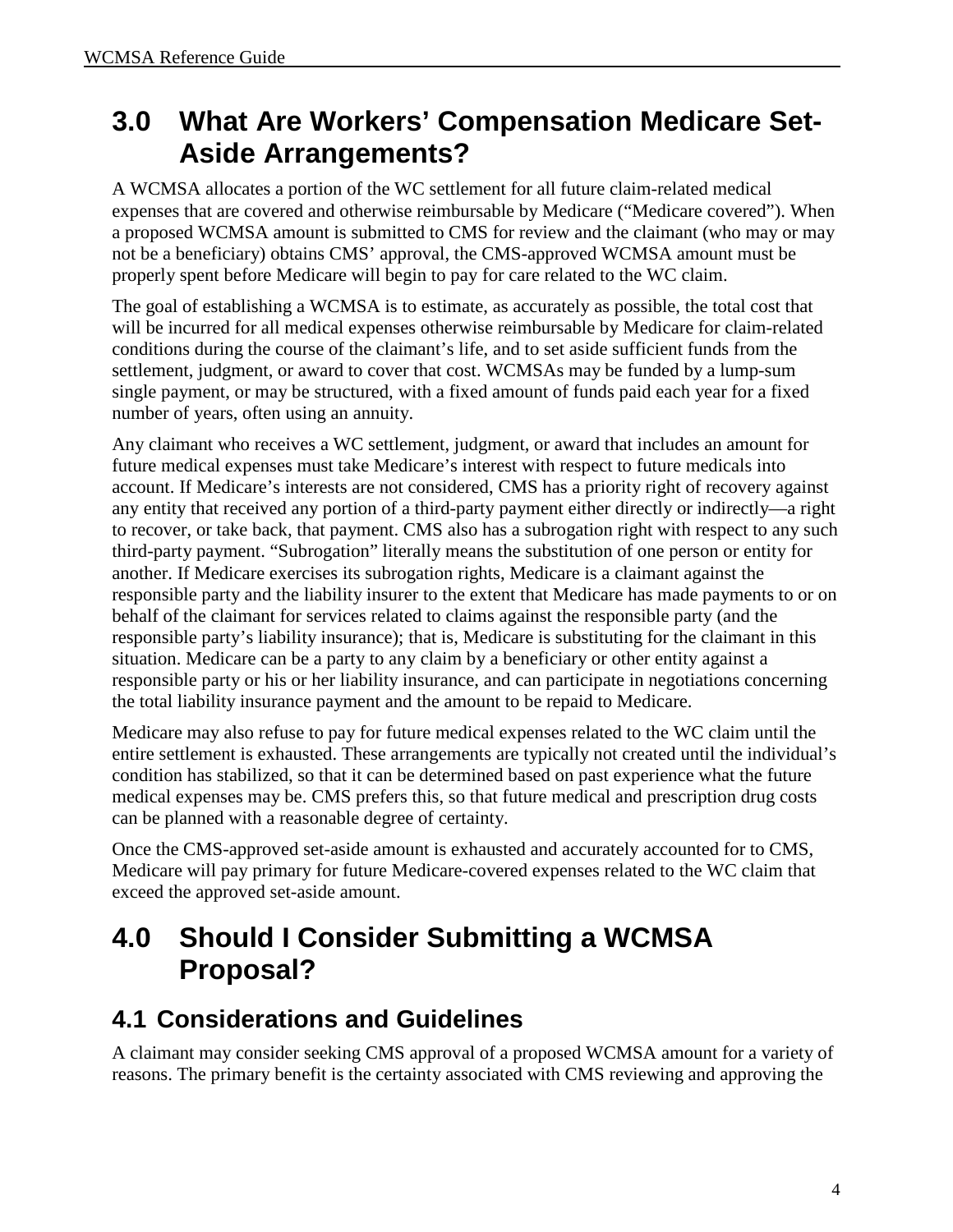proposed amount with respect to the amount that must be properly spent. It is important to note, however, that CMS approval of a proposed WCMSA amount is not required.

### <span id="page-10-0"></span>**4.1.1 Commutation and Compromise**

WC cases may involve past medical expenses, future medical expenses, or both. When a settlement includes compensation for medical expenses incurred prior to the settlement date, it is referred to as a "WC compromise case." When a settlement includes compensation for future medical expenses, it is referred to as a "WC commutation case." A settlement also has a commutation aspect if it does **not** provide for future medical expenses when the facts of the case indicate the need for continued medical care related to the WC claim. A WC settlement can have both compromise and commutation aspects. Please refer to the July 2001 WC RO Memorandum for more information.

### <span id="page-10-1"></span>**4.1.2 Outstanding WC Claims**

If a Medicare beneficiary has outstanding WC-related claims that were not paid by either Medicare or the WC carrier prior to the settlement, the beneficiary is required to pay for related unpaid medicals bills out of his or her WC settlement. Medicare cannot pay because it is secondary to the WC settlement.

### <span id="page-10-2"></span>**4.1.3 Other Health Coverage**

A WCMSA is still recommended when you have coverage through other private health insurance, the Veterans Administration, or Medicare Advantage (Part C). Other coverage could be cancelled or you could elect not to use such a plan. A WCMSA is primary to Medicare Advantage and must be exhausted before using Part C benefits to cover your WC claim-related expenses.

### <span id="page-10-3"></span>**4.1.4 Hearing on the Merits of a Case**

When a state WC judge approves a WC settlement after a hearing on the merits, Medicare generally will accept the terms of the settlement, unless the settlement does not adequately address Medicare's interests. If Medicare's interests were not reasonably considered, Medicare will refuse to pay for Medicare-covered services related to the WC claim until after the entire dollar amount of the WC settlement has been spent on such services. Medicare will also seek reimbursement if appropriate.

• If a court or other adjudicator of the merits (e.g., a state WC board or commission) specifically designates funds to a portion of a settlement that is not related to medical services (e.g., lost wages), then Medicare will accept that designation.

### <span id="page-10-4"></span>**4.2 Indications That Medicare's Interests are Protected**

Submitting a WCMSA proposed amount for review is never required. But WC claimants must always protect Medicare's interests. A WCMSA is not necessary under the following conditions because when all three are true, they indicate that Medicare's interests are already protected:

a) The facts of the case demonstrate that the injured individual is only being compensated for past medical expenses (i.e., for services furnished prior to the settlement);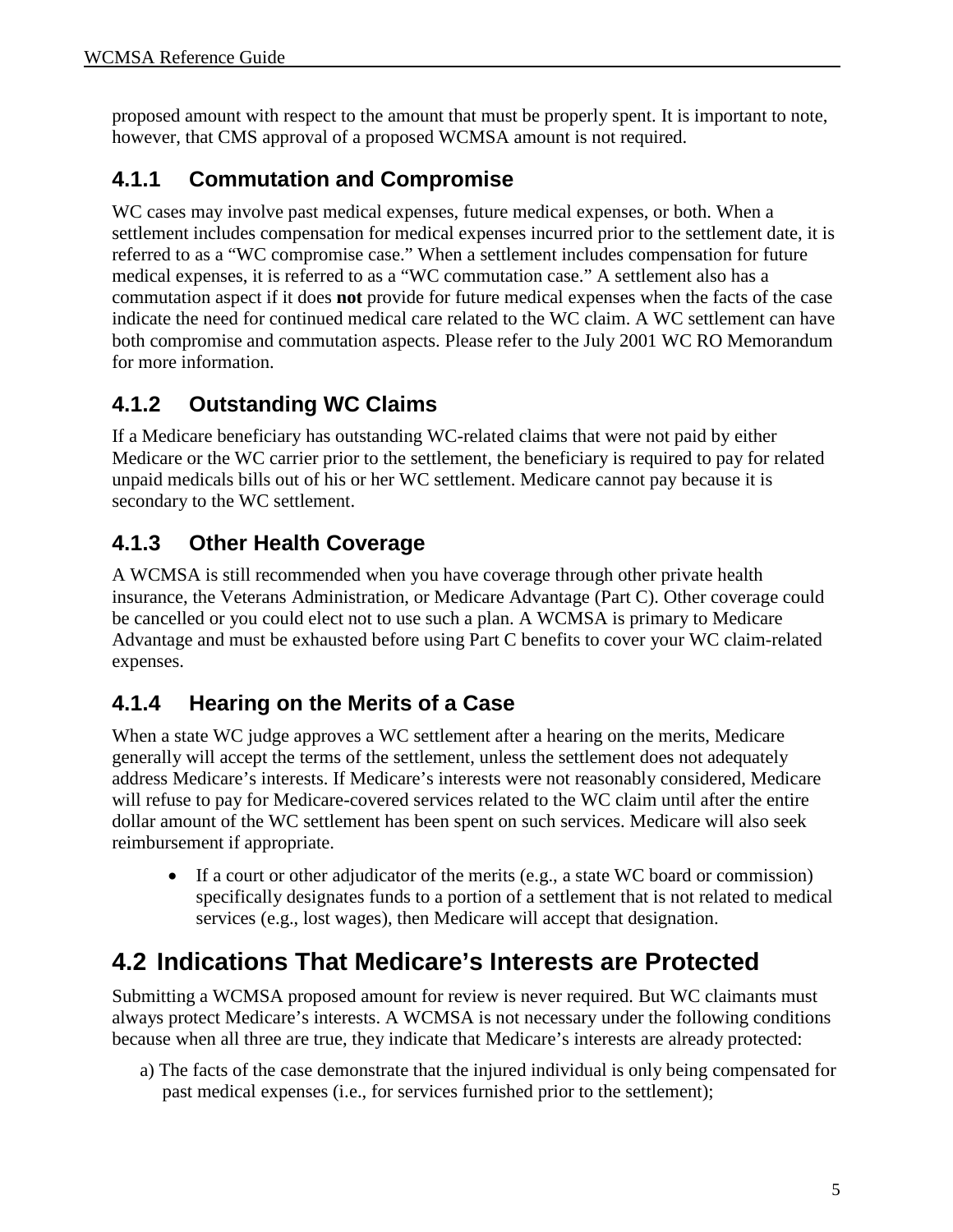- b) There is no evidence that the individual is attempting to maximize the other aspects of the settlement (e.g., the lost wages and disability portions of the settlement) to Medicare's detriment; and
- c) The individual's treating physicians conclude (in writing) that to a reasonable degree of medical certainty the individual will no longer require any Medicare-covered treatments related to the WC claim.

In addition, if a settlement leaves WC carriers with responsibility for ongoing medical and prescription coverage once the settlement funds are fully spent, then a WCMSA is not necessary.

#### **Note**:

- If Medicare made any conditional payments for WC claim-related services furnished prior to settlement, then Medicare will recover those payments. In addition, Medicare will not pay for any WC claim-related services furnished prior to the date of the settlement for which it has not already paid.
- CMS will not issue "verification letters" stating that a WCMSA is not necessary.

# <span id="page-11-0"></span>**5.0 WCMSA Funding Structures**

There are two kinds of WCMSAs. A claimant may obtain a settlement that provides for a lumpsum WCMSA or a structured WCMSA.

### <span id="page-11-1"></span>**5.1 Lump-Sum WCMSAs**

A WCMSA can be established as a lump-sum arrangement where the claimant accepts a single payment intended to pay for all future medical expenses and disability benefits related to the WC claim. When a WCMSA is designated as a lump-sum commutation settlement, Medicare will not make any payments for claim-related medical expenses until all the funds within the WCMSA (including any interest earned on the funds in the account) have been completely exhausted. These same basic principles also apply to structured settlements. Generally, WCMSAs that are lump sums are easier to monitor than structured arrangements.

### <span id="page-11-2"></span>**5.2 Structured WCMSAs**

A WCMSA can also be established as a structured arrangement, where payments are made to the account on a defined schedule to cover expenses projected for future years. In a structured WCMSA, an initial deposit is required to cover the first surgical procedure or replacement and two years of annual payments. The initial deposit ("seed money") is followed by subsequent annual deposits (or a shorter time period if CMS agrees to such), based on the anniversary of the first deposit. If in any given coverage year the deposited funds are not exhausted (i.e., used up, spent), they are carried forward to the next period and added to the next annual deposit. The whole fund, including carry-forwards, must be exhausted before Medicare will pay primary for any WC claim-related medical expenses. If the fund is properly spent in a given annual period, Medicare will pay primary for further WC claim-related medical expenses during that period. In the next annual period, the replenished WCMSA funds again must be used, until the WCMSA amount is properly spent.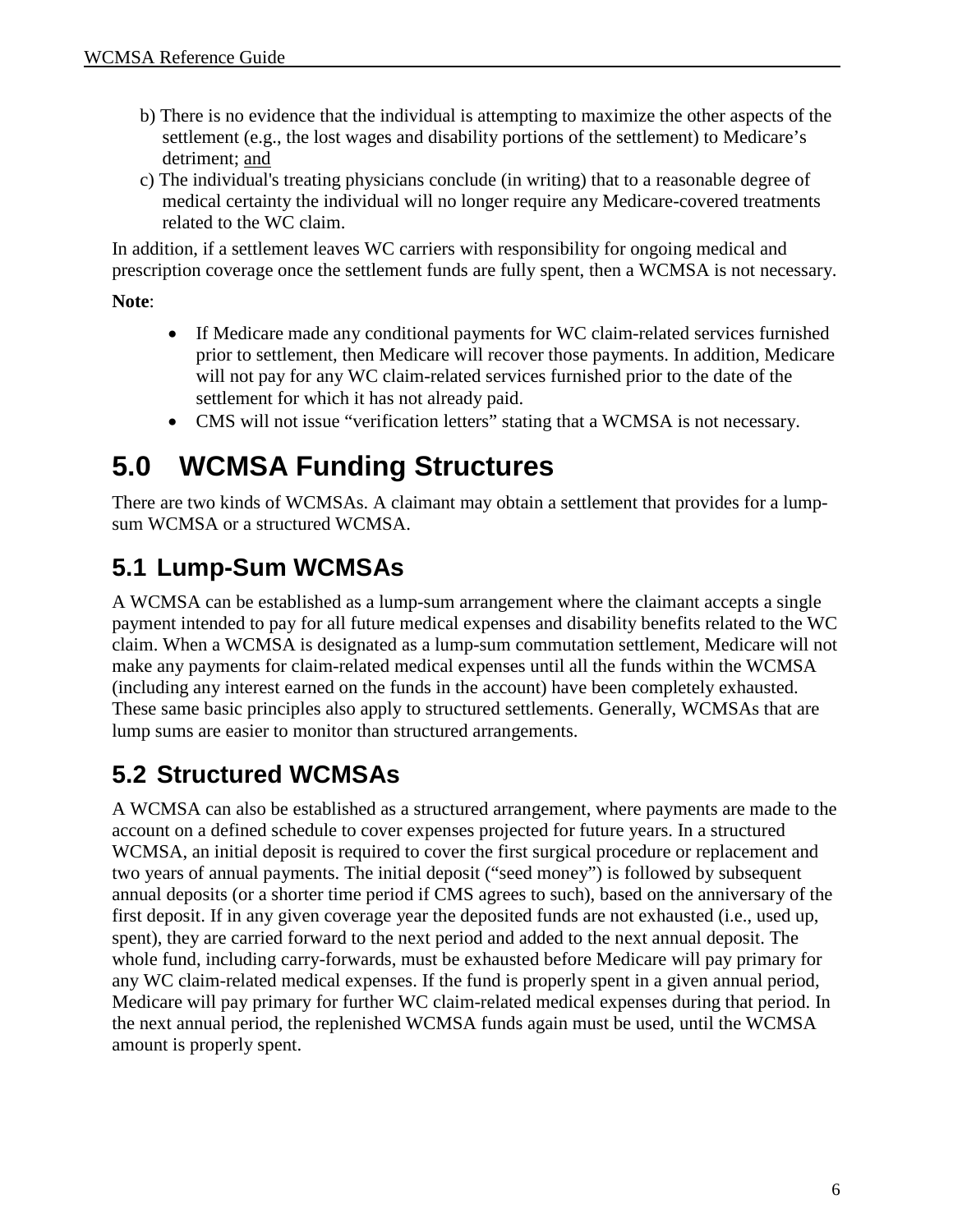# <span id="page-12-0"></span>**6.0 Who Can Help with the WCMSA Process?**

Setting up a WCMSA arrangement, submitting the proposal to CMS for approval, and selecting the best way to administer the arrangement can be complicated. If you are an injured worker who will need future medical treatment, an attorney may be able to explain this process and provide legal help. An attorney can also help you consider whether you should have a separate administrator for your WCMSA. You may also find it useful to seek advice from financial and tax professionals in the planning phases and once the WCMSA is established.

Once a WCMSA is established and funded, it must be administered. This can be done by the claimant, by the claimant's representative payee, appointed guardian, or conservator, or by a professional administrator. The administrator must establish the WCMSA account, pay Medicare-covered services from the WCMSA account, and provide CMS with a reporting of the expenditures from the WCMSA.

# <span id="page-12-1"></span>**7.0 How is CMS Approval of a WCMSA Amount Obtained?**

Generally there are four steps involved in creating a CMS-approved WCMSA. These steps are explained in more detail in the sections that follow:

- 1. Analysis of the claim and medical information in order to determine the amount of money required for the fund
- 2. Negotiation of a tentative settlement and preparation of draft settlement documents to settle the WC case, incorporating terms for creation and administration of the WCMSA (CMS is not a party to the settlement)
- 3. Obtaining approval from CMS for the amount of the proposed WCMSA
- 4. Finalizing the settlement and funding the WCMSA

# <span id="page-12-2"></span>**8.0 Should CMS Review a WCMSA?**

If a proposed WCMSA amount meets the workload review thresholds outlined below, the proposal can be submitted to CMS for approval. If the parties to a WC settlement stipulate a WCMSA amount but do not receive CMS approval, then CMS is not bound by the amount stipulated by the parties, and it may refuse to pay for future claim-related medical expenses, even if they would ordinarily have been covered by Medicare. However, if CMS approves the WCMSA amount and that amount is later properly spent, Medicare will pay Medicare-covered, claim-related medical bills regardless of the amount of care the claimant continues to require.

*There are no statutory or regulatory provisions requiring that you submit a WCMSA amount proposal to CMS for review. If you choose to use CMS' WCMSA review process, the Agency requires that you comply with CMS' established policies and procedures in order to obtain approval.* 

CMS reviews proposed WCMSA amounts in order to determine if the proposed amount is sufficient to cover future claim-related medical expenses. **Note**: A WCMSA amount should not be submitted to CMS when the resolution of the WC claim results in the medical portion of the claim being left open—that is, the resolution does not include medical expenses and the WC plan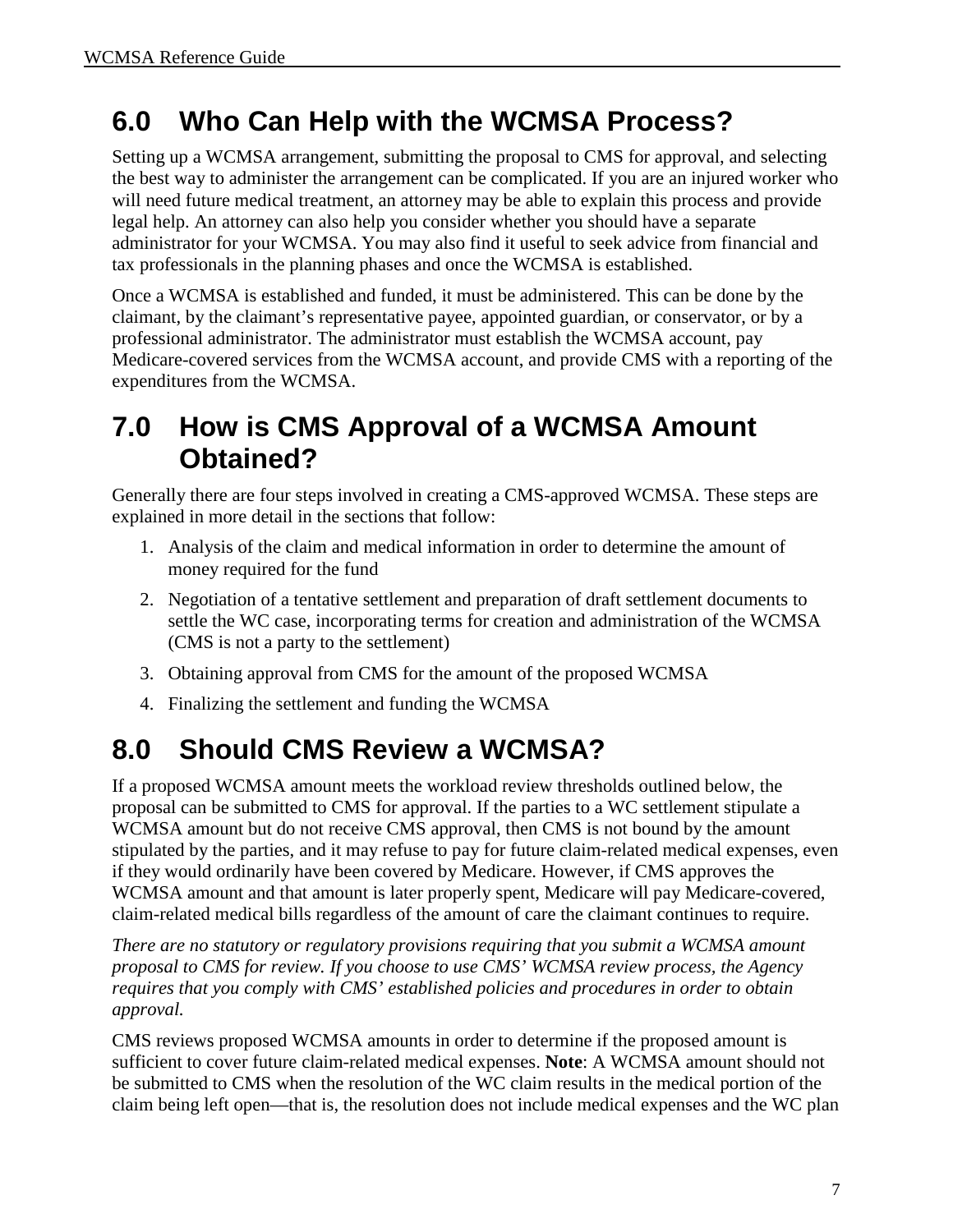or carrier maintains ongoing responsibility for medicals (ORM), i.e., the WC plan or carrier will continue to pay for claim-related medical expenses after settlement.

### <span id="page-13-0"></span>**8.1 Review Thresholds**

CMS will review a proposed WCMSA amount when the following workload review thresholds are met:

- The claimant is a **Medicare beneficiary** and the total settlement amount is **greater than \$25,000.00**; or
- The claimant has a reasonable expectation of Medicare enrollment **within 30 months of the settlement date and** the anticipated total settlement amount for future medical expenses and disability or lost wages over the life or duration of the settlement agreement is expected to be **greater than \$250,000.00**.

**Note**: Please see [Settlement Details](#page-37-0) in this Reference Guide for more details about what information is included in determining this amount.

A claimant has a reasonable expectation of Medicare enrollment within 30 months if any of the following apply:

- The claimant has applied for Social Security Disability Benefits
- The claimant has been denied Social Security Disability Benefits but anticipates appealing that decision
- The claimant is in the process of appealing a denial of or re-filing for Social Security Disability benefits
- The claimant is 62 years and 6 months old
- The claimant has an End Stage Renal Disease (ESRD) condition but does not yet qualify for Medicare based upon ESRD

If a threshold is met, a WCMSA can be submitted to CMS for approval.

These thresholds are created based on CMS' workload, and are not intended to indicate that claimants may settle below the threshold with impunity. Claimants must still consider Medicare's interests in all WC cases and ensure that Medicare pays secondary to WC in such cases.

Also note that both of these workload review thresholds are subject to adjustment. CMS reserves the right to change or remove these thresholds based on Medicare's interests. Claimants, employers, carriers, and their representatives should regularly monitor the CMS website at <http://go.cms.gov/wcmsa>for changes to these thresholds and for other changes in policies and procedures.

Further, note that if a claimant's WC settlement does not meet the current workload review thresholds, CMS will not issue a "verification letter" indicating that the review criteria have not been met, or indicating that a WCMSA is unnecessary. CMS will honor the threshold in effect at the time of settlement.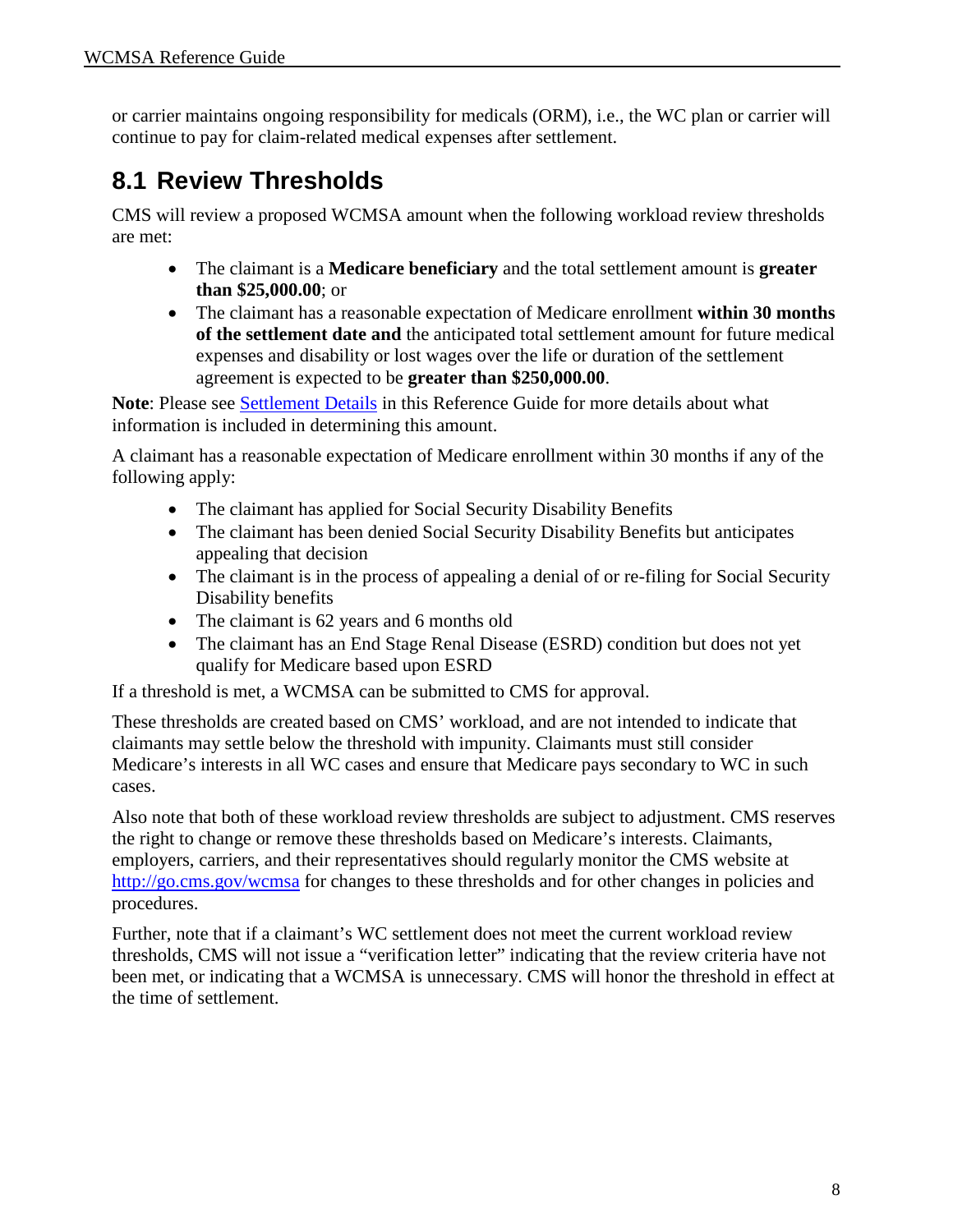# <span id="page-14-0"></span>**9.0 WCMSA Submission Process Overview**

When a WCMSA proposal is submitted on paper or CD, the Benefits Coordination & Recovery Center (BCRC) transfers it to CMS' computerized system and checks it for completeness. Then it is ready to be reviewed by the Workers' Compensation Review Contractor (WCRC). Proposals submitted online via the WCMSA Portal (WCMSAP) go directly to the WCRC for review. Either the BCRC or the WCRC may request more information from the submitter as necessary. The WCRC applies CMS' criteria in reviewing proposals, and forwards the proposals along with a recommendation on the appropriate funding amount to the assigned CMS Regional Office (RO) for a final determination. For more information on the submission process and documentation requirements, please see Section [11.0, How do I submit a WCMSA?.](#page-49-1)

[Figure 9-1](#page-15-1) illustrates the submission process and all of the entities involved. A single-direction arrow indicates one-way communication. A double-direction arrow indicates two-way communication. More detailed information about this process immediately follows this diagram.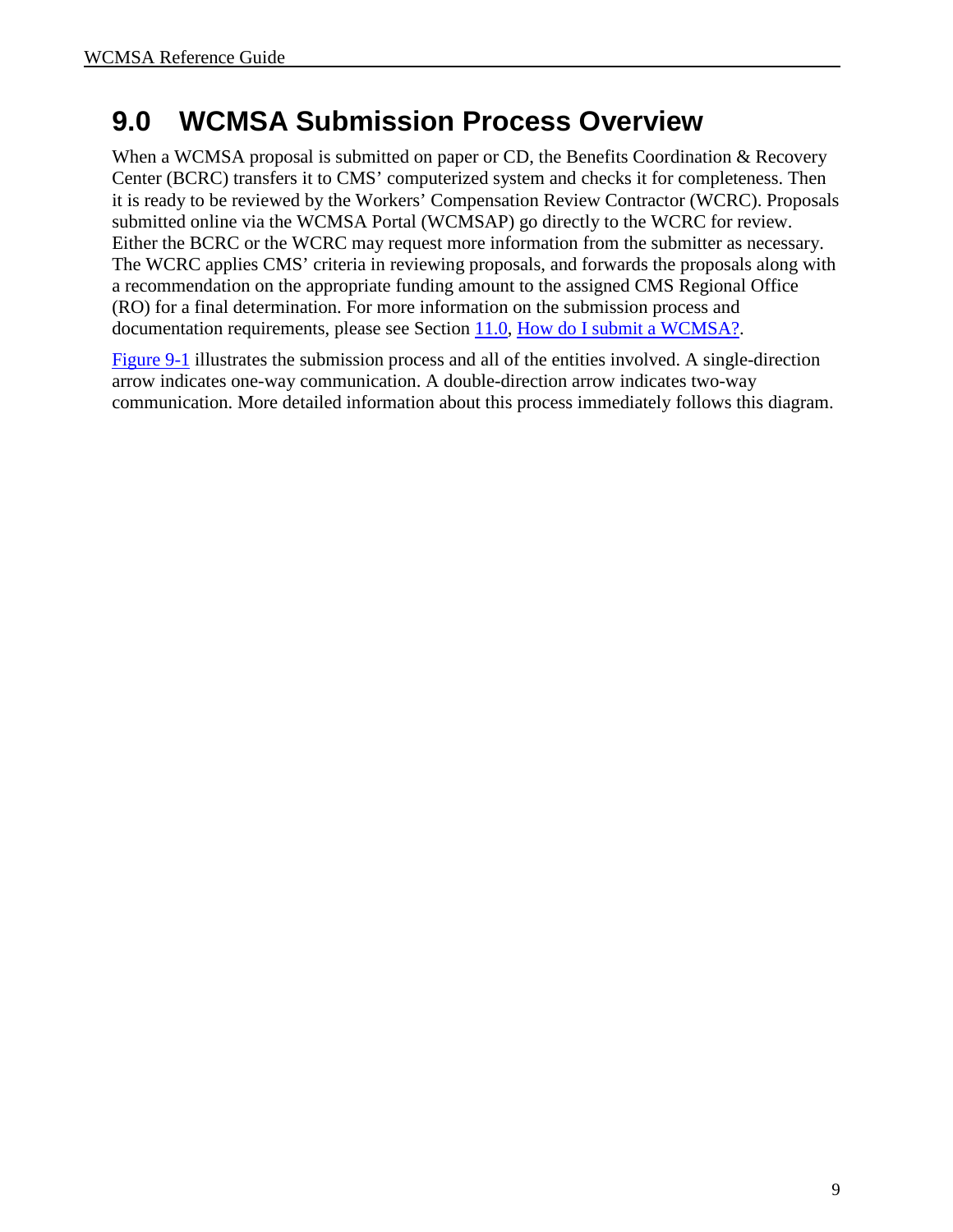

<span id="page-15-1"></span>

### <span id="page-15-0"></span>**9.1 WCMSAP Submissions**

When a WCMSA case is submitted online via the WCMSAP, case information is electronically transmitted to the CMS system used to report and track WCMSA cases. The submitter will receive an alert which can only be viewed on the WCMSAP. This alert acknowledges that the case was received.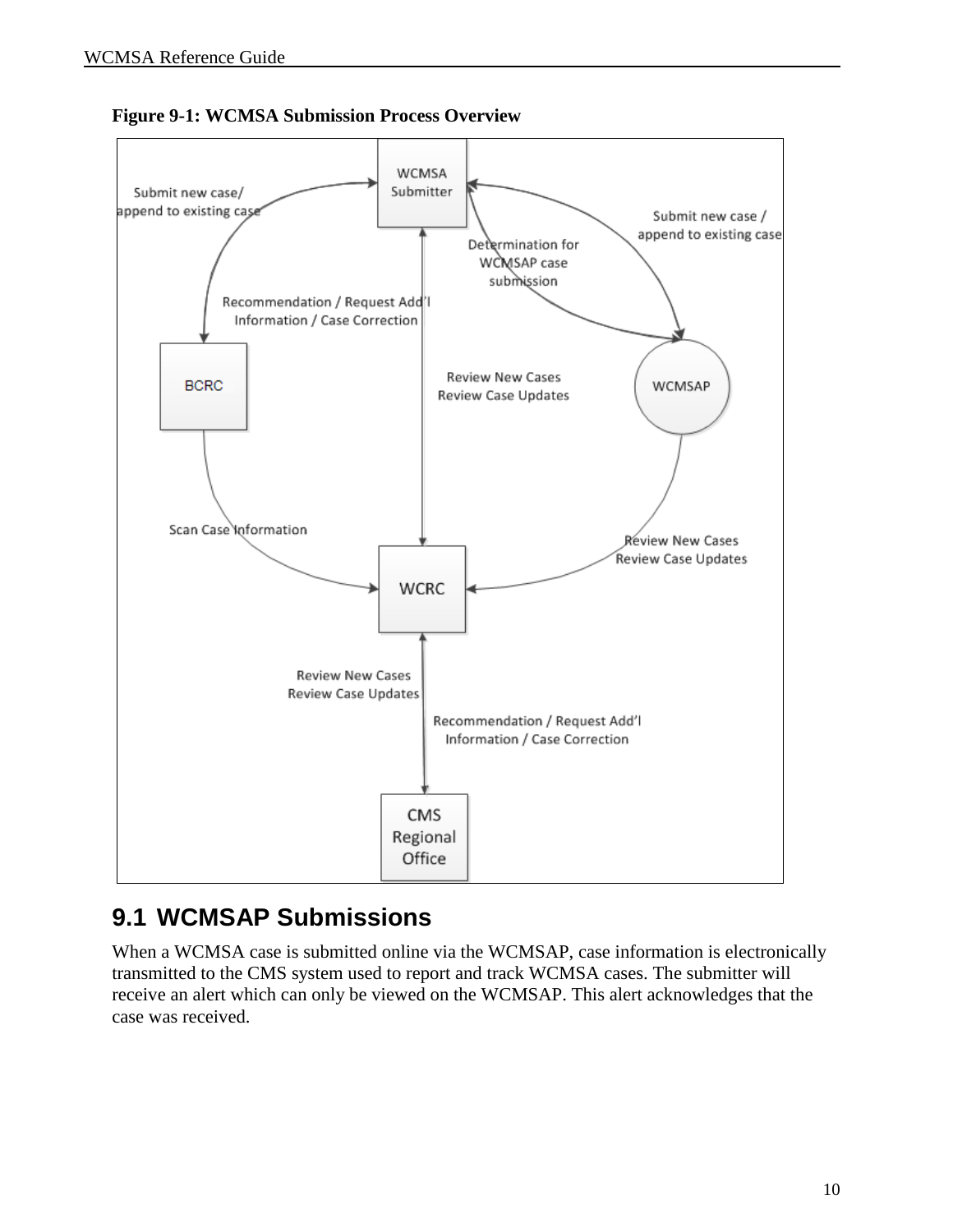### <span id="page-16-0"></span>**9.2 Paper or CD Submissions**

When the BCRC receives a WCMSA proposal via hard copy (paper documents, including faxes) or via CD, it manually prepares, sorts, and scans all eligible WCMSA proposals, including all documentation received, into the CMS system used to report and track WCMSA cases.

### <span id="page-16-1"></span>**9.3 Receipt Review**

The review process is as follows:

- 1. **New Case:** If the submitted WCMSA proposal is for a new case and all required documentation has been submitted, it is ready for WCRC review. However, if any required documents are missing, the submitter is asked for the missing information, in a phase called Development.
- 2. **Existing Case:** If the submitted WCMSA documentation is for an existing case, it is matched with and appended to the existing case. At this point, if the submitted documentation is complete, the case is ready for WCRC review.
- 3. **Deceased Beneficiary:** If the WCMSA submission is for a beneficiary who is *possibly* deceased, the submitter is notified that, according to CMS' records, the beneficiary is deceased, and the submitter is requested to submit evidence to the contrary. If supplemental information is not supplied, the case is systematically closed.

The process varies depending on the method of submission. For hard copy submissions, the BCRC performs the checks for completeness, makes requests for additional information, and enters the documents into Medicare's computerized system.

For portal submissions, no document scanning and entry is necessary. The WCMSAP will also check CMS' records for a death date for the beneficiary at the time of submission. Any requests for additional information or for proof that the beneficiary is living will arrive through the portal, with an email notification.

The BCRC's role in this process is limited to preparing and developing the case. Once the case is ready, the WCRC performs the initial review of the proposal.

### <span id="page-16-2"></span>**9.4 WCRC Review**

### <span id="page-16-3"></span>**9.4.1 WCRC Review Process**

The WCRC receives submissions from the BCRC and from the portal, and performs an independent review of the adequacy of both the medical and prescription drug costs proposed.

The WCRC first reviews the case in detail for completeness and accuracy. If errors are found in a submitted case, the submitter is notified.

- a) If the case was submitted via the WCMSAP, the submitter will be notified via an e-mail alert to the address provided during the WCMSAP account setup.
- b) If the case was submitted via paper or CD, the submitter will receive a letter via the postal service.

Both types of notification contain the case control number and the type of error found.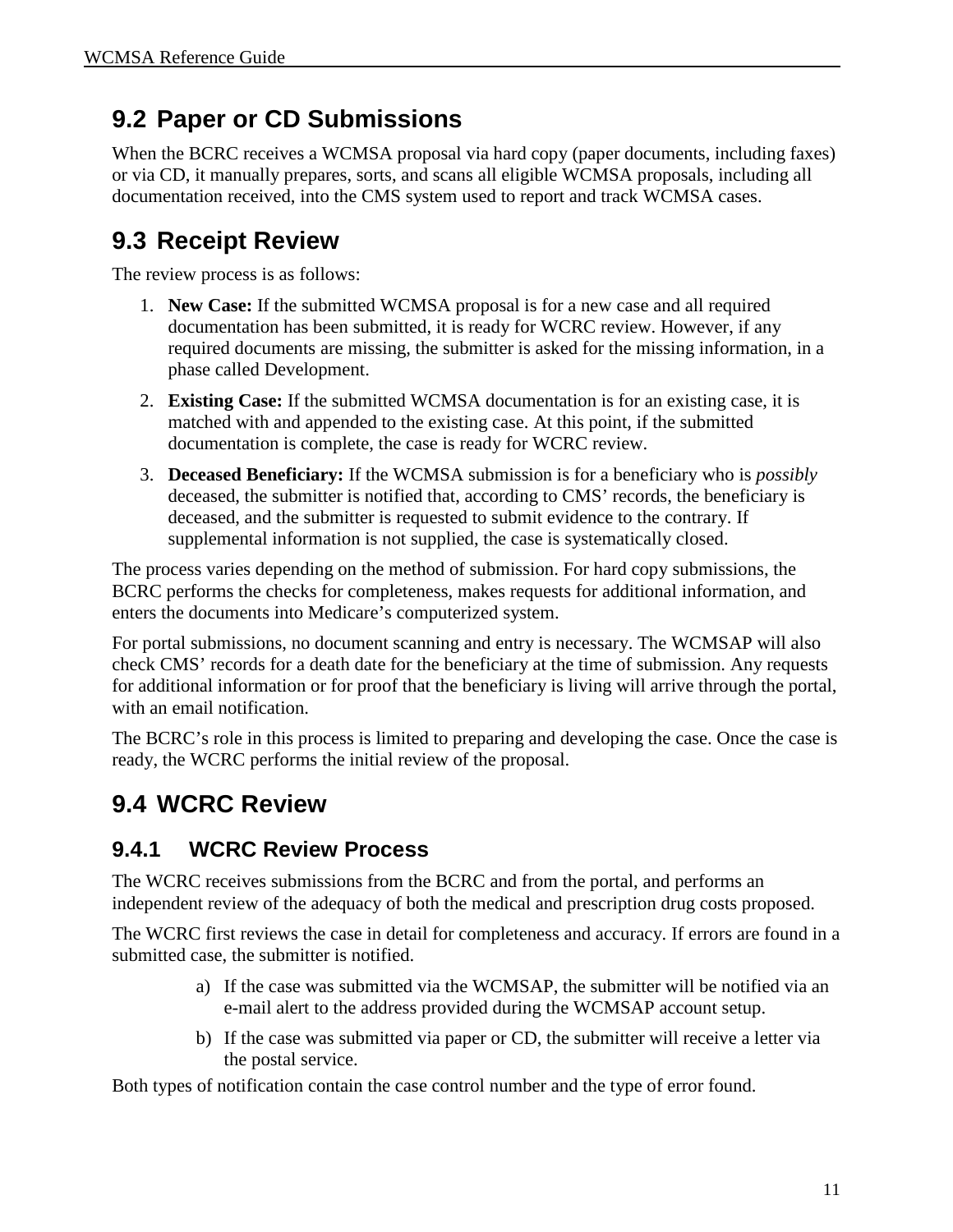The WCRC then reviews and evaluates the adequacy of the proposal submitted. Using some or all of the evaluation tools listed in [Appendix 4,](#page-67-0) the WCRC evaluates the likely need for and prices of medical treatments and prescription medications, for the expected duration of the claimant's life. Based on these findings, the WCRC makes recommendations as to the disposition of the case, the prescription drugs proposed and costs, treatment plans and costs, and the WCMSA amount. In other words, the WCRC ultimately renders an opinion to CMS as to whether the WCMSA amount proposed is adequate to protect Medicare's interests.

During its review, the WCRC may need to develop the case for additional information or documentation. If the submitter does not respond to the development letter within the allotted time frame (i.e., 30 days for cases submitted to the BCRC, 20 business days for cases submitted on the WCMSAP), the case is closed for lack of response. If the submitter does respond, but the response is insufficient, another request may be sent to the submitter. If more than one development request has been sent, the timestamp of the most recent request will be used to calculate the response time frame.

### **9.4.1.1 Most Frequent Reasons for Development Requests**

The five most frequent reasons for development requests by the WCRC:

- 1. Insufficient or out-of-date medical records;
- 2. Insufficient payment histories, usually because the records do not provide a breakdown for medical, indemnity, or expenses categories;
- 3. Failure to address draft or final settlement agreements and court rulings in the cover letter or elsewhere in the submission;
- 4. Documents referred to in the file are not provided—this usually occurs with court rulings or settlement documents;
- 5. Submissions refer to state statutes or regulations without providing sufficient documentation, i.e., a copy of the statute or regulation, or notice of which statutes or regulations apply to which payments.

### <span id="page-17-0"></span>**9.4.2 WCRC Team Background and Resources Used**

All of the WCRC reviewers are licensed healthcare professionals, including registered nurses, physicians, nurse practitioners, and professional counselors. These reviewers also maintain various credentials and certifications, such as Certified Case Managers, Life Care Planners, Certified Coders, Rehabilitation Counselors, and Legal Nurse Consultants. Several are also licensed in the practice of law. The WCRC reviewing staff has knowledge of:

- International Classification of Diseases (ICD)-9, ICD-10, Current Procedural Terminology (CPT) and Healthcare Common Procedure Coding System (HCPCS) coding practices
- Medicare coverage guidelines
- Anatomy, physiology, and pharmacology
- Clinical practice guidelines
- Utilization review standards and practices
- State-specific workers' compensation guidelines and pricing structure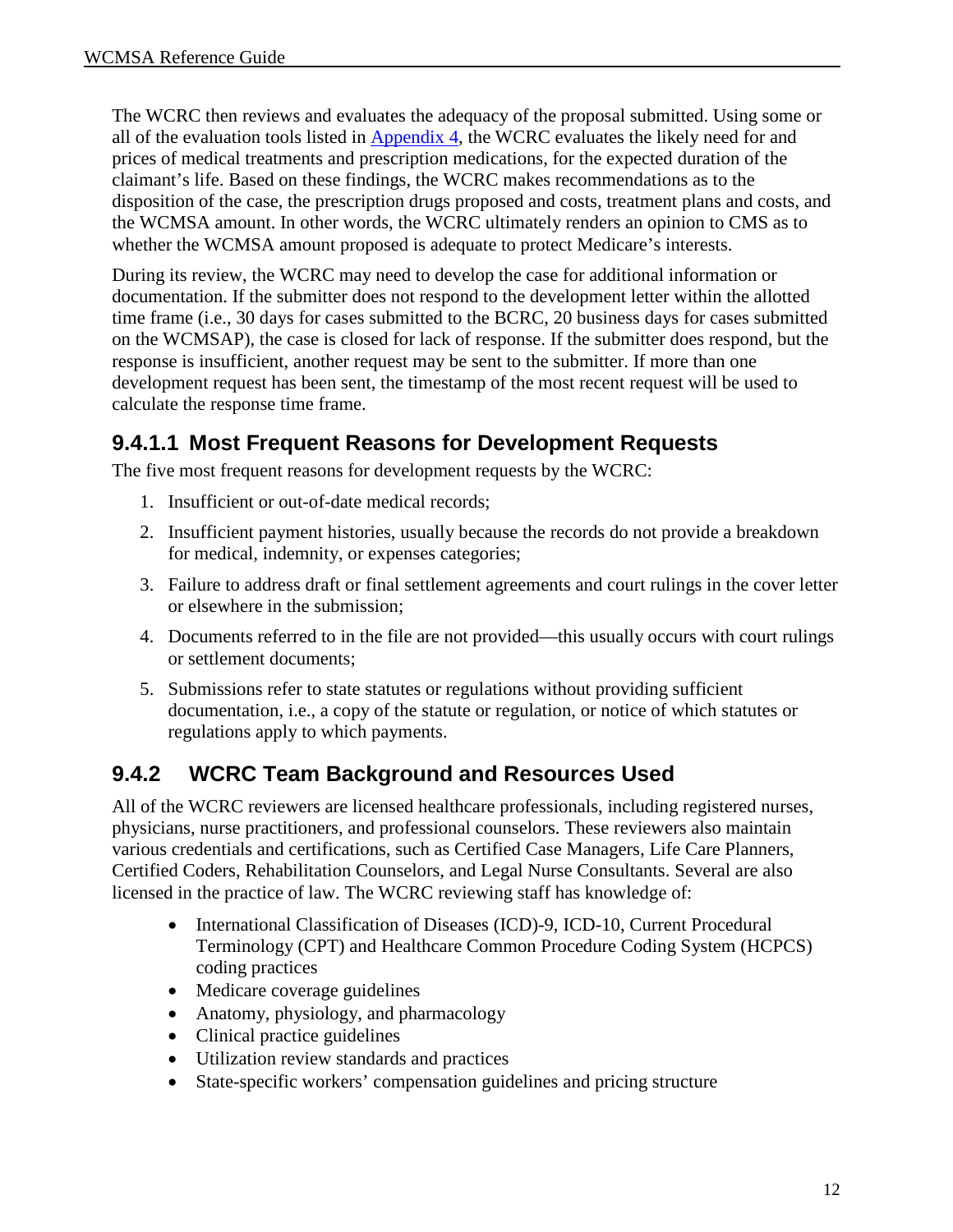• Health Insurance Portability and Accountability Act (HIPAA) and related healthcare confidentiality regulations

The WCRC reviewers have many resources to assist them in their daily reviewer responsibilities, including pharmacists, attorneys, the medical director, and certified coders. The reviewers also have access to clinical guidelines, workers' compensation fee schedules, and Medicare coverage guidelines to assist with their reviews. See [Appendix 4](#page-67-0) for a list of specific resources used in reviews.

### <span id="page-18-0"></span>**9.4.3 WCRC Review Considerations**

After the WCRC case reviewer validates that the injury has been accepted as a compensable injury, the next step is to project related future medical care. These considerations are key to review accuracy:

- Are there previous injuries that affect the resolution of the accepted injury?
- Are there underlying medical conditions that will affect the type of future care or the length of care necessary to bring about the best possible outcome?
- Are there underlying conditions requiring concurrent medications or treatment, but which are not related specifically to this claim?
- Are non-treating provider reviews and examinations taking precedence over the treating providers' treatment plan?
- Are the medical pricing rules used appropriate for the particular region?

The WCRC team reviews all of the submitted records and attempts to determine the future care required for the individual claimant, taking into consideration the claimant's specific condition, other comorbidities, and the claimant's past use of healthcare services. Reviewers use evidencebased rationale for their determinations, taking into account both published guidelines and current peer-reviewed medical literature.

Medical pricing may vary based on injury, age, location, and other factors. Each submission is reviewed independently of other submissions for claimants with the same injury and age. This accounts for any differences in WCMSA amount determination.

For example, a reasonably healthy and active 45-year-old claimant who recently had total knee replacement surgery is likely to require a revision of the surgery (second knee replacement) during his 30-year life expectancy, as the replacement joint wears out. However, another 45 year-old claimant with a recent total knee replacement but who is sedentary and in poor health due to diabetes mellitus and coronary artery disease may not require or be a satisfactory risk for such a revision in the future.

If a claimant might need a revision or replacement surgery in the last 1–3 years of life expectancy, the decision to include this revision in the WCMSA depends on the type of revision and on the claimant's overall condition. For example, a claimant in the last 1–3 years of life expectancy is unlikely to have a revision of a total hip replacement surgery, but a spinal cord stimulator (SCS) for pain management would likely be revised if needed.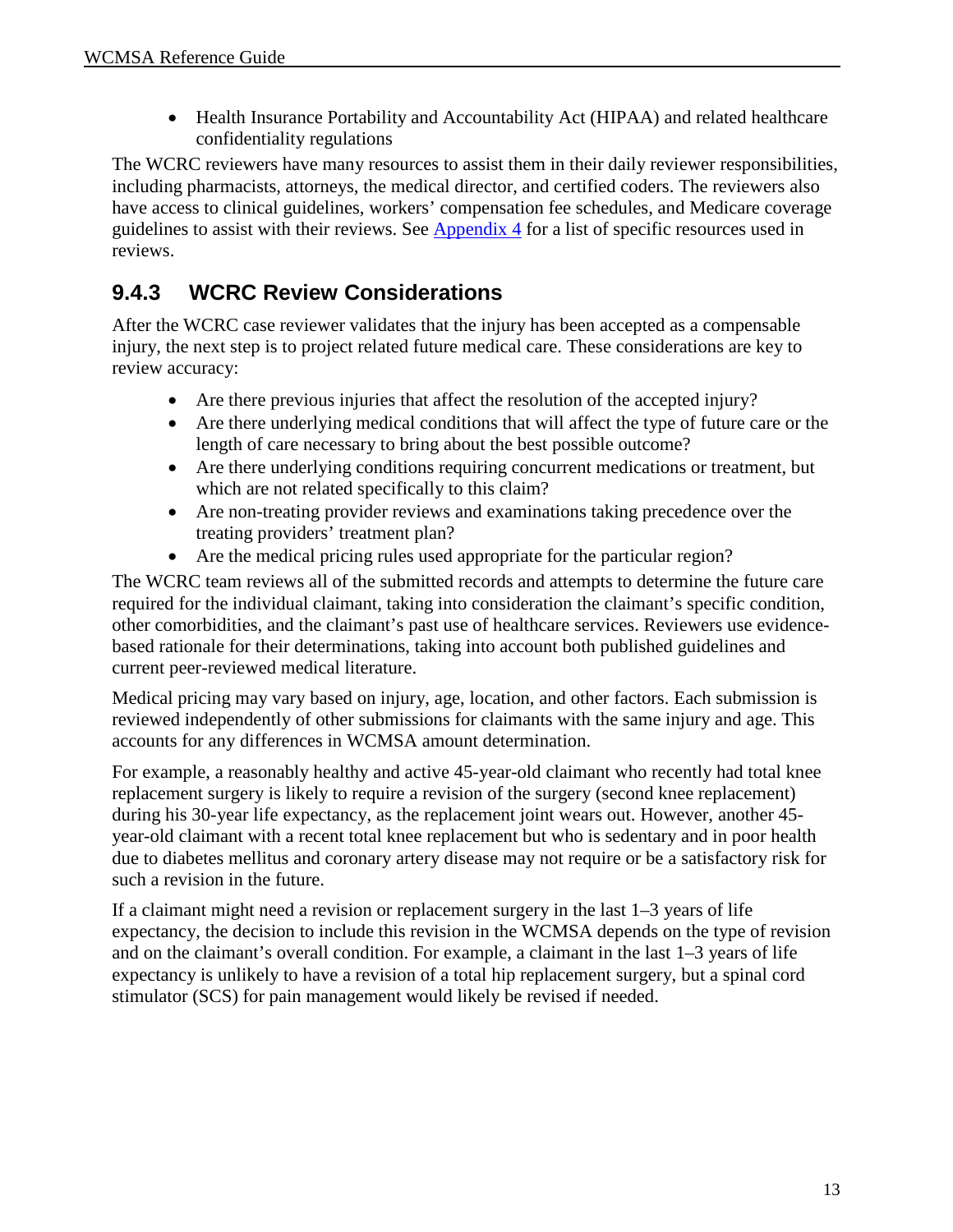The WCRC considers both the claimant's past history of treatment and the recent trending of treatment in determining plans for future treatment frequency. For example, if a claimant was seeing the physician every year initially, but records indicate more frequent visits recently, that will be considered in the determination. There is currently no plan to establish a set of standards for specific conditions.

The WCRC relies on evidence-based guidelines for prescription medication and medical treatment allocations; however, these are guidelines, not rules. The final determination is also based on the claimant's past use and future recommended treatment as supported by the medical records and by current peer-reviewed medical literature. See [Appendix 4](#page-67-0) for a list of resources the WCRC uses.

The WCRC strives to comply with the laws of the state determined to be the appropriate state of venue. The reviewers research the applicable state regulations and fee schedules. In previous years, the WCRC has priced WCMSAs using the highest fee schedule zone possible within any state that uses fee schedules. Currently the WCRC prices WCMSAs according to the correct region for the state of venue. Hospital fee schedules are currently determined using the Diagnosis-Related Groups (DRG) payment for a Major Medical Center within the state, and this fee is applied to all locations within the state.

### <span id="page-19-0"></span>**9.4.4 Medical Review**

The WCRC follows ten steps in its medical review process. For a list of resources used in the process, see [Appendix 4.](#page-67-0) The diagram below shows the steps in order, with decision points. The steps are numbered in the diagram and explained in the text following the diagram.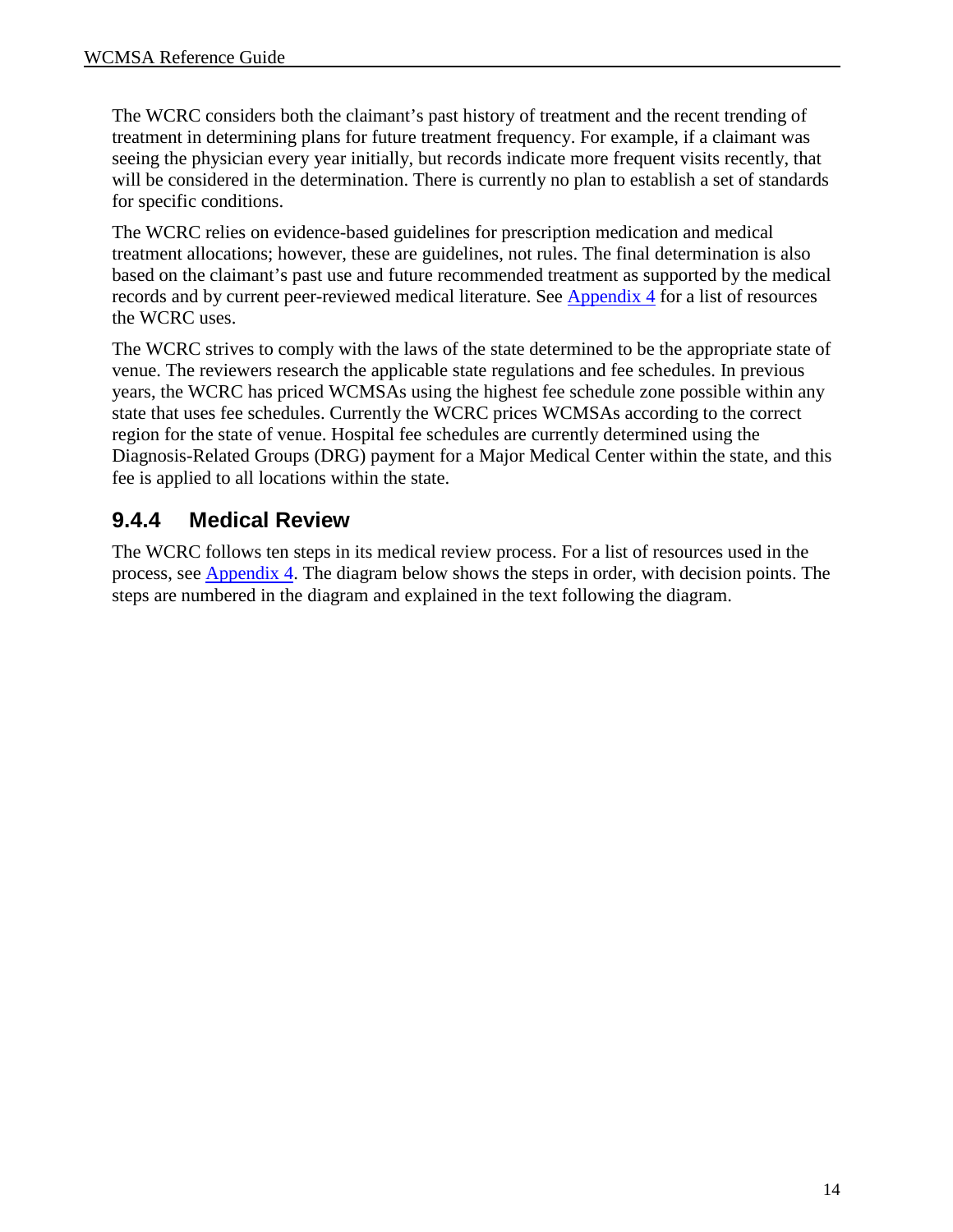

<span id="page-20-0"></span>**Figure 9-2: WCRC Medical Review Steps**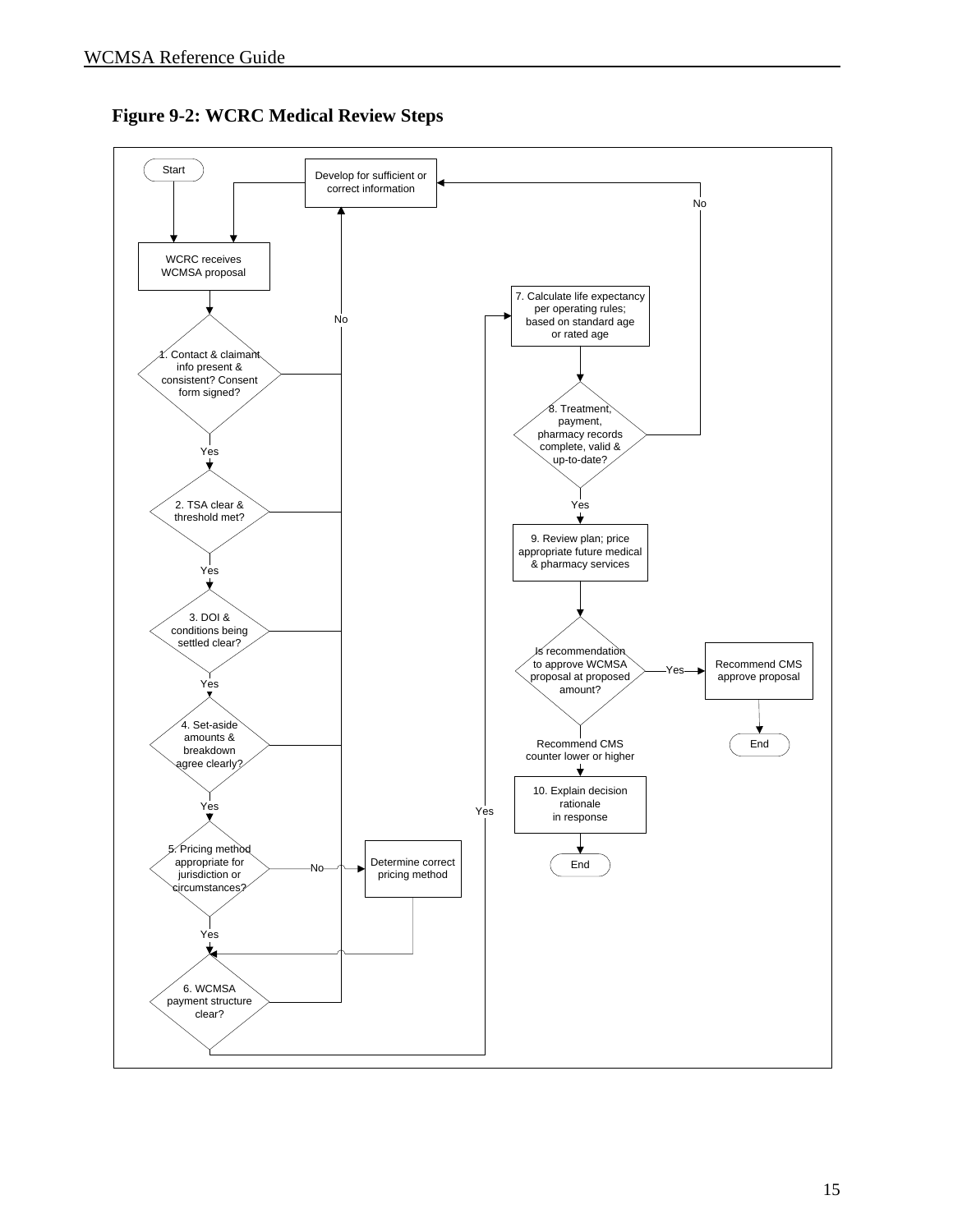#### **Step 1: Validate demographics and contact information.**

- 1. Verify that claimant name, SSN, HICN, address, date of birth, and gender are consistent with the submitter letter.
- 2. Check that contact information is present for claimant's attorney, carrier, employer or carrier attorney, submitter, WCMSA administrator, and Social Security Administration (SSA) representative payee (if there is one).
- 3. If a professional administrator is proposed, verify that the full contact information is available.
- 4. Check that a consent-to-release note is valid and signed by the claimant, Power of Attorney (POA) holder, or guardian. If there is a POA or guardian, submitted documents must support that relationship.

#### **Step 2: Verify that the total settlement amount (TSA) is clear and that the review threshold is met.**

If the TSA is not clear in the submitter letter, the case cannot be reviewed until it is clarified through development.

Cases that are clearly under threshold will be closed as ineligible. Cases not clearly meeting the threshold requirements are developed so that the WCRC can determine whether the case is eligible for review.

#### **Step 3: Verify that dates of injury and conditions being settled are clear.**

Multiple dates of injury that are settling can be included in one WCMSA. Document each date of injury (DOI) with the accepted and alleged body parts for each date of injury. The submitter also has the option to submit separate WCMSA proposals for different DOIs for the same claimant.

It is helpful if the submitter includes the ICD-9 or ICD-10 codes for each condition on each DOI.

It is also helpful to include medical records, a payment history, and detailed prescription history for each DOI being settled.

The reviewer will determine whether parties are settling on all body parts or portions of the claim, or if some portions of the claim will remain open. If the carrier will continue to pay for all claim-related medical care for the claimant, then the case is ineligible for review. If the proposal involves settling all medical claims for all body parts, the case is eligible for review. Also, if the agreement states that the carrier will continue to pay for some medical services but not others for the same body part, the WCRC considers this as not settling for all treatments for that body part. For example, the WCRC cannot work a case where a submitter wants to settle medical claims for a body part, but leave open prescription drugs for the same body part.

For multiple WC settlements per claimant, the cover letter should be clear on how the submitter expects the cases to be handled. If the cover letter is not clear, the WCRC will discuss with the submitter whether to process the settlements as one WCMSA proposed amount, or as multiple separate amounts. The cases will be closed until the submitter clarifies in writing which is the preferred option, at which point the cases will be reopened.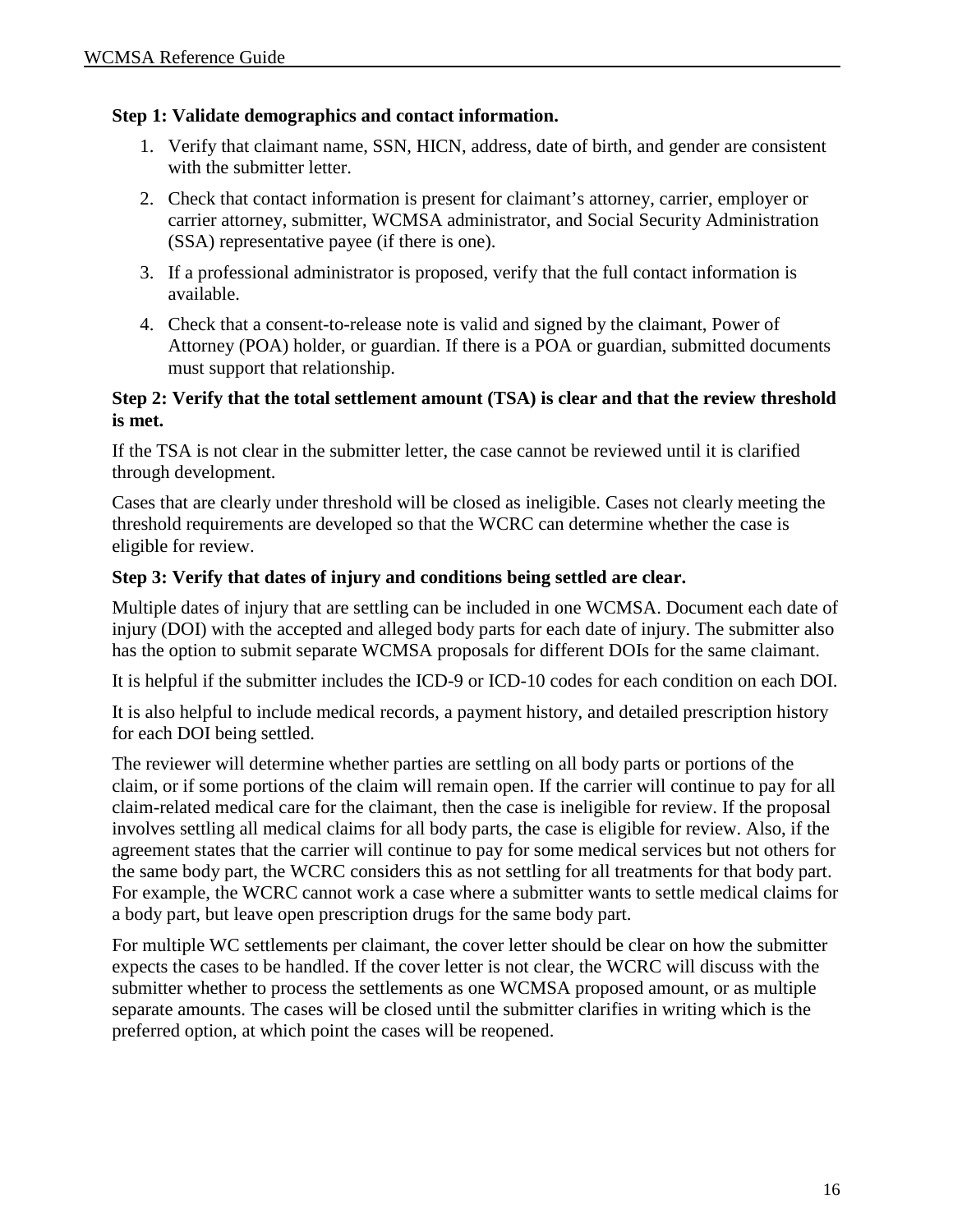#### **Step 4: Verify the proposed set-aside amounts.**

The reviewer will first review a settlement document, signed by all parties and state approved, for the proposed total settlement amount. If such an amount is not accompanied somewhere in the file by a proposed life expectancy, the reviewer will ignore the amount in the settlement document. If the submitter proposes a different amount, the reviewer will use the settlement documents' amount. If there is no settlement document with a proposed total amount, the reviewer will review the cover letter for proposed WCMSA amounts and the specific breakdown for proposed medical and prescription amounts. The amounts should add up to the total and be identical in both the submitter letter and the proposed future treatment tables provided with the submission. If the submitter letter is not clear as to the proposed set-aside amount or there are any discrepancies, the WCRC will develop the case, which delays review. If there is no specification of how much of the total settlement amount is for medical expenses vs. prescription drug expenses, the reviewer will assume it is all for medical items and services.

#### **Step 5: Verify jurisdiction and calculation method.**

If settlement documents are included, the state listed in these documents is used as the pricing state. If no settlement documents are provided, the reviewer uses the pricing state listed in the submitter letter.

If the state does not have a fee schedule (Indiana, Iowa, Missouri, New Hampshire, New Jersey, Virginia, Wisconsin), the reviewer will price per actual charges, even if the submitter proposed fee schedule pricing. The reviewer will also default to actual charges if "Medicare fee schedule" is indicated in the cover letter. CMS uses only state fee schedules or actual charges.

If the state has a fee schedule and the submitter chooses fee schedule per the cover letter, the reviewer will use the most current version of the state fee schedule to price the medical services.

If a state institutes or changes a fee schedule, the WCRC will apply the new fee schedule immediately upon learning of its official publication, regardless of official effective date, for any case still in process on that date.

The WCRC will price using the method chosen by the submitter in the cover letter or in a document referenced by the cover letter, whenever possible. If the submitter uses a mixture of both methods, the WCRC will price using fee schedule as much as possible.

If the state has a fee schedule and the submitter chooses actual charges, the review will price per actual charges.

If the case is a Longshore Harbor Workers' Compensation Act case and no settlement documents were provided, the reviewer looks to the submitter for guidance on the pricing method. If that is by fee schedule, the only possible fee schedule to use is the current Office of Workers' Compensation Programs fee schedule for the ZIP code of claimant's residence.

If development is required, and no response or an insufficient response is given, the WCRC will price using actual charges.

#### **Step 6: Verify payout method: lump sum versus annuity.**

If the submission includes settlement documents, the reviewer uses the payout method, if any, listed in such documents. If there are no settlement documents, the reviewer will use the payout method as requested in writing by the claimant or claimant's attorney. If there is no such written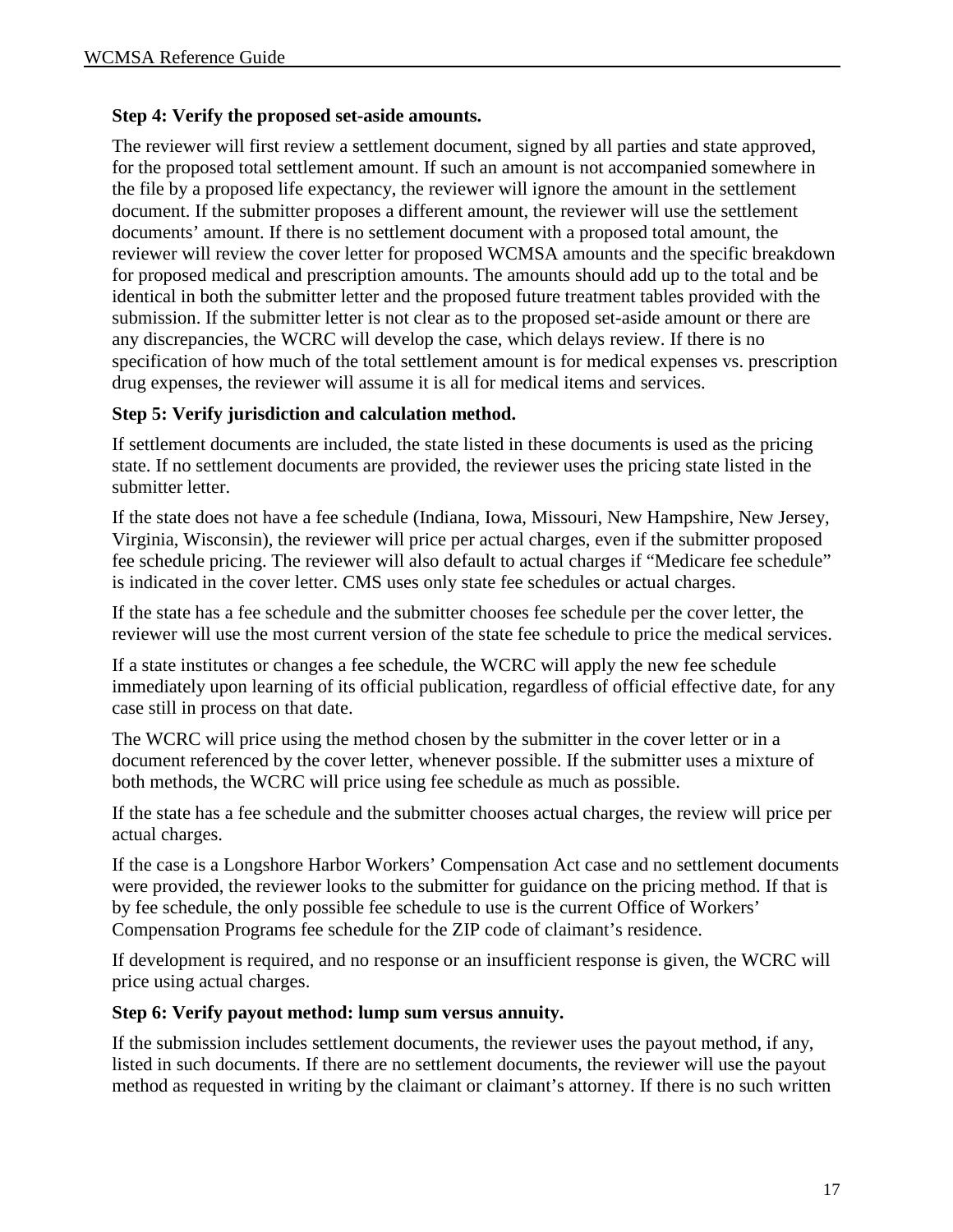request, the reviewer will use the method stated in the submitter cover letter. The default method, should all else fail, is the lump sum payout.

If the cover letter is unclear or if information conflicts with other information in the submission, the case will require development and will take longer to process.

When annuity is selected, the submitter provides a proposed "seed" or initial deposit amount. This amount should include the cost of the first procedure and first replacement, if any. The seed includes the first two years of the annual amount. See Section 05 – [Cover Letter](#page-35-0) in this Guide for instructions on how to calculate the seed amount, with an example.

The seed includes the cost of the first surgery, including all costs such as prescription drugs, physician fees, anesthesia fees, and facility fees. If the surgery is preceded by an associated trial, i.e., trial SCS or trial intrathecal (IT) pump, the cost of the trial is also included since it is considered part of the same procedure. If there are no surgeries, the first procedure (if any, such as injections) is included. Series of spinal injections are not included but series of knee viscosupplementation is included if three are anticipated to be accomplished as a series of three weekly injections.

The first replacement of Durable Medical Equipment (DME), prosthesis, or orthotics is included in the seed funds if the cost of such items exceeds \$500.

The seed includes the cost of surgeries, procedures, drugs, or replacement items as noted above. It does not include the cost of diagnostic studies, complications, and hospitalizations for nonsurgical treatment.

#### **Step 7: Calculate life expectancy using standard age or median rated age.**

Rated ages (RAs) are optional. For all cases with BCRC receipt dates of 10/01/08 or later (or reopened cases where the scan date of the reopening document is 10/01/08 or later), the submitter must supply a statement that all rated ages obtained on the claimant have been included. If this is missing, the WCRC will use actual age in processing the submission.

If an RA is provided, acceptable proof of the RA is necessary. Rated ages must name the claimant, must be by an insurance company, must be on insurance company or settlement broker letterhead, must be independent, and must give a specific rated age or life expectancy. If there is not at least one RA that meets these criteria, the WCRC will use actual age in processing the submission. Reviewers may drop RAs that are not valid.

If no RAs are provided, if there are no valid rated ages, or if the appropriate RA statement is not provided, actual age is used in calculating the life expectancy.

The reviewer evaluates the issue date of the RA against the proposed settlement date (PSD). This date is the later of the following: BCRC receipt date plus 120 days, or the pricing date plus three months. One year is added to the RA if one year has passed from the issue date to the PSD. If two years have passed from the issue date of the RA, two years are added to the rated age. If three years have passed from the issue date of the RA, the rated age is not used in determining the median rated age.

If there are multiple RAs from the same source, only the most recently issued RA from that issuer is used. When there is more than one valid RA, reviewers will use the median. When calculating the median RA, the reviewer drops decimals and uses the resulting whole number.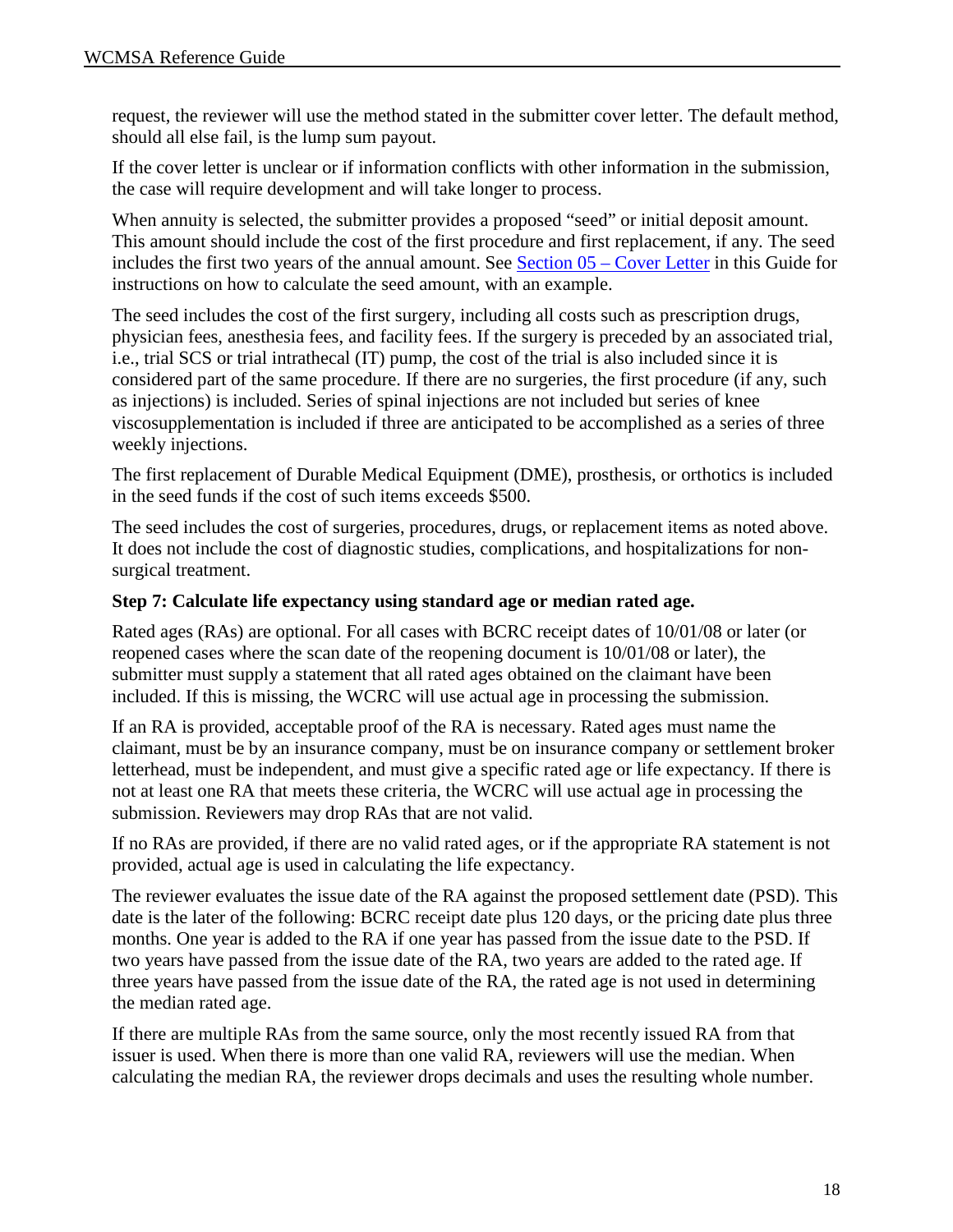For example, if the calculated RA is 49.5, the decimal is dropped and the age of 49 is used as the median RA.

If you include a valid RA in a proposal, the reviewer will use that instead of actual age unless you request otherwise in writing.

To determine life expectancy, the reviewer uses the current Centers for Disease Control (CDC) life expectancy table (see [Section 15 – Rated Age Information or Life Expectancy](#page-42-0) for details). Per CMS memo of May 20, 2008, Table 1 for total population is used.

#### **Step 8: Verify that treatment records, payment records, and pharmacy records are up-todate, complete, and valid.**

Submitters should include treatment records for the last two years of treatment of the work injury. Statements from the claimant, carrier, or claimant's attorney are not a substitute for treatment records. Provide all related treatment records, even if the claimant has relocated or begun treatment for the work injury with providers other than the workers' compensation providers, if the treatment is within the last 2 years.

If there are multiple work injuries and the submitter notes that some conditions are resolved or not under active treatment, the submitter should provide the last two years of treatment records for those conditions, even if that treatment did not occur in the last two calendar years. For example, if the claimant's work injuries include a shoulder and cervical spine injury in 2006, but current records of 2011 and 2012 only address the cervical spine, please provide the last two years of treatment records related to the shoulder. If the shoulder was only treated in 2006 and 2007, provide those records. However, if the 2011 and 2012 records sufficiently address the shoulder, the 2006 and 2007 records are not needed. It is helpful to provide the first report of injury and surgical reports related to the work injuries, even if they are not dated in the past two years.

Independent Medical Examination (IME) reports, Qualified Medical Examination (QME) reports, and Agreed Medical Examination (AME) reports are not a substitute for medical records. If the submitter provides an IME report that notes the claimant has not been treated for a work injury since 2008, the reviewer also needs the 2007 and 2008 treatment records.

The WCRC reviewers need carrier payment records (medical and pharmaceutical), printed within six months of the date of submission or date of reopening. This includes a two-year history for all categories: medical, indemnity, and expenses. If the carrier has denied any conditions, submit the entire pay history, not just a two-year history. If the records for denied cases reflect a payment, medical and treatment records may be required to complete the review process.

The information must be sufficient to determine the doses and frequencies of each medication. If the claimant is filling medications for the work injury but the carrier is not currently paying for the medications, the reviewer needs sufficient medical records, prescription records, or a signed treating provider letter stating the medications with doses and frequencies. If physiciandispensed medications do not appear on the carrier prescription history, please submit billing records or other documentation to demonstrate the refill history.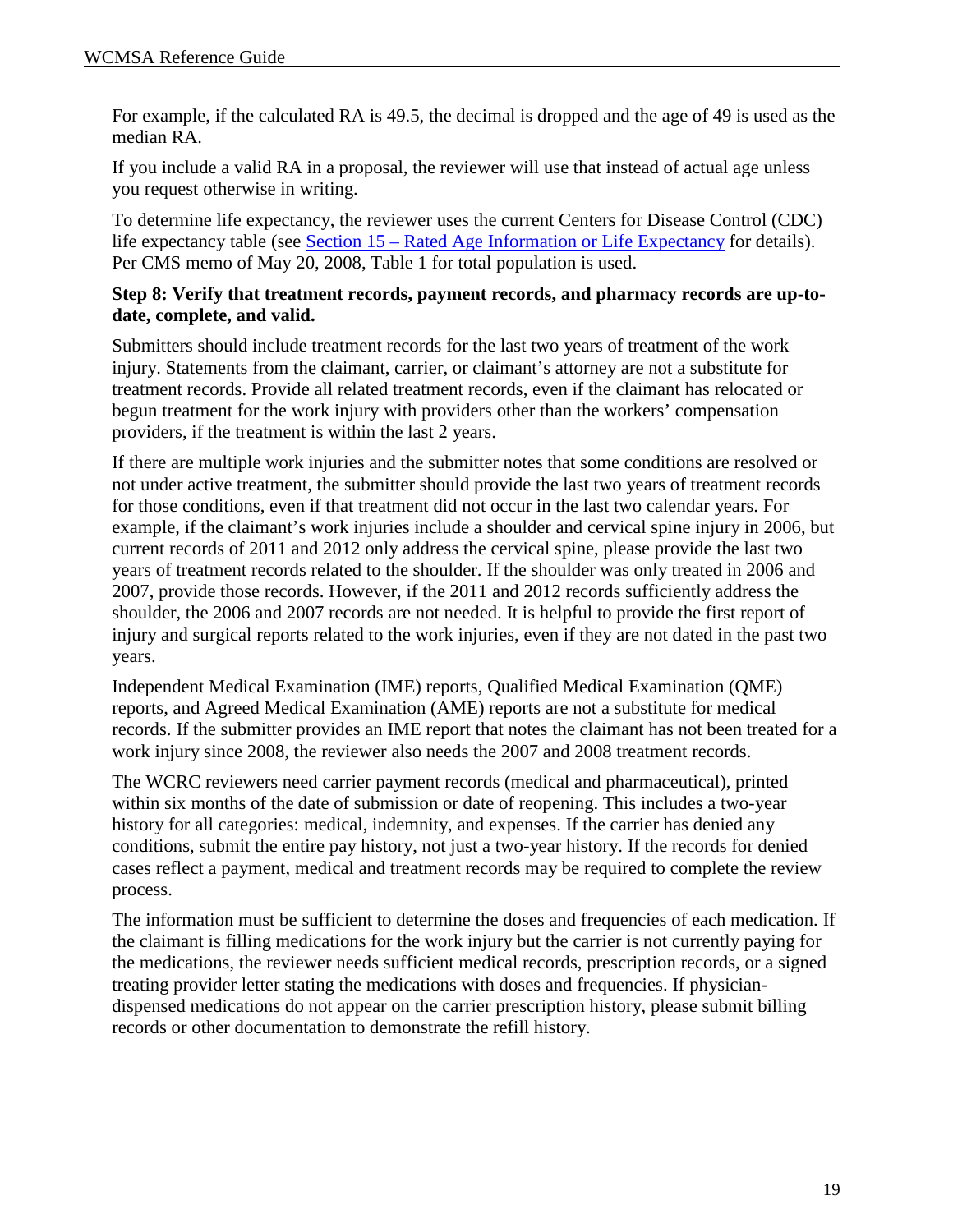#### **Step 9: Review records and submitter's proposed plan. Price the appropriate future medical and pharmacy services.**

The WCRC performs an independent review of the adequacy of the medical and prescription drug costs included in the submitted WCMSA proposal, and prepares a recommendation to CMS about the proposal and whether it protects Medicare's interests.

The reviewer considers all evidence provided in the submission. This includes any treatment records, physician-dispensed medication records, payment records, court orders, treatment guidelines, or applicable statutes that were attached to the submission. Please submit any such evidence mentioned in the proposal.

The reviewer must include treatments that are Medicare covered, following local and national coverage guidelines. (National coverage guidelines may be found at this link [http://www.cms.gov/Regulations-and-Guidance/Guidance/Manuals/Internet-Only-Manuals-](http://www.cms.gov/Regulations-and-Guidance/Guidance/Manuals/Internet-Only-Manuals-IOMs-Items/CMS014961.html?DLPage=1&DLSort=0&DLSortDir=ascending)[IOMs-Items/CMS014961.html?DLPage=1&DLSort=0&DLSortDir=ascending](http://www.cms.gov/Regulations-and-Guidance/Guidance/Manuals/Internet-Only-Manuals-IOMs-Items/CMS014961.html?DLPage=1&DLSort=0&DLSortDir=ascending) on the CMS site.) Treatments that are not covered by Medicare are not included in the calculated WCMSA amount. If the item is recommended in the medical record and is covered by Medicare, it will be included in the WCMSA, regardless of whether it follows medical association guidelines. The WCRC makes every effort not to include services that have not been recommended in the medical records unless the service is always part of the treatment.

The WCRC reviews proposals on a case-by-case basis. They consider the treatment and usage patterns, the recommendation of the treating providers, life expectancy, functional status, responses to treatment, and effectiveness of therapies as established in the records.

The WCRC references evidence-based guidelines as resources in determining future treatment. Examples include Milliman and the Official Disability Guidelines; see [Appendix 4](#page-67-0) for further resources and links. For medical expenses, the treating physician opinion carries the greatest weight unless there is a court order to the contrary.

For prescription medications, the reviewers include medications that are Food and Drug Administration (FDA) approved or supported for inclusion in the approved compendia.

Reviewers use the evidence in the records to determine if the proposal accounts for the reasonably probable future prescription drug needs. This includes the prescription drug history, the treatment notes, provider medication lists, and physician dispensing records.

The current Red Book Drug Reference is used to price medications according to Average Wholesale Price (AWP). See section [9.4.6](#page-27-0) in this Guide for further details on Pharmacy reviews and special topics.

**Note**: The WCRC will always price the case at 100% of the future costs related to the claim. CMS does not recognize any apportionment of future medical items and services or prescription drug costs related to the claim.

#### **Step 10: Provide an explanation in the decision rationale for counter higher or counter lower determinations.**

If the recommended WCMSA amount (which is a combined total of medical and prescription costs) is within 5% of the submitter's total proposed WCMSA amount, the WCRC recommendation is approval of the submitter's proposed amount.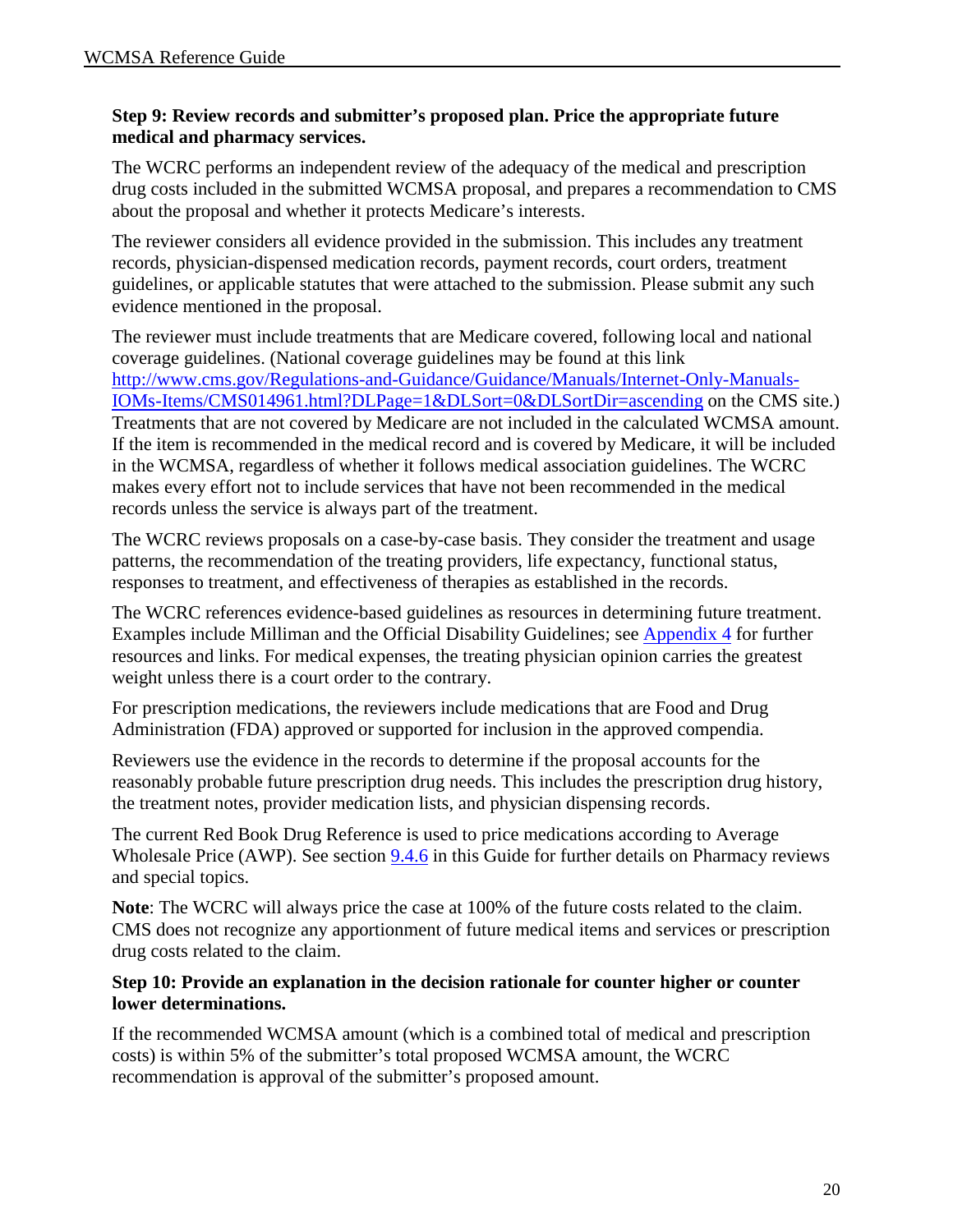In structured cases, the seed amount is separately calculated. If the recommended initial deposit is within 5% of the submitter's initial deposit, the WCRC recommendation is approval of the submitter's proposed seed amount.

The reviewer provides a detailed decision rationale when there is a counter higher or lower determination.

### <span id="page-26-0"></span>**9.4.5 Medical Review Guidelines**

#### **Diagnostics**

In general, the reviewers include x-rays every 3 to 5 years, but include yearly x-rays if there was or will be a major joint replacement. Magnetic Resonance Imaging (MRI) scans are included every 5 to 7 years. These are guidelines only. Since the determination is made on a case-by-case basis, other factors are considered, such as claimant life expectancy, past surgeries, functional status, age of injury, treatment pattern, and provider recommendations.

In the case of Computerized Tomography (CT) scans and MRIs, if the diagnostic study ordered is specific as to "with or without contrast," and submitters provide documentation as to which, the WCRC will price them accordingly. To protect Medicare's interest, if there is no indication as to the testing ordered, the WCRC will allocate for "without followed by with" contrast because the study may be changed due to findings on the "without" study.

#### **SCS and Intrathecal Pumps**

The WCRC follows the most recent guidance from CMS on SCS pricing and frequencies. Permanent placements of SCS or intrathecal (IT) pump devices are included every 7 years: the claimant's life expectancy is divided by 7, decimals are dropped, and the whole number is used for determining replacement over the life expectancy.

#### **Surgery/Procedure Pricing**

Surgery pricing includes physician fees, facility fees, and anesthesia fees, if applicable.

- Physician fees: CPT codes are identified and priced per the fee schedule (or usual and customary charges if claimant is in an actual-charges state).
- Facility fee: DRG codes for inpatient procedures are priced for a major medical center in that state, unless the fee schedule has pricing for that DRG (such as Illinois). If the procedure is an outpatient procedure, pricing is per the Ambulatory Payment Classification calculator for a facility in that state, unless the fee schedule has a maximum reimbursement amount for that procedure.
- Anesthesia fee: anesthesia fee is calculated per fee schedule formula using a reasonable time for the specified procedure for the time-value unit and base value as established by the fee schedule, or Medicare and conversion factors per fee schedule.
- Preadmission Testing will be included where appropriate.
- Trials: If the surgery is preceded by an associated trial, such as for a spinal cord stimulator, the trial is assumed to be successful and included with the cost of surgery. This does not apply if there is evidence that the trial was performed and was unsuccessful.

If submitters provide a detailed breakdown of their proposed surgery prices, the reviewer will consider the proposed amounts.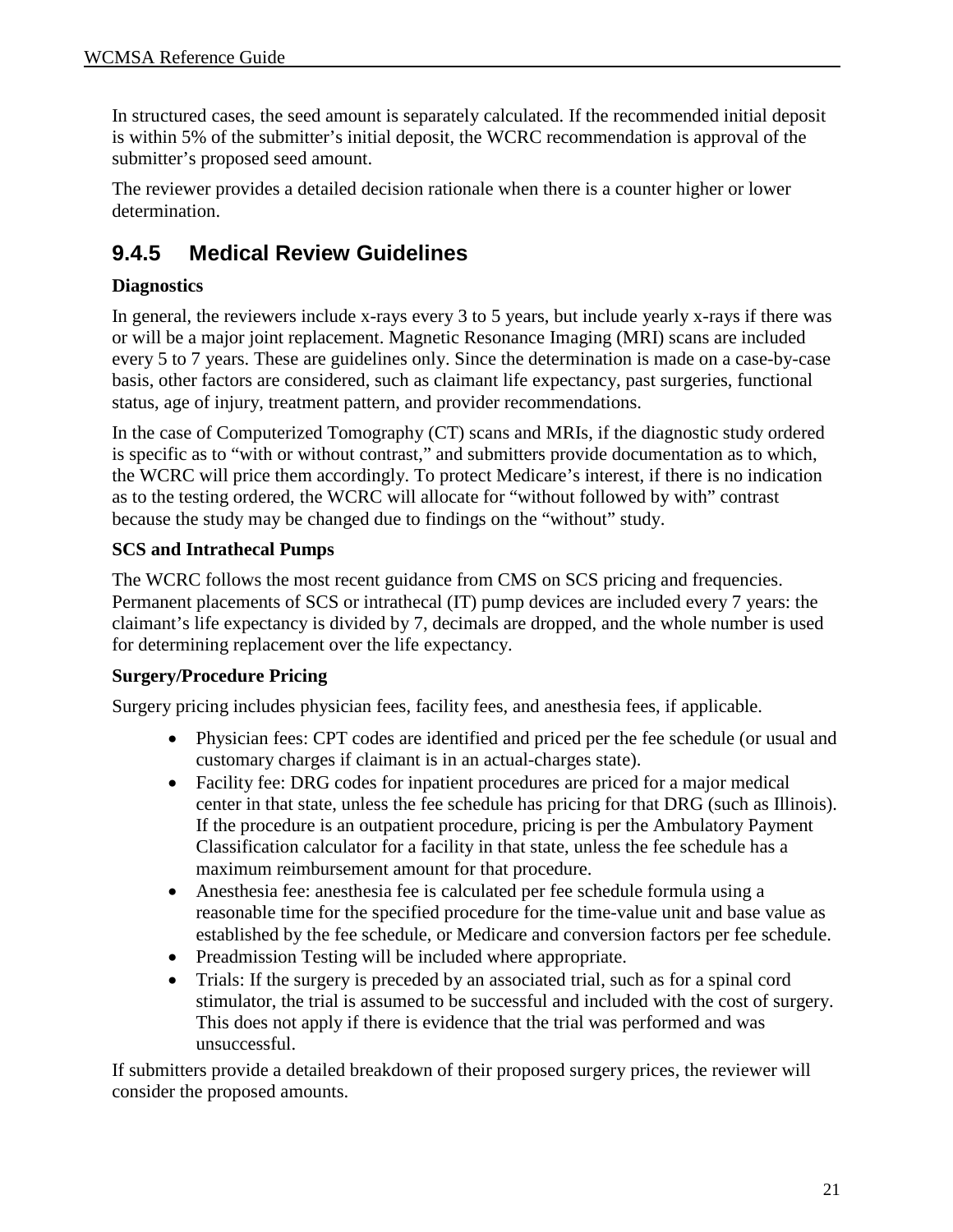#### **Labs**

The WCRC uses a line item for each lab test included. This allows the submitter to see how they arrived at the lab pricing.

#### **Transcutaneous Electrical Nerve Stimulation (TENS)**

CMS proposes coverage for TENS for chronic low back pain (CLBP) only when both of the following conditions are met. For the purposes of this decision, CLBP is defined as:

- a) An episode of low back pain that has persisted for three months or longer; and
- b) Is not the result of certain well-defined diseases that may contribute to low back pain but which are not primarily low-back syndromes.

For example, there are cancers that spread to the spine or pelvis and may elicit pain in the lower back as a symptom. It is important to recognize that this coverage applies only to use of TENS with CLBP and also excludes CLBP which is the result of a well-defined disease as outlined in bullet b.

#### **State-Specific Statutes**

The WCRC review of state-specific statutes is limited to the guidance provided by CMS. CMS will recognize or honor any state-mandated, non-compensable medical services and will separately evaluate any special situations regarding WC cases. A submitter requesting that CMS review the applicability of a state WC statute must include a copy of the statute with the submission and indicate to which topic in the submission the statute applies.

#### **CMS Medical Record Guidelines**

CMS gives specific guidance regarding acceptable formats and requirements for medical record submissions in the CMS manual system; specifically, MLN Matters Article 6698:

http://www.cms.gov/Outreach-and-Education/Medicare-Learning-Network-MLN/MLNMattersArticles/downloads/MM6698.pdf

See also Part [10.4](#page-43-0) of this guide.

#### **Treatment Recommended Outside a Provider's Area of Expertise**

If the provider is a treating provider and there is no recommendation to the contrary, the WCRC will consider the recommendation in assessing the WCMSA, in relation to other treatment and treatment recommendations. This is considered because a licensed physician is not limited to a given specialty within the scope of practice. In the case of chiropractors, the recommendations are considered if related to chiropractic care only and not related to general medical treatment.

#### <span id="page-27-0"></span>**9.4.6 Pharmacy**

#### **9.4.6.1 Prescription Drug Review**

The WCRC reviewer verifies that the prescription drugs included are for the direct treatment of the work injury or injuries by reviewing the submitted clinical documentation.

• Validate that prescription drugs ordered and taken in the past two years were directly for treatment of the injuries.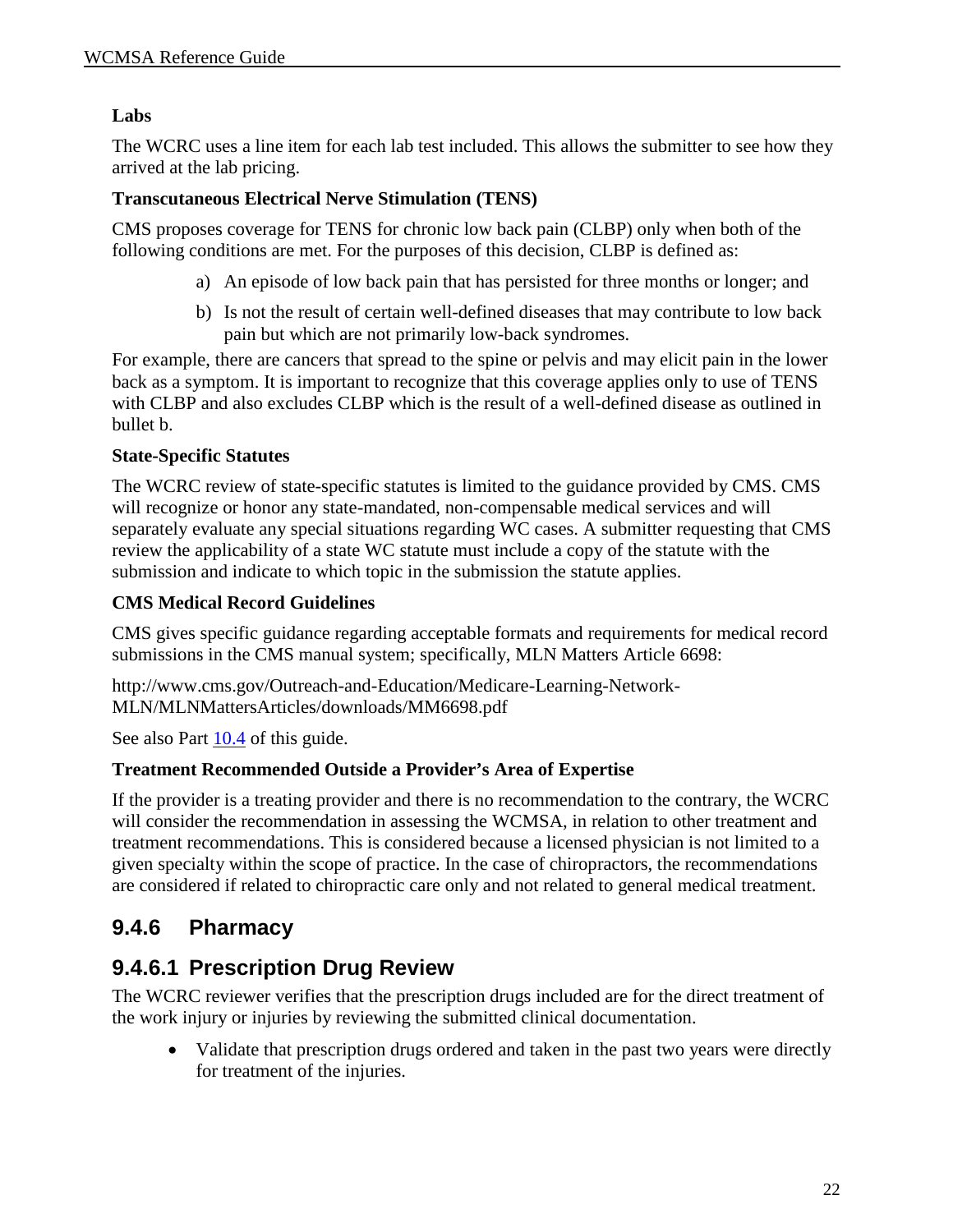- Determine if the drug products would be covered under the Part D benefit. This includes assessment of medically accepted indications (drug usage), drug dosage, and drug frequency.
- Determine if the claimant is taking brand or generic drug products.
- Price all drug products using AWP, with generic drugs being priced at the lowest non-repackaged generic AWP.

At any time during the process, if a reviewer is unsure of drug pricing, indication, or allocation amount, those questions are deferred to a pharmacist or pharmacist's designee before the case is finalized.

The WCRC allocates drugs into WCMSAs based on whether the drug is used for a condition related to the WC claim, is considered a Part D or Part B drug, and is used for a medically accepted indication. The WCRC compiles a drug list from medical records and pharmacy records. This list is then used to project future drug costs for the duration of a claimant's life expectancy. The reviewers must see prescription drug and medical treatment payment records/histories dated within 6 months of the date of submission or reopening. Specifically, for pharmacy records, the WCRC prefers the following:

- First, the prescription claim records directly from the WC insurer. This gives a record of exactly what drugs have been used for the work injury. This might come on such a form as the National Council for Prescription Drug Programs (NCPDP) Workers' Compensation/Property and Casualty Claims Form. Many state WC programs use these forms to document drug payments.
- Pharmacy Benefit Manager prescription claim records or third party administrator (TPA) pharmacy records provide a good sense of the totality of drug usage, especially if the claimant goes to multiple pharmacies.
- Individual pharmacy claim records are beneficial, but the WCRC is aware that claimants could go to multiple pharmacies. If at any time in the process the WCRC cannot compile an accurate picture of the claimant's drug needs, they will develop for further records.

When evaluating drug use, the WCRC reviewers assess the drug dosage, frequency, formulation, patents expiring, newer more expensive drugs, and use of brand-name versus generic drugs. Various drug formulations can vary significantly in cost. For example, there are large differences in cost of oxycodone immediate release versus Oxycontin (an extended release formulation of oxycodone). It is very important to gain an accurate picture of the specific formulation for an accurate pharmacy allocation.

Both the medical and pharmacy records are used to compile a claimant's drug list. If the medical records are more recent than the prescription records, the WCRC will use the medical records to compile the drug list. However, if there are major discrepancies between the medical and pharmacy records, the WCRC will use the pharmacy records to compile the drug list, favoring actual use over possibly incomplete medical records.

The WCRC continues to price Part D drug products based on AWP and further based on brand or generic drug pricing. AWP pricing is pulled from a proprietary source, Truven Health Analytics' Red Book database. The WCRC uses a program for drug pricing that uses Red Book flat files updated quarterly and monthly. For generic drugs, the WCRC uses the lowest nonrepackaged generic drug AWP.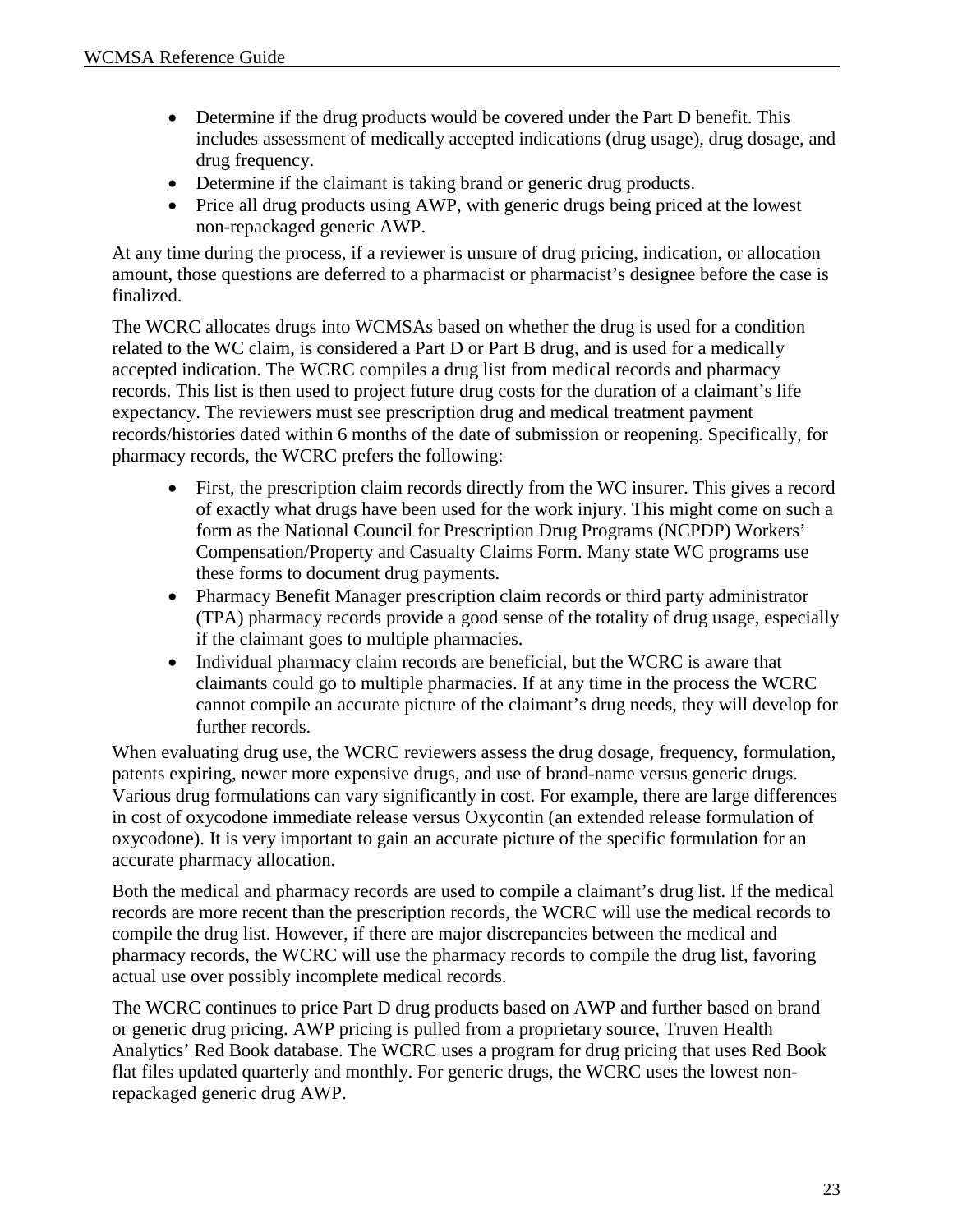The WCRC prices for generic drugs unless one of the following applies, in which case the WCRC uses brand-name:

- A brand-name drug is in the proposal and there is an indication that the claimant is actually taking the brand-name drug.
- A generic is in the proposal, but no generic exists.
- A generic is in the proposal, but all the evidence indicates that the claimant is taking the brand-name drug.
- The claimant or claimant's attorney insists on a brand-name drug in writing.
- No drugs are indicated in the submitted proposal, but the condition requires certain drugs, or the medical records indicate certain drugs. In this case, the WCRC will default to pricing for brand-name medications.

Where multiple spellings and listings of a drug exist, the WCRC will price using the original manufacturer of the original brand-name drug for brand, and the lowest-price generic drug generic. The reviewer will price drugs based on the lowest price from the manufacturer, ignoring prices from any repackagers or distributors.

The WCRC uses a number of resources when determining drug coverage for WCMSAs. Reviewers consult Part D and Part B guidance documents, CMS memorandums, current CMS operating rules, the Part D formulary reference file, and recognized drug compendia to assess drug coverage possibilities.

### <span id="page-29-0"></span>**9.4.6.2 Pharmacy Guidelines and Conditions**

#### **Recognized Compendia**

Currently, CMS requests that the WCRC use Micromedex's DrugDex database and the American Hospital Formulary Service Drug Information database to validate medically accepted indications. Indications could be in one or both of these databases.

#### **Medically Accepted Indications and Off-Label Use**

For a drug to be covered under the Part D Benefit, and thus included in a WCMSA, it must be used for a medically accepted indication. A medically accepted indication is any use for a covered outpatient drug which is approved by the FDA, or a use which is supported by one or more citations included or approved for inclusion in the recognized compendia.

Off-label use is when a drug is prescribed in a manner that is different from the FDA-approved product labeling. There are many off-label indications that are listed in recognized compendia, and thus would be covered under the Part D Benefit, and so should be included in a WCMSA.

For example, trazodone is approved by the FDA for the treatment of major depressive disorder, but is commonly given off-label to treat insomnia. So the WCRC would include trazodone in a WCMSA if used to treat insomnia, if it is related to the workers' compensation injury.

#### **Compounded Drug Products**

Pharmacy compounding is a practice in which a licensed pharmacist combines, mixes, or alters ingredients in response to a prescription, to create a medication tailored to the medical needs of an individual patient. Compounding drugs outside of the FDA-approved labeling is a trend seen in WC cases, especially with pain medications compounded for topical administration. Under the Part D Benefit, compounded prescription drug products can contain all, some, or no Part D drug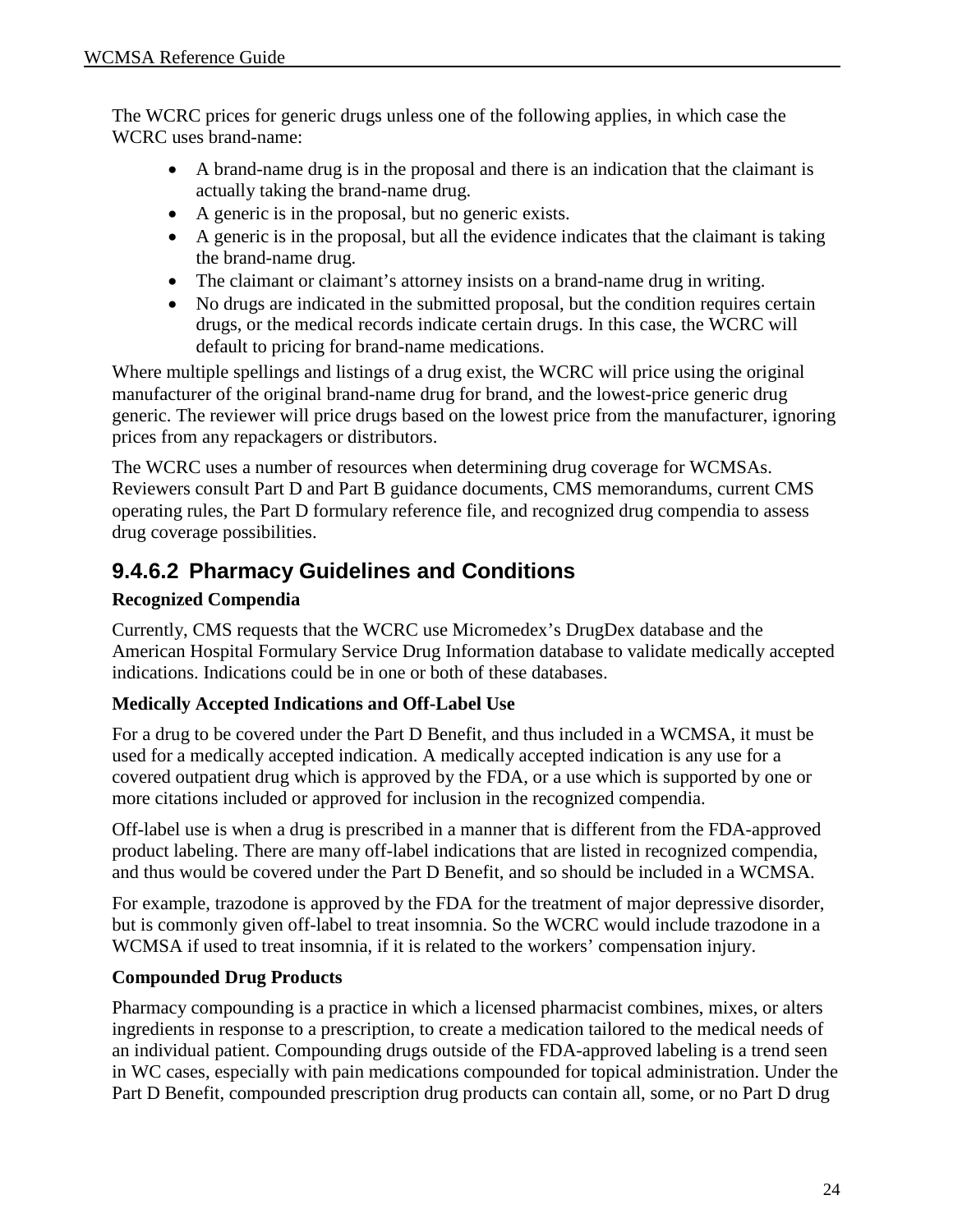product components. Only costs associated with those components that satisfy the definition of a Part D drug are allowable costs under Part D because the compounded products as a whole do not satisfy the definition of a Part D drug. Further, bulk products are not covered under Part D because they are not prescription drug products that are approved under sections 505, 505(j), or 507 of the Federal Food Drug and Cosmetic Act. Overall, many of the compounded drugs the WCRC sees in WCMSAs are formulated from bulk compounds; these are sometimes listed as powders, and would not be considered covered under the Part D benefit, and thus are excluded from WCMSAs. You can also find this guidance in Chapter 6 of the Medicare Prescription Drug Benefit Manual at [http://www.cms.gov/Medicare/Prescription-Drug-](http://www.cms.gov/Medicare/Prescription-Drug-Coverage/PrescriptionDrugCovContra/PartDManuals.html)[Coverage/PrescriptionDrugCovContra/PartDManuals.html](http://www.cms.gov/Medicare/Prescription-Drug-Coverage/PrescriptionDrugCovContra/PartDManuals.html) on the CMS website.

#### **Hydrocodone Combination Products**

Hydrocodone combination products were reclassified effective October 2014 from C-III controlled substances to C-II controlled substances. Normally, C-IIIs require a new prescription after five refills or after six months, whichever occurs first. C-IIs require new prescriptions at intervals no greater than 30 days; however, a practitioner may issue up to three consecutive prescriptions in one visit authorizing the patient to receive a total of up to a 90-day supply of a C-II. WCMSA guidelines changed on January 1, 2015 for all new cases submitted after that date to allocate a minimum of 4 healthcare provider visits per year when schedule II controlled substances (including hydrocodone combination products) are used continuously, unless healthcare provider visits are more frequent per medical documentation.

#### **Benzodiazepines and Barbiturates**

The WCRC will include benzodiazepines and barbiturates in WCMSAs effective June 1, 2013. Benzodiazepines and barbiturates are new to the Part D Benefit since January 1, 2013. For 2013 and future years, all medically accepted indications for benzodiazepines will be covered. For barbiturates, in 2013, only those used in the treatment of epilepsy, cancer, or a chronic mental health disorder will be covered, but in 2014 all medically accepted indications will be covered. Example: a case submitted on June 1, 2013 includes a barbiturate used for the treatment of headache. This will not be covered in 2013, as this is not being used for the treatment of epilepsy, cancer, or a chronic mental health disorder, but will be covered in 2014. Another example: temazepam for the treatment of insomnia would be covered and should be included in a WCMSA effective June 1, 2013. Cases submitted or reopened on or after June 1, 2013, will need to include benzodiazepines or barbiturates when prescribed. The October 2, 2012, CMS memorandum to Part D Sponsors concerning the transition to Part D coverage of benzodiazepines and barbiturates is available on the CMS website.

#### **PRN or As-Needed Drugs**

Many drug products in workers' compensation are used on an as-needed basis. This is rightfully so, as many drug products are used to relieve pain on an as-needed basis. There are drug products that may be used as needed, but there are other drug products that should be used continuously. When allocating as-needed (PRN) drugs, the WCRC first assesses if the drug should or may be used under a PRN designation or if the claimant is just being non-compliant or non-adherent. Note: non-compliance or non-adherence is not a reason to reduce a WCMSA amount.

The WCRC defines PRN drugs as those with a variable usage in a two-month or greater period within the last year of pharmacy claims records, as long as the variability is not related to non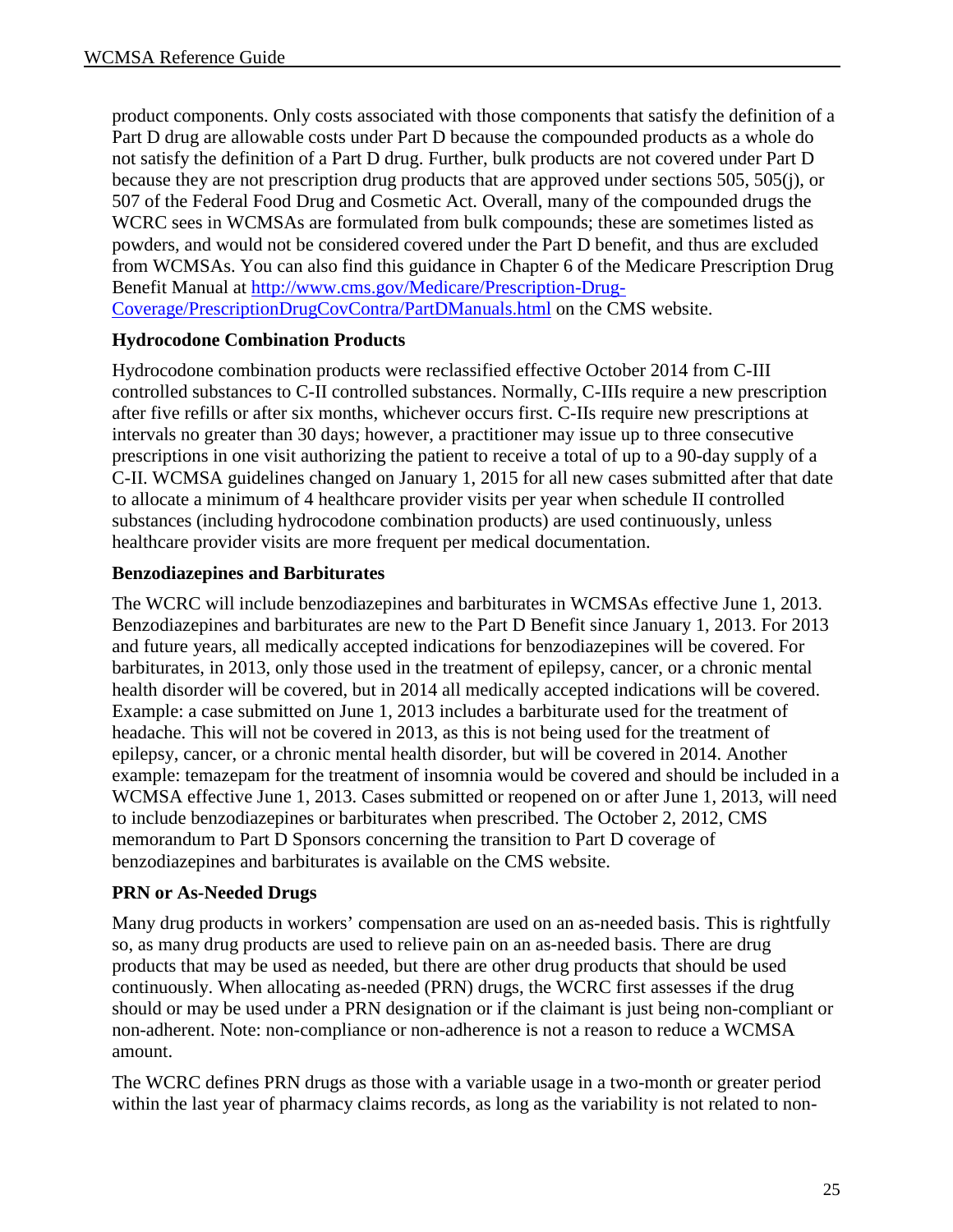adherence. They also assess the medical records to determine how the PRN drugs are documented. For example, is the prescription written using a PRN frequency? If so, this signals a possibility that as-needed use may occur in the future.

Reviewers at the WCRC assess the past pharmacy and medical history in these cases to determine a reasonably probable usage of these drugs in the future. For example, some things the WCRC considers are:

- Is the claimant's condition improving?
- Is the claimant's condition getting worse?
- Has the drug usage gone up or down in the past three to six months?
- Has the claimant started on any other medication that may reduce the as-needed drug usage?
- Has the claimant received a medical intervention that has changed their medical situation so as to reduce their drug usage, or has their condition declined that they may need more drug usage in the future?

The WCRC mainly bases as-needed drug usage on past drug history, and makes judgments on what may be reasonably probable in the future based on the claimant's current condition.

#### **Physician-Dispensed Drugs**

The WCRC is aware that many physician-dispensed drugs (i.e., dispensed from a physician's office) will be classified as Part D drugs when a claimant uses their Part D Benefit. Physiciandispensed drugs are common in WC cases. For example, in 2010 and 2011, over half (53%) of all prescriptions in the California's Workers' Compensation System were physician dispensed. When this occurs, the WCRC understands that there will be little documentation in carrier records. The WCRC evaluates the medical records in this circumstance. It is very important for the WCRC to receive clear treating physician records. The WCRC may request further records if they are unable to interpret the complete drug regimens in these circumstances.

#### **Part B Drugs and Drug Prices**

In general, there are five major categories of Medicare Part B drug spending. (This information can also be found in the introduction to Chapter 6 of the Medicare Prescription Drug Benefit Manual, at [http://www.cms.gov/Medicare/Prescription-Drug-](http://www.cms.gov/Medicare/Prescription-Drug-Coverate/PrescriptionDrugCovContra/downloads/Chapter6.pdf)[Coverate/PrescriptionDrugCovContra/downloads/Chapter6.pdf.](http://www.cms.gov/Medicare/Prescription-Drug-Coverate/PrescriptionDrugCovContra/downloads/Chapter6.pdf))

1. Drugs billed by physicians and typically provided in physicians' offices (such as chemotherapy drugs, or local anesthetic or steroid injections). For example, epidural steroid injections are common in this area.

- 2. Drugs billed by pharmacy suppliers and administered through DME, such as respiratory drugs given through a nebulizer or IT pain pumps.
- 3. Drugs billed by pharmacy suppliers and self-administered by the patient (such as immunosuppressive drugs and some oral anti-cancer drugs).
- 4. Separately billable drugs provided in hospital outpatient departments.
- 5. Separately billable ESRD drugs such as erythropoietin.

CMS publishes pricing for Part B drugs every quarter in "Payment Allowance Limits for Medicare Part B Drugs." This is available for download on CMS' website at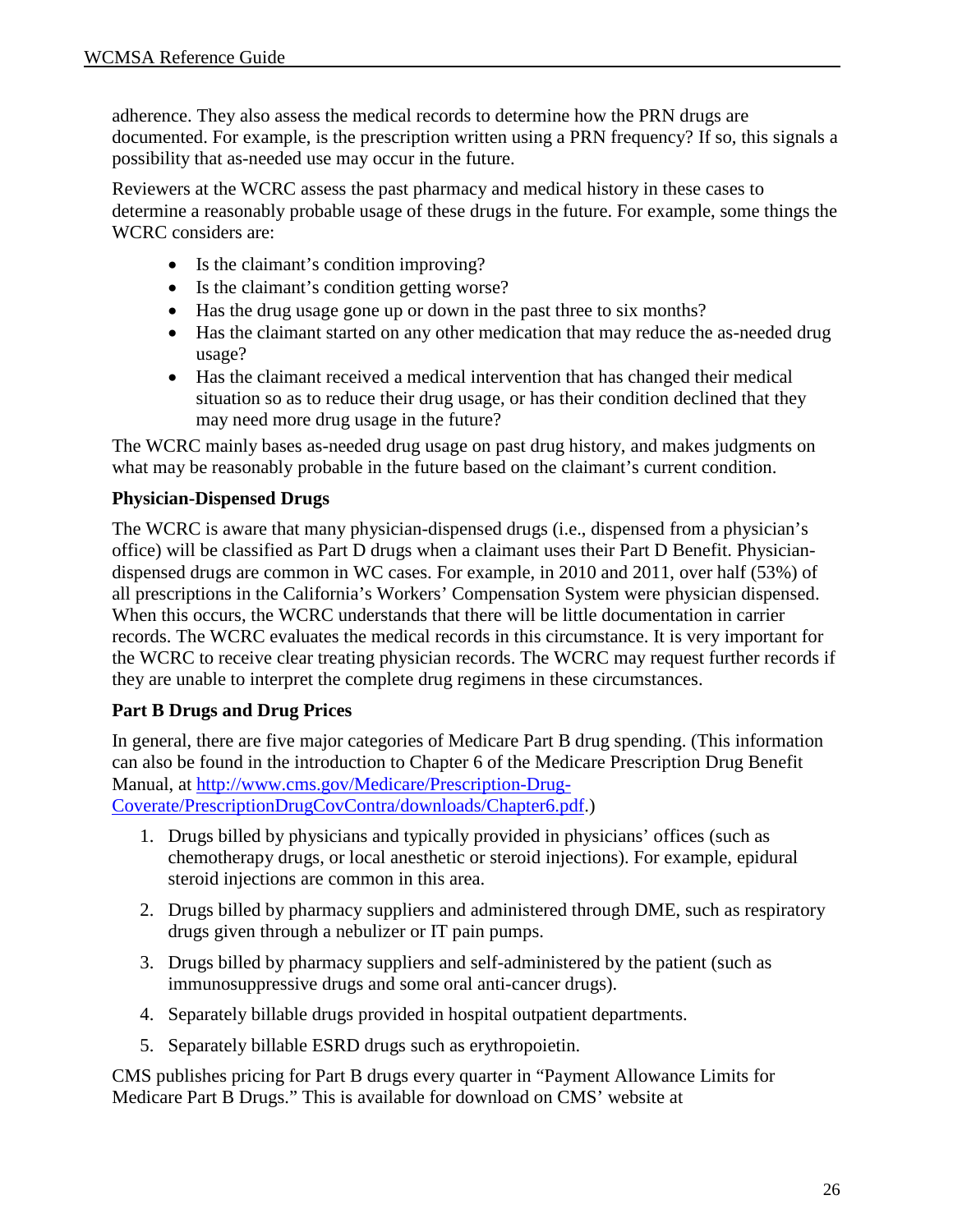#### [http://www.cms.gov/Medicare/Medicare-Fee-for-Service-Part-B-](http://www.cms.gov/Medicare/Medicare-Fee-for-Service-Part-B-Drugs/McrPartBDrugAvgSalesPrice/index.html)

[Drugs/McrPartBDrugAvgSalesPrice/index.html](http://www.cms.gov/Medicare/Medicare-Fee-for-Service-Part-B-Drugs/McrPartBDrugAvgSalesPrice/index.html) under "ASP Drug Pricing Files" for the relevant year. The WCRC uses this publication to price Part B Drugs for WCMSAs. Drugs corresponding to a J-code are priced based on Average Sales Price (ASP) plus 6%.

#### **Intrathecal (IT) Pain Pump Pricing (Part B)**

Another component of Part B drugs is the IT pain pump. The file "Payment Allowance Limits for Medicare Part B Drugs" on the CMS website also depicts drug pricing for DME infusions, the drugs delivered using the IT pain pump.

When an IT pain pump is needed in a WCMSA case, the WCRC prices the IT pain pump replacement cost and reprogramming office visits per fee schedule. The WCRC assumes a 7-year lifetime per IT pain pump. This is based on historical pain pump failure rates from IT pain pump manufacturers. The Implantable Systems Performance Registry is a prospective, long-term, multi-center registry study that details this information. The WCRC puts separate line items in the approval letters with regard to the reprogramming costs, drug costs, and replacement costs. For drug costs, the WCRC takes into account the IT pain pump volume, concentration, refill frequency, and specific J-code when pricing.

#### **Dual-Designation Drugs**

Dual-designation drugs are drugs that are scheduled or approved both over-the-counter (OTC) and in a prescription version. One drug in this category is omeprazole. Omeprazole 20 mg is approved both as an OTC drug and in the prescription format. The WCRC allocates omeprazole when it is used in its prescription format, as it would qualify under the Part D benefit. This could be based on evidence from the medical records, pharmacy records, or both. Some have argued that omeprazole is not a Part D drug, but when dispensed by prescription, it is.

#### **Drug Weaning/Tapering**

Drug weaning commonly occurs with pain medications, such as opioids, especially when claimants' work injuries improve. The WCRC takes all evidence of drug weaning into account, although in most circumstances the WCRC cannot assume that the weaning process will be successful. Usually, the latest weaned dosage is extrapolated for the life expectancy, but again, they assess all records when making these types of determinations. Where a treating physician believes tapering is possible and in the best interests of the claimant, CMS will consider all evidence in making a WCMSA determination, including medical evidence of current actual tapering.

#### **Drug Contraindications, Drug Warnings and Precautions, and Drug Interactions**

A drug contraindication is when a drug should not be used at all. This is when the risk of a drug clearly outweighs the benefit. A warning and precaution is intended to identify and describe a discrete set of adverse reactions, or other potential safety hazards that are serious or are otherwise clinically significant, as they have implications for prescribing decisions. These are not contraindications, and in some circumstances the benefit of a drug outweighs its risk even when a warning and precaution is present. Drug interactions can fall into both categories, as a contraindication or as a warning and precaution. Here are some examples to clarify further, starting with a contraindication. For example, a claimant has a paralytic ileus and has been prescribed a fentanyl patch. This is contraindicated for paralytic ileus, so the drug should not be used. The WCRC rarely sees drugs that are contraindicated within WCMSAs. However, the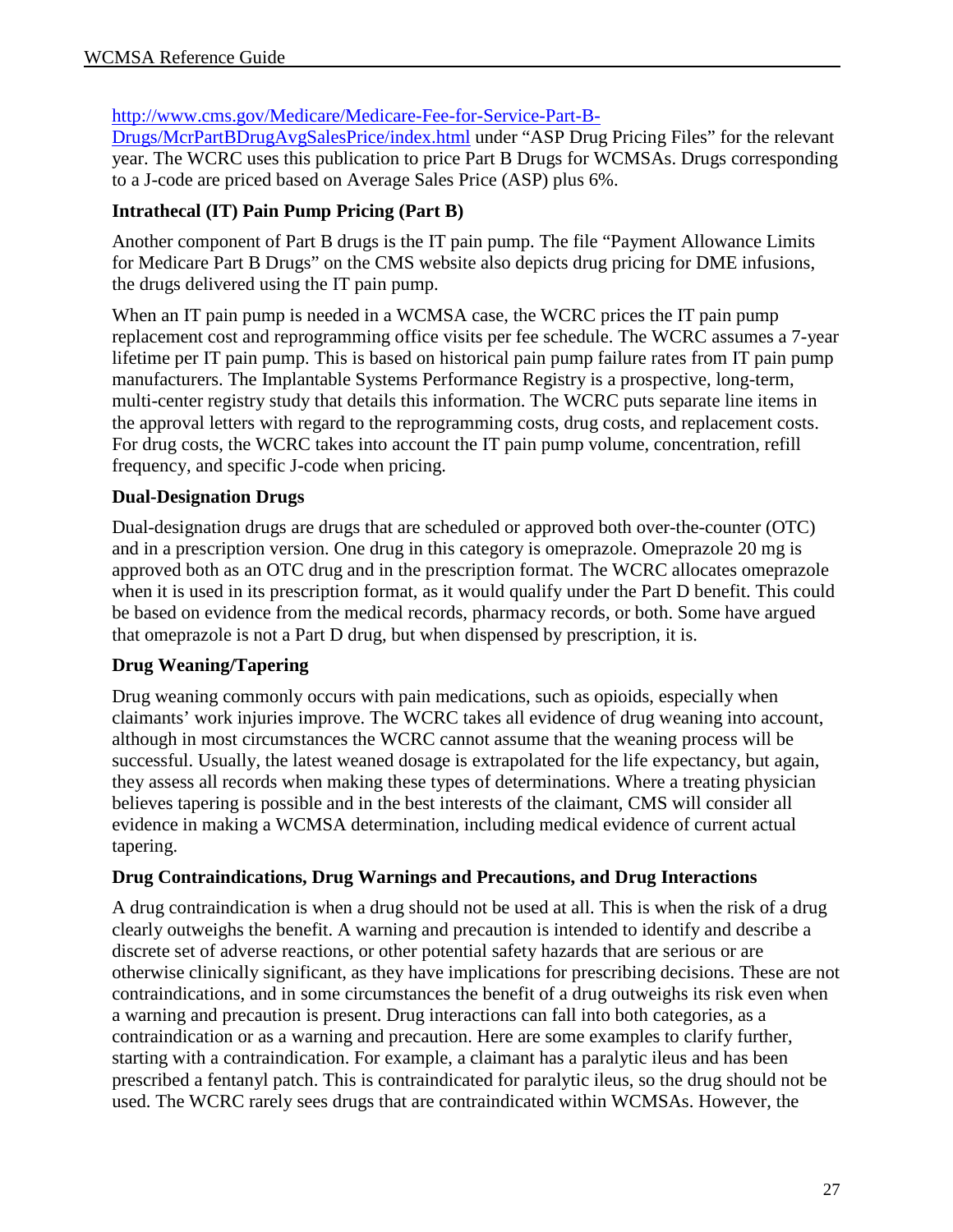WCRC commonly sees drugs being used that come under the heading of warnings and precautions. For example, using fentanyl patches again: if a claimant is prescribed erythromycin (an antibiotic) and fentanyl patches at the same time, an interaction occurs increasing the concentration of fentanyl. This is not a contraindication, but is a warning and precaution. The WCRC would still set aside for erythromycin in this case as it is not contraindicated, and if the claimant may have or has tolerated this in the past. Overall, it is very rare that the WCRC would reduce a prescription set-aside allotment due to a drug warning and precaution as defined by the FDA.

If a claimant is tolerating a drug interaction that falls into a warning and precaution, it is important to set aside for these drugs in order to protect Medicare's interests.

### <span id="page-33-0"></span>**9.5 Regional Office Receipt**

When the WCRC completes its review and recommendation, the case is sent to the RO assigned to the case based on the claimant's state of residence and CMS' state and region logic. Although the RO assignment is based on the state of residence of the claimant, a case may be transferred from one RO to another based on the case's legal state of venue, or because the RO that the case was originally assigned to no longer processes WCMSA cases.

When the RO receives the case, they review the WCRC recommendation and make a final determination in the case. The case may not progress to approval for a number of reasons:

- If the RO determines that the case does not qualify as a WCMSA case because it does not meet CMS' workload review threshold for any reason, the RO notifies the submitter.
- If the claimant becomes deceased during the RO review of the WCMSA case submitted, and a date of death with supporting documentation, if requested, is provided, then a date of death is entered into the CMS WCMSA system and the case status is changed to "Deceased."
- If the RO needs additional information or documentation from the submitter in order to continue processing the WCMSA case, the submitter is notified with a development letter. When documentation is received and scanned at the BCRC, the status of the case changes to "Development Received," and the RO begins the review again. If a response is not received within the allotted time frame (i.e., 30 days for cases submitted to the BCRC, 20 business days for cases submitted on the WCMSAP), the case is closed for lack of response. If a response is received after the case is closed, CMS will reopen the case but treat it as a new submission.
- The RO may determine that the case should be closed. This can happen for a number of reasons, including: the parties are no longer settling, the case should be Black Lung instead of WC, the case is a Liability rather than WC case, or the submitter has failed to submit necessary information after repeated development requests. The submitter is notified of the case closure.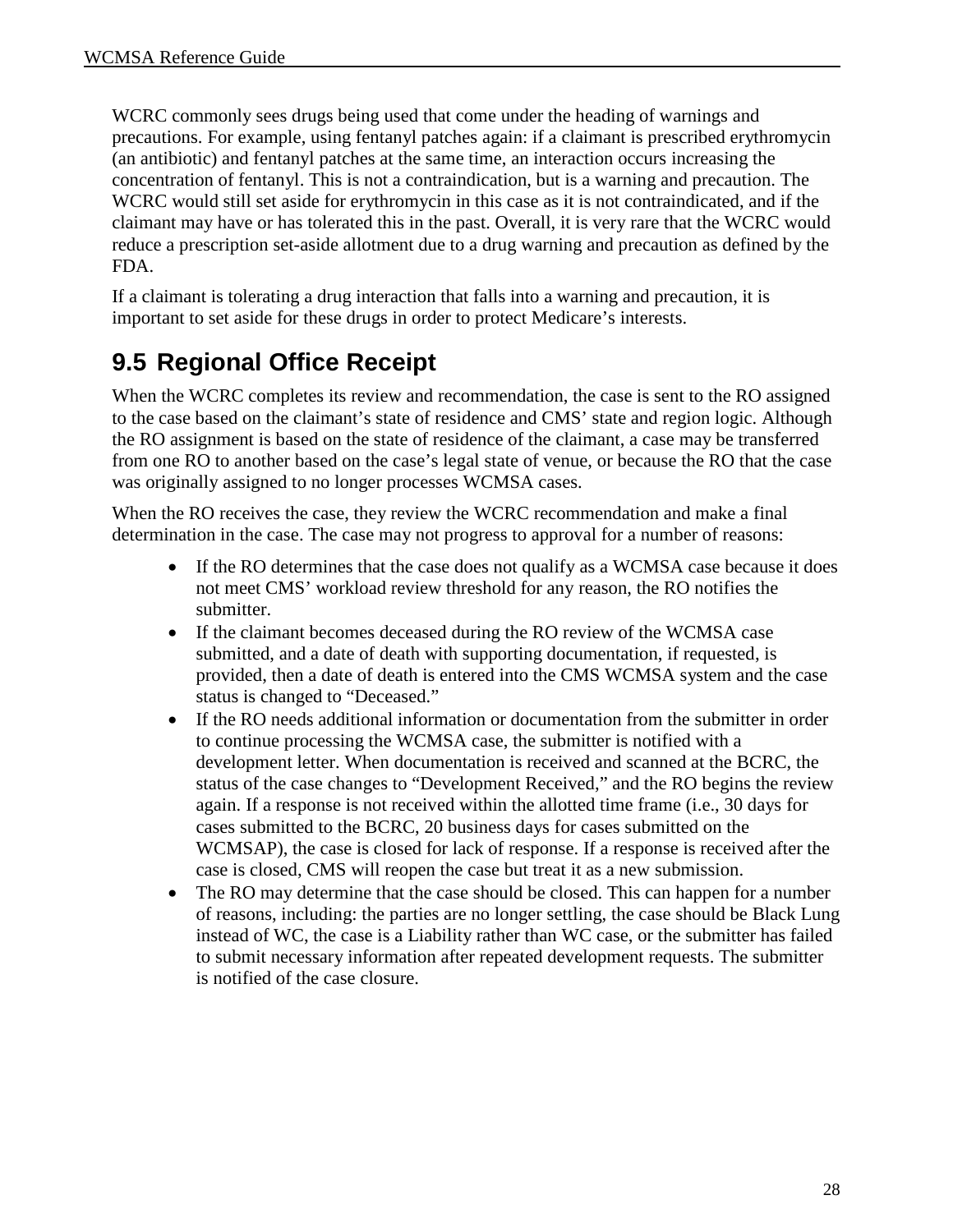### <span id="page-34-0"></span>**9.6 Final Determination**

If the claimant is living, the case meets workload review thresholds, any needed development has been received, and the case is not closed for other reasons, the RO reviews the WCRC's recommendation and makes a determination as to the final CMS-approved WCMSA amount. When the final WCMSA amount is determined by the RO, the RO approves the case and the submitter is notified.

After receiving the final settlement agreement, according to the applicable state law, the RO updates Medicare's records with the final settlement date. **Note:** A case may be re-reviewed once completed, but Medicare's records will not change until the new final determination is issued. Only then is the disposition recorded in Medicare's system.

# <span id="page-34-1"></span>**10.0 Information Needed for WCMSA Submission**

When a WCMSA is submitted for approval, CMS must have certain documentation available to complete a review of the proposal. [Table 10-1](#page-34-2) lists the documents normally submitted with a WCMSA proposal. It includes the section number, the document name, and whether the document is required. CMS recommends that documents submitted be labeled according to the section number to which they belong. For example, when submitting an electronic Consent to Release note, the first two characters of the file name should correspond to the Consent to Release Section Number (10) e.g., 10AttorneyJonesConsent.PDF.

Cases using this or a similar format are generally processed more quickly with fewer errors and development requests, resulting in faster determinations at lower cost to submitters and the government.

| Section # | <b>Document Name</b>                               | For more Information Go To |
|-----------|----------------------------------------------------|----------------------------|
| 05        | Cover Letter                                       | Reference Guide Part 10.1  |
| 10        | <b>Consent To Release Note</b>                     | Reference Guide Part 10.2  |
| 15        | Rated Age Information or<br>Life Expectancy        | Reference Guide Part 10.3  |
| 20        | Life Care / Future<br><b>Treatment Plan</b>        | Reference Guide Part 10.4  |
| 25        | Settlement Agreement or<br>Proposed or Court Order | Reference Guide Part 10.5  |
| 30        | <b>WCMSA Administration</b><br>Agreement           | Reference Guide Part 10.6  |
| 35        | <b>Medical Records</b>                             | Reference Guide Part 10.7  |
| 40        | Payment History                                    | Reference Guide Part 10.8  |
| 50        | Supplemental or<br><b>Additional Information</b>   | Reference Guide Part 10.9  |

<span id="page-34-2"></span>

|  | <b>Table 10-1: WCMSA Document Requirements Checklist</b> |  |
|--|----------------------------------------------------------|--|
|  |                                                          |  |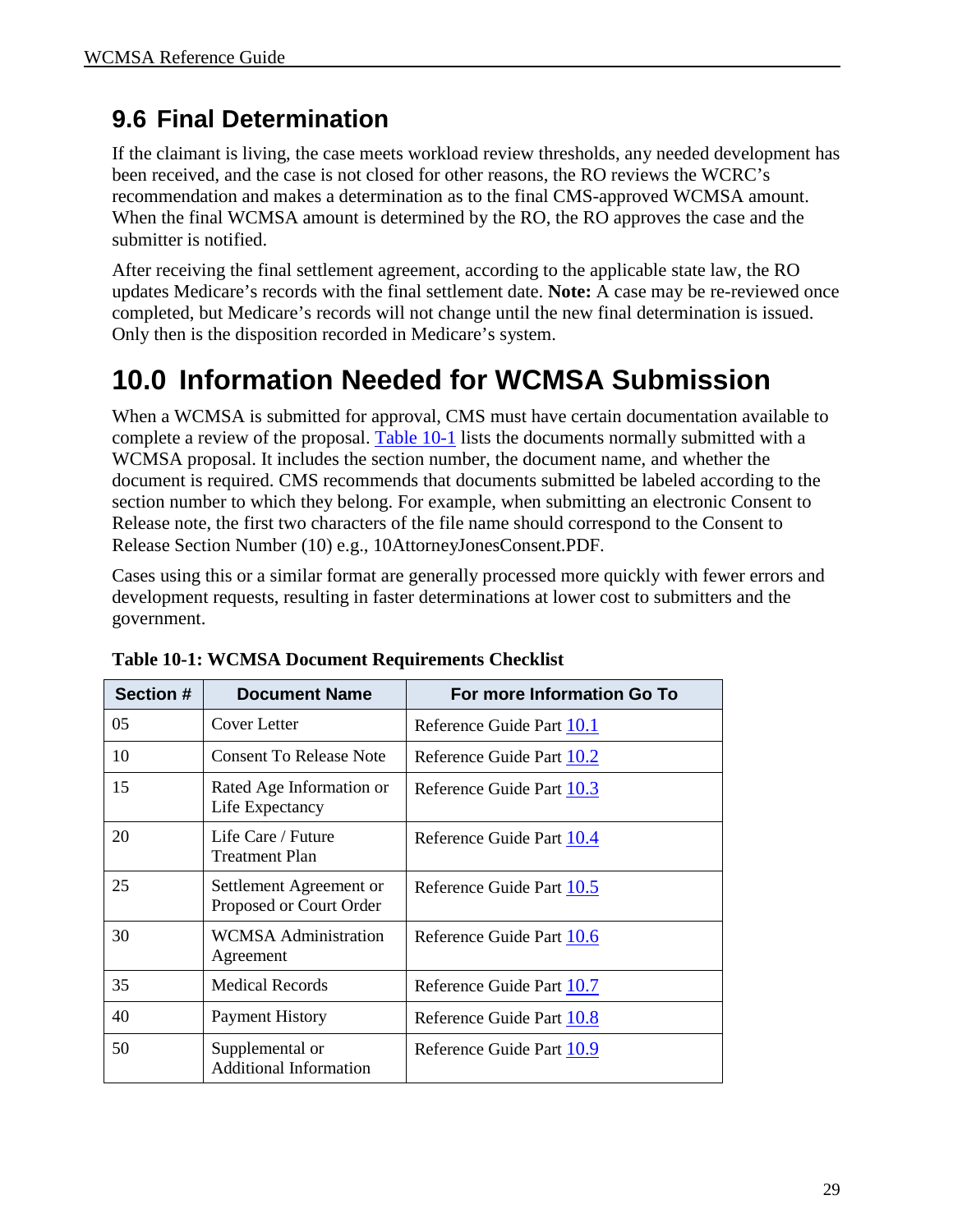### <span id="page-35-0"></span>**10.1 Section 05 – Cover Letter**

The cover letter is **required** with your WCMSA submission. It is used to present CMS with a high-level overview of all of the information that is included in the WCMSA proposal. It is important to include as much information as possible in the cover letter rather than simply referring to the different sections that are included in your submission. Include all pertinent names, addresses, phone and fax numbers; all demographic information about the claimant; and all summary numbers and other data for the settlement and the WCMSA. This helps CMS review the proposal more quickly.

Please submit the following information in the format as noted:

#### **A. Claimant (Injured Party) Information:**

- 1. Name Claimant first, middle, and last name.
- 2. Address Claimant mailing address (street, city, state, & ZIP code).

**Note:** The address is used primarily for (1) mailing copies of CMS correspondence and (2) for information purposes when the claimant is also the Administrator of the WCMSA.

- 3. Phone & Fax Numbers Telephone number where claimant can be reached (including area code) and fax number, if applicable.
- 4. HICN or SSN Claimant's Medicare Health Insurance Claim Number as displayed on their Medicare card, or their Social Security Number if the claimant is not yet entitled to Medicare.
- 5. Gender Claimant's sex (male/female).
- 6. Date of Birth Claimant's date of birth  $\text{mm}/\text{dd}/\text{y}\text{y}\text{y}$ .
- 7. Median Rated Age A rated age is the age of the claimant that has been adjusted to take into consideration the impact of pertinent medical conditions and impairments. The median (not mean) rated age shall be used where more than one rated age is obtained.

The median is the value at the center of an ordered range of numbers. (E.g., 67 is the median where the values are 62, 65, 67, 72, and 77.) If there is an even number of values, the median is the average of the two middle values, rounded down (e.g., 61 is the median for rated ages of 61 and 62 because the life expectancy will be computed using the table for someone who is 61 but not yet 62.)

If there are no rated ages, enter "None." Please see [Section 15 – Rated Age Information](#page-42-0)  [or Life Expectancy](#page-42-0) for additional information.

8. Life Expectancy Used in Proposal – The expected number of years of life remaining at the claimant's given age. The CMS computes the claimant's life expectancy as of the date WC carrier or plan responsibility is expected to end and claimant responsibility is expected to begin for medical expenses related to the claim, using the Centers for Disease Control table (please see [Section 15 – Rated Age Information or Life Expectancy](#page-42-0) for additional information).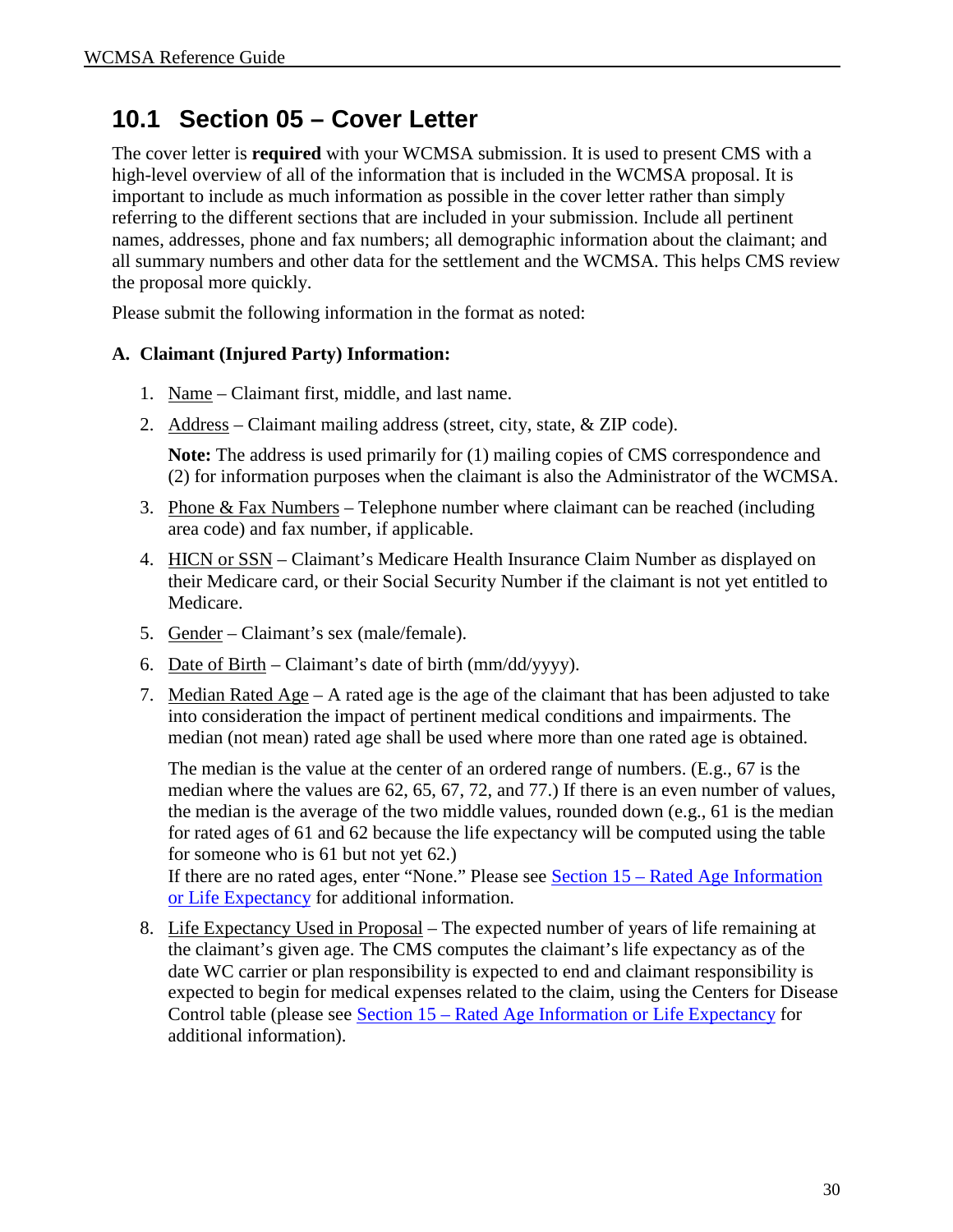9. Consent to Release note is included in submission – Yes/No.

**Note:** This note is **required** with your WCMSA proposal submission. Although there is no official Consent to Release form, an example of an acceptable note is shown in [Figure](#page-41-0)  [10-1.](#page-41-0)

### **B. Claimant Entitlement Information:**

1. Is the claimant entitled to Medicare? Yes/No.

If the answer to B.1 is *Yes*, do not submit the WCMSA proposal for review unless the total settlement amount exceeds \$25,000.

2. When the claimant is not currently enrolled in Medicare, indicate if any of the following situations apply to the claimant or if another situation will result in the claimant being enrolled in Medicare within 30 months of the date of settlement.

\_\_\_Individual has applied for Social Security Disability Benefits (SSDB)

\_\_\_Individual has been denied SSDB but anticipates an appeal

\_\_\_Individual is in process of appealing and/or re-filing for SSDB

\_\_\_Individual is 62 years and 6 months old

\_\_\_Individual has end-stage renal disease (ESRD) but does not yet qualify for Medicare based on ESRD

\_\_\_Other (explain)

If at least one of the answers to B.2 is *Yes*, do not submit the WCMSA proposal for review unless the total settlement amount exceeds \$250,000.

If you should not submit the WCMSA proposal based on the guidelines above, see the [Review Thresholds](#page-13-0) section of this guide for information on what to do instead.

### **C. Injury Information**

- 1. Description of Injury Submit a description of the work-related injuries sustained, which major body part(s) were affected (e.g., head, arm, leg, etc.) and the cause of illness/injury, with diagnosis codes.
- 2. Date of Injury/Illness (DOI) as defined by CMS List all date(s) of injury/illness being settled (mm/dd/yyyy). List the oldest first. Show first and last dates of any cumulative traumas. For claims involving cumulative injury, CMS' definition of the DOI is the earlier of the date that treatment for any manifestation of the cumulative injury began, when such treatment preceded formal diagnosis; or the first date that formal diagnosis was made by any medical practitioner.
	- a) For an automobile collision or other type of accident, the date of incident is the date of the accident.
	- b) For claims involving exposure (including, for example, occupational disease and any associated cumulative injury) the DOI is the date of first exposure.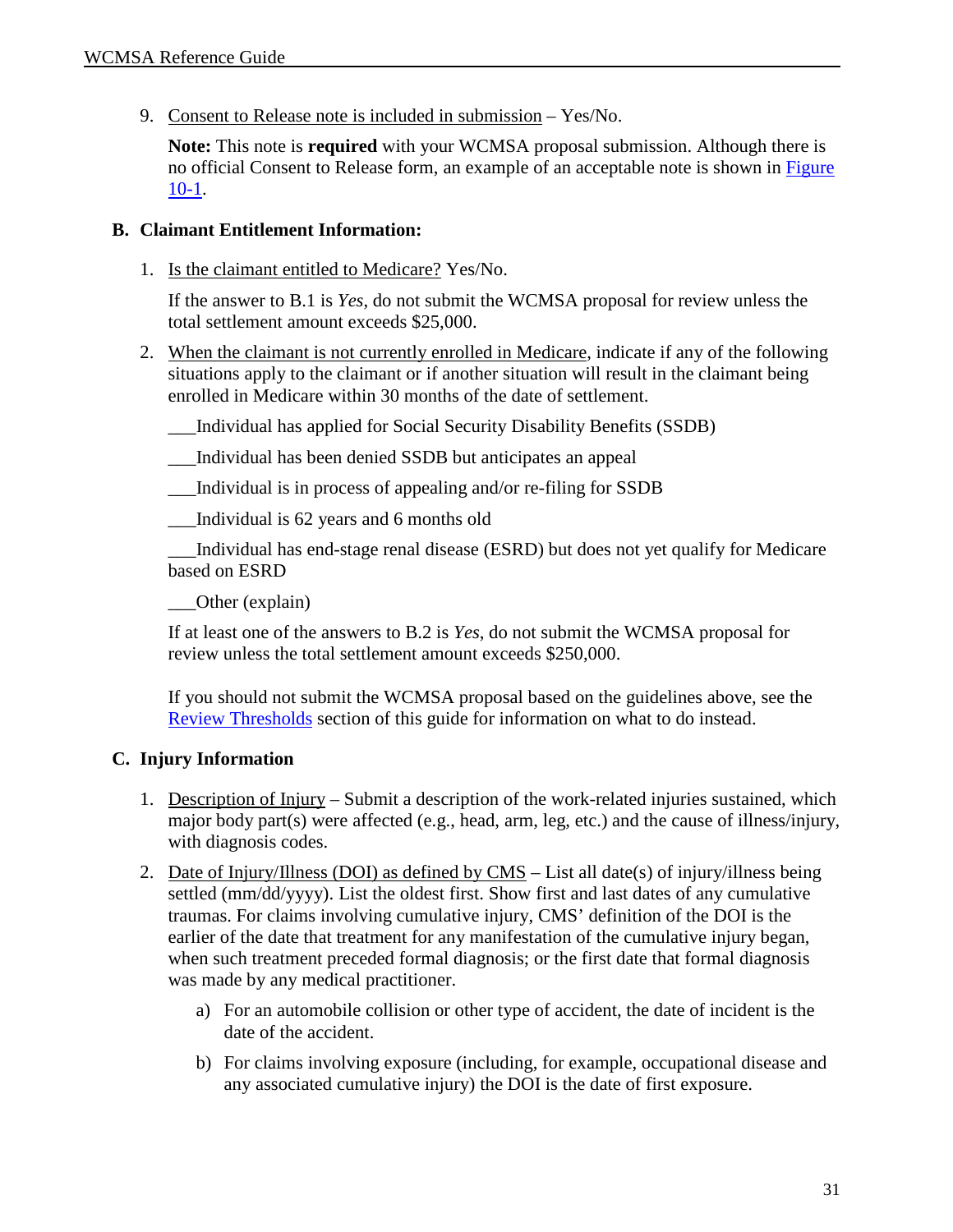- c) For claims involving ingestion (for example, a recalled drug), it is the date of first ingestion.
- d) For claims involving implants, it is the date of the implant (or date of the first implant if there are multiple implants).

**Note**:

- CMS' definition of the DOI generally differs from the definition routinely used by the insurance/WC industry only for claims involving exposure, ingestion, or implants.
- If multiple WC settlements are included in one WCMSA submission, make sure the cover letter addresses how to handle the settlements (one WCMSA, or each settlement in a separate WCMSA).

### **D. Contact Information:**

- 1. Submitter Name, address, phone & fax of person/entity submitting the WCMSA.
- 2. MSA Administrator Identify the person/entity responsible for control and documentation of proper expenditures from the WCMSA. Identify if the administrator is the claimant or a professional administrator.
	- a) If the administrator is the claimant, and they have an SSA Representative Payee (i.e., an individual or organization appointed by the SSA to receive Social Security and/or Supplemental Security Income (SSI) benefits for someone who cannot manage or direct someone else to manage his or her money), provide the name, address, phone, and fax for the SSA Representative Payee.
	- b) If the administrator is a professional administrator, provide their name, address, phone, and fax.
- 3. Claimant's Attorney Provide the name address, telephone number, and fax number for the claimant's counsel.
- 4. Employer Provide the name address, telephone number, and fax number for the claimant's employer.
- 5. Employer's Attorney Provide the name, address, telephone number, and fax number for the employer's attorney if they have prepared documentation for the proposed WCMSA.
- 6. WC Carrier Provide the name, address, telephone number, and fax number for the employer's insurance company.
- 7. WC Carrier's Attorney Provide the name address, telephone number, and fax number of the carrier's attorney if they have prepared documentation for the proposed WCMSA.

### **E. Settlement Details**

- 1. Total settlement amount Submit the gross total settlement amount as a single lifetime number and NOT the settlement amount minus attorney fees, expenses, etc.
	- The computation of the total settlement amount includes, but is not limited to, an allocation for future prescription medications of the type normally covered by Medicare, in addition to allocations for other Medicare covered and non-covered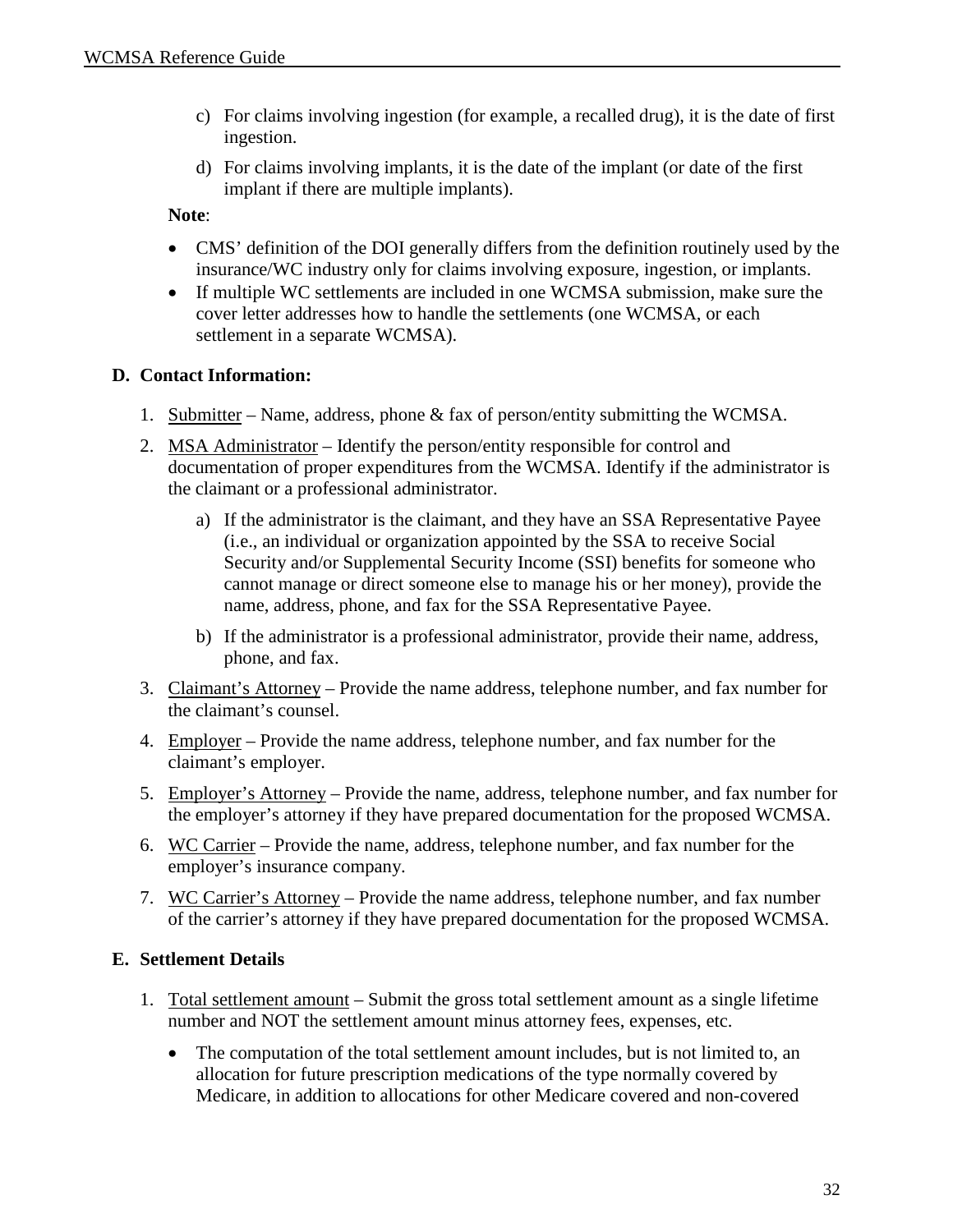medical expenses, indemnity (lost wages), attorney fees, set-aside amount, non-Medicare medical costs, payout totals for all annuities rather than cost or present values, settlement advances, lien payments (including repayment of Medicare conditional payments), amounts forgiven by the carrier, prior settlements of the same claim, and liability settlement amounts on the same WC claim (unless apportioned by a court on the merits).

- The total settlement amount excludes prior contested awards by a court on the merits, as well as past payments of indemnity or medical expenses that were not part of settlements, and liens and other amounts that the claimant will pay from the settlement funds. CMS does **not** consider medical malpractice settlements based on alleged mishandling of the WC injury to be part of the WC settlement.
- Use exact amounts, not "under" or "over" a given dollar amount.
- For any cases involving a second injury fund or a "reopener" (common in New Jersey and Oklahoma):
	- Include any prior settlement amounts in the total settlement amount, as well as any second injury fund settlement (in New Jersey) or "3e" settlement (in Oklahoma) being made at the same time the main injury is settling.
	- Do not include in the total settlement amount any estimated amounts for settlements contemplated for the future but not being made at the time of the main injury settlement.
- Where there are no drugs prescribed for the work-related injury or if prescription drugs are excludable under Medicare Part D, the cover letter should contain an explanation.
- If annuities are involved, use the lifetime payout amount in the total instead of annuity purchase price and include the annuity rate sheet to support your calculation. In order to determine the total settlement amount when using an annuity, please be advised that Medicare determines the value of the annuity based on how much the annuity is expected to pay over the life of the settlement, not on the present-day value (PDV) or cost of funding that annuity. The WCMSA does not need to be indexed for inflation.

**Example**: A settlement is to pay \$15,000 per year for the next 20 years to an individual who has a 'reasonable expectation' of Medicare enrollment within 30 months. This settlement is to be funded with an annuity that will cost \$175,000. CMS will review this settlement because the total settlement to be paid is greater than \$250,000 (\$15,000 per year x 20 years = \$300,000). It is immaterial for Medicare's purposes that the PDV or cost (\$175,000) to fund this settlement is less than \$250,000. The total lifetime payout is \$300,000.

2. Total proposed Medicare set-aside amount – Provide the amount of the medical benefits that you propose to be placed in the WCMSA for future items/services that would otherwise be covered by Medicare (this is separate from wage/indemnity benefits). If the settlement does not specify a total amount for future medical treatment, explain why it does not. Identify separately the appropriate future expenses that might otherwise be paid by Medicare. Outline future non-Medicare covered expenses not included in the WCMSA, e.g., outpatient prescription medications.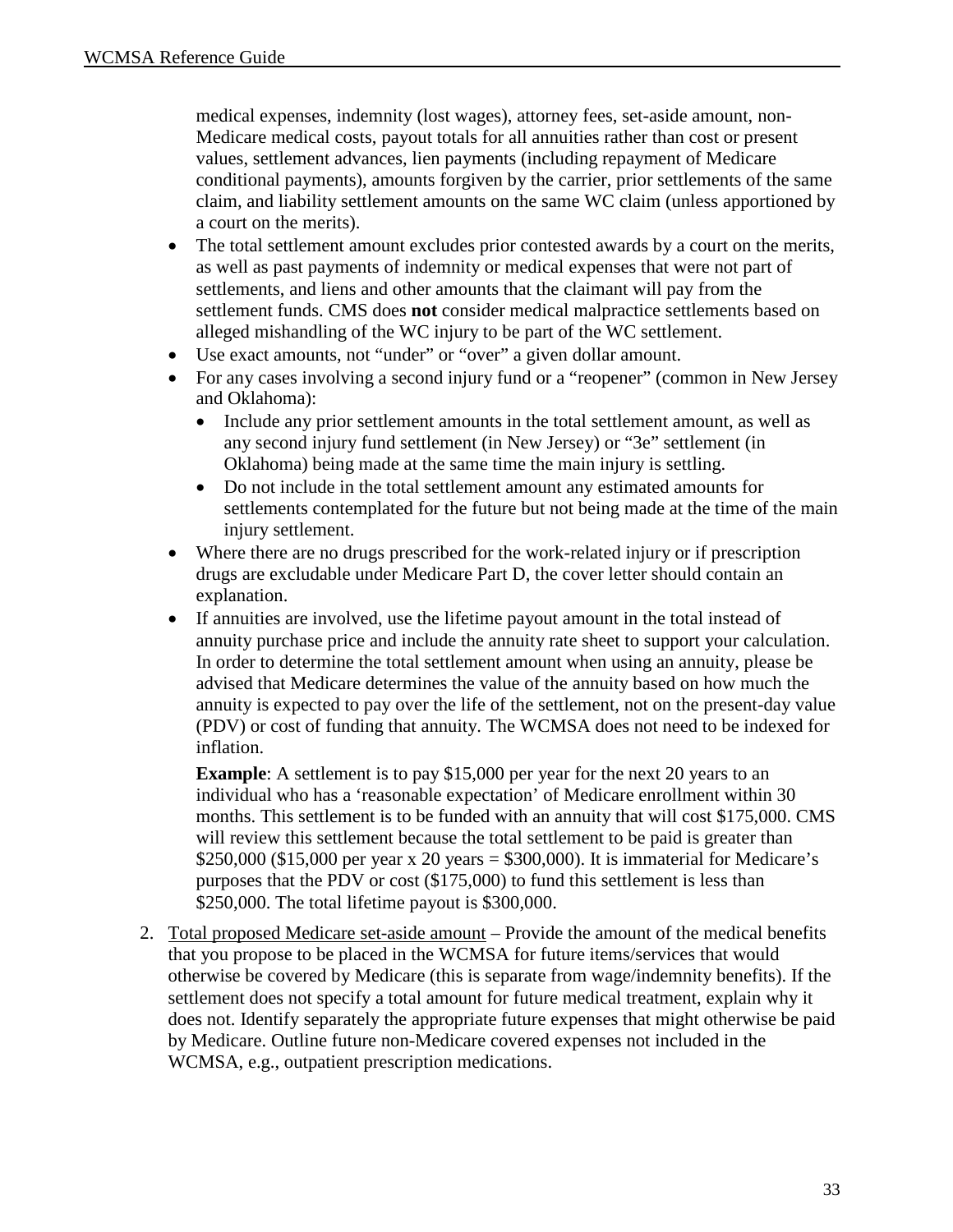**Note**: Where the WCMSA is to be funded by a structured settlement, the cover letter must disclose whether any portion of the projected prescription drug expenses has been included in the lump sum required to cover the first surgery procedure and/or replacement and the first two years of annual payments.

- a) Provide the portion of set-aside for medical items and services.
- b) Identify the calculation method used to determine the amount for future medical treatment: WC State fee schedule, or full actual charges.

**Note**: Include the method by which prescription drug costs were calculated, in addition to disclosure of the method used to calculate other future medical costs.

- c) Provide the portion of set-aside for prescription drugs. If the WCMSA cover letter fails to include a separate projected amount for future prescription drug costs, one of two results will follow:
	- If the available medical records indicate medications have been or are expected to be prescribed for WC-related injuries, CMS will calculate and price these medications at AWP based on brand-name prices.
	- If the claimant's current treatment records contain no indication that prescription drugs will be needed in the future, CMS will accept that Medicare's interests have been adequately protected with a \$0 projection for future prescription drug expenses. This assumes that the WCMSA provisions regarding other future WC related medical expenses are reasonable.
- d) Identify if the set-aside is paid out as a lump sum or an annuity. If the set-aside is paid out as an annuity, identify the following:
	- Name of the carrier
	- Cost of the annuity
	- Proposed initial deposit (seed money)
	- Minimum annual deposit for the balance of the claimant's life
	- Annuity starting date
	- Length of annuity
	- Annual payout of annuity
	- Annual funding date

See Section [9.4.4,](#page-19-0) Step 6, for instructions on what amounts to include in the seed money. The following example illustrates how to calculate the seed money:

#### **Example**:

Total WCMSA = \$301,826.90

Cost of first surgery and the first procedure/replacement  $= $10,191.40$ Life expectancy of claimant  $= 28$  years:

- Step 1. Identify the total estimated future medical services and prescription drugs covered by Medicare (\$301,826.90)
- Step 2. Identify the cost of the first surgery and the first procedure/replacement (\$10,191.40)
- Step 3. Subtract Step 2 from Step 1 (\$291,635.50)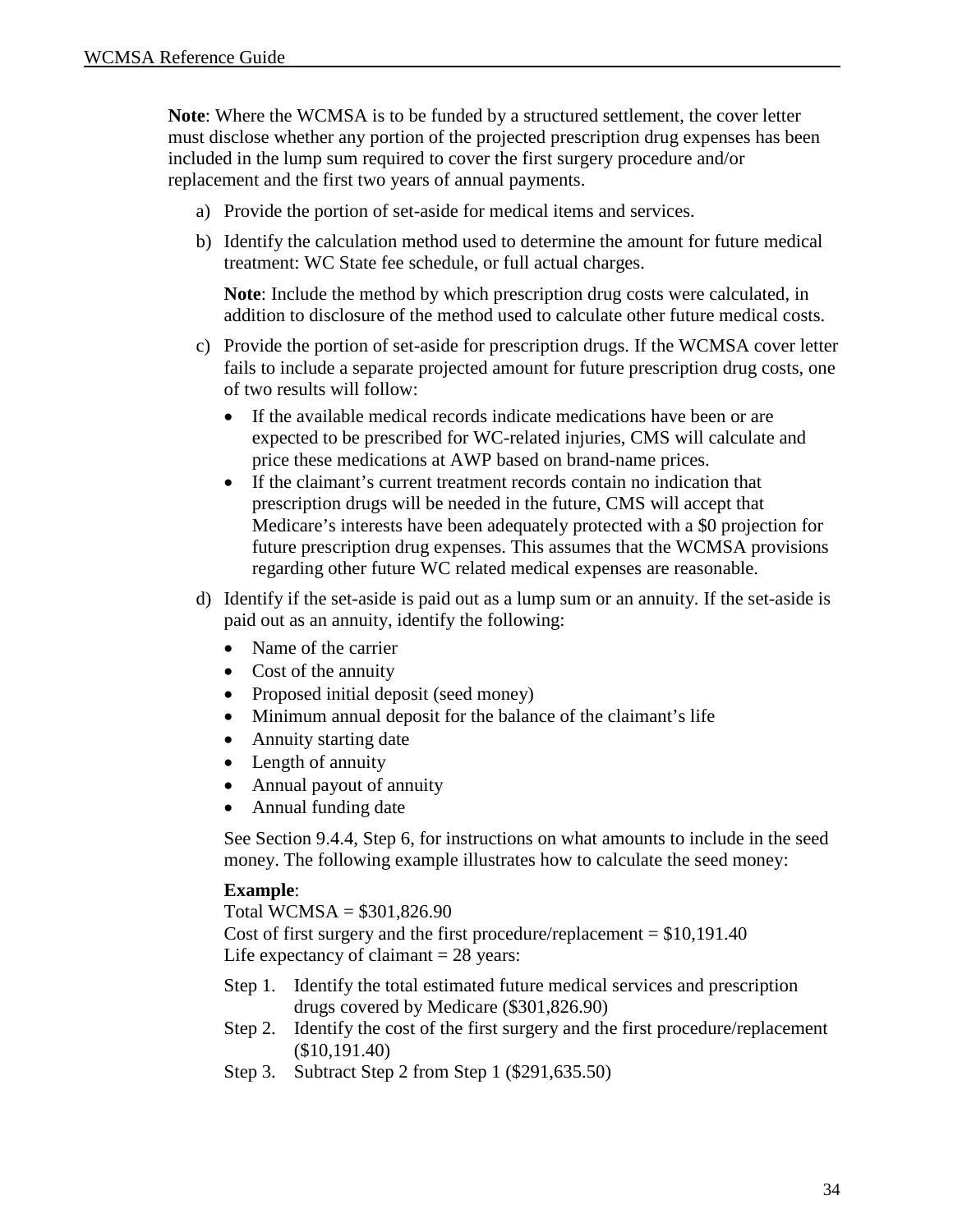- Step 4. Divide the result from Step 3 by the life expectancy (28) to get the annual medical costs (\$291,635.50 / 28) = \$10,415.55
- Step 5. Multiply the result from Step 4 by 2 (\$10,415.55 x  $2 = $20,831.10$ )
- Step 6. Calculate the seed money to be deposited upon settlement by adding the amount calculated in Step 2 to the amount calculated in Step 5  $($10,191.40 + 20,831.10 = $31,022.50)$
- Step 7 Calculate the minimum annual deposit for the balance of the claimant's life by subtracting the seed money (Step 5) from the total WCMSA (Step 1) (\$301,826.90 – \$31,022.50 = \$270,804.40) and dividing this by the life expectancy minus one  $(28 - 1 = 27)$ : \$270,804.40/27 = \$10,029.79.

The minimum annual deposit for the balance of this claimant's life is \$10,029.79. This deposit must be made no later than one year from the date of settlement.

e) Identify the state of jurisdiction/venue. Identify the state (including Washington, DC, American Samoa, Guam, Puerto Rico, and the US Virgin Islands) where the WC hearing will be held. Show state, District of Columbia, or U.S. protectorate.

### **Tips for submission**

- Ensure that the proposed set-aside is a proposed lifetime (not annual) set-aside amount.
- Ensure that it clearly shows how much of the proposed set-aside is for medical services and how much is for prescription drugs.
- Ensure the medical services proposed amount plus the prescription drug proposed amount adds up to the total proposed amount.
- Verify that any pricing charts are consistent with the amounts listed in your cover letter.
- Ensure that the proposed amount is consistent with the court documents, or that any differences are explained.
- If annuities are involved, use lifetime payout amounts instead of annuity purchase prices, and include amount of proposed seed money/initial deposit and annual deposit.

## **10.2 Section 10 – Consent to Release Note**

The Consent to Release note is the claimant's signed authorization for CMS, its agents and/or contractors to discuss his or her case/medical condition with the parties identified on the authorization in regard to the WC settlement that includes a WCMSA. When you submit your WCMSA, you are **required** to include the signed consent, plus any applicable court papers if the consent is signed by someone other than the claimant (for example, a guardian, power of attorney, etc.). Do not include unsigned consents or consents to obtain medical records from a provider.

Please see [Figure 10-1,](#page-41-0) which is a template that can be used to assist you in completing a valid Consent to Release note. Please see **Figure 10-2**, which is an example of a Consent to Release note with instructions for completing it.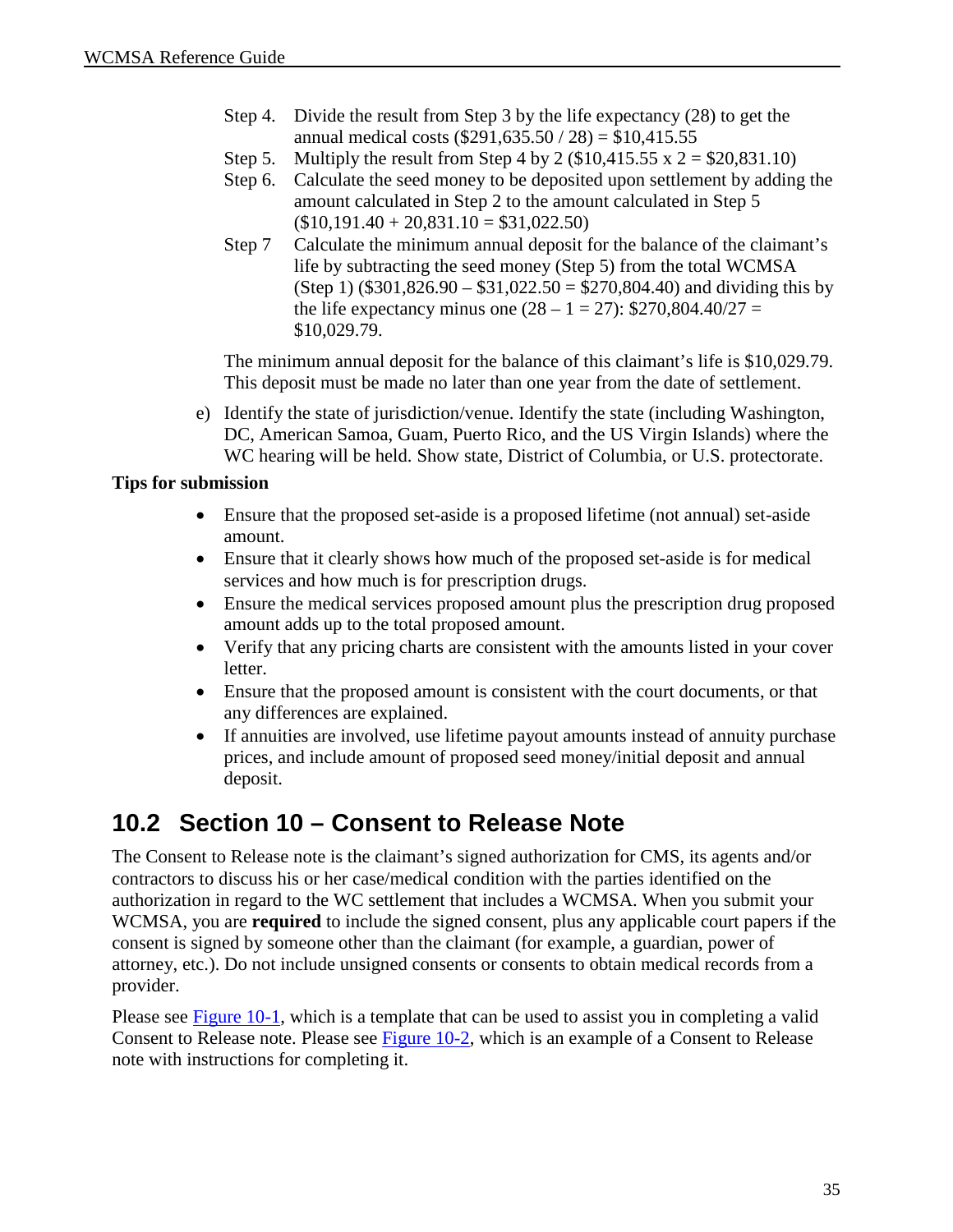### <span id="page-41-0"></span>**Figure 10-1: Blank Consent to Release Note**

|           |                                                                              | <b>CONSENT TO RELEASE</b>                                                                                                                                                                                                                                                                                                                                                                                              |
|-----------|------------------------------------------------------------------------------|------------------------------------------------------------------------------------------------------------------------------------------------------------------------------------------------------------------------------------------------------------------------------------------------------------------------------------------------------------------------------------------------------------------------|
|           | CMS Case Control Number: #########                                           |                                                                                                                                                                                                                                                                                                                                                                                                                        |
|           | pertains has consented.                                                      | The Privacy Act of 1974 (Public Law 93-579) prohibits the government from revealing<br>information from personal files without the express written permission of the person<br>involved. Disclosure of personal records to an attorney or other representative who is<br>acting on behalf of another person is prohibited, unless the individual to whom the record                                                    |
| I., 1980. | necessary unless and until I revoke this consent (which must be in writing). | , hereby authorize the Centers for Medicare &<br>Medicaid Services (CMS), its agents, and its contractors to disclose, discuss, and release,<br>orally or in writing, information related to my workers' compensation (WC) injury and<br>settlement to the individual(s) and firm(s) listed below. This consent is for my current<br>WC claim and is on an ongoing basis. An additional consent to release will not be |
|           | PLEASE CHECK:                                                                |                                                                                                                                                                                                                                                                                                                                                                                                                        |
|           | Claimant's attorney                                                          |                                                                                                                                                                                                                                                                                                                                                                                                                        |
|           | Employer's attorney                                                          | (name and/or firm)                                                                                                                                                                                                                                                                                                                                                                                                     |
|           |                                                                              | (name and/or firm)                                                                                                                                                                                                                                                                                                                                                                                                     |
|           | Workers' compensation carrier                                                |                                                                                                                                                                                                                                                                                                                                                                                                                        |
|           |                                                                              | (name and/or firm)                                                                                                                                                                                                                                                                                                                                                                                                     |
|           | Other                                                                        | (name and/or firm)                                                                                                                                                                                                                                                                                                                                                                                                     |
|           | Claimant's Signature                                                         | Date Signed                                                                                                                                                                                                                                                                                                                                                                                                            |
|           |                                                                              |                                                                                                                                                                                                                                                                                                                                                                                                                        |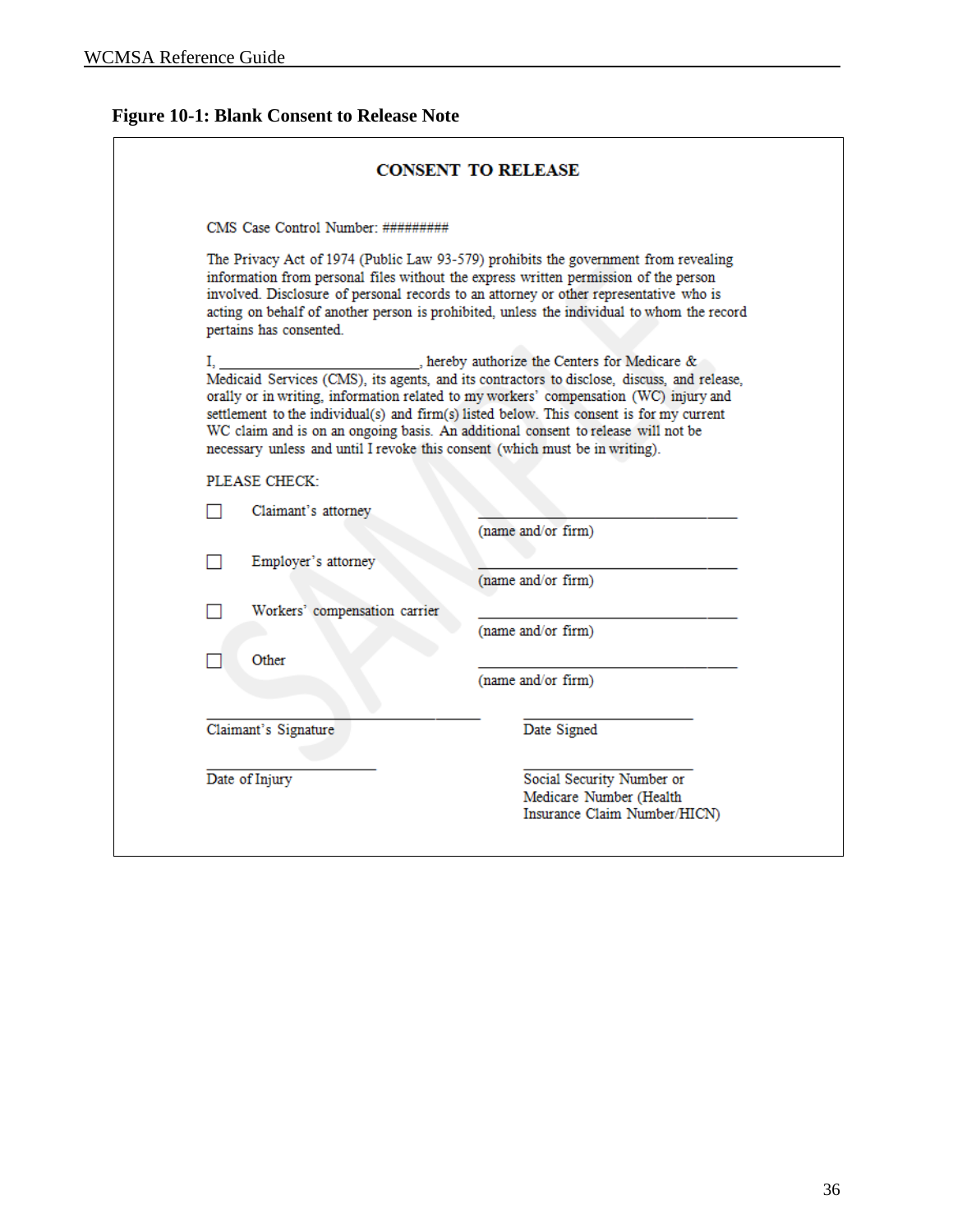<span id="page-42-0"></span>



## **10.3 Section 15 – Rated Age Information or Life Expectancy**

This section is where you have the option to provide all rated ages obtained on the claimant, even those that appear to have expired or appear not to be independent. If the rated age is not provided, CMS will estimate the claimant's remaining life expectancy using the actual age. If the actual age is being used, do not include any statements or documents in this section.

When submitting one or more rated ages with a request for CMS approval of a WCMSA, the following criteria must be met in order for the rated age to be considered in reviewing the case:

1. Rated age confirmation with original proposal documents as outlined in current procedure memorandums. CMS will not accept any variation or substitute wording. As of June 30, 2010, the statement is as follows: "Our organization certifies that all rated ages we have obtained/and or have knowledge of regarding this claimant, and generated at any time on or after the Date of Incident for the alleged accident/illness/injury/incident at issue, have been included as part of this submission of a proposed amount for a Workers' Compensation Medicare Set-Aside Arrangement (WCMSA) to the Centers for Medicare & Medicaid Services." If this specific language is not included as part of the WCMSA proposal, CMS **will not accept** the RA provided. Instead, CMS will estimate the claimant's remaining life expectancy using Actual Age.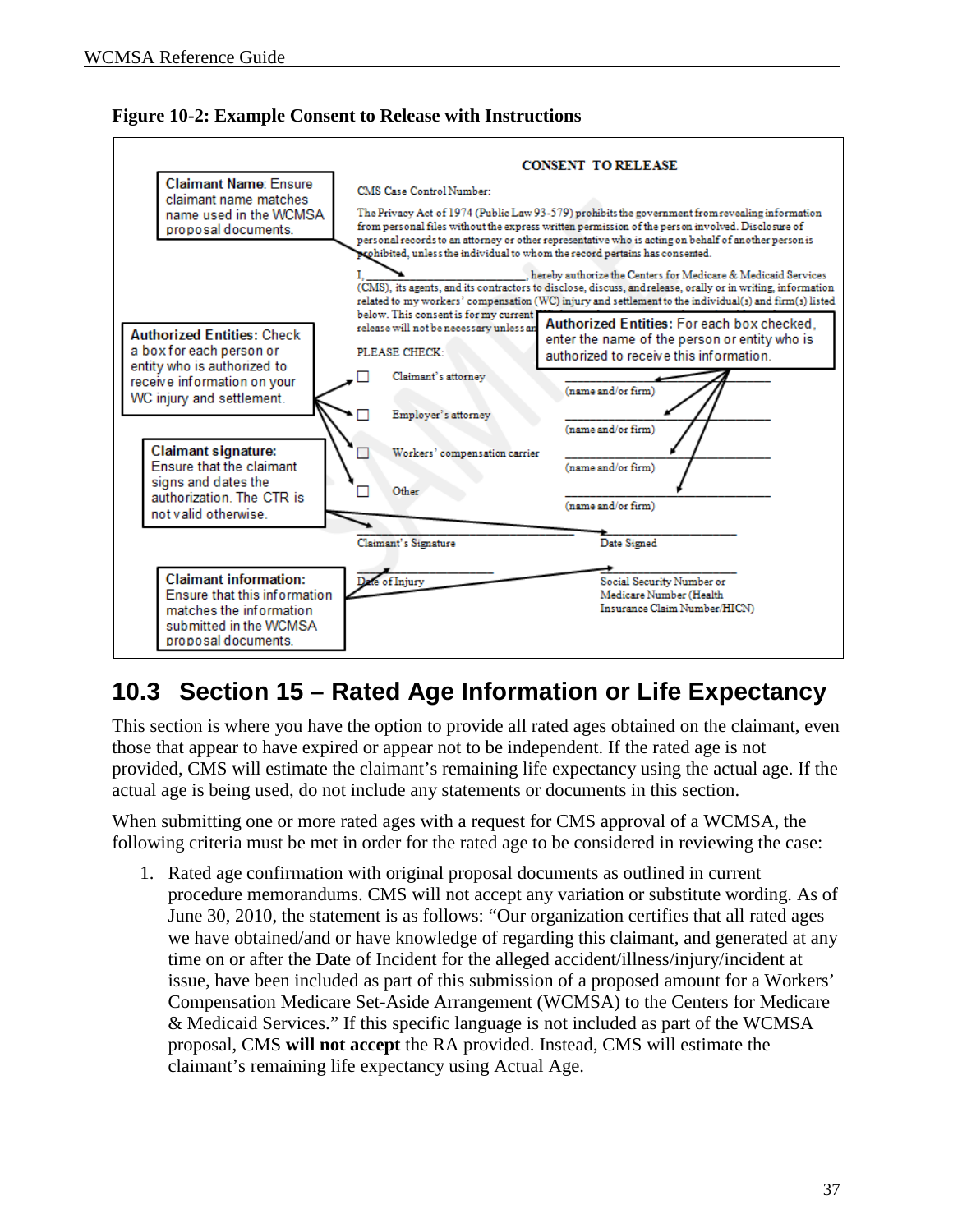- 2. A stand-alone statement indicating that all rated ages obtained on the claimant are included.
- 3. Each rated age is presented on company letterhead for each insurance company (or companies) that made the rating and for each settlement broker that obtained them from the insurance company. **Note:** Letterhead includes the name and address of the insurance company or settlement broker.
- 4. All rated age sources shall be independent, in fact and appearance, of the submitter, carrier, and claimant.
- 5. If more than one rated age is submitted, CMS will use the median of all rated ages submitted.
- 6. When multiple rated ages are provided, the submitter becomes subject to enforcement of the requirement to use the median rated age and must provide all rated ages to CMS.
- 7. All rated ages shall be accompanied by a written justification on how such age was determined. For example, if a rated age obtained from life insurance companies for like injuries/illnesses is the method of evaluation, include documentation to support the life expectancy. CMS will project the cost of the claimant's future treatment over the claimant's life expectancy, using the Centers for Disease Control (CDC) Tables [\(http://www.cdc.gov/nchs/data/nvsr/nvsr61/nvsr61\\_03.pdf\)](http://www.cdc.gov/nchs/data/nvsr/nvsr61/nvsr61_03.pdf).

Please see the WCMSA site [\(http://go.cms.gov/wcmsa\)](http://go.cms.gov/wcmsa) for information on the latest tables to use.

### **Do not include the following:**

- Actuarial charts or life expectancy charts from the CDC or elsewhere, or statements that there are no rated ages.
- Do not include any documents on rated ages that contain redacted data. They will not be considered.

## **10.4 Section 20 – Life Care / Future Treatment Plan**

A Life Care Plan is a dynamic document based on published standards of practice, comprehensive assessment, data analysis, and research that provides an organized concise plan for current and future needs with associated costs for individuals who have experienced catastrophic injury or have chronic health needs. A life care plan is appropriate when the claimant's injury or disease is extensive and serious, e.g., paraplegia, quadriplegia, brain damage.

Although submission of a life care plan is optional, you are **required** to include drug and dosage lists. Include all pricing charts, cost projections, pricing information, and explanatory narratives and analyses.

When the parties to a WC settlement present CMS with "life care plans" or similar evaluations prepared by non-treating physicians to support and justify their proposed WCMSAs, Medicare will consider accepting such evaluations if the physician does all of the following:

- Examines the claimant:
- Reviews the claimant's medical records;
- Contacts any of the claimant's treating physicians (if applicable);
- Is available to answer CMS' questions;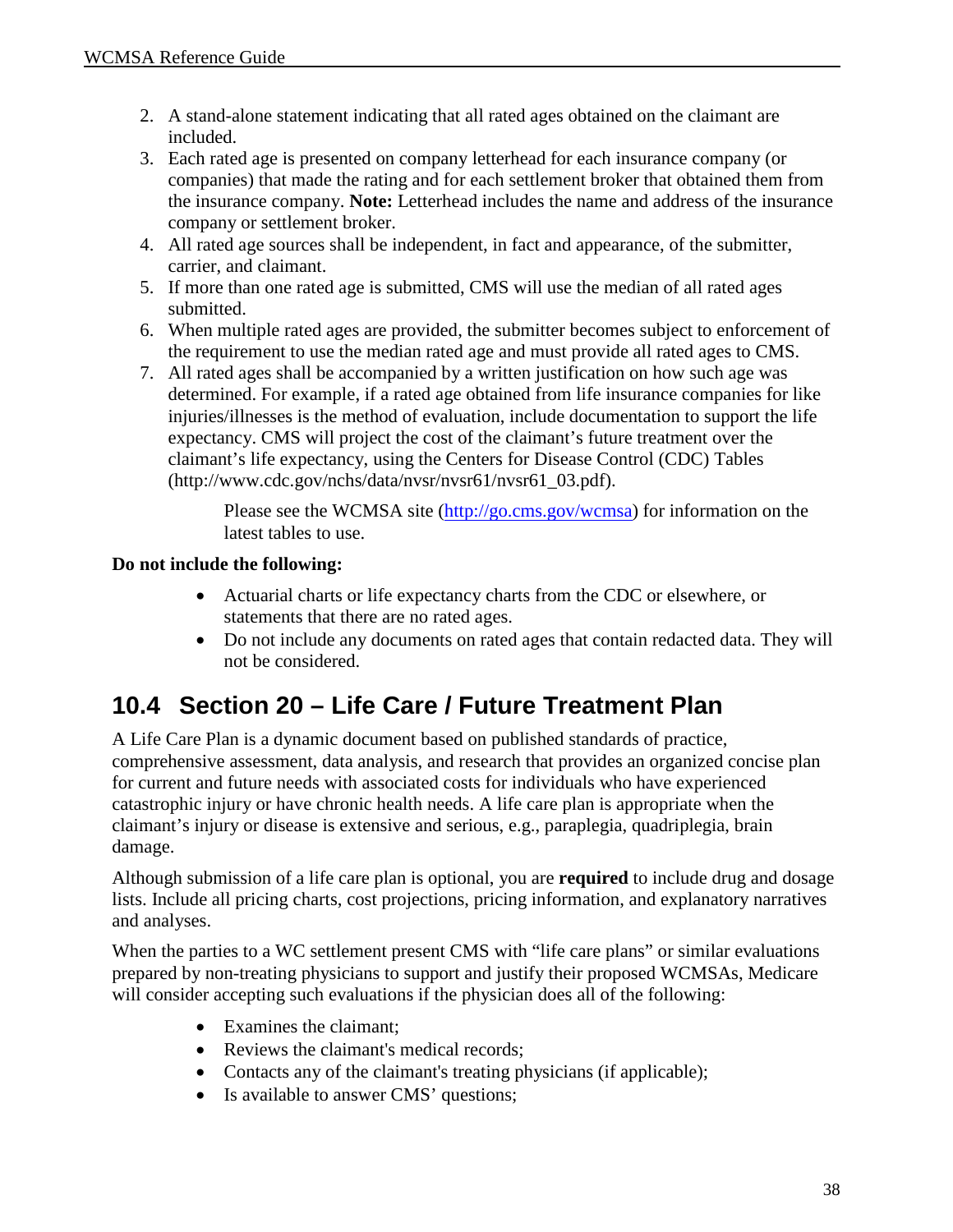- Prepares a report that summarizes the above; and
- Offers a written medical opinion as to all of the reasonably anticipated future medical needs of the claimant related to the claimant's work injury or illness/disease.

Please note that such a life care plan or evaluation is not automatically conclusive. The CMS may not credit the report if there is information that calls the evaluation or plan into question for some reason, such as contrary evidence, internal conflicts, or if the plan is not credible on its face.

### **10.4.1 Current Treatment**

Provide the treatment/services that the claimant regularly receives. The current treatment should give an indication that the work-related condition is stable (or at least is not getting worse). The summary of current treatment should be supported by a minimum of two years of medical documentation and a comprehensive payment history from the WC Carrier (including indemnity payments). See section [10.7](#page-47-0) for details on medical records submission. If the work-related injury occurred less than two years from the date of the WCMSA submission, supporting medical documentation should date back to the date of the work-related injury. Also note any relevant past treatment, such as surgery, that the claimant may have undergone.

### **10.4.2 Future Treatment**

Determine the cost of future medical expenses and prescription drugs that are directly related to the WC claim. This amount can be determined by reviewing medical records and past medical and prescription expenditures. The WCMSA must show the amount of money that should be invested to provide for the yearly expenses for the worker's life expectancy.

**Note**: In order to protect Medicare's interests, a WCMSA should be funded based on the life expectancy of the claimant unless state law specifically limits the length of time that WC covers work-related conditions. The key is that both the principal amount that is to be set aside and the anticipated interest that it will earn must be sufficient to provide for the worker's future medical treatment and administration fees for the worker's lifetime.

Identify specific types of medical services or items, the frequency and duration of the medical services or items, and the projected costs of the medical services or items related to the claim that are expected in the future in light of the claimant's condition.

- Include ICD-9 diagnosis codes if available.
- Appropriately identify the information by both Medicare-covered services and services not covered by Medicare.
- Future treatment must be based on the evaluation and recommendation of a physician(s), e.g., the primary care physician, orthopedic surgeon, or other specialist (if applicable).
- An independent medical examination (IME) may be sufficient under certain circumstances, e.g., claimant has not received treatment in several years, and there is no primary care physician.
- The claimant's condition and medical care required in the future must be documented in written evaluations, reports, and/or letters from a physician(s).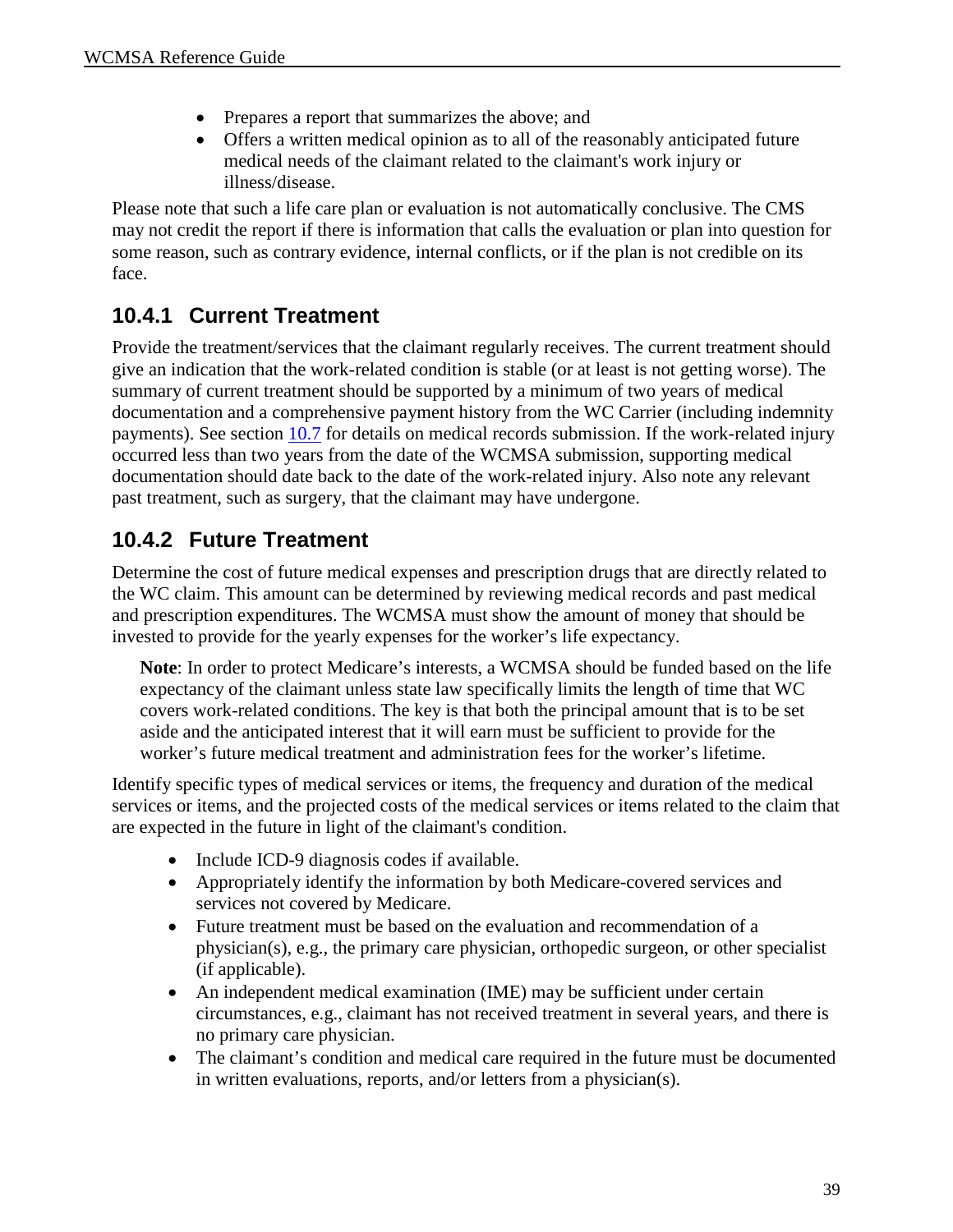- Living arrangements that affect the medical benefits of the settlement should be noted, such as nursing homes or assisted living facilities.
- Prescription drugs must be included even if the claimant is not yet a Medicare Part D beneficiary, if the current treatment records or future care plan support the use of drugs in treating the claimant's WC injury.

**Example**: The primary care physician states that during the claimant's life expectancy of 30 years, it is estimated that he or she will need the following Medicare-covered services.

- 1. A physician visit every 6 months with an estimated cost of \$75 per visit.
- 2. Physical therapy (PT) 12 sessions per year for only the next 3 years with estimated cost of \$50 per session
- 3. An x-ray every 3 years with an estimated cost of \$100 per x-ray (including interpretation)
- 4. An MRI every 5 years with an estimated cost of \$1,500 per MRI (including interpretation)
- 5. Maintenance dose of prescription pain medication at \$8 per month for 12 months per year
- 6. Inpatient hospitalization every 10 years with an estimated cost \$10,000 per hospitalization
- 7. The projected total costs in this case are \$49,180 as listed below.
	- Physician visits @ \$4,500 (\$75 x 2 x 30)
	- PT @  $$1,800$  (\$50 x 12 x 3)
	- X-rays  $@$  \$1,000 (\$100 x 10)
	- MRIs @ \$9,000 (\$1,500 x 6)
	- Medication @  $$2,880 ($8 \times 12 \times 30)$
	- Hospitalizations @ \$30,000 (\$10,000 x 3)

### **10.5 Section 25 – Settlement Agreement or Proposed or Court Order**

The parties can proceed with the settlement of the medical expenses portion of a WC claim before CMS actually reviews the proposed WCMSA and determines an amount that adequately protects Medicare's interests. However, approval of the WCMSA is not effective until a copy of the final executed WC settlement agreement, which must include the approved WCMSA amount, is received by CMS.

No statement in the settlement of the amount needed to fund the WCMSA is binding on CMS unless and until the parties provide CMS with documentation that the WCMSA has actually been funded for the full amount that adequately protects Medicare's interests as specified by CMS as a result of its review. Include only official documents, such as WC petitions, mediation documents, prior awards and settlements, court orders, draft and final settlement agreements, and annuity rate sheets.

If CMS does not subsequently provide approval of the funded WCMSA amount as specified in the settlement or proof is not provided to CMS that the CMS-approved amount has been fully funded, CMS may deny payment for services related to the WC claim up to the full amount of the settlement. Only the approval of the WCMSA by CMS and the submission of proof that the WCMSA was funded with the approved amount, would limit the denial of related claims to the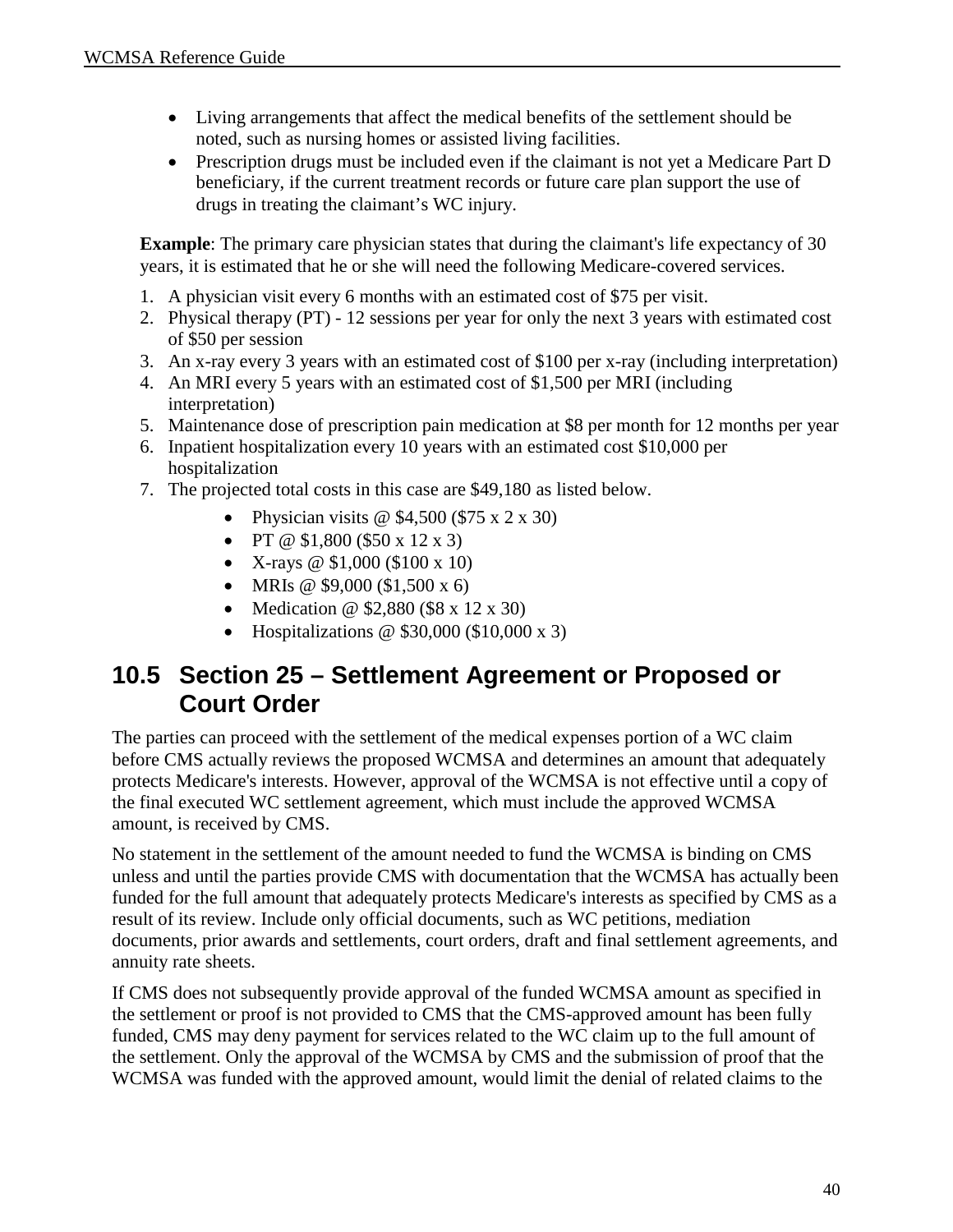amount in the WCMSA. This shall be demonstrated by submitting a copy of the final, signed settlement documents indicating the WCMSA is the same amount as that recommended by CMS.

The claimant may be at risk if the WCMSA is funded for less than the amount that CMS determines to be adequate to protect Medicare's interests.

### **Reminder:**

- If the case has already settled, please provide the settlement date.
- If there is a proposed settlement date in the future, please provide that date.
- If the settlement date is unknown, CMS will default to using four months from the date of submission as the proposed settlement date.

### **10.5.1 Indicate How Much of the Settlement is for Past v. Future Medical Expenses**

If the settlement does not specifically account for past versus future medical expenses, it will be considered to be entirely for future medical expenses once Medicare has recovered any conditional payments it made. This means that Medicare will not pay for medical expenses that are otherwise reimbursable under Medicare and are related to the WC case, until the entire settlement is exhausted.

**Example**: A claimant is paid \$50,000 by a WC carrier, and the parties to the settlement do not specify what the \$50,000 is intended to pay for. If there is no CMS-approved WCMSA, Medicare will consider any amount remaining after recovery of its conditional payments as compensation for future medical expenses.

Additionally, please note that any allocations made for lost wages, pre-settlement medical expenses, future medical expenses, or any other settlement designations that do not consider Medicare's interests, will not be approved by Medicare.

**Example**: The parties to a settlement may attempt to maximize the amount of disability/lost wages paid under WC by releasing the WC carrier from liability for medical expenses. If the facts show that this particular condition is work-related and requires continued treatment, Medicare will not pay for medical services related to the WC claim until the entire settlement has been used to pay for those services.

### **10.5.2 Use of WC Fee Schedule vs. Actual Charges for WCMSA**

CMS uses either the WC fee schedule (for states that have such schedules) or the full actual charges for its review of a proposed WCMSA based on whichever methodology is used by the individual or entity submitting the proposal.

**Note:** The following states do not have a fee schedule: Indiana, Iowa, Missouri, New Hampshire, New Jersey, Virginia, and Wisconsin. Do not use a fee schedule in a state that does not have a fee schedule.

The CMS reviews WCMSAs on a **case-by-case basis** in order to determine whether Medicare has an obligation for services provided after the settlement that originally were the responsibility of the WC plan or insurer. Accordingly, in reviewing a WCMSA, CMS must know whether the arrangement is based on WC fee schedule amounts or full actual charge amounts.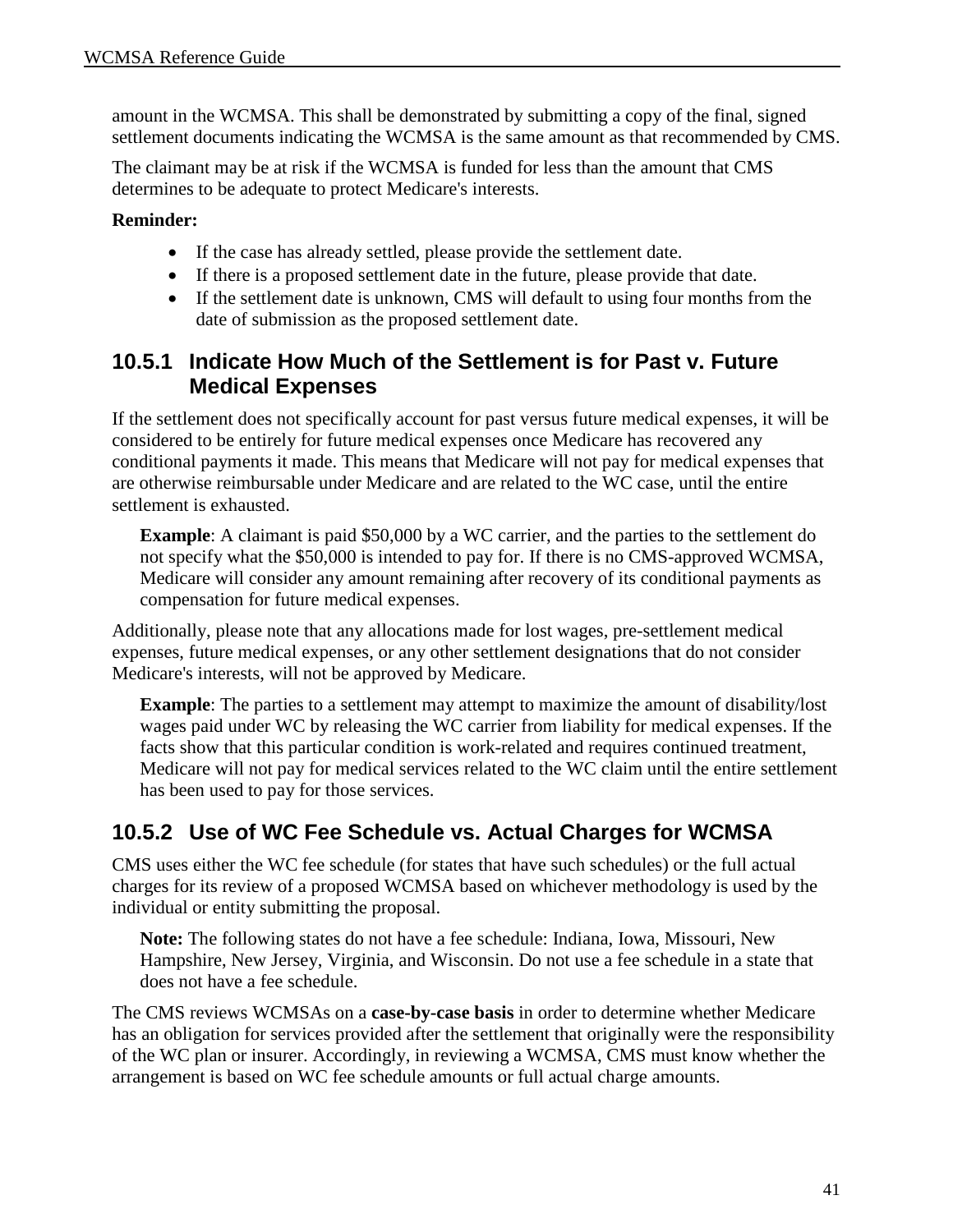### **10.5.3 Total Settlement Amount**

Parties to a settlement must note in the agreement the total settlement amount, which is a combination of future medical expenses and future prescription drug expenses.

## **10.6 Section 30 – WCMSA Administration Agreement**

The WCMSA can be administered either by the claimant (i.e., self-administered, if permitted under state law) or by a third-party trustee, such as a guardian or trust company. (See the [Administrators](#page-56-0) section of this guide for more information.) When a claimant designates a representative payee, appointed guardian/conservator, or has otherwise been declared incompetent by a court; the settling parties should include that information in this section. Include any official stand-alone agreement that provides the name and address of the administrator of the WCMSA.

## <span id="page-47-0"></span>**10.7 Section 35 – Medical Records**

Include the first report of injury, medical records of major surgeries, and medical records for the last two years of treatment, no matter how long ago those last two years were or who paid for the services. Also include depositions from medical providers. Ensure that any "last treatment date" mentioned in the life care plan, carrier letter, or payment history is accompanied by a medical record that matches that date, as well as all medical records for the last two years prior thereto.

Submitters will find guidance on signature requirements for medical records in the following document:

<http://www.cms.gov/Regulations-and-Guidance/Guidance/Transmittals/downloads/R327PI.pdf>

### **Submit the following:**

• All medical records from all treating physicians for the last two years of treatment related to the claim, even if the WC carrier has not paid for the treatment and even if the treatment was long ago. Remember, CMS needs medical records for the last two years of treatment, which may not be within the last two calendar years.

For example, if the carrier's records indicate that the last treatment was in February 2006, then treatment records for February 2004–February 2006 should be supplied. A statement indicating that "the claimant has not been treated in the last two years" is not a substitute for medical records for the last two years of treatment. Remember, the information is not for the last two calendar years, but the last two years **of treatment**.

- If the claimant has not been treated by any doctor for any reason within the last two calendar years, CMS generally needs all treating physicians to state when the last two years of treatment for any reason occurred. The treating physicians must also state, in writing, the specific condition/injury the claimant was last treated for, and any related therapy.
- Provide medical documentation (legible recently-dated pharmacy printouts or statements from **all** treating physicians) that specify medication, strength/dosage, **and** frequency.
- Submit medication information, along with any explanations, for those medications that the claimant is taking that are not related to the claim.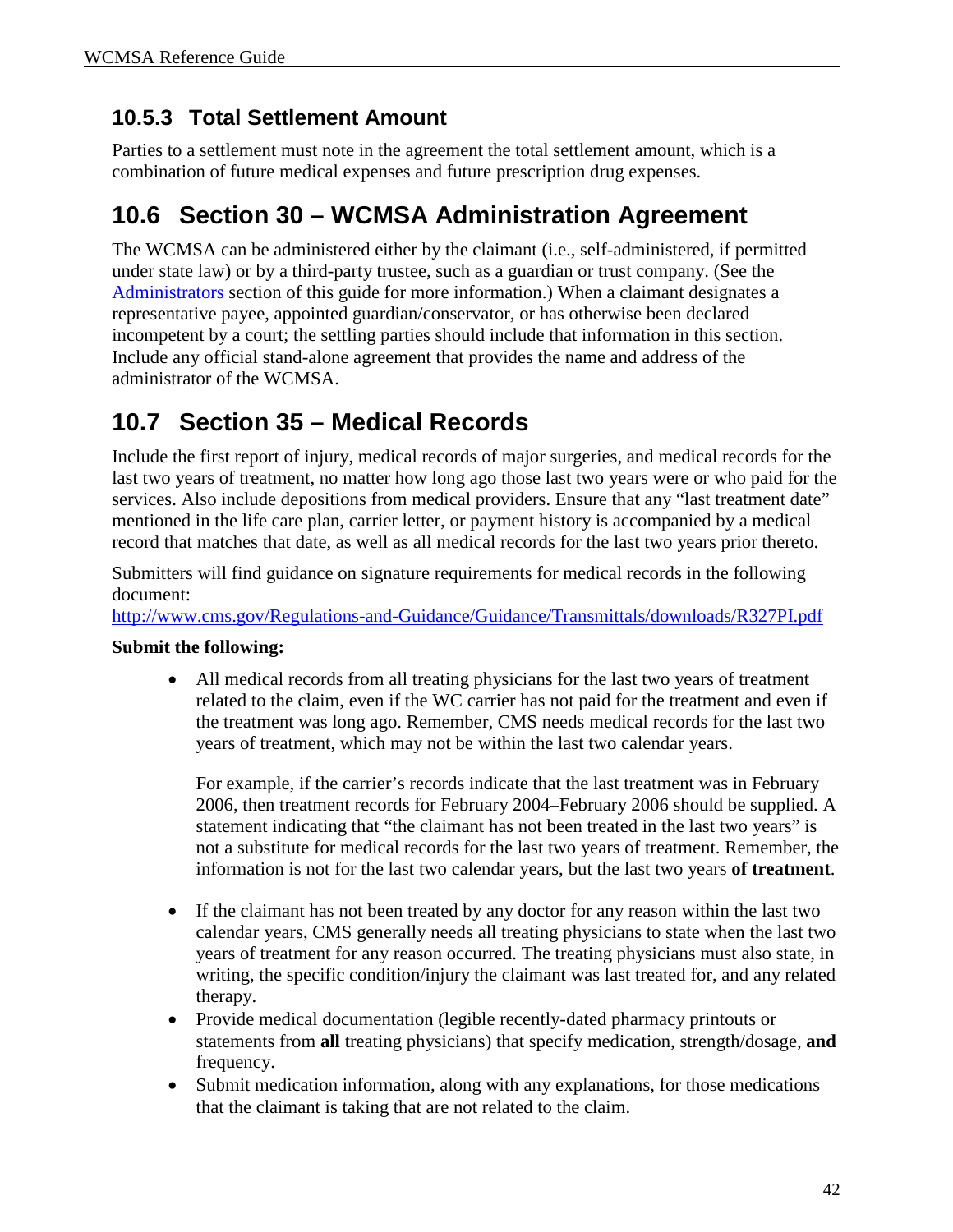• Submit drug, dosage, and frequency information from all pharmacies and treating/prescribing physicians. Please review current procedure memorandums for further guidance of prescription drug pricing.

### **Do not submit:**

- Independent medical evaluations. These are not treatment records, nor are invoices or insurance forms. (They may be appropriate to determine future treatment requirements under certain circumstances; they are not appropriate as medical records.)
- Incomplete or insufficient **medical treatment records** for the last two years of treatment or incomplete/insufficient medical records for that period. Some examples of this include:
	- a) A letter from the claimant or his attorney indicating that the claimant has not received treatment for the work-related injury in the last x years
	- b) A letter from the carrier or its attorney indicating that it has not paid for treatment for the last x years
	- c) A statement from the carrier or attorney that no treatment is being provided; the claimant is only receiving medications
	- d) A letter enclosing recent independent medical evaluations, which indicate that the claimant has not been treated for the work injury in x years
	- e) A statement from the carrier or its attorney that the claimant's last treatment date was  $xx/xx/xx$ , but the file shows 1) the claimant is moving and will receive further treatment in the new location, 2) the claimant is currently in severe pain or is scheduled for surgery, 3) the claimant now treats with the Veterans' Administration, or 4) the last medical record received is dated before the last treatment date
- Incomplete or insufficient **proof of drugs, dosages, and frequencies** for the last two years of treatment. Some examples of this include:
	- a) A letter from the claimant or his attorney indicating that no medications are currently being taken or that no medications have been taken in the last x years
	- b) A letter from the claimant or his attorney indicating no medications for the work injury are currently being taken or that no medications related to the work injury have been taken in the last x years
	- c) A letter from the carrier or its attorney indicating that no payments were made for medications
	- d) Information regarding the names of medications and strength/dosages, but without frequency information

## **10.8 Section 40 – Payment History**

Send an all-inclusive payment history (that is, medical, indemnity, and expenses) from all carriers, third-party administrators (TPAs), employers, pharmacies, and prescription drug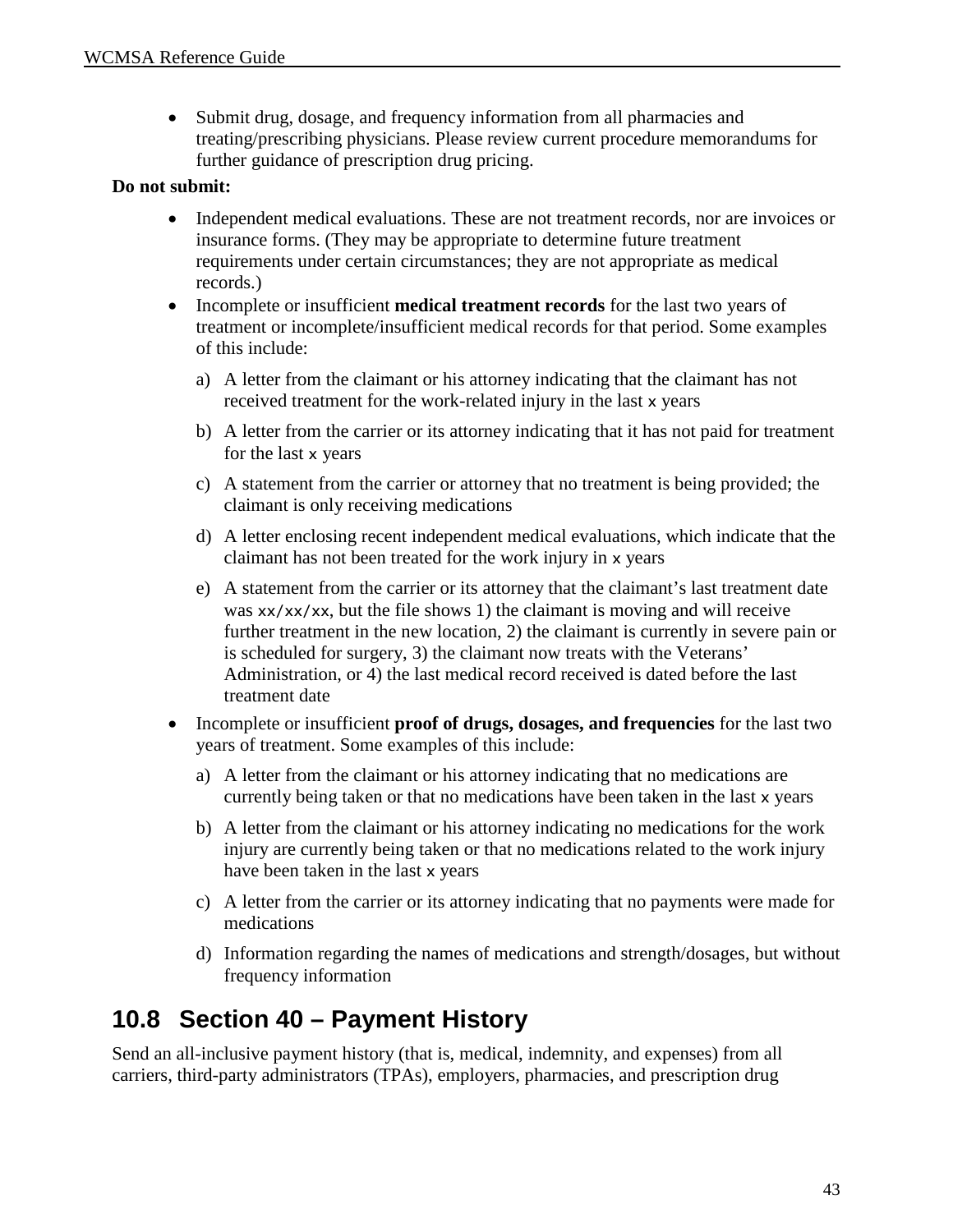suppliers dated within the last six months of submission or reopening of the proposal, showing all payments made (including payment date, payee, date of service, and amount).

### **Submit the following:**

- Any signed statements from carriers or their attorneys with payment information or the last date of treatment. Include billing information where paid claims information is not available, such as for physician-dispensed medications.
- A letter from the carrier or its attorney stating the date the carrier's payment history was generated, if not shown on the history itself.
- A letter from the carrier or its attorney explaining why there is no printable history if the carrier made no payments of medical, indemnity, or expenses, and did not even set up settlement reserves for the claim.
- The entire pay history for all proposals asserting a denial of any condition.

### **Do not submit:**

- A payment history with medical payments only, indemnity payments only, or expense payments only, with no explanation.
- A payment history dated more than six months before the case is submitted. Submit as up-to-date a history as possible.
- A statement that there is no payment history attached since the claimant has not been treated in the last two years. Submit a clear explanation if there is no history.

## **10.9 Section 50 – Supplemental or Additional Information**

Use this section to provide miscellaneous documentation that did not fit in one of the other sections, but that has direct bearing on the proposal's requirements. For example, this is where you would include a copy of the claimant's official birth certificate and driver's license where the date of birth is unclear in other documentation; a copy of a state law that the submitter discusses elsewhere, and a photocopy of Social Security or Medicare card or correspondence if needed to verify Social Security or Medicare number or entitlement.

Do not include copies of documents sent by CMS to the WCMSA submitter.

# **11.0 How do I submit a WCMSA?**

A WCMSA can be submitted in one of two ways: electronically through the WCMSA Portal (WCMSAP) on the internet, or by paper submission through the mail. The portal method is preferred. **Note:** WCMSAs are handled in the order they are received regardless of the submission method.

## **11.1 Electronic Submission via the WCMSAP**

A WCMSA can be submitted to CMS electronically through the WCMSAP. This is the preferred method for submission. Each individual or entity that wishes to use or access the portal must complete the WCMSAP registration process.

To get started, go to:<https://www.cob.cms.hhs.gov/WCMSA/>and click [**I Accept**] to agree to the terms for using the site. The *Welcome to the WCMSAP* page displays. Click [**New Registration**] and follow the instructions on the screen. All contact information will be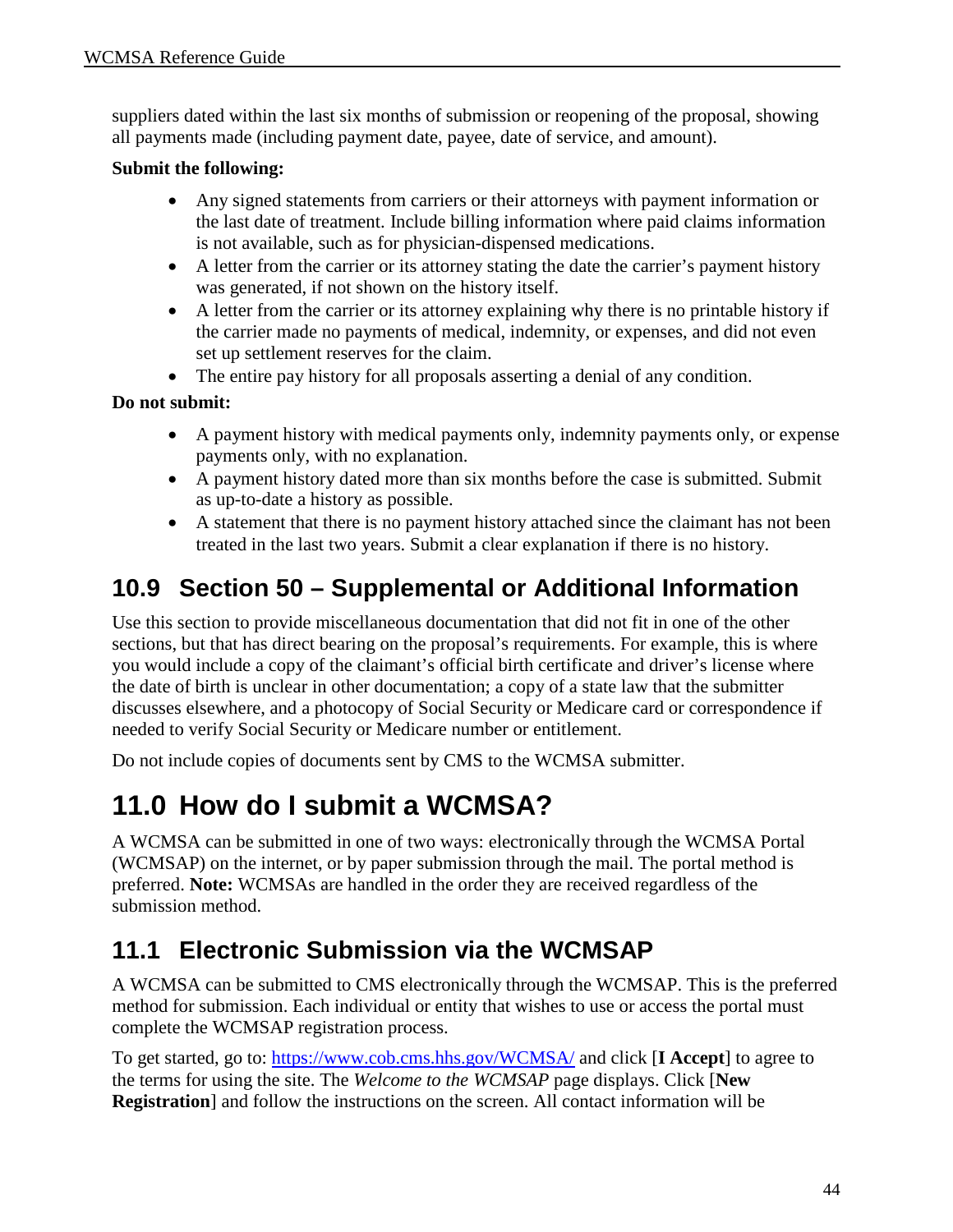submitted in the New Registration step. Once this step is completed, you will be assigned an Account ID and Personal Identification Number (PIN). You will use this information to complete Step 2 of the process, Account Setup. For more information, refer to the *How to Get Started* help page which is located under the How To menu option on the *Welcome to the WCMSAP* page and the *WCMSAP User Manual* which is located under the Reference Materials option on the *Welcome to the WCMSAP* page. **Note**: CMS recommends that you read the entire manual before attempting to make a submission via the portal.

### **11.1.1 Benefits of Using the WCMSAP**

The WCMSAP was designed to improve the efficiency of the submission process for WCMSAs, including speeding receipt of the proposal by the WCRC, quicker turnaround times for submissions, and case access for the submitter. The WCMSAP allows attorneys, beneficiaries, claimants, insurance carriers, representative payees, and WCMSA vendors to create a work-inprogress case, submit WCMSA cases, perform case lookups, and append documentation to a case. Using the portal to submit a case means the submitter no longer has to burn PDF files to a CD for mailing. Instead, the submitter can gather the WCMSA proposal and its supporting documentation for direct upload to the system. This is easier for the submitter, potentially avoids processing complications, and streamlines the process.

With the WCMSAP, registered participants may upload an unlimited number of cases for review. With instant access, submitters can confirm the status of a case at any point. Submitters may also append additional documentation in response to development requests and submit final, approved settlement documents as a final step to the process.

## **11.2 Paper Copy/CD Submission via the Mail**

All WCMSA proposals that are mailed to CMS for review must be sent to the following address:

WCMSA Proposal/Final Settlement P.O. Box 138899 Oklahoma City, OK 73113-8899

### **11.2.1 Paper Copy**

When a WCMSA proposal is submitted via hard copy, the submitter must comply with the requirements outlined in the [Information Needed for WCMSA Submission](#page-34-0) section of this Reference Guide. **Note**: Hard copy submission is not recommended as it is very time consuming to complete the review request. If submission is not possible using the online portal, CD submission is the next best method.

### **11.2.2 CD**

When a WCMSA is submitted on a CD, the submitter must comply with the requirements outlined in the [Information Needed for WCMSA Submission](#page-34-0) section of this Reference Guide, and the additional requirements outlined below.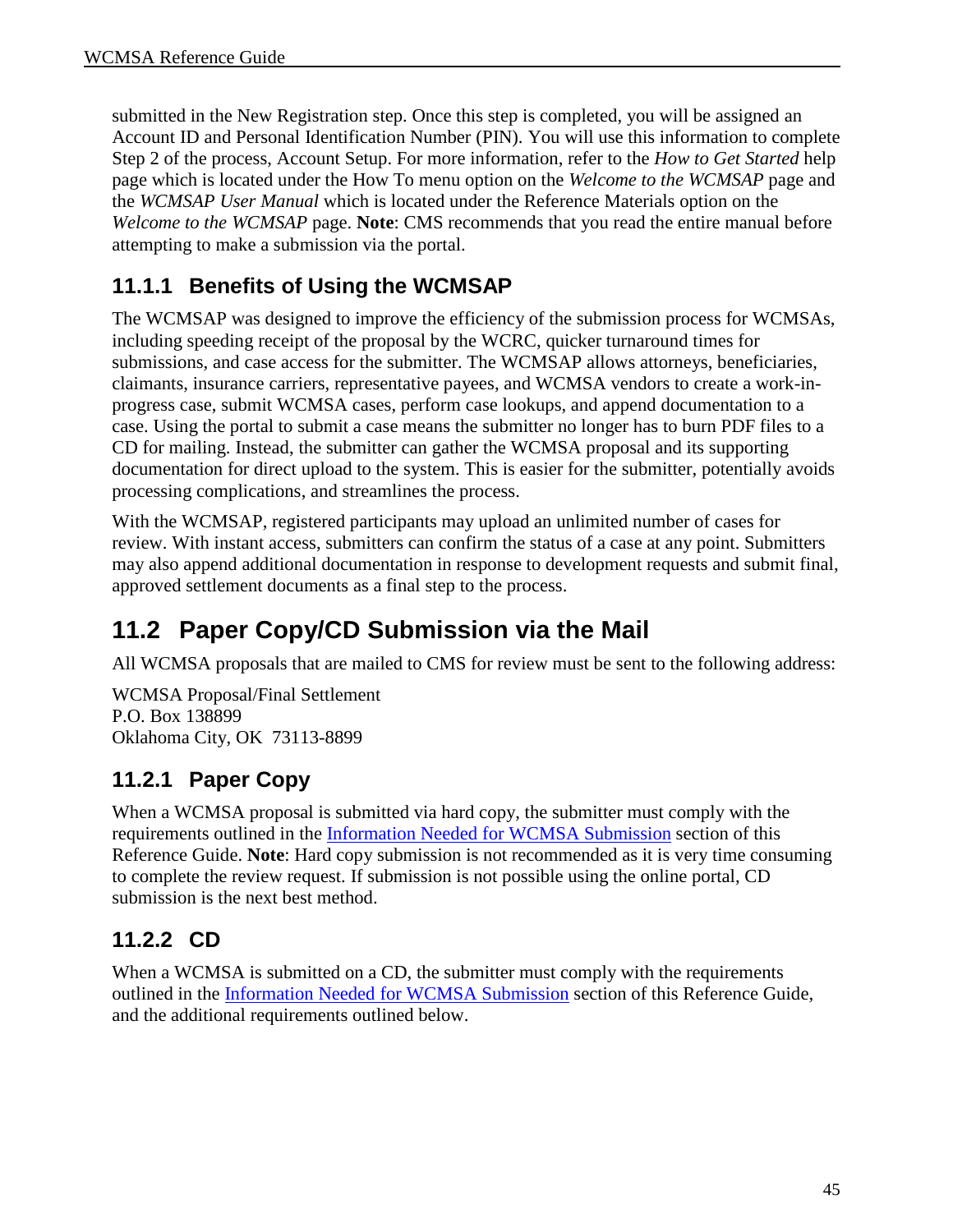Additional requirements for CD submissions:

- 1. Information provided on a CD must be in PDF format. The file extension must be .pdf.
- 2. All documents submitted on the CD must be listed in the same order as specified in [Table 10-1: WCMSA Document Requirements Checklist.](#page-34-1)
- 3. Categorize the files based on the following codes and use the associated code as the prefix in the file-naming convention:
	- 05 Submitter Cover Letter
	- 10 Consent to Release Note
	- 15 Rated Age Information or Life Expectancy
	- 20 Life Care / Future Treatment Plan
	- 25 Settlement Agreement or Proposed or Court Order
	- 30 WCMSA Administration Agreement
	- 35 Medical Records
	- 40 Payment History
	- 50 Supplemental or Additional Information

For example, a CD might contain the following files:

10ConsentForm1.pdf 10ConsentForm2.pdf 20LifeCarePlan.pdf 35MedicareRecordsDoc.pdf

- 4. Medical records must be submitted in chronological order.
- 5. All documents on the CD must be identified on an index by page number.
- 6. Place files directly on the CD so that they can be viewed immediately once the CD is opened. Do not save the file in a folder.

# **12.0 What Happens after a WCMSA Has Been Submitted?**

Once you have submitted a WCMSA proposal, you will receive an acknowledgement letter. If you do not receive an acknowledgement letter, please contact the BCRC at 1-855-796-2627 or TTY/TDD: 1 -855-797-2627 for the hearing and speech impaired. Customer Service Representatives are available Monday through Friday, from 8:00 a.m. to 8:00 p.m. Eastern Time, except holidays.

When CMS has reviewed the WCMSA, it will respond in one of several ways. CMS may:

- Ask for additional information (this is called Development);
- Send a written determination approving the WCMSA at the proposed amount or at an amount CMS devises;
- Send notice that your submission was below the threshold necessary for Medicare review; or
- Send a rejection letter.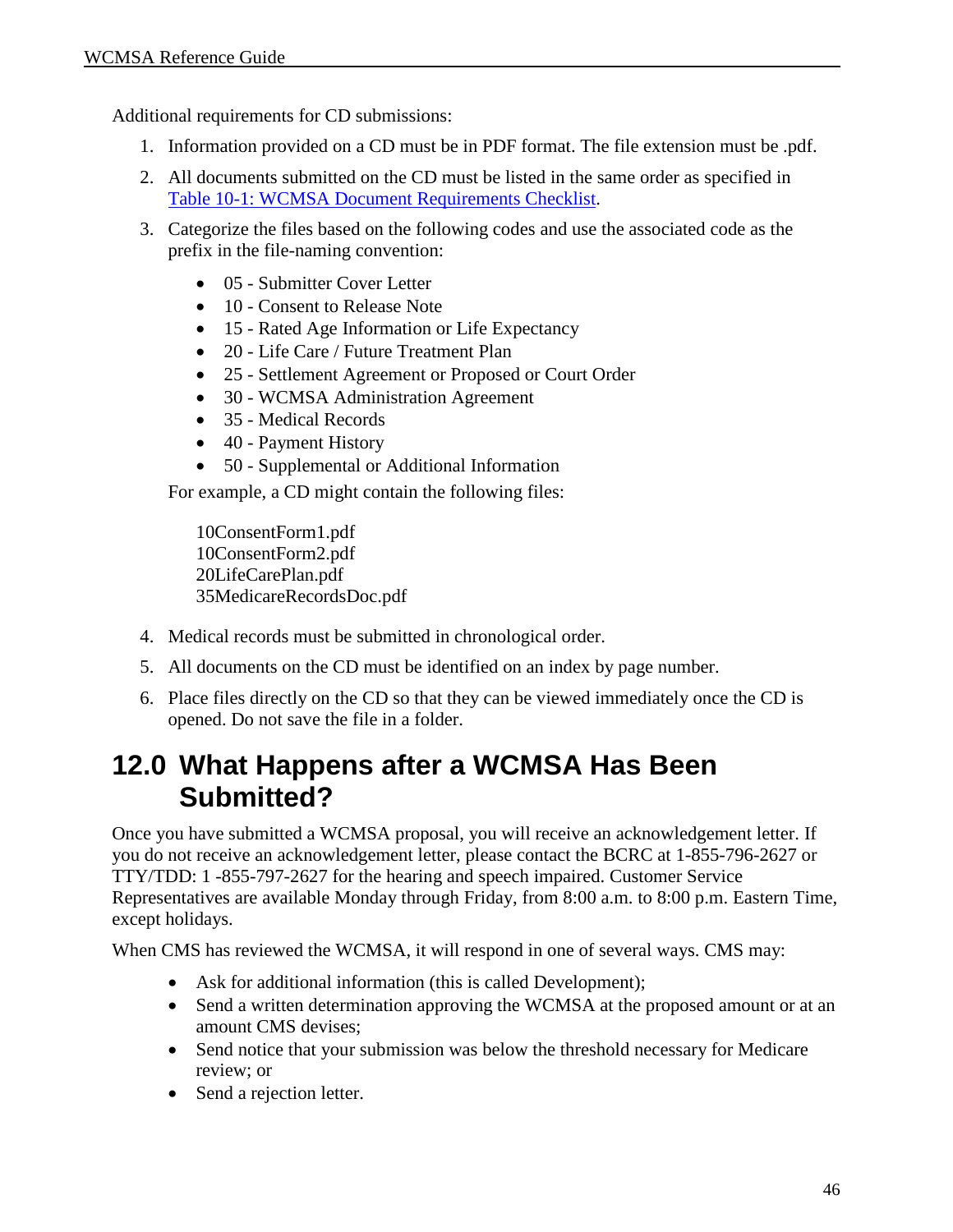# **13.0 Sample Submission**

A sample submission is included in [Appendix 4.](#page-67-0) This sample is not a required form or format. Each state has unique forms. The intent of the sample document is to aid submitters in organizing the information that is typically sent to CMS with their WCMSA proposals.

Procedures relating to WCMSAs are published on the CMS web site. (Please see the following link:<http://go.cms.gov/wcmsa>on the CMS website.). Where any conflict is perceived between statements or information in this sample and official CMS published procedures, the latter controls.

# **14.0 Tips for Improving Your WCMSA Review Process**

- 1. Do not submit any WCMSA proposal to CMS unless it meets the following workload thresholds for review:
	- The claimant has a "reasonable expectation" of Medicare enrollment within 30 months of the settlement date and the anticipated total settlement amount for future medical expenses and disability/lost wages over the life or duration of the settlement agreement is expected to be greater than \$250,000, OR
	- The claimant is currently a Medicare beneficiary and the total settlement amount is greater than \$25,000. Please note: **Regardless of the low dollar threshold, Medicare beneficiaries should always consider Medicare's interest in all WC cases and ensure that Medicare is secondary to WC.**
- 2. Submit complete case files with your set-aside proposals on the WCMSAP using Table [10-1: WCMSA Document Requirements Checklist](#page-34-1) and the [Sample Submission](#page-68-0) provided in this Reference Guide.
- 3. If you are planning to submit more than 200 pages of information or more than two years of medical records, it is helpful to contact the WCRC first to discuss if it is all needed.
- 4. Do not resubmit previously submitted documents unless you have confirmed that they were not received. If you are unsure what is needed, call the WCRC (toll-free at 1-855- 280-3550 between 9am-5pm EST, Monday thru Friday) to see if what you are sending will be sufficient.
- 5. Respond to letters and telephone requests for information in a timely manner and completely, with special attention to request letters printed in ALL CAPS.
- 6. Check the status of your case via the portal if you submitted on the WCMSAP. **Note:** For cases submitted via the WCMSAP, you can review case information any time.
- 7. Contact the WCRC in regard to the status of a case that was submitted via mail. Please allow 45 business days after the submission of a complete file before contacting the WCRC for a status update.

# **15.0 Review Process and Policies**

Please see the [WCMSA Submission Process Overview](#page-14-0) for more information on the submission and review process.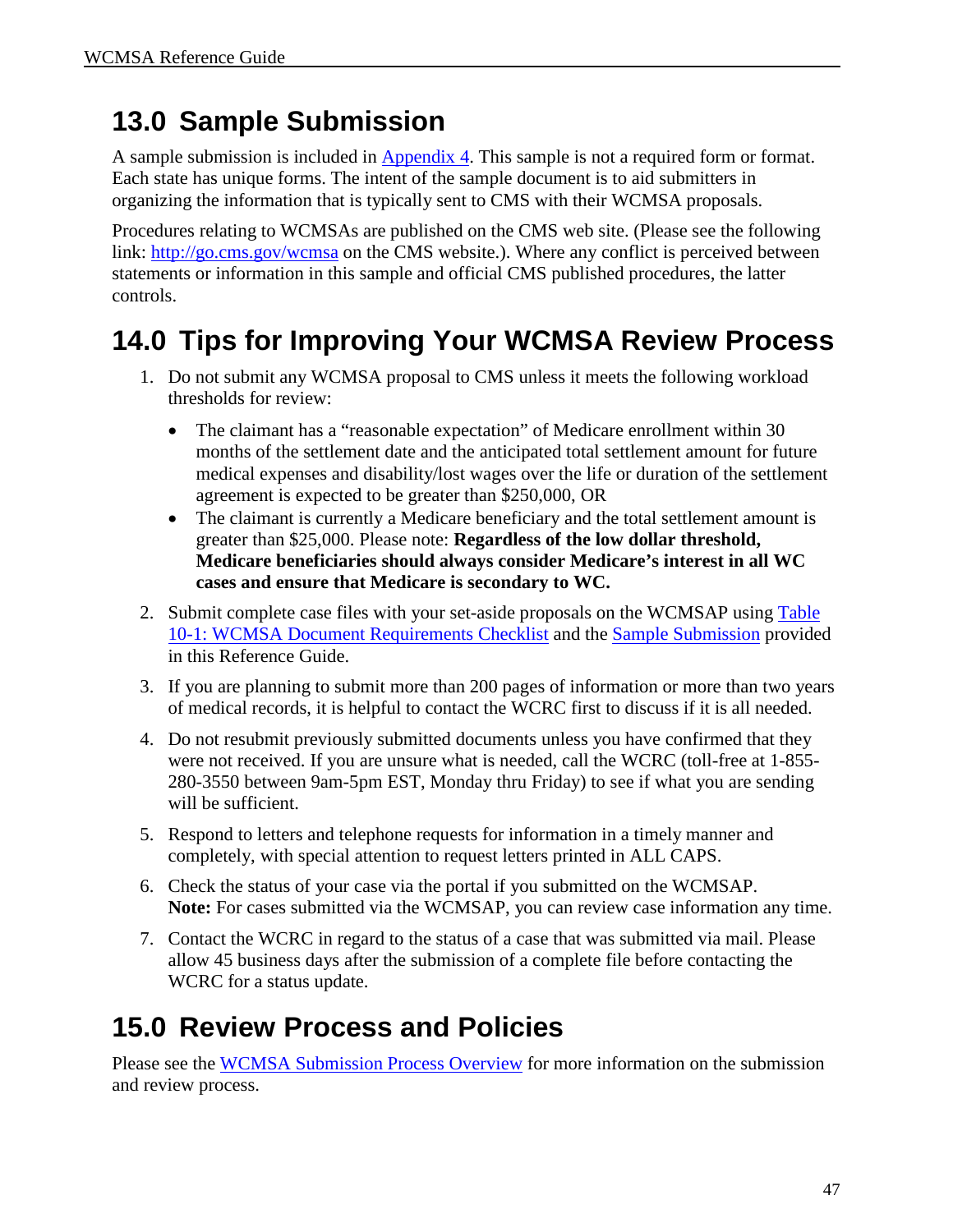## **15.1 Time Frame**

When you submit a WCMSA for review, CMS tries to review and decide on proposed settlements within 45 to 60 days from the time that all relevant documents are submitted.

Parties to the settlement may settle the indemnity (non-medical-expenses) portion of the claim separately from the WCMSA portion, in order to avoid having indemnity payments continue while CMS is still reviewing the proposal. CMS will still consider the whole claim, including indemnity, in its threshold calculations.

## **15.2 Criteria**

The WCRC will consider the following factors in making a decision about your case:

- What is the past medical payment history for this case? Has Medicare or WC paid bills related to the case already? If so, what are they? In particular, bills paid by WC in the first one to two years after the condition is stabilized may indicate likelihood of particular medical expenses; any bills paid by Medicare will be recovered, and may indicate the case has compromise aspects.
- What is the claimant's date of Medicare entitlement?
- What is the basis of Medicare entitlement: disability, ESRD, or age?
- What is the type and severity of the claimant's injury or illness?
	- a) Is full or partial recovery expected?
	- b) If so, in what time frame?
	- c) Is the individual an amputee, paraplegic or quadriplegic as a result of the work injury?
	- d) Is the claimant's condition stable, or might it improve or get worse?
- How old is the claimant? Is the WC injury likely to shorten the claimant's lifespan?
- What is the claimant's WC classification (e.g., permanent partial, permanent total disability, or a combination of both)?
- How much is the settlement, and how is it allocated? Is it based on fee schedules or full actual charges?
- How long is the settlement intended to last: for the claimant's lifetime, or for a specific period?
	- a) If not for a lifetime, how long, and are allocations consistent across the proposed settlement? For example, if the funds for pain and suffering are based on the claimant's lifetime, and the funds for future medical expenses are based on a shorter time period, Medicare will not accept the WCMSA as it stands.
	- b) What is the State law regarding how long WC is obligated to cover the items or services related to the accident or illness?
- If the claimant is living in a nursing home, assisted living facility, or the like, does the settlement consider who should pay for such care? How long will the claimant be living in which situations?
- Does the WCMSA cover appropriate medical items and services for the claimant's condition? Are likely complications included?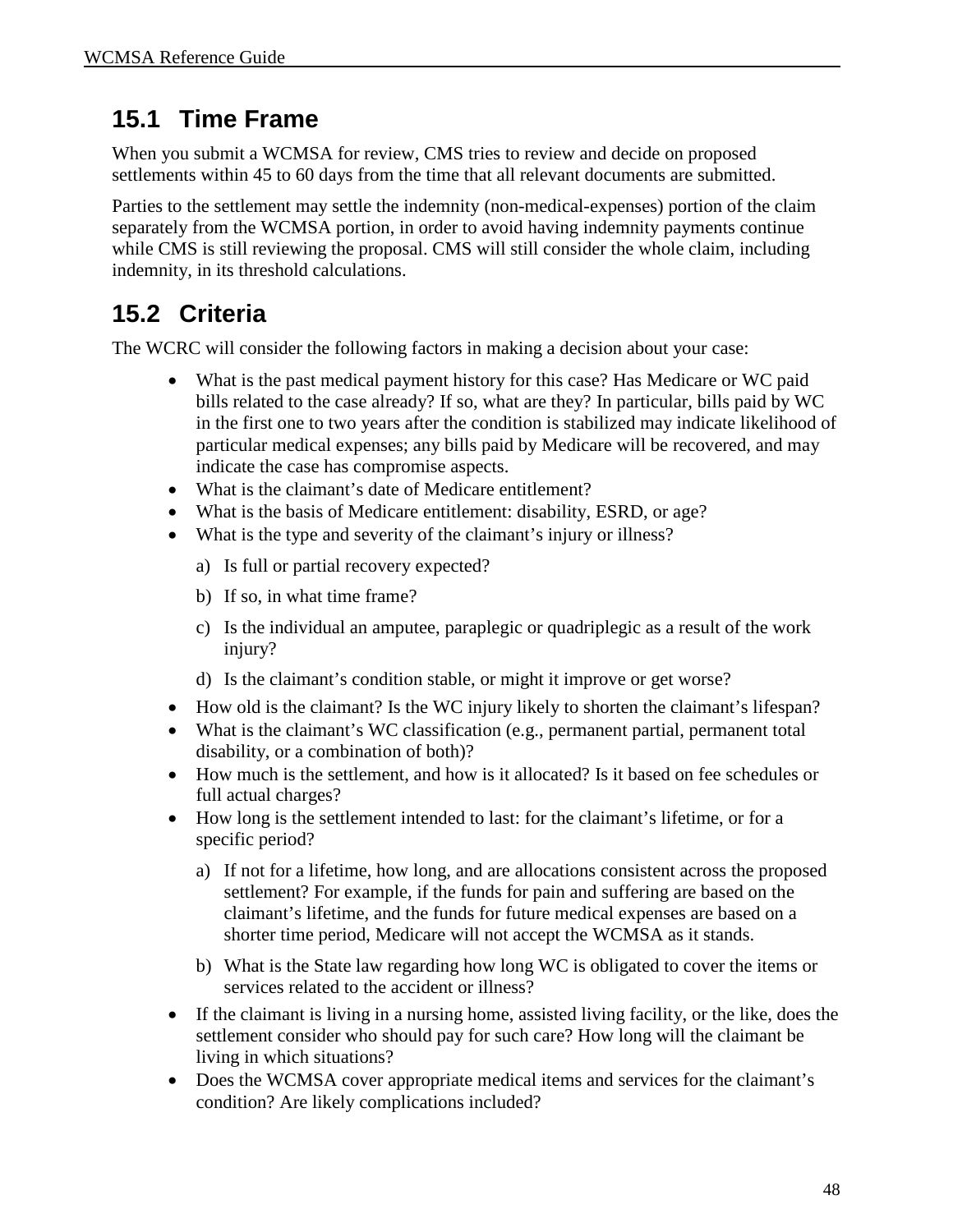All criteria are applied to any WCMSA proposal on a case-by-case basis.

CMS will review your WCMSA using either WC fee schedule charges or full actual charges for medical items and services, whichever one you used in submitting the proposal.

If there are prescription drugs in the future medical expenses in your WCMSA proposal, CMS will price them using the AWP as part of their review. If the future medical care expenses you submitted did not include prescription drugs, but CMS finds that prescription drugs will be necessary, CMS will add them in to their review calculations. If you submit generic drug costs but there are no generics available, CMS will add in brand-name drug costs priced with AWP.

See [WCRC Review](#page-16-0) in this Guide for further information on this process and considerations.

CMS will **not** evaluate administrative fees or expenses for the set-up and administration of the WCMSA because CMS considers those a separate issue for the settling parties to negotiate. If such fees are included in the proposal, CMS will not allow the fees to be included in the WCMSA amount.

If you do not give CMS all the documents they need to review your case within the requested timeframe (10 days for portal submissions), CMS will close the case and notify you of its status. If you later submit the requested documents, CMS will reopen the case, but consider it a new submission. The review process begins again, and your response should be sent between 45 and 60 days from CMS' receipt of the requested information.

### **15.2.1 Compromise of Future Medical Expenses**

CMS does not compromise or reduce future medical expenses related to a WC claim. Some submitters have argued that 42 C.F.R. § 411.47 justifies reduction to the amount of a WCMSA. The compromise language in this regulation only addresses conditional (past) Medicare payments. The CMS does not allow the compromise of future medical expenses related to a WC claim. In addition, CMS has no process to accept up-front cash payments in lieu of a CMS reviewed WCMSA.

### **15.2.2 No Waivers of Specific Services Related to Future Medicals**

There are no means by which a claimant can permanently waive his or her right to certain specific services related to a WC case and, thereby, reduce the amount of a WCMSA. CMS cannot approve settlements that promise not to bill Medicare for certain services in lieu of including those services in a WCMSA. This is true even if the claimant offers to execute an affidavit or other legal document promising that Medicare will not be billed for certain services if those services are not included in the WCMSA.

## **15.3 Case Status and Communications**

You can see your case's status on the WCMSAP, if the case was submitted on the Portal. For cases that were submitted via mail, case status can be obtained by contacting the WCRC.

Any alerts and notifications from CMS will arrive via the same medium in which you submitted your case, either through the Portal or physical mail.

The letters that are currently generated in the WCMSA process and the parties (excluding the submitter) that receive the letters are listed below: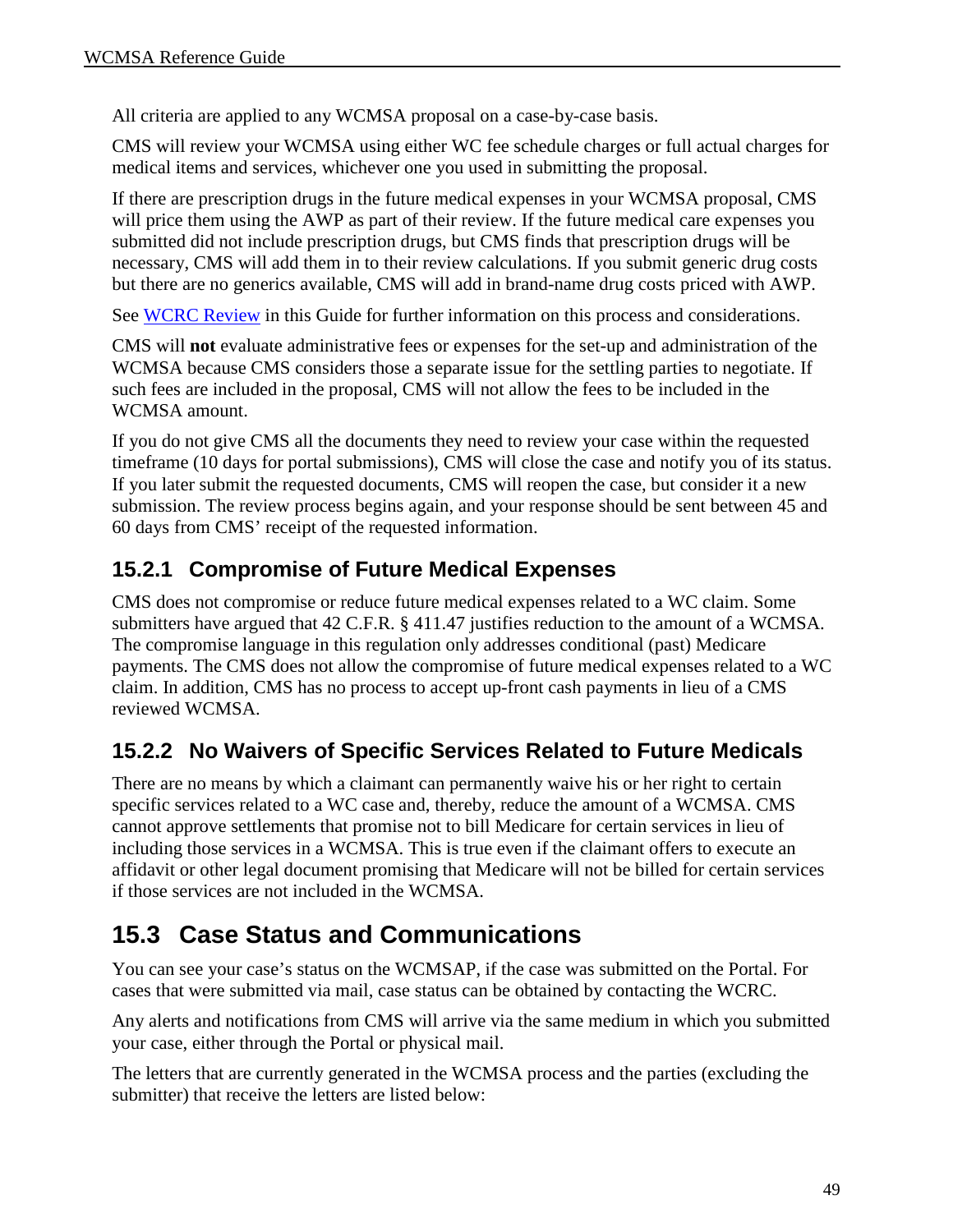- Acknowledgement (cc to beneficiary/claimant): indicates that the WCMSA has been received and notifies the submitter that it will be prioritized for review in the order in which it was received.
- Below Threshold (cc to beneficiary/claimant, beneficiary's attorney, and BCRC): case did not meet the threshold for review (i.e., the case has a total settlement amount of \$250,000 or less for a non-Medicare-eligible individual with a reasonable expectation of becoming a Medicare beneficiary within 30 months of the settlement date, or is less than \$25,000 for a Medicare beneficiary).
- Development (cc to beneficiary/claimant): case requires additional information in order to be processed.
- Zero Set-Aside (cc to beneficiary/claimant, beneficiary's attorney, and BCRC): indicates that the settlement has been approved with a Medicare Set-Aside Amount of zero dollars.
- Approval including recommendation attachments (cc to beneficiary/claimant, beneficiary's attorney, and BCRC): indicates that CMS has reviewed the WCRC's recommendation for the WCMSA and has made a determination as to the final WCMSA amount. **Note:** The case will not be considered final until CMS receives the final settlement with the appropriate WCMSA amount. CMS may approve a WCMSA for a different amount than originally proposed. See section [16.0](#page-55-0) for more information on recourse if you disagree with CMS' assessment.
- Closeout (cc to beneficiary/claimant): supplemental information requested in the development letter was not provided in a timely manner. The case is now closed.

# <span id="page-55-0"></span>**16.0 Re-Review**

When CMS does not believe that a proposed set-aside adequately protects Medicare's interests, and thus makes a determination of a different amount than originally proposed, there is no formal appeals process. However, there are several other options available. First, the claimant may provide the RO that issued the determination with additional documentation in order to justify the original proposal amount. If the additional information does not convince the RO to approve the originally submitted WCMSA amount and the parties proceed to settle the case despite the RO's objections, then Medicare will not recognize the settlement. Medicare will exclude its payments for the medical expenses related to the claim until WC settlement funds expended for services otherwise reimbursable by Medicare use up the entire settlement. Thereafter, when Medicare denies a particular beneficiary's claim, the beneficiary may appeal that particular claim denial through Medicare's regular administrative appeals process. Information on applicable appeal rights is provided at the time of each claim denial as part of the explanation of benefits.

You also have the option to submit a re-review request of your approved WCMSA amount when you disagree with CMS' decision if (1) you believe CMS' determination contains obvious mistakes (e.g., a mathematical error or failure to recognize medical records already submitted showing a surgery, priced by CMS, that has already occurred); or (2) you believe you have additional evidence, not previously considered by CMS, which was dated prior to the submission date of the original proposal and which warrants a change in CMS' determination. This is most easily done through the WCMSA Portal. You may also submit the re-review request to WCMSA Proposal/Final Settlement, P.O. Box 138899, Oklahoma City, OK, 73113-8899. CMS will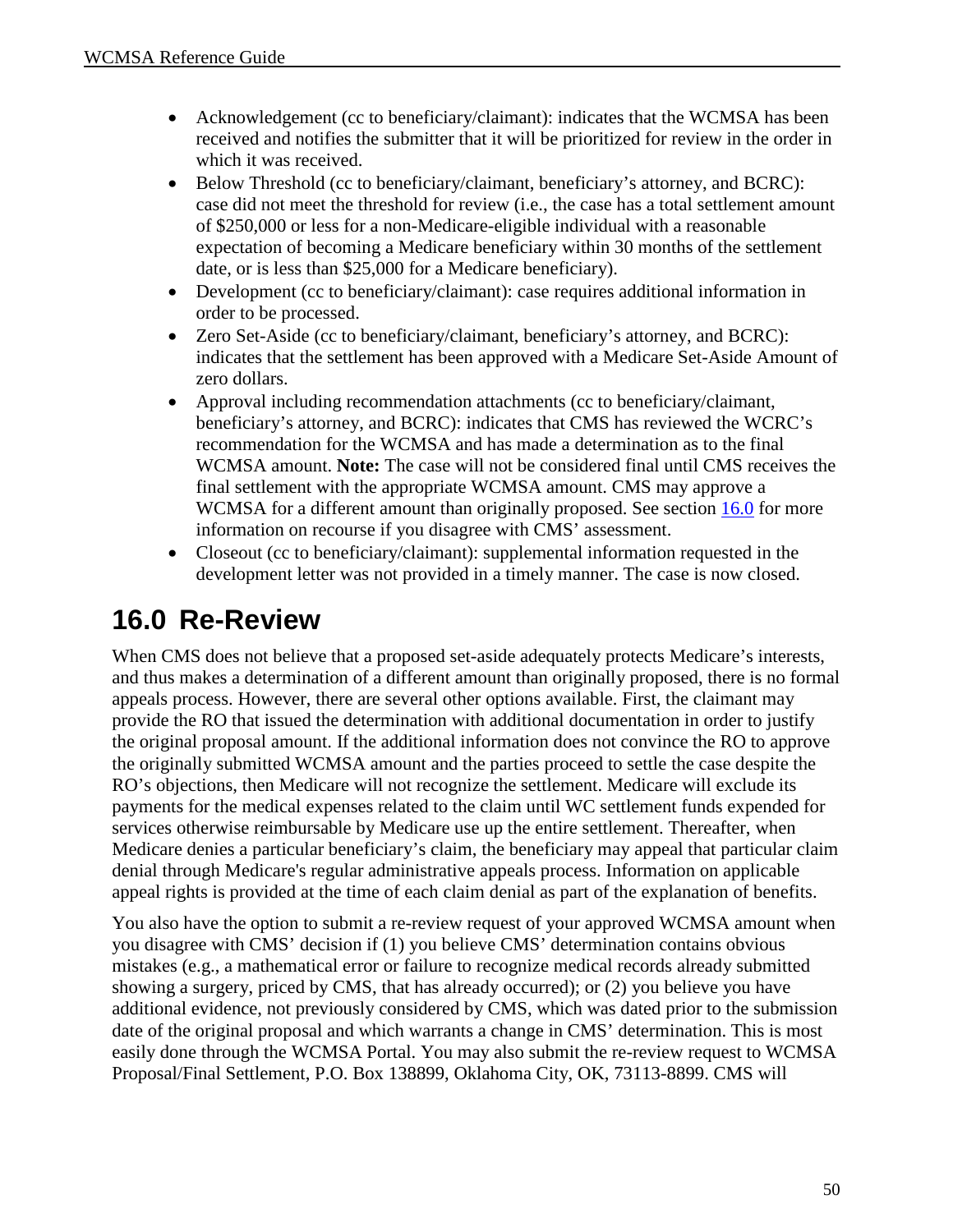consider this re-review request in order of receipt as if it were a new WCMSA proposal submission.

If the WCMSA is not approved on re-review and the case is settled, CMS will not recognize the settlement. Medicare will not pay for the medical expenses related to the claim until WC settlement funds expended for services otherwise reimbursable by Medicare exhaust the entire settlement. At this point, when Medicare denies the beneficiary's claim, the beneficiary may appeal that denial through Medicare's regular administrative appeals process. CMS will send you information on your appeal rights whenever it denies a claim.

# **17.0 Account Set-Up and Administration**

## <span id="page-56-0"></span>**17.1 Administrators**

WCMSAs should be administered by a competent administrator (a professional administrator, the representative payee, the claimant, etc.). When a claimant designates a representative payee, appointed guardian/conservator, or has otherwise been declared incompetent by a court; the settling parties must include that information in their WCMSA proposal to CMS.

Claimants may also administer their own WCMSAs, if State law allows. Claimants should submit annual self-attestations, just as a professional administrator would. This arrangement is subject to the same rules and reporting requirements as any other WCMSA. See section [17.5](#page-57-0) for more on this annual attestation.

# **17.2 Interest-Bearing Account**

You must deposit the total WCMSA amount (future medical treatment and future prescription drug treatment) in an interest-bearing account, separate from any other account such as personal savings or checking.

# **17.3 Use of the Account**

WCMSA funds may only be used to pay for medical services and prescription drug expenses related to your WC claim.

WCMSA funds may only be used to pay for those expenses that would normally be paid by Medicare. Examples of some items that Medicare does not pay for are: acupuncture, routine dental care, eyeglasses or hearing aids; therefore, these items cannot be paid from the WCMSA account. For a more extensive list of services not covered by Medicare, get a copy of the booklet "Medicare & You" from your Social Security office or from [http://www.medicare.gov/medicare](http://www.medicare.gov/medicare-and-you/medicare-and-you.html)[and-you/medicare-and-you.html.](http://www.medicare.gov/medicare-and-you/medicare-and-you.html)

If you have a question regarding Medicare's coverage of a specific item, service, or prescription drug, to determine if you may pay for it from the WCMSA account, please call 1 800- MEDICARE (1-800-633-4227) or visit CMS' website:

[http://www.cms.hhs.gov/home/medicare/asp.](http://www.cms.hhs.gov/home/medicare/asp)

Please note: If payments from the WCMSA account are used for services other than Medicarecovered expenses for WC claim-related, medically necessary services and prescription drug expenses, Medicare will not pay injury-related claims until these funds are restored to the WCMSA account and then properly used up.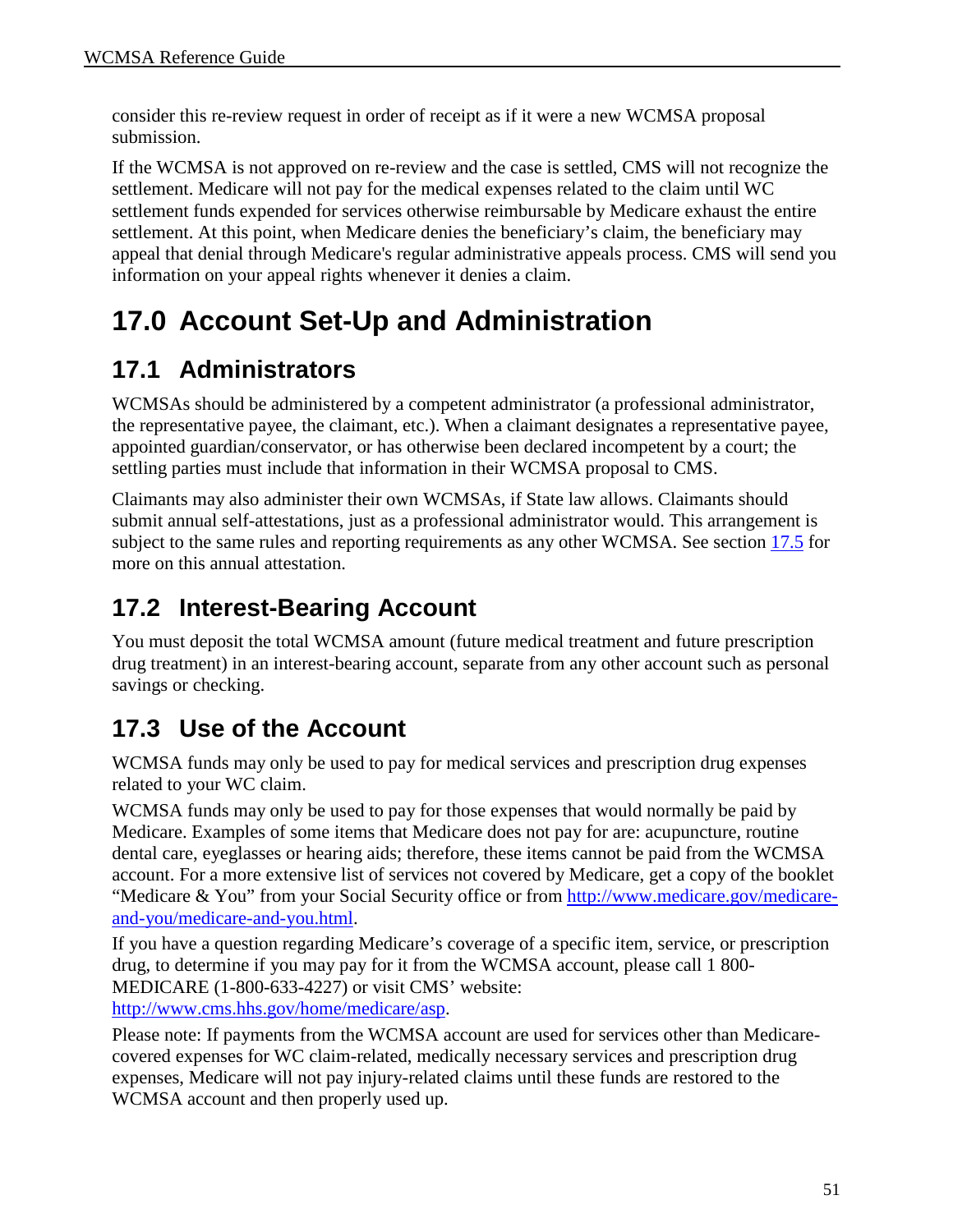## **17.4 Medicare Entitlement and WCMSAs**

Your Medicare entitlement status may change over time. Your use of the WCMSA should not. Use of the WCMSA is limited to services that are related to the WC claim and that would be covered by Medicare if the individual were a Medicare beneficiary. The same requirements that Medicare beneficiaries follow for reporting and administration are to be used by nonbeneficiaries as well. The CMS will not pay for any expenses related to the WC claim or settlement until a self-attestation document is sent to the BCRC upon Medicare entitlement or reestablishment of Medicare entitlement. At that time, the BCRC will update the records Medicare uses in the claims process. Even if there is no CMS-approved WCMSA, any funds from a WC settlement attributable to future medicals that are remaining at the time a claimant becomes a Medicare beneficiary must be used for Medicare-covered services related to the WC claim until such funds are exhausted. Only then will CMS pay for Medicare-covered services related to the WC claim.

### **17.4.1 Loss of Medicare Entitlement after CMS Approval of a WCMSA**

Claimants are not entitled to release of WCMSA funds if they lose their Medicare entitlement. However, the funds in the WCMSA may be used for medical expenses specified in the WCMSA until Medicare entitlement is re-established or the WCMSA is exhausted.

### **17.4.2 Use of WC Settlement Funds Prior to Medicare Entitlement**

For claimants who are not yet Medicare beneficiaries and for whom CMS has reviewed a WCMSA, the WCMSA may be used prior to becoming a beneficiary because the accepted amount was priced based on the date of the expected settlement.

## <span id="page-57-0"></span>**17.5 Annual Attestation and Record-Keeping**

The administrator of the account will be responsible for keeping accurate records of payments made from the account. These records may be requested by CMS as proof of appropriate payments from the WCMSA account. (For more on Medicare contractors' monitoring accounts, see Section [18.0.](#page-58-0))

Every year, beginning no later than 30 days after the 1-year anniversary of settlement, the administrator must sign and send a statement that payments from the WCMSA account were made for Medicare-covered medical expenses and Medicare-covered prescription drug expenses related to the WC claim. This annual attestation must be submitted no later than thirty days after the end of each year, beginning one year from the establishment of the WCMSA account. Annual self-attestation should continue through depletion of the WCMSA account. A final selfattestation should be forwarded to CMS once the WCMSA account becomes permanently depleted. CMS has the right to demand and receive a complete accounting of payments made from the account at its discretion.

Blank attestation letters with the appropriate identification numbers are included in the approval package sent by CMS. This letter includes the total amount of WCMSA outgoing payments that should separately identify the amounts spent for medical treatment and for prescription drug treatment. For example, if the total WCMSA amount in CMS' written opinion is \$10,000 (\$7,000 identified for future prescription drug treatment and \$3,000 identified for future medical expenses), then the administrator must send an annual attestation that identifies how much of the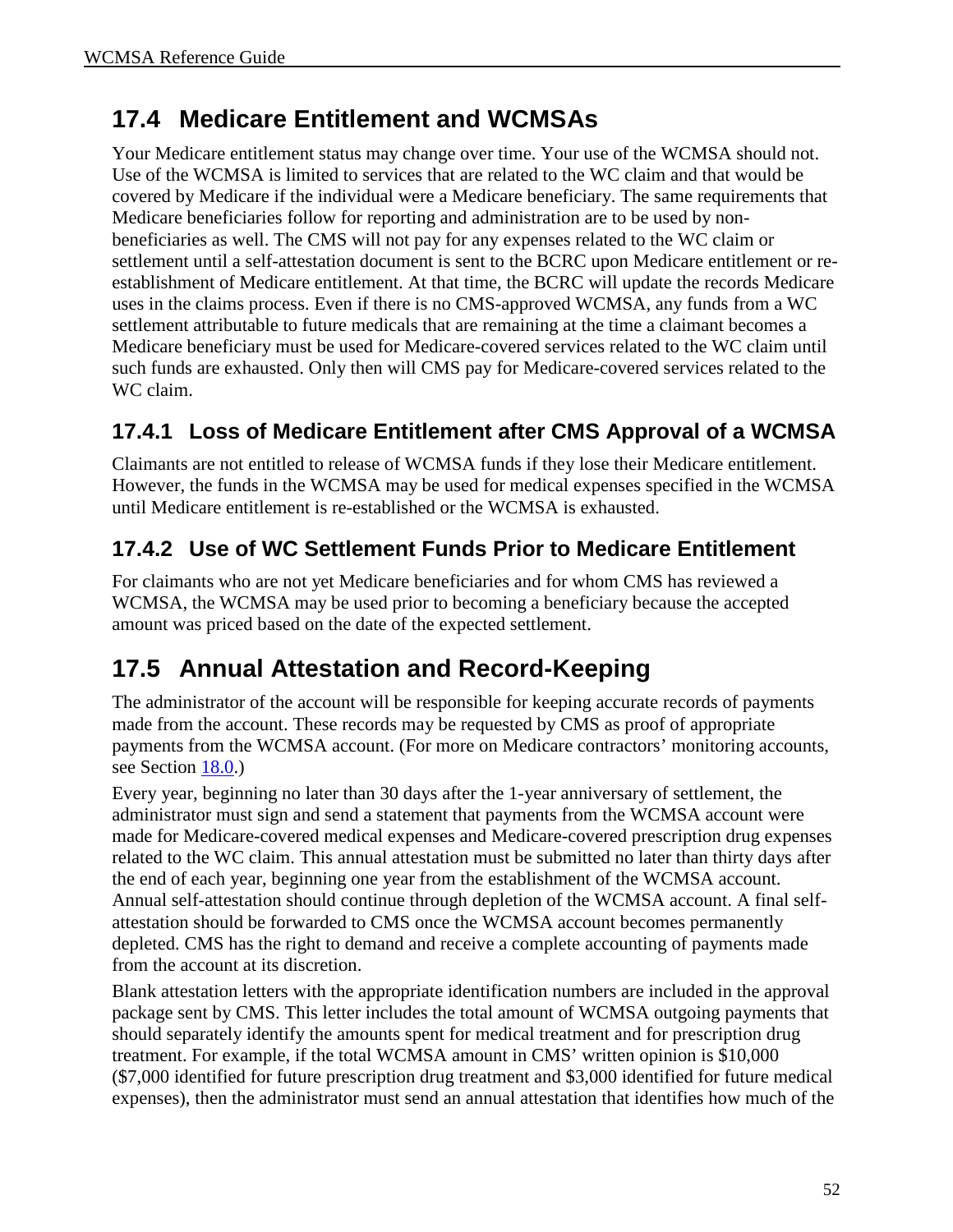\$10,000 was spent for medical expenses and how much was spent for prescription drugs. If you use the account funds appropriately on claim-related expenses that might otherwise have been covered by Medicare, you may reallocate the relative amounts for medical expenses vs. prescription drugs. For example, you may have set aside \$7,000 for prescription drugs and \$3,000 for medical expenses, and you may instead spend \$6,000 and \$4,000 respectively. CMS will still consider the \$10,000 appropriately spent.

You may use the WCMSA account to pay for the following costs that are directly related to the account:

- document copying charges
- mailing fees/postage
- any banking fees related to the account
- income tax on interest income from the set-aside account

You may not use the WCMSA account to pay for:

- administrative fees
- expenses for administration of the WCMSA
- attorney costs for establishing the WCMSA

If such administrative funds are part of your settlement, do not combine those funds with the WCMSA, as CMS will not recognize administrative fees as legitimate WCMSA expenses.

Should a WC settlement provide for items and services that are not covered by Medicare but later become covered, those funds should then be considered part of the set-aside and treated accordingly, i.e., used to pay for any services as they were designated in the non-Medicare portion of the set-aside included in the WC settlement. These funds do not have to be transferred to a separate WCMSA bank account or be included in the annual WCMSA attestation.

# <span id="page-58-0"></span>**18.0 CMS' Monitoring**

CMS will not monitor the money spent from the WCMSA until the claimant becomes Medicareeligible (a beneficiary). However, if you have a WCMSA as part of your settlement, the WCrelated medical expenses should be paid from the WCMSA even before the claimant becomes a beneficiary. Medicare beneficiaries and claimants who are not yet beneficiaries follow the same reporting rules discussed in section [17.5](#page-57-0) above.

When the RO approves a WCMSA, CMS will check the National Medicare Enrollment database regularly to find out when a claimant becomes enrolled in Medicare. Once the claimant is enrolled in Medicare, the BCRC is responsible for monitoring the individual's case.

The WCMSA administrator must send annual attestations summarizing the account transactions to the contractor responsible for monitoring the case. The contractor is then responsible for verifying that the funds from the WCMSA were spent on medical services for Medicare-covered services, or to pay the tax for the interest income from the account. Additionally, the contractor must ensure that Medicare makes no payments related to the WC claim until the WCMSA has been used up.

# **19.0 What Happens if Circumstances Change?**

## **19.1 WCMSA is Under-Funded**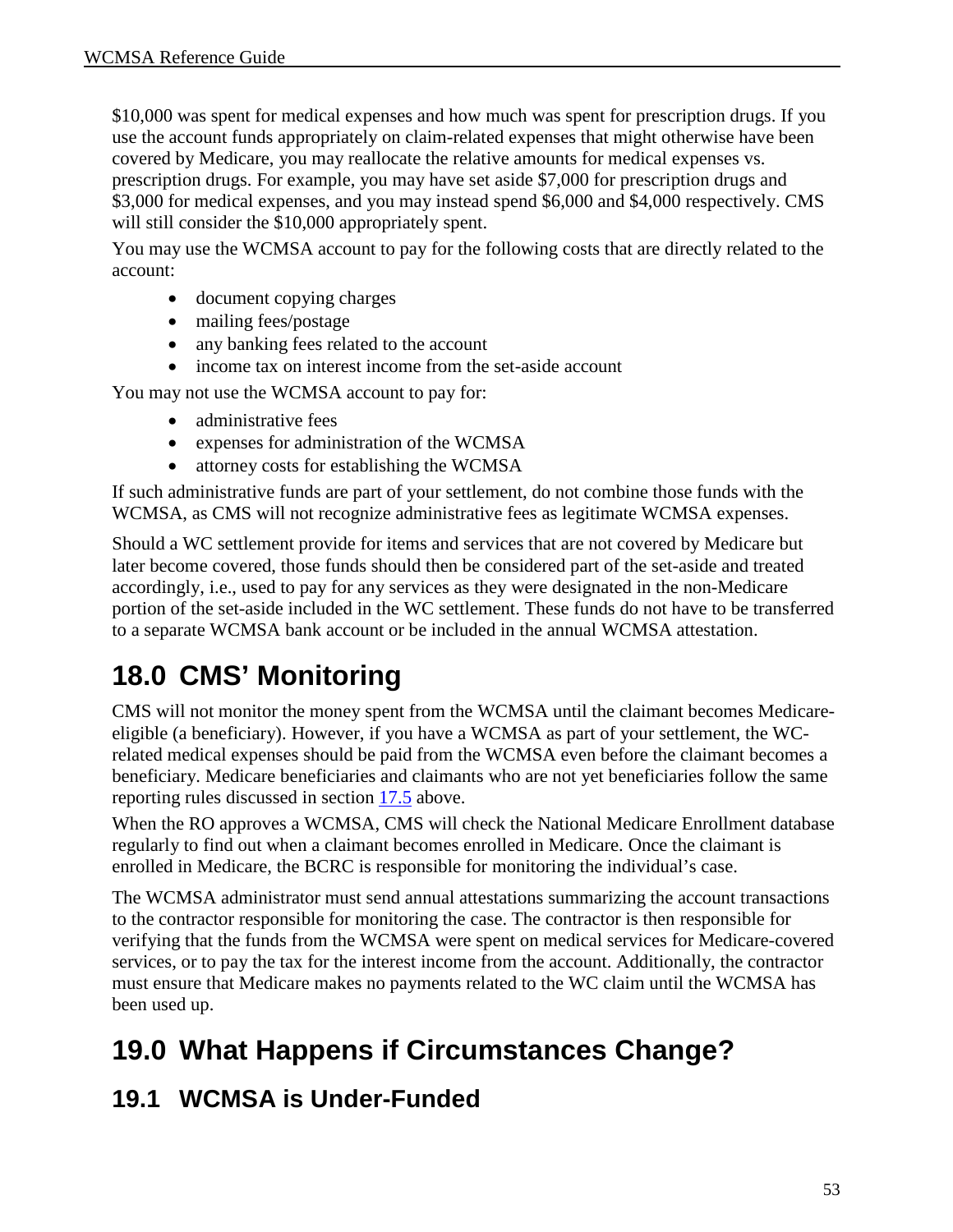Medicare does not make any payment until the MSPRC can verify that the funds apportioned to the period, including any carry-forward amount, have been completely exhausted as set forth in the WCMSA.

## **19.2 Death of the Claimant**

If a claimant dies before the WCMSA is completely exhausted, the RO and the BCRC will ensure that all claims have been paid. Then any amount left over in the WCMSA may be disbursed pursuant to state law, once Medicare's interests have been protected. This may involve holding the WCMSA open for some period after the date of death, as providers, physicians, and other suppliers are permitted to submit their initial bill to Medicare for a period of 12 months after the date of service. Often, the settlement itself will dictate the appropriate dispersal of funds upon the death of the claimant.

## **19.3 Structured WCMSA Funds Topics**

### **19.3.1 Funds Left Over/Carried Forward**

If funds for a structured WCMSA are not exhausted during a given period, then excess funds must be carried forward to the next period. The threshold after which Medicare would begin to pay for expenses related to the claim would then be increased in any subsequent period by the amount of the carry-forward.

Example: A structured set-aside is designed to pay \$20,000 per year over the next 10 years for an individual's Medicare-covered services. Medicare would begin paying covered expenses in any given year after this \$20,000 is exhausted. However, in 2012 the injured individual needs only \$15,000 to cover all related expenses. The administrator would need to carry forward the excess \$5,000 into 2013. Therefore, in 2013 a total of \$25,000 of Medicare-covered expenses would need to be spent before Medicare would begin to cover claim-related expenses, but only for the balance of 2013. This carry-forward process continues until the accumulated carry-forward plus the payment for a given year is exhausted.

### **19.3.2 Funds Used in a Given Period**

If a structured WCMSA proves to be under-funded for a given period because the funds are exhausted by the claimant's medical expenses before the period ends, and if CMS receives verification of exhaustion of both the structured amount for the period and any available rollover funds, then Medicare will pay for additional medical expenses incurred during the period.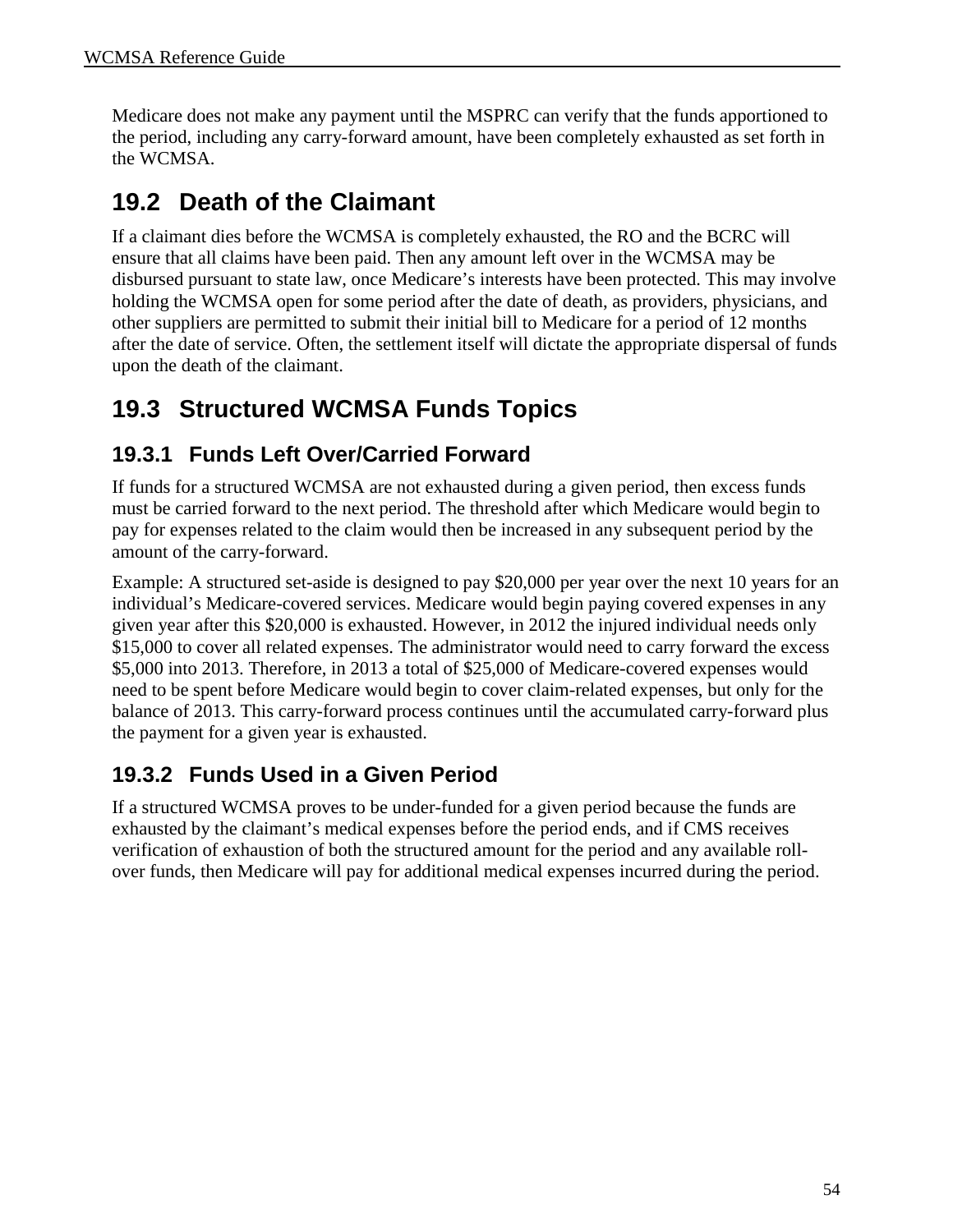## **Appendix 1. Contact Information**

### **For general questions not answered by this guide:**

Call the Benefits Coordination & Recovery Center (BCRC) at 1-855-798-2627 or TTY/TDD: 1-855-797-2627 for the hearing and speech impaired, Monday through Friday, from 8:00 a.m. to 8:00 p.m., Eastern Time, except holidays.

### **To report a Workers' Compensation incident:**

Call the 800 number above or write:

Medicare—Medicare Secondary Payer MSP Claims Investigation Project P.O. Box 138899 Oklahoma City, OK 73113-8897

### **Where to submit a proposed Workers' Compensation Medicare Set-Aside proposal:**

If submitting the proposal electronically, please use the Workers' Compensation Medicare Set-Aside Arrangement Portal (WCMSAP) at<https://www.cob.cms.hhs.gov/WCMSA/>

If submitting the proposal on paper or CD, mail to:

WCMSA Proposal/Final Settlement P.O. Box 138899 Oklahoma City, OK 73113-8899

### **For Workers' Compensation Medicare Set-Aside Portal issues (e.g., password resets, or the status of portal account registration):**

Call the EDI Department at (646) 458-6740.

### **To check the status of a WCMSA proposal submitted online via the portal:**

Log in to the portal at<https://www.cob.cms.hhs.gov/WCMSA/> (**Note**: The WCMSAP will only display case information, including case status, for those cases that were submitted through the web portal).

### **To check the status of a WCMSA proposal submitted on paper or CD:**

Please call the WCRC at 855-280-3550.

### **To submit a re-review request:**

For a proposal originally submitted electronically, use the portal at <https://www.cob.cms.hhs.gov/WCMSA/>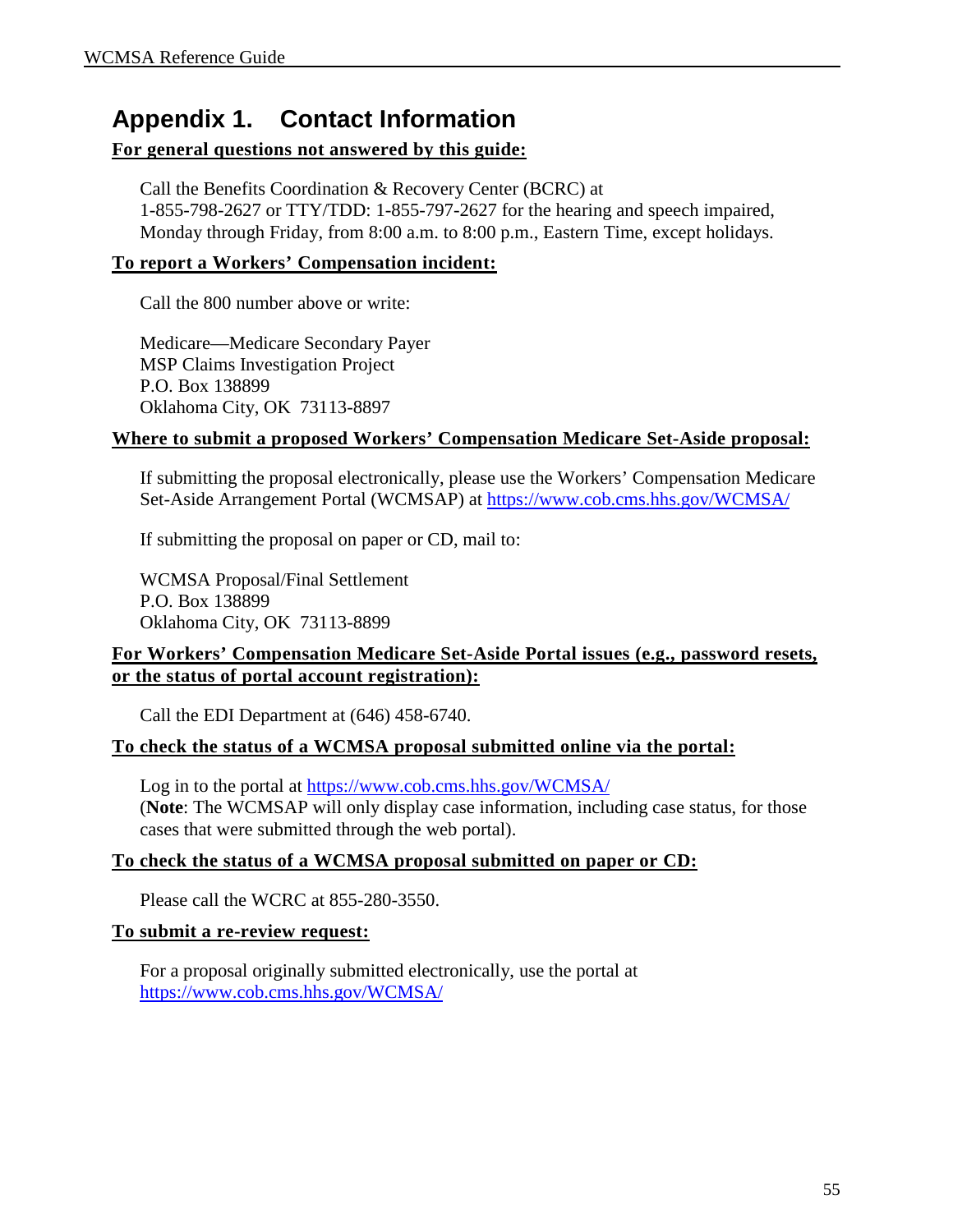### **Or submit on paper or CD to:**

WCMSA Proposal/Final Settlement P.O. Box 138899 Oklahoma City, OK 73113-8899

### **For questions about Medicare's coverage of a specific item, service, or prescription drug, to determine if you may pay for it from your WCMSA account:**

Please call 1 800-MEDICARE (1-800-633-4227)

**Or visit CMS' website**:<http://www.cms.hhs.gov/home/medicare/asp>

### **For questions about WCMSA set-up or administration, please contact the Regional Office assigned to you.**

For a list of Regional Offices with contact information, visit CMS' website:

<http://cms.gov/RegionalOffices/>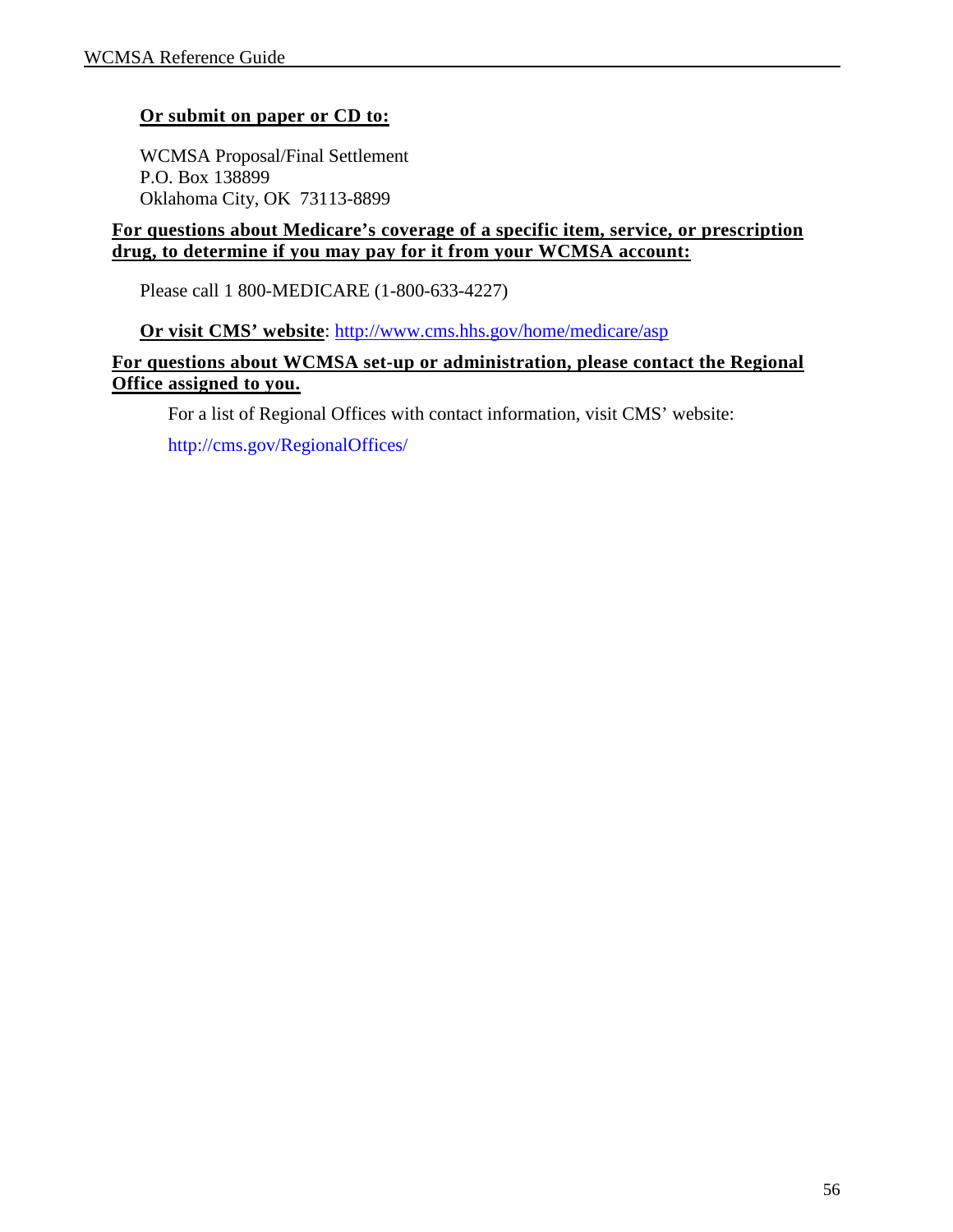# **Appendix 2. Abbreviations List**

| <b>AWP</b>     | Average wholesale price                             |
|----------------|-----------------------------------------------------|
| <b>BCRC</b>    | Benefits Coordination & Recovery Center             |
| <b>CDC</b>     | <b>Centers for Disease Control</b>                  |
| <b>CLBP</b>    | Chronic low back pain                               |
| <b>CMS</b>     | Centers for Medicare & Medicaid Services            |
| COB            | <b>Coordination of Benefits</b>                     |
| <b>CPT</b>     | <b>Current Procedural Terminology</b>               |
| <b>CT</b>      | Computerized Tomography                             |
| <b>DME</b>     | <b>Durable Medical Equipment</b>                    |
| <b>DOI</b>     | Date of incident or injury                          |
| <b>DRG</b>     | Diagnosis-Related Groups                            |
| <b>ESRD</b>    | End-stage renal disease                             |
| <b>FDA</b>     | Food and Drug Administration                        |
| <b>HCPCS</b>   | Healthcare Common Procedure Coding System           |
| <b>HICN</b>    | <b>Health Insurance Claim Number</b>                |
| <b>HIPAA</b>   | Health Insurance Portability and Accountability Act |
| <b>ICD</b>     | <b>International Classification of Diseases</b>     |
| <b>IME</b>     | Independent medical examination                     |
| IT             | Intrathecal                                         |
| <b>MRI</b>     | <b>Magnetic Resonance Imaging</b>                   |
| <b>MSP</b>     | <b>Medicare Secondary Payer</b>                     |
| <b>NCPDP</b>   | National Council of Prescription Drug Programs      |
| <b>NDC</b>     | <b>National Drug Code</b>                           |
| <b>ORM</b>     | Ongoing responsibility for medicals                 |
| <b>OTC</b>     | Over-the-counter                                    |
| <b>PDV</b>     | Present-day value                                   |
| <b>POA</b>     | Power of Attorney                                   |
| <b>PRN</b>     | Pro re nata, Latin for as-needed                    |
| <b>PSD</b>     | Proposed settlement date                            |
| PT             | Physical therapy                                    |
| <b>RA</b>      | Rated age                                           |
| R <sub>O</sub> | <b>Regional Office</b>                              |
| <b>SCS</b>     | Spinal cord stimulator                              |
| <b>SSDB</b>    | <b>Social Security Disability Benefits</b>          |
| <b>SSA</b>     | <b>Social Security Administration</b>               |
| <b>SSI</b>     | <b>Supplemental Security Income</b>                 |
| SSN            | <b>Social Security Number</b>                       |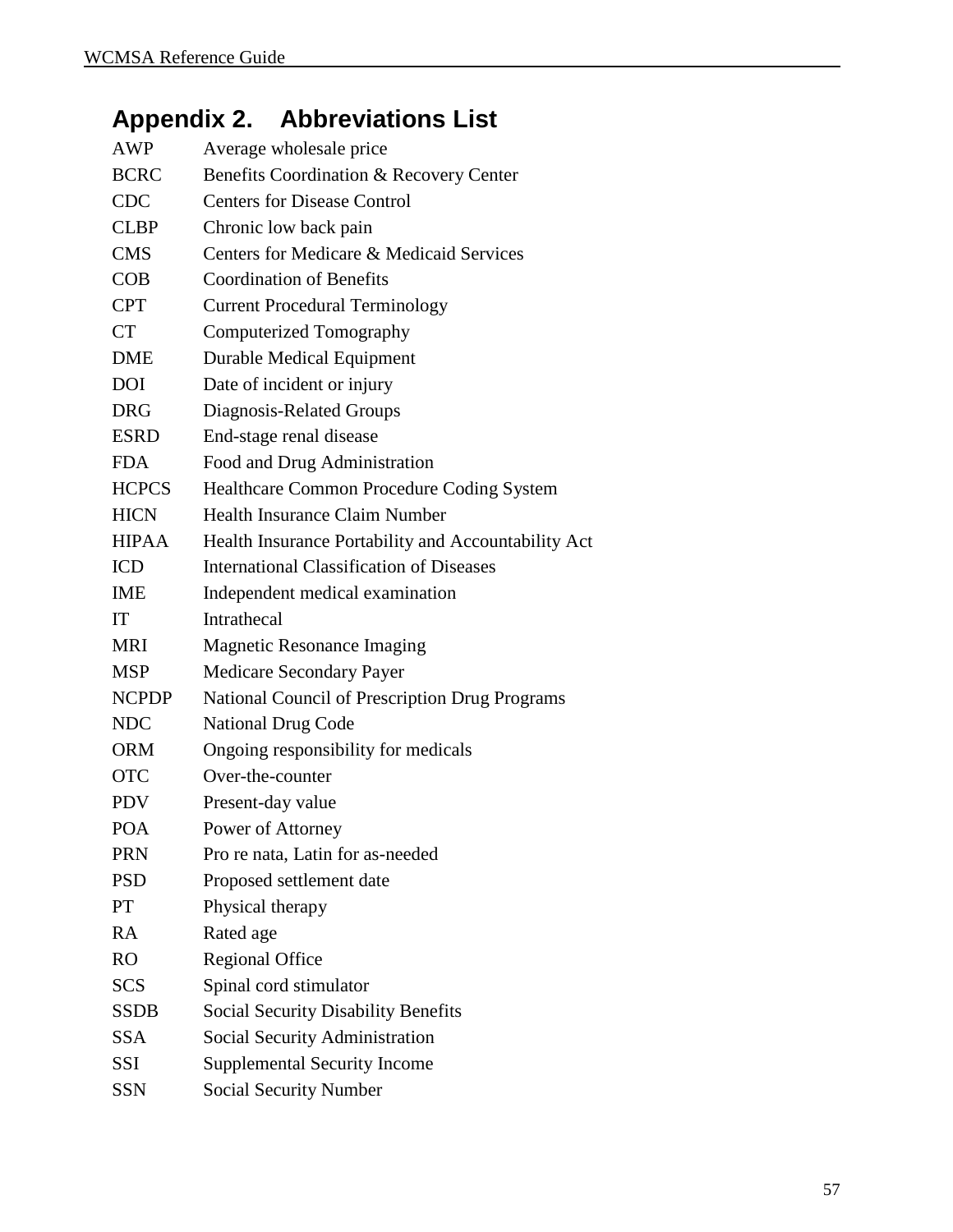- TENS Transcutaneous Electrical Nerve Stimulation
- TPA Third-party administrator
- TSA Total settlement amount
- WC Workers' Compensation
- WCMSA Workers' Compensation Medicare Set-Aside Arrangement
- WCMSAP WCMSA Portal
- WCRC Workers' Compensation Review Contractor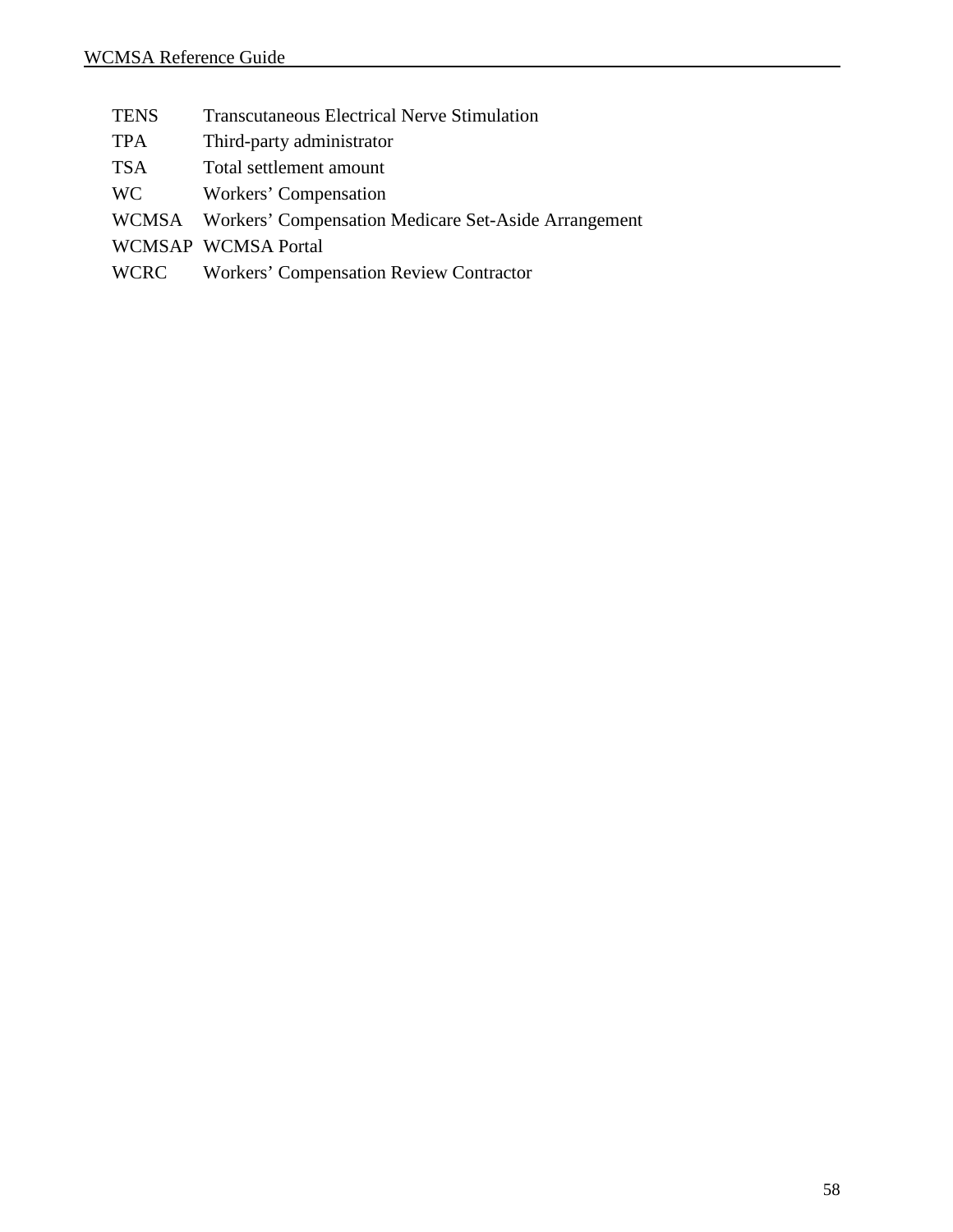## **Appendix 3. Glossary**

### **Average wholesale price**

AWP is used to price Medicare Part D drugs included in the calculations for the WCMSA funding amount.

#### **Benefits Coordination & Recovery Center**

The BCRC performs a number of functions for CMS, the pertinent one for this guide being the receipt and initial processing of hard copy WCMSA proposals.

### **Centers for Disease Control**

The CDC provides annual life expectancy tables used in the calculations for the WCMSA funding amount.

### **Centers for Medicare & Medicaid Services**

CMS is the government agency responsible for administering Medicare and Medicaid.

#### **Claimant**

A person who submits a WC claim. A claim is a request for payment for services and benefits you received.

### **Commutation**

WC commutation cases are settlement awards intended to compensate individuals for future medical expenses required because of a work-related injury or disease. Cases may have both compromise and commutation aspects.

#### **Compromise**

WC compromise cases are settlement awards for an individual's current or past medical expenses that were incurred because of a work-related injury or disease. Cases may have both compromise and commutation aspects.

### **Conditional payment**

A payment made by Medicare for services for which another payer is responsible.

### **Date of incident or injury**

For claims involving cumulative injury, CMS' definition of the DOI is the earlier of: the first date that formal diagnosis was made by any medical practitioner; or the earliest date of treatment for any manifestation of the cumulative injury, when such treatment preceded formal diagnosis.

### **Determination**

CMS' decision about whether the proposed WCMSA includes enough money to cover the claimant's anticipated future medical claims that would otherwise be covered by Medicare. If CMS disagrees with the proposed amount, the determination will include the amount CMS determines is appropriate.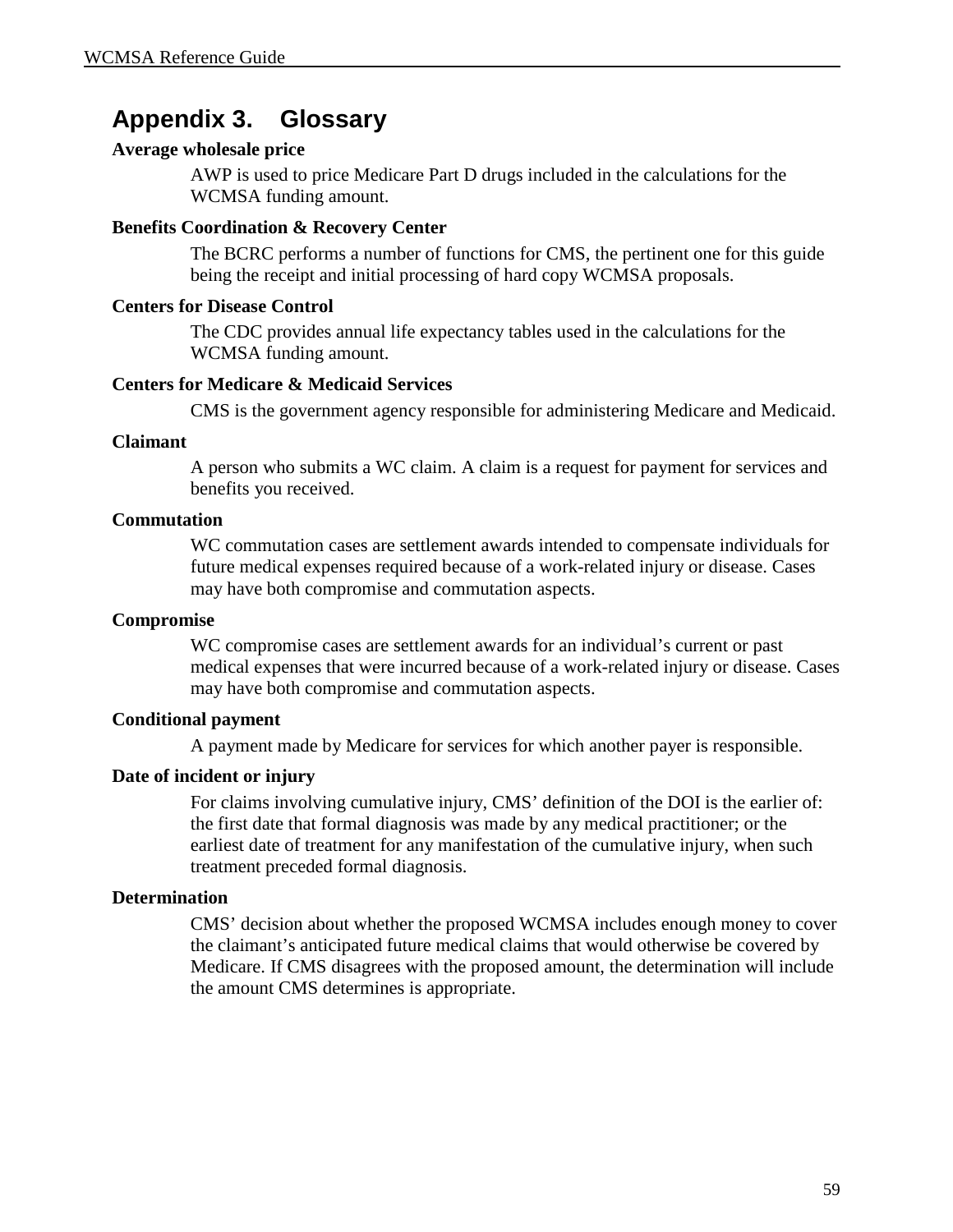### **Development**

The process of collecting additional information about a case. CMS will issue a development letter to a claimant who provided insufficient information in a WCMSA submission, and the case will be in development until sufficient information is obtained.

### **Durable medical equipment**

DME includes oxygen and respiratory therapy equipment, hospital beds, wheelchairs and other walking aids, and other such devices and equipment used in the home or in an institution serving as a home.

#### **End-stage renal disease**

A person with ESRD may qualify for Medicare benefits.

#### **Food and Drug Administration**

The US FDA is the governmental body responsible for regulating prescription and over-the-counter medications, as well as medical devices.

#### **Health Insurance Claim Number**

The HICN is an identification number assigned by the Social Security Administration to Medicare beneficiaries.

#### **Independent medical examination**

An IME may be used as part of the supporting documentation in a WCMSA proposal.

#### **Lump sum settlement**

A settlement in which the agreed-on funds are paid out in one amount.

#### **Medicare**

The federal health insurance program for: people 65 years of age or older, certain younger people with disabilities, and people with End-Stage Renal Disease (permanent kidney failure with dialysis or a transplant, sometimes called ESRD).

### **Medicare Secondary Payer**

MSP is the term used by Medicare when Medicare is not responsible for paying first. With the addition of the MSP provisions to federal law in 1980 (and subsequent amendments), Medicare is secondary payer to group health plan insurance in specific circumstances, but is also secondary to liability insurance (including self-insurance), no-fault insurance, and Workers' Compensation.

### **National Drug Code**

The NDC is a unique number assigned to pharmaceuticals.

### **Present-Day Value**

PDV is the cost to fund a WCMSA annuity.

#### **Regional Office**

A CMS RO is assigned to each WCMSA case, and that RO makes the final determination of the appropriate funding level for the WCMSA.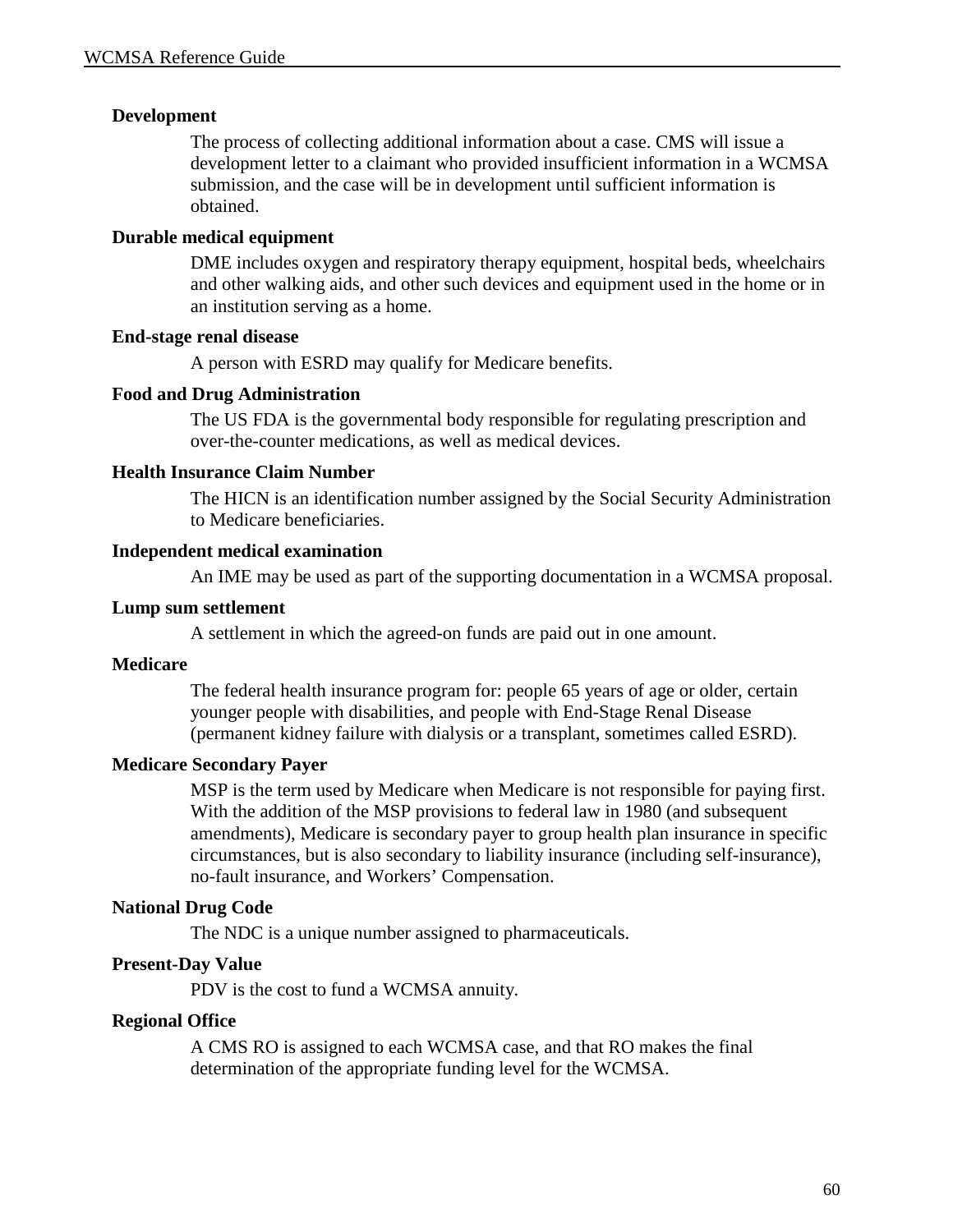### **Social Security Number**

The SSN is an identification number issued by the Social Security Administration, and used instead of a HICN when a HICN is not present.

#### **Structured settlement**

A settlement in which the agreed-on funds are paid from an initial deposit and subsequent deposits on a regular basis for a given amount of time.

#### **Submitter**

The person who sends a WCMSA application to CMS. This may be someone acting on the claimant's behalf.

### **Third-party administrator**

A TPA may administer a funded WCMSA.

#### **Threshold**

The minimum qualities needed for CMS to review a WCMSA submission.

#### **Verification letter**

A letter that confirms a WCMSA does not need to be reviewed. CMS will not issue such letters.

#### **WCMSA Portal**

The WCMSAP may be used to submit and view WCMSA proposals, to communicate about the review approval process, and to submit re-review requests.

### **Workers' Compensation**

WC is a government program set up to provide wage replacement and medical benefits to workers injured on the job.

### **Workers' Compensation Medicare Set-Aside Arrangement**

A WCMSA is set up to ensure that all future medical and drug or pharmacy expenses related to a WC claim and covered or otherwise payable by Medicare are covered by a WC settlement.

### **Workers' Compensation Review Contractor**

The WCRC is responsible for reviewing WCMSA proposals and issuing final determinations.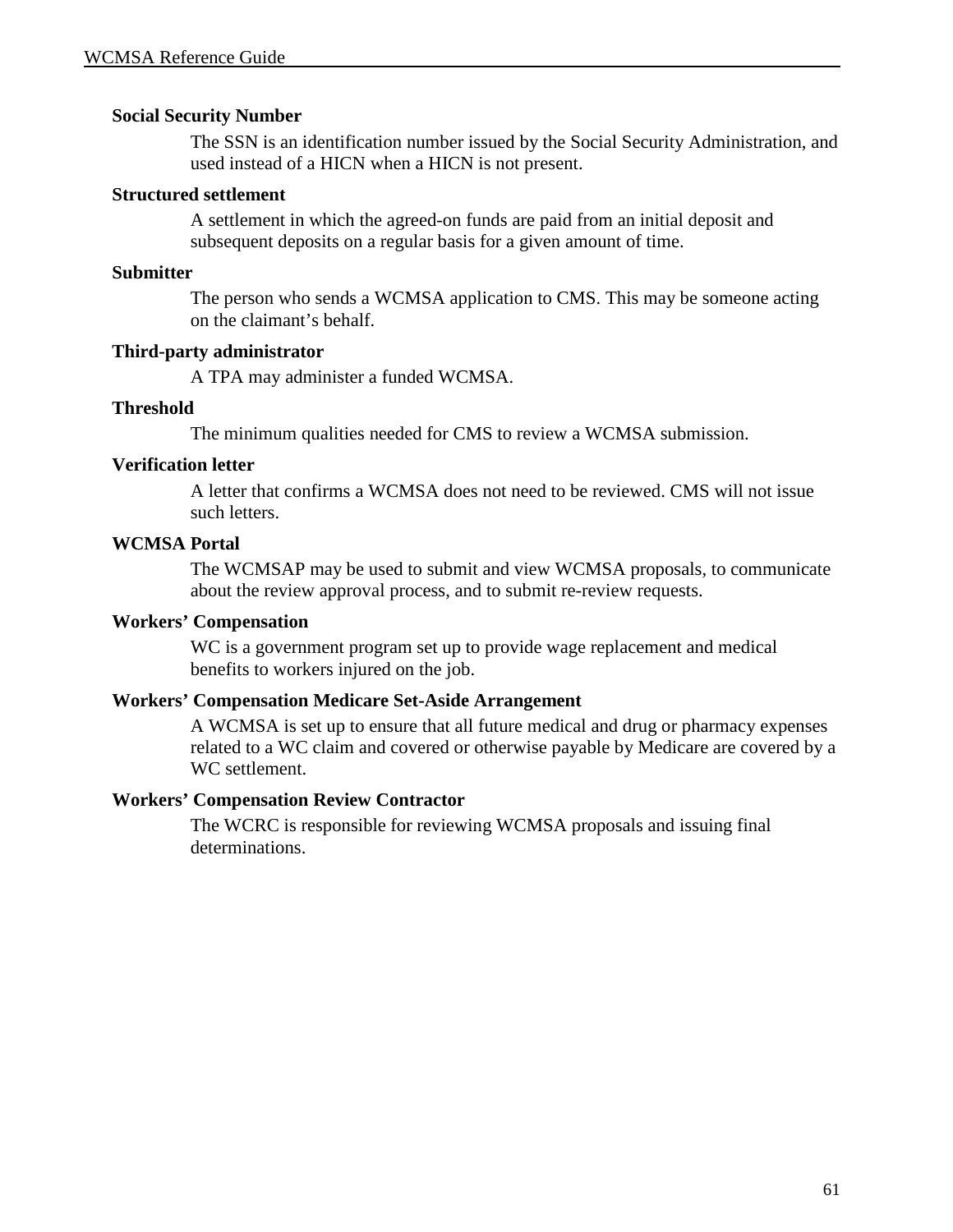# <span id="page-67-0"></span>**Appendix 4. WCRC Proposal Review Reference Tools**

| <b>Tool</b>                   | <b>Description</b>                                                                                                                                                                                                                                                                                                                                                                                                                                               |
|-------------------------------|------------------------------------------------------------------------------------------------------------------------------------------------------------------------------------------------------------------------------------------------------------------------------------------------------------------------------------------------------------------------------------------------------------------------------------------------------------------|
| <b>CMS</b> Memos              | http://www.cms.gov/Medicare/Coordination-of-Benefits-and-Recovery/Workers-<br>Compensation-Medicare-Set-Aside-Arrangements/WCMSA-<br>Memorandums/Memorandums.html                                                                                                                                                                                                                                                                                                |
|                               | CMS has issued memorandums since 2001 on a variety of topics related to WCMSAs,<br>such as review thresholds, pricing of services and prescription drugs, rated ages, life<br>expectancy, and more. The WCRC follows all CMS memorandums currently in<br>effect. The memorandums are published on the CMS website.                                                                                                                                               |
| Milliman                      | http://www.careguidelines.com/<br>Milliman offers various clinical tools and allows search of diagnosis and procedural<br>codes for a code description or search by description to obtain codes. It is helpful for<br>identifying proper procedural code selection for medical services. This source also<br>has care guidelines for various clinical conditions and is a source for evidence-based<br>medicine guidelines.                                      |
| MediRegs                      | http://www.mediregs.com/<br>MediRegs provides an extensive database payment tool and is used for pricing<br>inpatient services and outpatient surgery with crosswalk to CPT codes. This tool<br>allows updated access to reimbursement cost per facility in each state. The tool offers<br>additional resources for searching Medicare coverage guidelines (national and local).                                                                                 |
| PubMed                        | http://www.ncbi.nlm.nih.gov/pubmed/<br>PubMed comprises more than 22 million citations for biomedical literature from<br>MEDLINE, life science journals, and online books. Citations may include links to<br>full-text content.                                                                                                                                                                                                                                  |
| MicroMedex/<br><b>DrugDEX</b> | http://www.micromedexsolutions.com/<br>MicroMedex/DrugDEX is the primary resource to access information regarding<br>medications. The DrugDEX profile provides information regarding the Federal Drug<br>Administration (FDA) indications and compendia supported off-label uses of<br>prescription drugs. This resource assists in determining whether a prescription drug<br>that is prescribed for WC condition(s) is appropriate for inclusion in the WCMSA. |
| Stat!Ref                      | http://www.statref.com/<br>Stat!Ref is the secondary resource to access information regarding medications. The<br>profiles are less detailed than DrugDEX profiles. However, there are many useful<br>clinical tools such as a medical dictionary, profiles on clinical conditions and<br>evidence-based medicine references.                                                                                                                                    |
| Red Book                      | http://www.redbook.com/<br>Red Book is the source for pricing prescription drug products. The database compiles<br>Average Wholesale Prices (AWP) for various drug products.                                                                                                                                                                                                                                                                                     |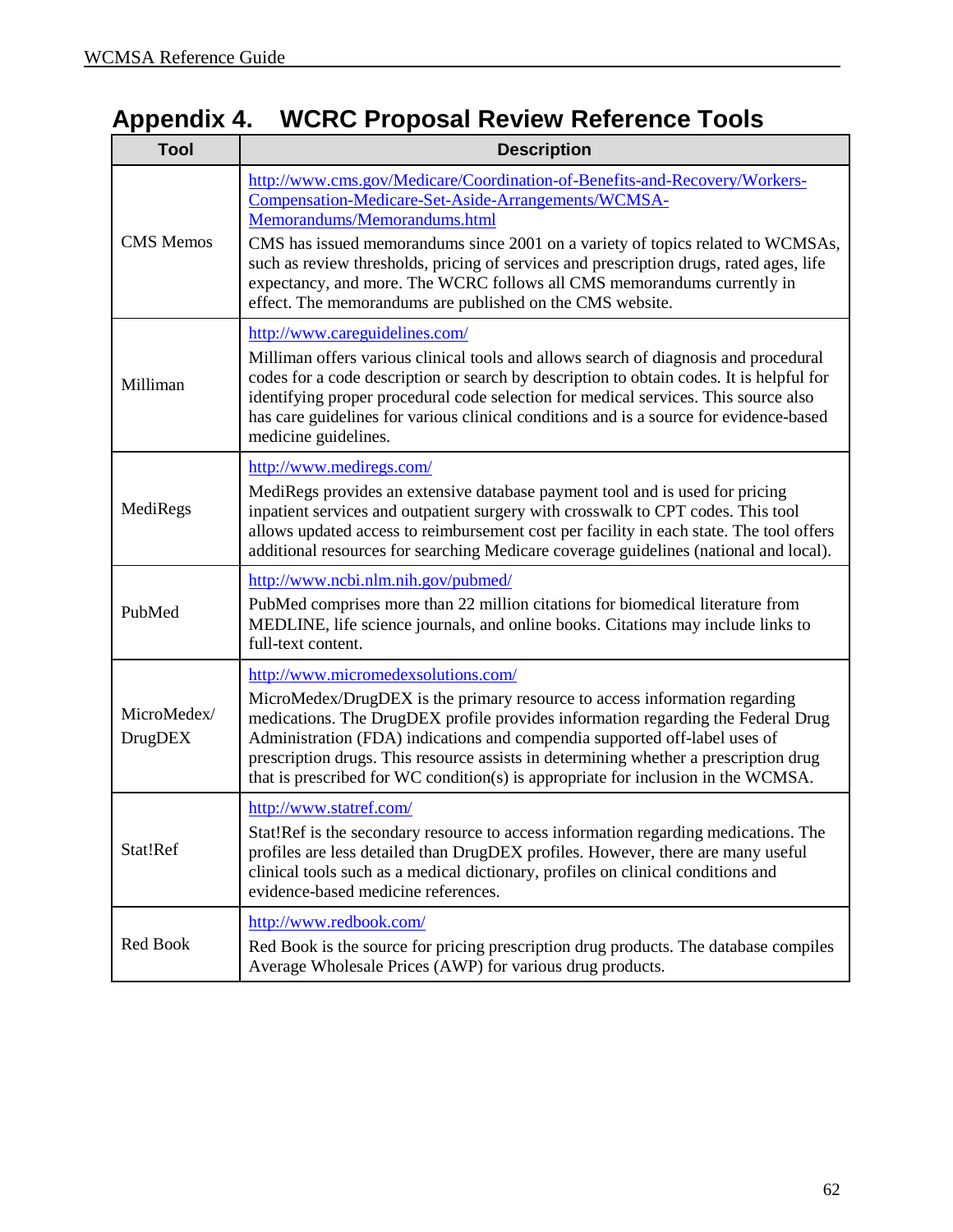<span id="page-68-0"></span>

| <b>Tool</b>                                | <b>Description</b>                                                                                                                                                                                                                                                                                                                                                                                                                                                                                                                                                                                                                                                                                                                                               |  |
|--------------------------------------------|------------------------------------------------------------------------------------------------------------------------------------------------------------------------------------------------------------------------------------------------------------------------------------------------------------------------------------------------------------------------------------------------------------------------------------------------------------------------------------------------------------------------------------------------------------------------------------------------------------------------------------------------------------------------------------------------------------------------------------------------------------------|--|
| DailyMed                                   | http://dailymed.nlm.nih.gov/dailymed/about.cfm<br>DailyMed provides information about marketed drugs including FDA labels (package<br>inserts). The website provides a look-up and download resource of medication content<br>and labeling as found in medication package inserts. It is searchable by drug name,<br>National Drug Code number, drug class, SetID, and label type. At present, the site<br>does not contain a complete listing of labels for approved prescription drugs. Drugs<br>marked "unapproved" have not been reviewed by the FDA.                                                                                                                                                                                                        |  |
| FDA Website:<br>Approved<br>Drugs          | http://www.accessdata.fda.gov/scripts/cder/drugsatfda/<br>Drugs@FDA provides a searchable directory of official information about FDA<br>approved innovator and generic drugs and therapeutic biological products. It allows<br>for location of labels for approved drug products, generic drug products for an<br>innovator drug product, therapeutically equivalent drug products for an innovator or<br>generic drug product, consumer information for drugs approved from 1998 on, all<br>drugs with a specific ingredient, and the approval history of a drug. It is a source for<br>prescription and over-the-counter human drugs and therapeutic biologicals currently<br>approved for sale in the US, discontinued drugs, and Chemical Type 6 approvals. |  |
| FDA Website:<br><b>NDC</b> Directory       | http://www.accessdata.fda.gov/scripts/cder/ndc/default.cfm<br>The FDA NDC Directory identifies drug products using a unique, three-segment<br>number called the National Drug Code (NDC). Listing information in the NDC<br>Directory is currently updated every Monday. Search is available by proprietary<br>name, active ingredient, NDC number, application number, or labeler name.                                                                                                                                                                                                                                                                                                                                                                         |  |
| FDA Website:<br>Orange Book<br>Equivalents | http://www.accessdata.fda.gov/scripts/cder/ob/default.cfm<br>The FDA Orange Book Equivalents is a directory of approved Drug Products with<br>Therapeutic Equivalence Evaluations and identifies drug products approved on the<br>basis of safety and effectiveness by the FDA. The database contains prescription and<br>OTC medications. Search is available by proprietary name, active ingredient, patent,<br>applicant holder, or application number. Daily Electronic Orange Book updates are<br>provided for product information for new generic drug approvals.                                                                                                                                                                                          |  |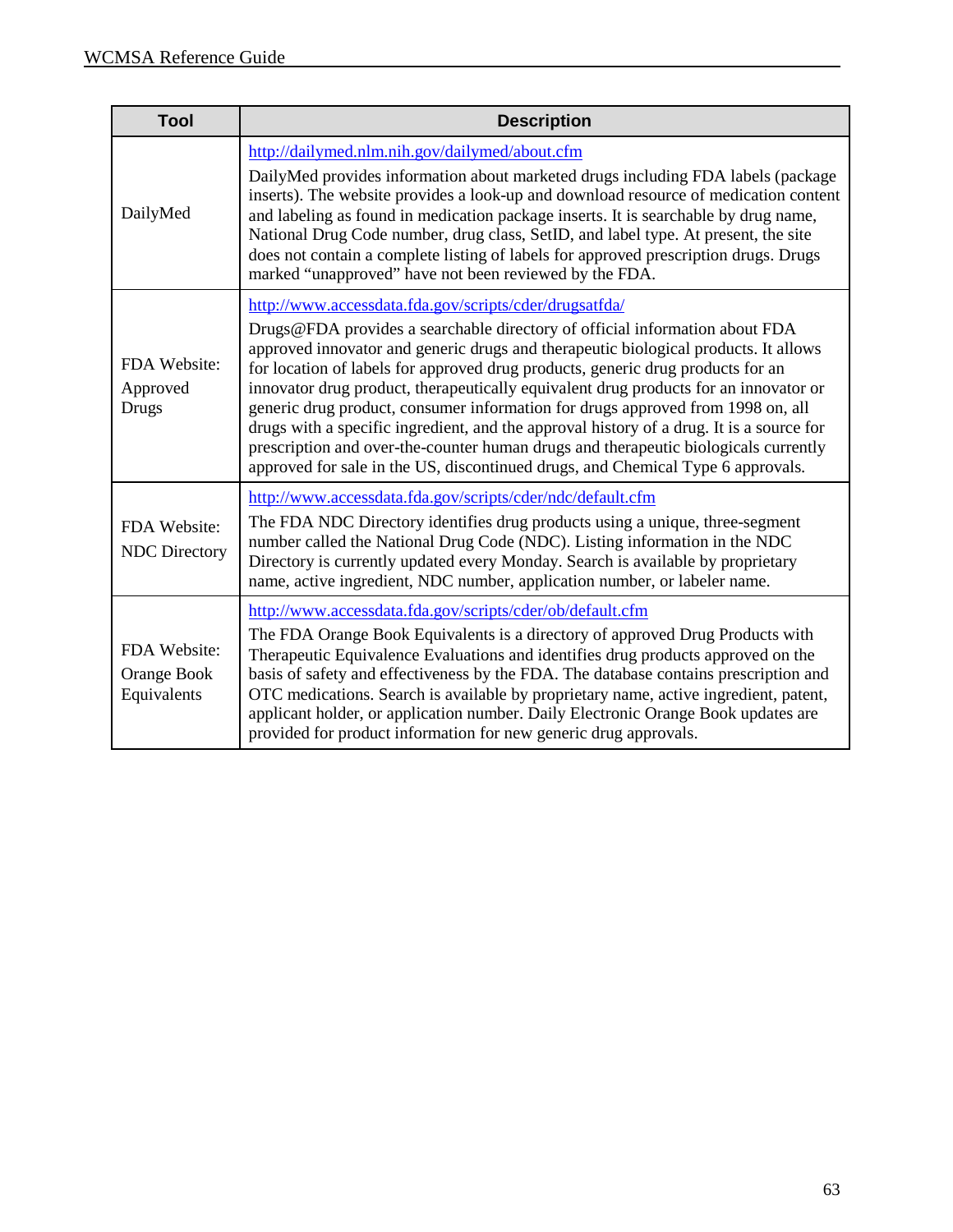## **Appendix 5. Sample Letters**

**Approval Letter** 



‹‹Date››



‹‹Submitter Name›› ‹‹Address›› ‹‹City, State, ZIP››

RE: Workers' Compensation Medicare Set-Aside Arrangement

‹‹Claimant›› ‹‹HICN›› ‹‹Date of Injury›› ‹‹CMS Case Control Number (CCN)››

Dear **«Submitter Name»**.

This letter is in response to your submission of a proposed Workers' Compensation Medicare Set-Aside Arrangement (WCMSA) amount related to the above-named claimant's workers' compensation claim and received on «insert date received».

You proposed a WCMSA amount of \$<<amount> to pay for future medical items and services that are covered and otherwise reimbursable by Medicare ("Medicare covered") and are related to the claimant's workers' compensation claim. We note that you proposed \$‹‹amount›› for Medicare-covered prescription drugs.

We have evaluated your proposed WCMSA amount and have determined that \$  $\alpha$  mounts adequately considers Medicare's interests with respect to Medicare-covered future medical items and services, including prescription drugs.

In order to comply with Section1862(b)(2) of the Social Security Act, Medicare is not permitted to pay for medical items and services, including prescription drug expenses, related to the workers' compensation claim until the approved WCMSA amount is appropriately exhausted ("properly spent") on related medical care. Where a workers' compensation settlement, judgment, award, or other payment is less than the approved WCMSA amount, Medicare is not permitted to pay for related medical care until the whole settlement, judgment, award, or other payment is properly spent on related medical care. The WCMSA funds must be placed in an interest-bearing account. Funds in the account should not be used for any purpose other than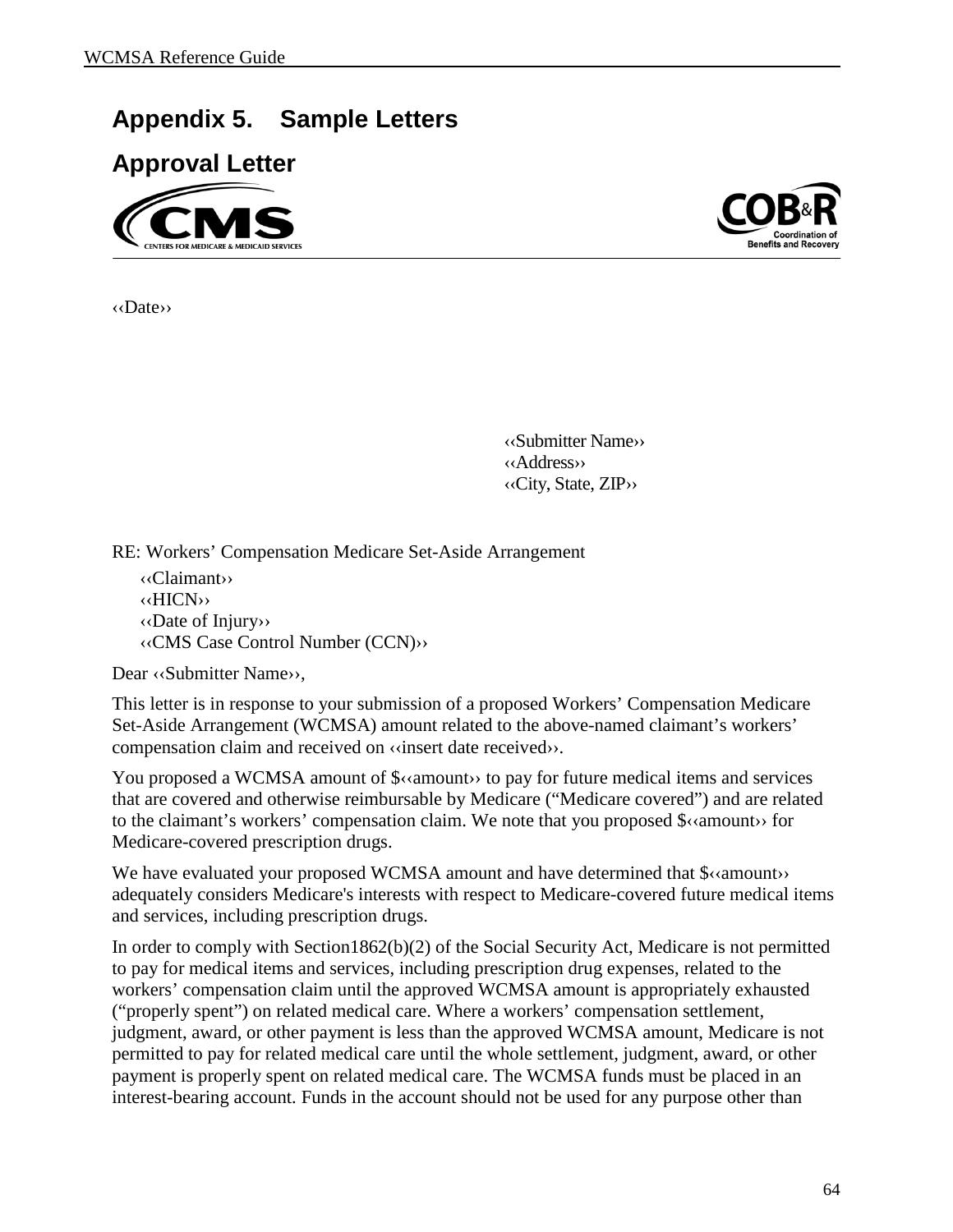payment for future medical care that is Medicare covered and related to the workers' compensation claim.

**Approval of this WCMSA amount is not effective until the Centers for Medicare & Medicaid Services (CMS) receive a copy of the final executed workers' compensation settlement agreement, which must include this approved WCMSA amount.** Please include the CMS Case Control Number listed at the top of this letter in any correspondence. Submit your settlement agreement via the Portal if your original submission was via the Portal. If you originally submitted outside of the Portal, submit the settlement agreement to the following address:

> WCMSA Proposal/Final Settlement P.O. Box 138899 Oklahoma City, OK 73113-8899

If your settlement agreement is 10 pages or less, you may also fax it to (405) 869-3306. **Note:** This number is not for initial submissions, only for additional documentation under 10 pages.

Funds in a WCMSA may not be used to purchase a Medicare supplemental insurance policy or a Medigap policy for a beneficiary, or to pay for the premiums for such policies.

Once the funds in the WCMSA account have been properly spent on Medicare-covered items and services related to the claimant's workers' compensation claim and Medicare has been given proof that the account has been properly spent, Medicare will begin paying for the claimant's Medicare-covered items and services that are related to the workers' compensation claim. Medicare will pay for Medicare-covered items and services that are unrelated to the workers' compensation claim according to Medicare's payment rules.

We understand that the claimant will act as administrator of the WCMSA funds. We have enclosed instructions, titled "Administering Your Workers' Compensation Medicare Set-Aside Arrangement (WCMSA)." The WCMSA Self-Administration Toolkit is another resource, available on the CMS website at http://go.cms.gov/WCMSASelfAdm. The claimant must send a signed attestation letter to the Benefits Coordination & Recovery Center at the address below every year, no later than 30 days after the end of each reporting period (beginning one year from the date of establishment of the WCMSA account). Annual attestations should continue through final exhaustion of the account.

> WCMSA Proposal/Final Settlement PO Box 138899 Oklahoma City, OK 73113-8899

Please note that this decision regarding future medical treatment is independent of any determination regarding Medicare Secondary Payer recovery rights for conditional payments Medicare made for related items and services furnished before the date of the settlement, judgment, award, or other payment. Medicare has the right to recover (or take back) Medicare payments related to any workers' compensation settlement, judgment, award, or other payment. Any payments Medicare may have made that should have been paid from the workers' compensation settlement, judgment, award, or other payment must be repaid to Medicare.

If you have any questions concerning this letter, please call ‹‹contact assigned to case›› at ‹‹contact phone ››.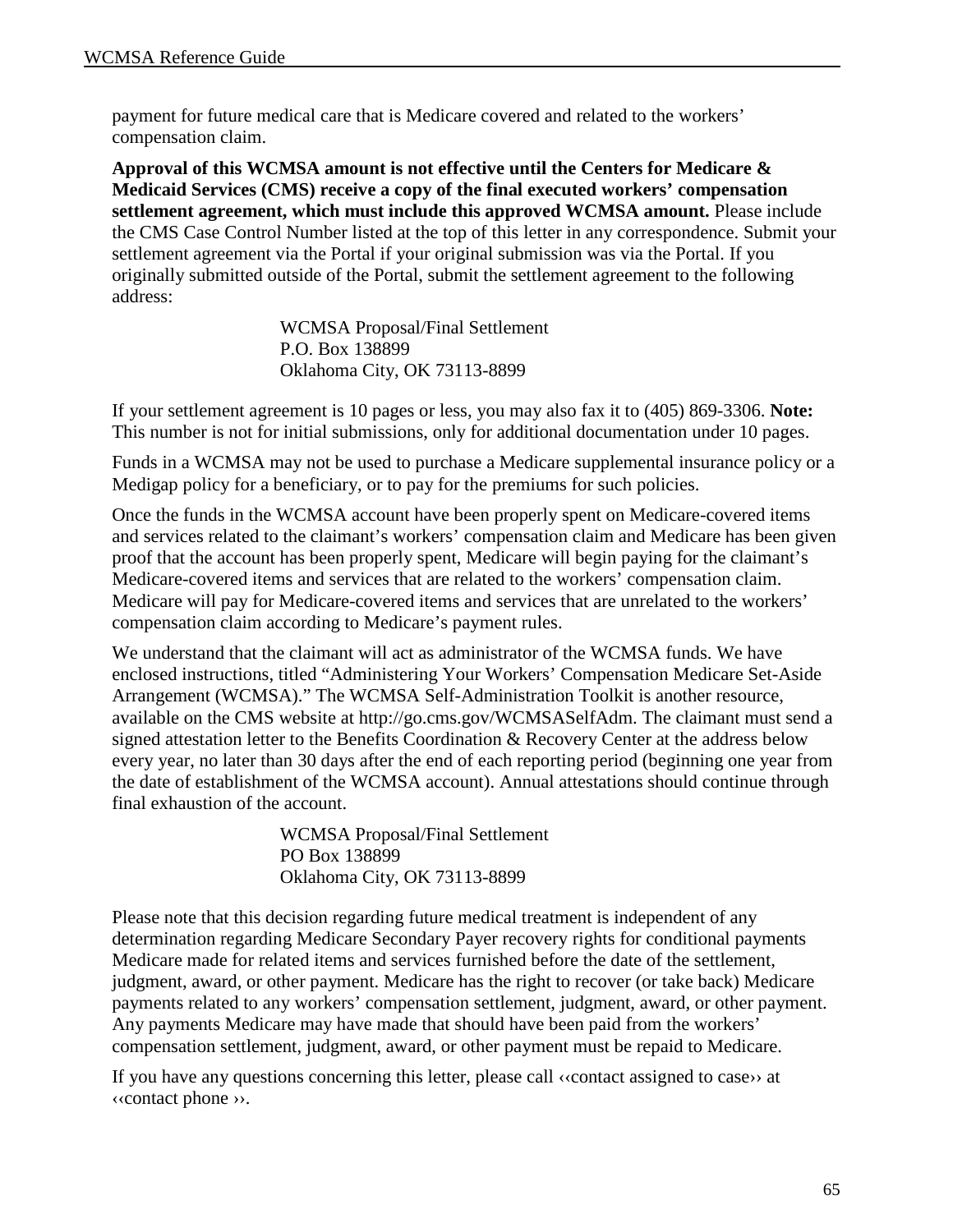Sincerely,

 $A$ xill

Sherri McQueen Acting Director, Financial Services Group Office of Financial Management

Enclosure

cc: **«cc names**»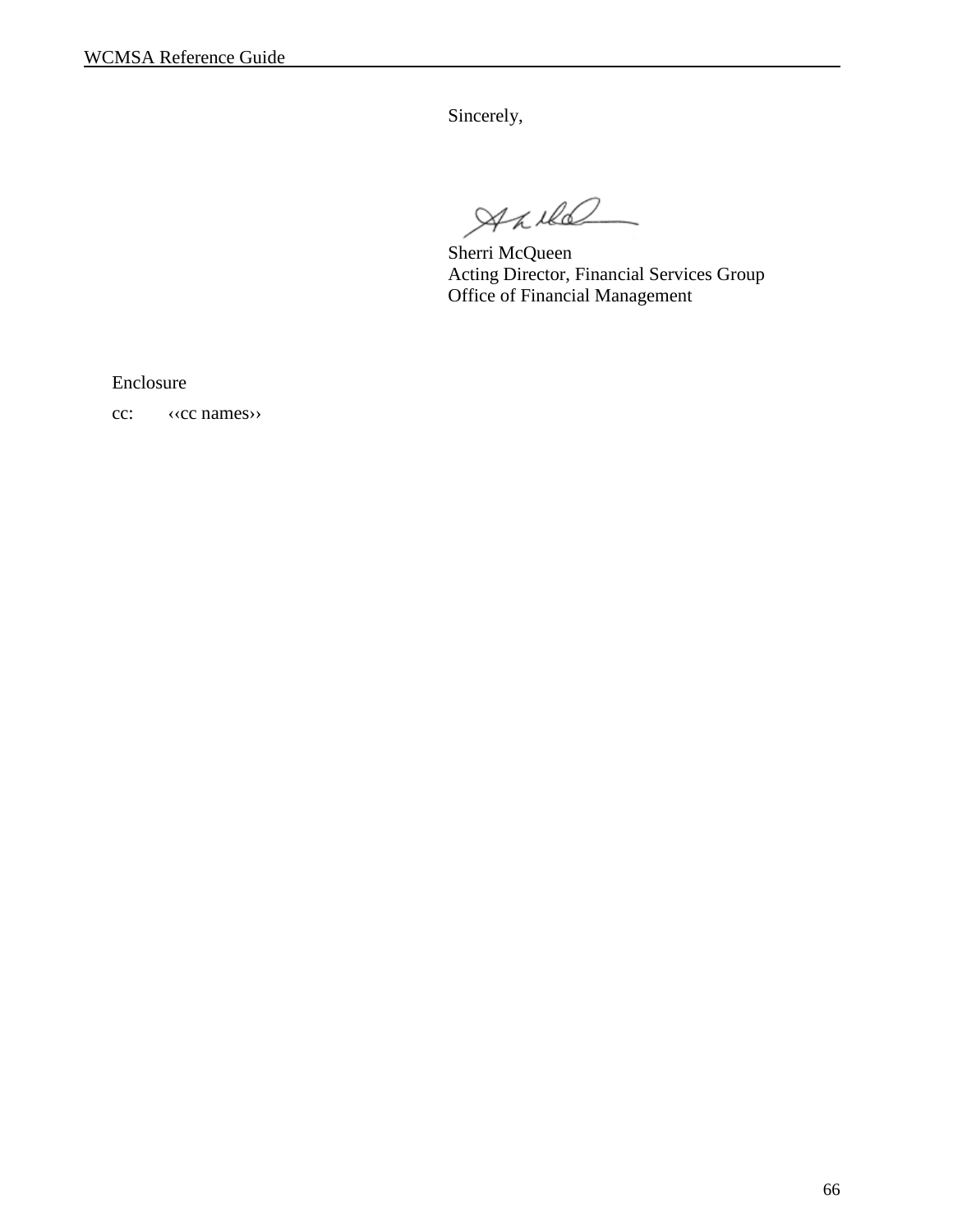



‹‹Date››

‹‹Submitter Name›› ‹‹Address›› ‹‹City, State, ZIP››

RE: Workers' Compensation Medicare Set-Aside Arrangement

‹‹Claimant›› ‹‹SSN or HICN›› ‹‹Date of Injury›› ‹‹CMS Case Control Number››

Dear Sir or Madam:

This letter is in response to your submission of a proposed Workers' Compensation Medicare Set-Aside Arrangement (WCMSA) amount, related to the above-named claimant's workers' compensation claim, received on ‹‹date››.

You proposed that no WCMSA amount is required to pay for future medical items and services, including prescription drugs, that are covered and otherwise reimbursable by Medicare (Medicare covered), related to the claimant's workers' compensation claim.

We have evaluated your proposal along with the supporting medical documentation you submitted and have determined that Medicare's interests have been adequately considered. **Therefore, no WCMSA amount is deemed necessary in this case.**

Please note that this decision regarding future medical treatment is independent of any determination regarding Medicare Secondary Payer recovery rights for conditional payments Medicare made for related items and services furnished before the date of the settlement, judgment, award, or other payment. Medicare has the right to recover (or take back) Medicare payments related to any workers' compensation settlement, judgment, award, or other payment. Any payments Medicare may have made that should have been paid from the workers' compensation settlement, judgment, award, or other payment must be repaid to Medicare.

**This decision regarding the WCMSA is not effective until CMS receives a copy of the final executed WC settlement agreement.** Please include the CMS Case Control Number listed at the top of this letter in any correspondence. Submit your settlement agreement via the Portal if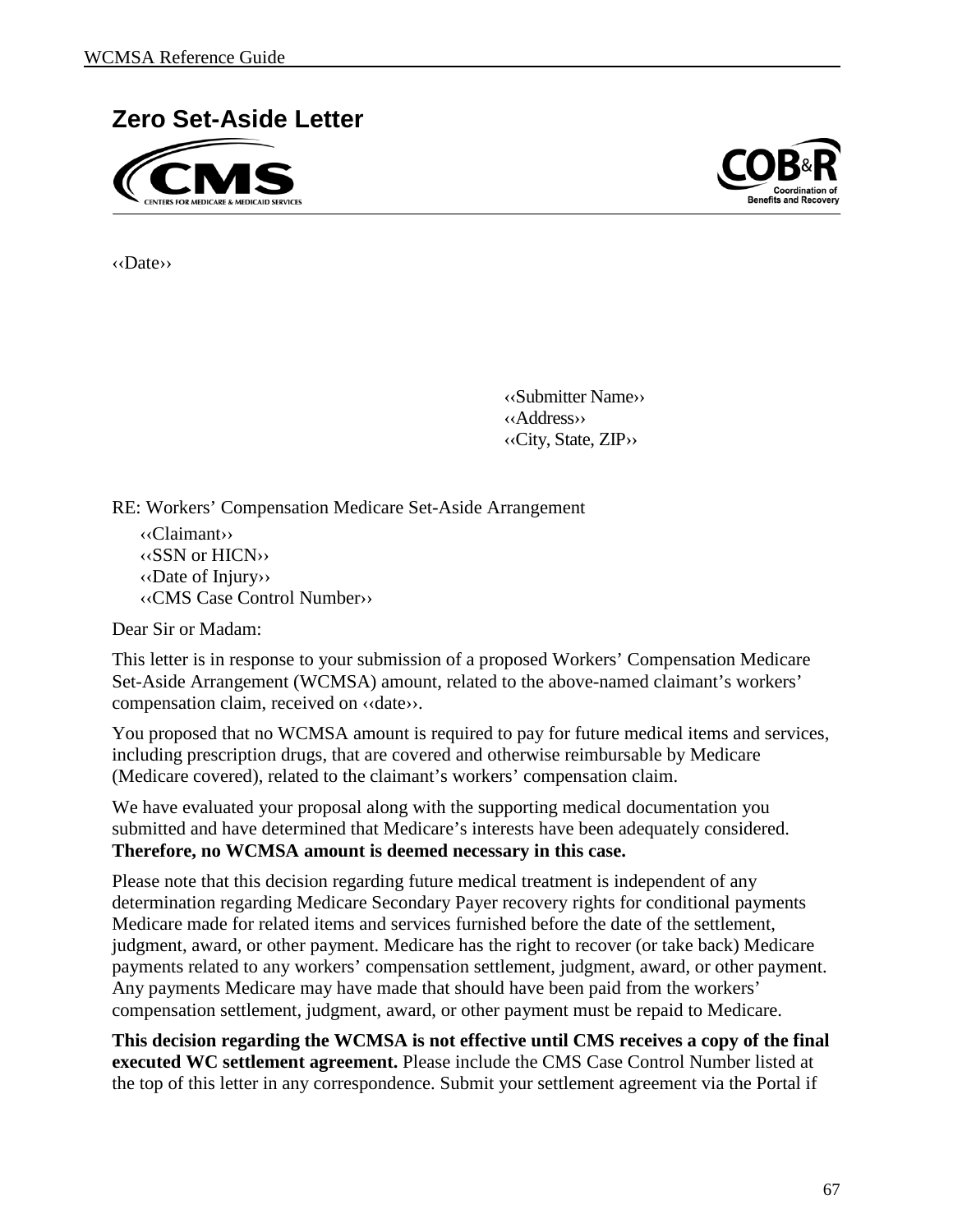your original submission was via the Portal. If you originally submitted outside of the Portal, submit the settlement agreement to the following address:

> WCMSA Proposal/Final Settlement P.O. Box 138899 Oklahoma City, OK 73113-8899

If your settlement agreement is 10 pages or less, you may also fax it to (405) 869-3306. **Note:** This number is not for initial submissions, only for additional documentation under 10 pages.

If you have any questions concerning this letter, please call  $\langle RO \rangle$  contact  $\langle RO \rangle$  at  $\langle RO \rangle$  phone number».

Sincerely,

Aniel

Sherri McQueen Acting Director, Financial Services Group Office of Financial Management

cc: ‹‹cc names››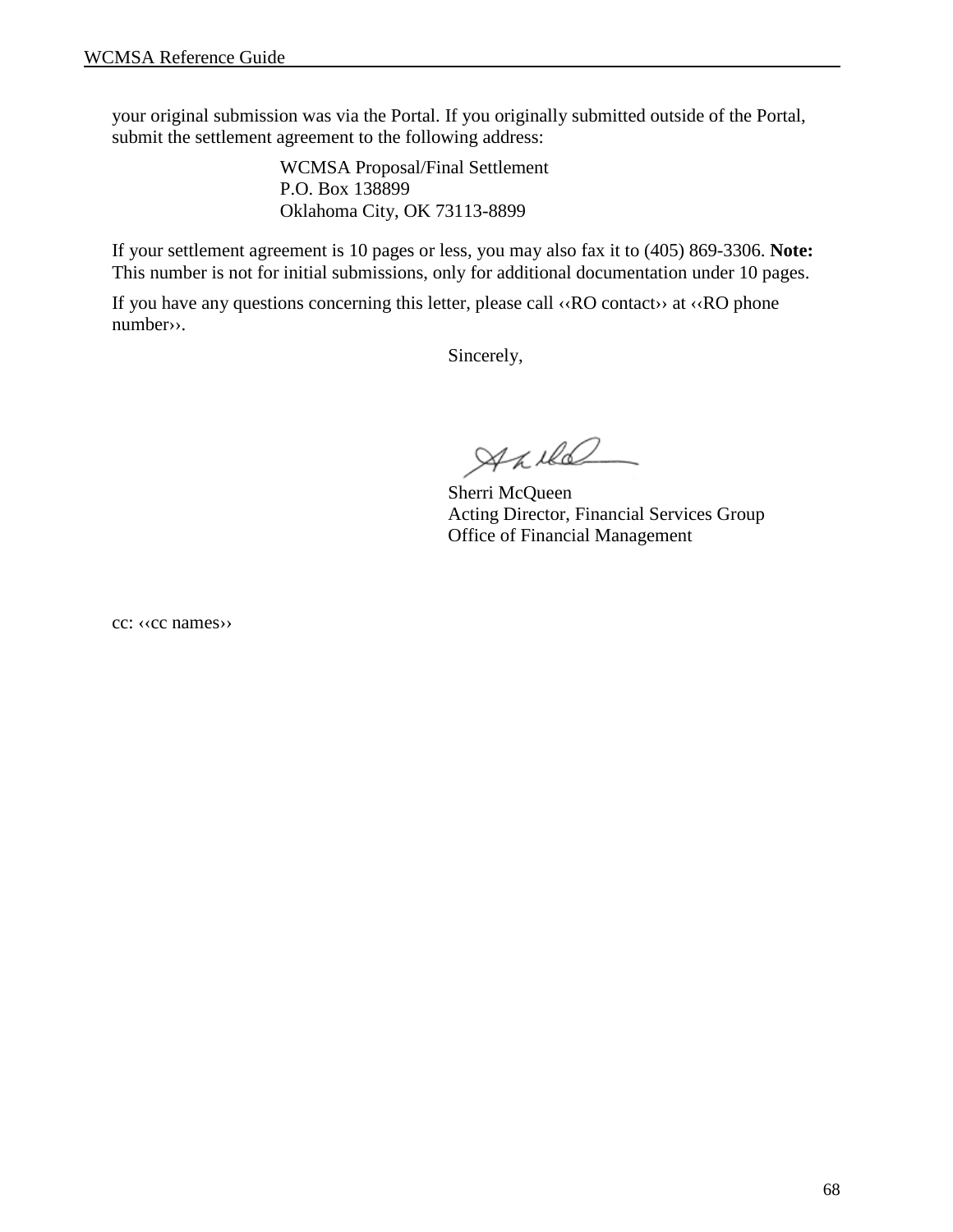





‹‹Date››

‹‹Submitter Name›› ‹‹Address›› ‹‹City, State, ZIP››

RE: Workers' Compensation Medicare Set-Aside Arrangement for:

‹‹Claimant›› ‹‹SSN or HICN›› ‹‹Date of Injury›› ‹‹CMS Case Control Number››

Dear Sir or Madam,

The Centers for Medicare & Medicaid Services (CMS) has received your correspondence regarding the proposed workers' compensation (WC) settlement that includes future medical benefits for the above-named claimant. If the Social Security Number (SSN) above is incorrect, you must provide CMS with the correct SSN or a Health Insurance Claim Number (Medicare number) within ‹‹# of days›› of the date of this letter. Based on the information you provided, we are unable to identify this claimant as a Medicare beneficiary, and we do not believe the claimant has a reasonable expectation of becoming a beneficiary within 30 months of the anticipated settlement date.

CMS will only review proposed Workers' Compensation Medicare Set-Aside Arrangement (WCMSA) amounts from claimants who are not Medicare beneficiaries when the total settlement amount is greater than \$250,000. CMS does not issue "verification" letters confirming that approval of a WCMSA is unnecessary when a WC settlement is \$250,000 or less. This is a CMS workload management tool and not a substantive dollar or "safe harbor" threshold. Therefore, due to resource constraints, CMS will not review this case because the facts presented do not meet the above thresholds. However, WC claimants must still consider Medicare's interest in all cases and ensure that Medicare pays secondary to WC in such cases.

Please visit the Coordination of Benefits & Recovery (COB&R) Workers' Compensation website at<http://go.cms.gov/wcmsa>for more information, including the WCMSA Reference Guide, which contains detailed information for WCMSA submitters.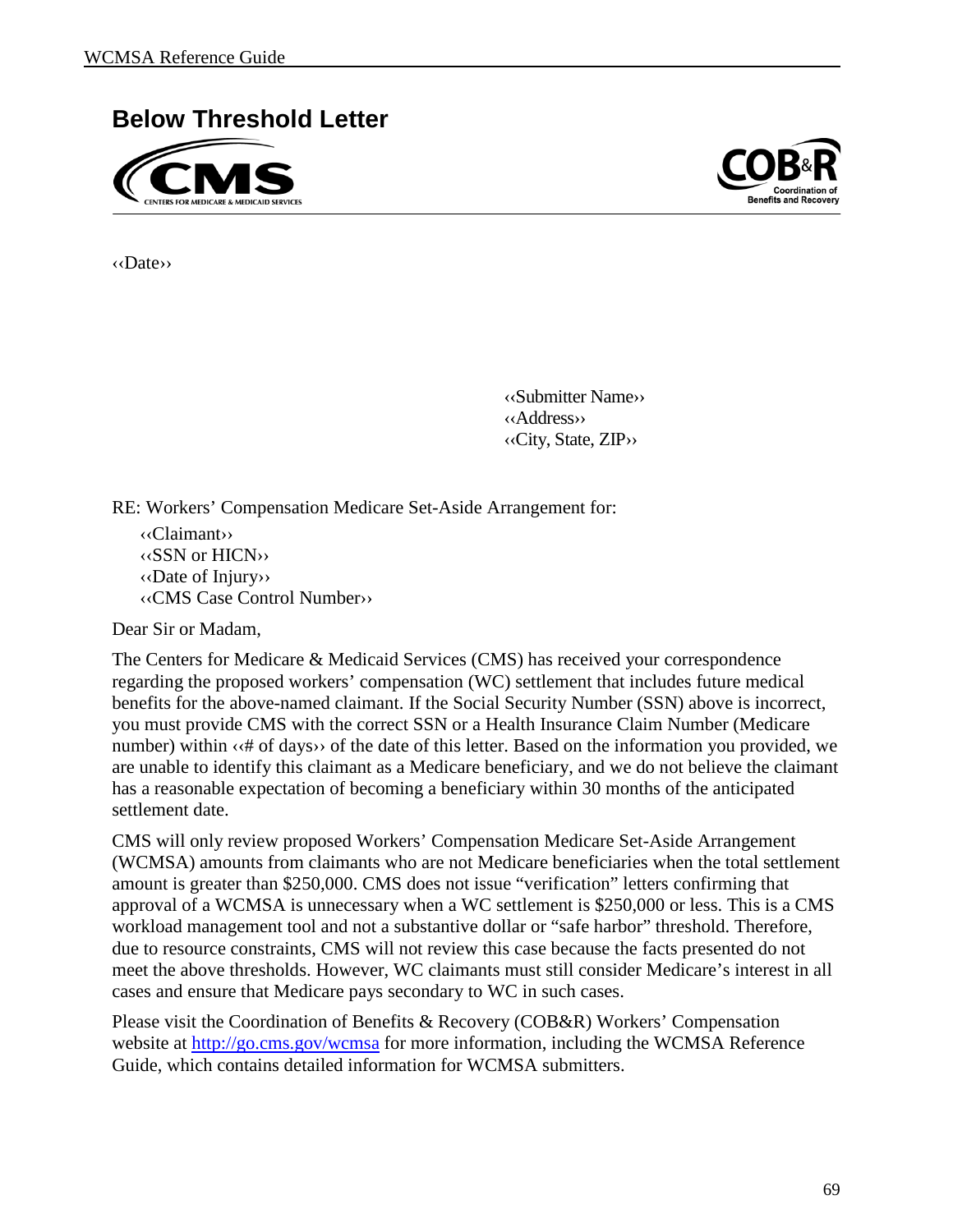Please note that this decision regarding future medical treatment is independent of any determination regarding Medicare Secondary Payer recovery rights for conditional payments Medicare made for related items and services furnished before the date of the settlement, judgment, award, or other payment. Medicare has the right to recover (or take back) Medicare payments related to any workers' compensation settlement, judgment, award, or other payment. Any payments Medicare may have made that should have been paid from the workers' compensation settlement, judgment, award, or other payment must be repaid to Medicare.

If you have further questions, please contact ‹‹RO contact›› at ‹‹RO phone number››.

Sincerely,

‹‹RO Name››

cc: ‹‹cc names››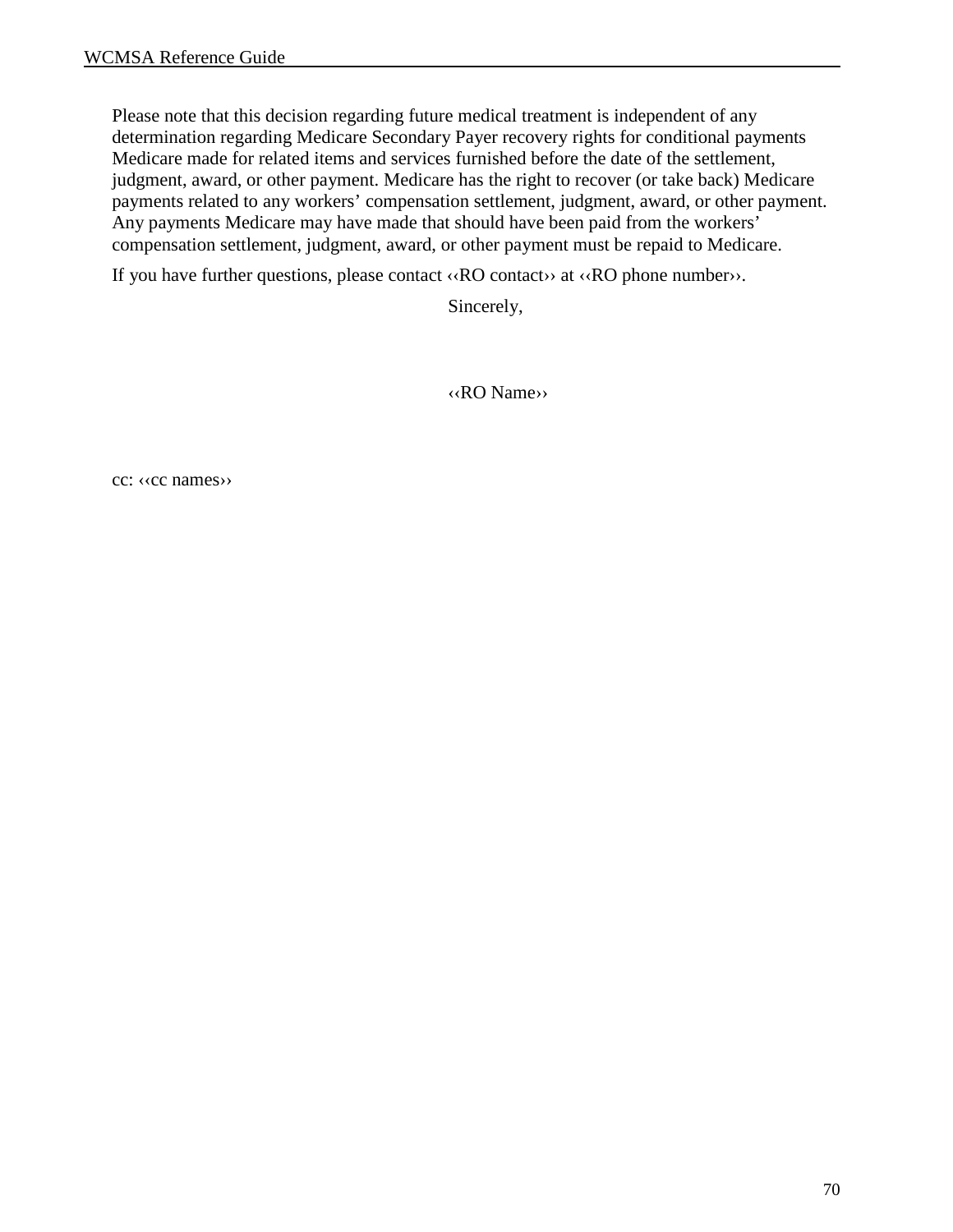**Beneficiary Below Threshold Letter**





‹‹Date››

‹‹Submitter's Name›› ‹‹Address›› ‹‹City, State, ZIP››

RE: Workers' Compensation Medicare Set-Aside Arrangement for

‹‹Claimant›› ‹‹HICN/SSN›› ‹‹Date of Injury›› ‹‹CMS Case Control Number››

Dear Sir or Madam:

The Centers for Medicare & Medicaid Services (CMS) has received your correspondence regarding a proposed Workers' Compensation Medicare Set-Aside Arrangement (WCMSA) amount for the above-named claimant. Based on the information you provided, we have identified the above-named claimant as a Medicare beneficiary. If the Health Insurance Claim Number (HICN) listed above is incorrect, you must provide CMS with the correct HICN within ‹‹# of days›› of the date of this letter.

CMS will only review proposed WCMSA amounts for Medicare beneficiaries when the total settlement amount is greater than \$25,000.00. CMS does not issue "verification" letters confirming that approval of a WCMSA is unnecessary when the workers' compensation settlement is \$25,000.00 or less. This is a CMS workload management tool and not a substantive dollar or "safe harbor" threshold. Therefore, due to resource constraints, CMS will not review this case because the facts presented do not meet the above thresholds. However, claimants must still consider Medicare's interest in all workers' compensation cases and ensure that Medicare pays secondary to workers' compensation in such cases.

Please visit the Coordination of Benefits & Recovery (COB&R) Workers' Compensation website at<http://go.cms.gov/wcmsa>for more information, including the WCMSA Reference Guide, which contains detailed information for WCMSA submitters.

Please note that this decision regarding future medical treatment is independent of any determination regarding Medicare Secondary Payer recovery rights for conditional payments Medicare made for claim-related items and services furnished before the date of the settlement,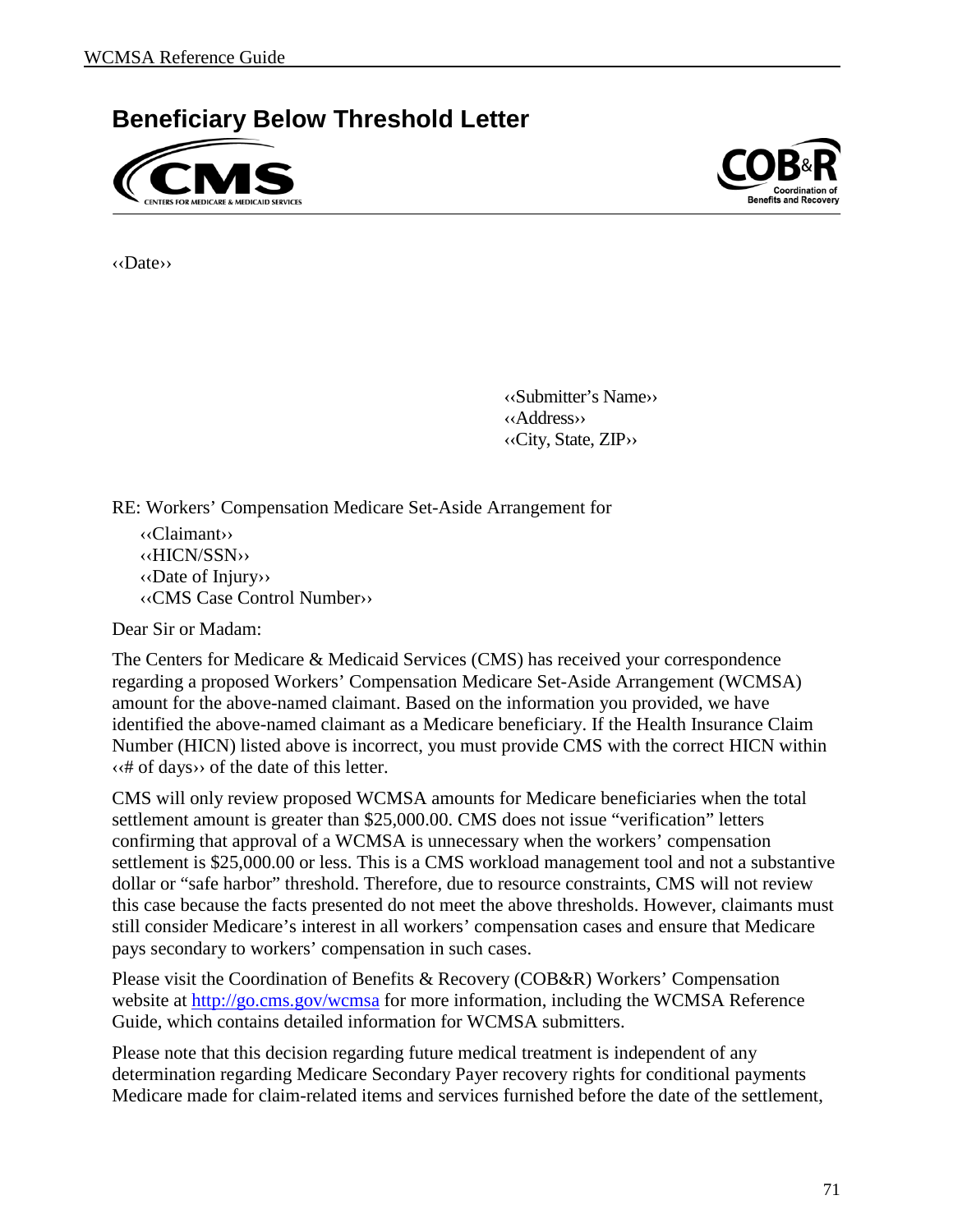judgment, award, or other payment. Medicare has the right to recover (or take back) Medicare payments related to any workers' compensation settlement, judgment, award, or other payment. Any payments Medicare may have made that should have been paid from the workers' compensation settlement, judgment, award, or other payment must be repaid to Medicare.

If you have any questions concerning this letter, please contact ‹‹contact name›› at ‹‹contact phone number››.

Sincerely,

Aniel

Sherri McQueen Acting Director, Financial Services Group Office of Financial Management

cc: ‹‹cc names››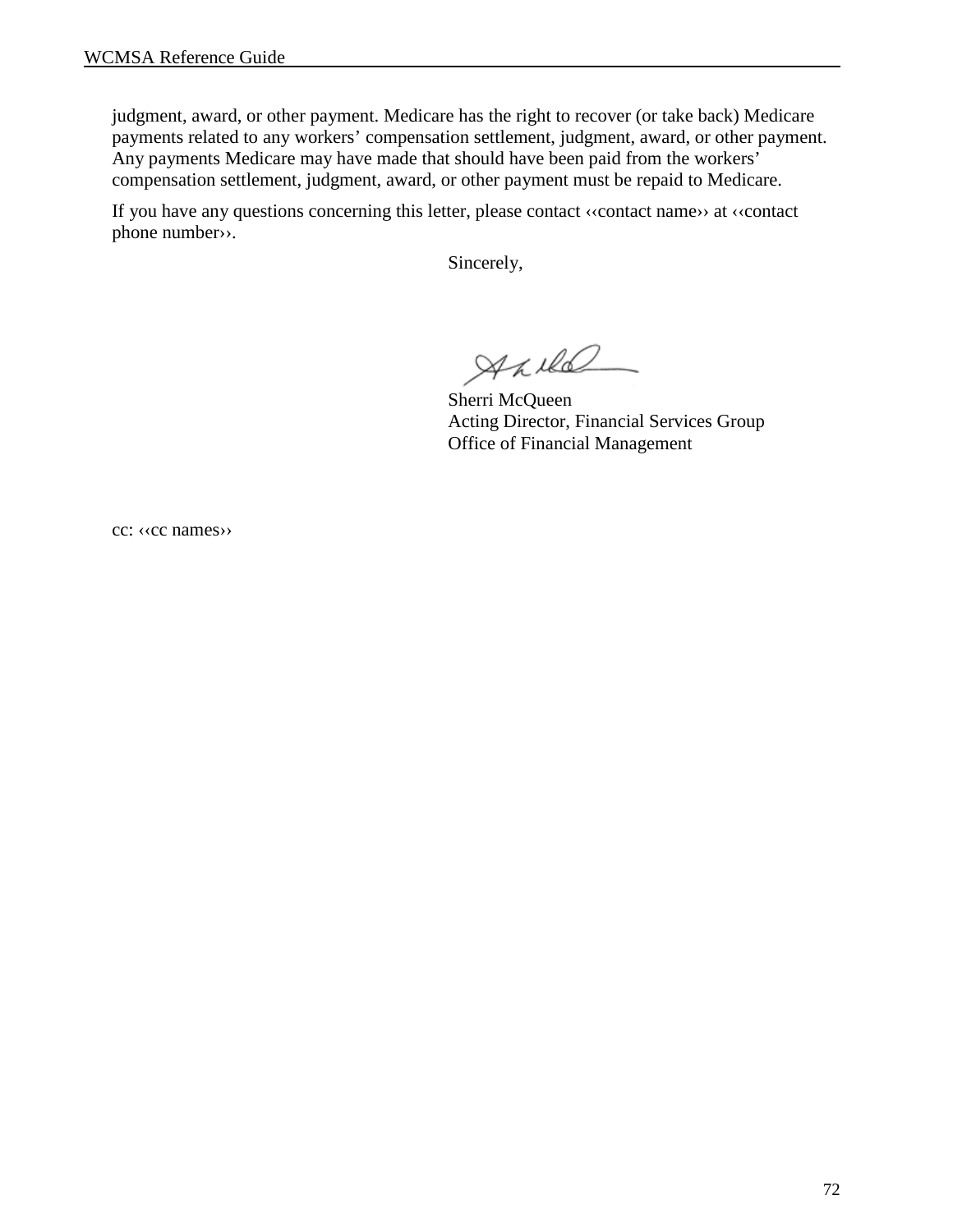



‹‹Date››

‹‹Submitter Name›› ‹‹Address›› ‹‹City, State, ZIP››

RE: Workers' Compensation Medicare Set-Aside Arrangement for:

‹‹Claimant›› ‹‹HICN or SSN›› ‹‹Date of Injury›› ‹‹CMS Case Control Number››

Dear Sir or Madam,

The Centers for Medicare & Medicaid Services (CMS) has received your request to review a proposed Workers' Compensation Medicare Set-Aside Arrangement (WCMSA) amount for the above-named claimant. Please note that the items indicated on the enclosure are missing from the above-referenced case and we cannot complete a review of the proposed WCMSA amount without this information. The requested information must include the CMS Case Control Number listed above and should be submitted according to the information provided on the enclosure no later than ‹‹# of days›› from the date of this letter.

Failure to provide the information requested may result in Medicare denying payment for future medical and prescription drug expenses related to the workers' compensation claim up to the total amount of the settlement.

Once all requested information is received, CMS will complete its review of the proposed WCMSA amount.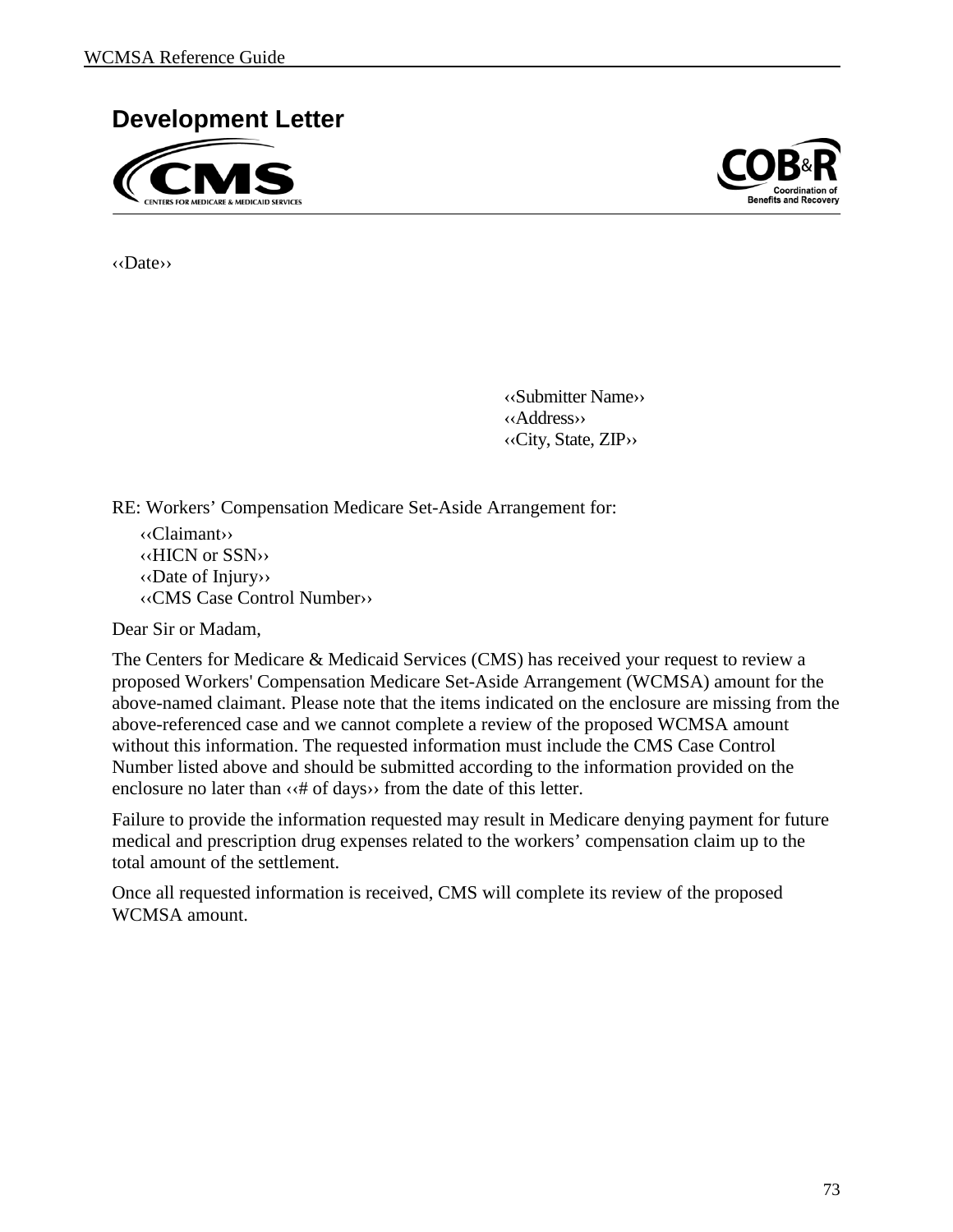# **Centers for Medicare & Medicaid Services (CMS) Workers' Compensation (WC) Medicare Set-Aside Proposal Requirements Checklist**

‹‹Date›› ‹‹Claimant›› ‹‹Case Number››

Please submit only the item(s) indicated below no later than  $\langle\langle\hat{H}\rangle$  of days $\rangle$  from the date on this document. Please include the CMS Case Control Number listed at the top of this letter in any correspondence. Submit the requested documents via the Portal if your original submission was via the Portal. If you originally submitted outside of the Portal, submit the requested documents to the following address:

> WCMSA Proposal/Final Settlement P.O. Box 138899 Oklahoma City, OK 73113-8899

If the requested documents total 10 pages or less, you may also fax them to (405) 869-3306. **Note:** This number is not for initial submissions, only for additional documentation under 10 pages.

For more details on any of the below requests, see the WCMSA Reference Guide, available through<http://go.cms.gov/wcmsa>on the CMS website.

If you have further questions, please contact ‹‹RO contact›› at ‹‹RO phone››.

# **A cover letter must include the following information for all WCMSA proposals:**

- **Claimant's Name**
- **Claimant's Date of Birth**
- **Claimant's Health Insurance Claim Number (HICN)** or **Social Security Number (SSN)** if claimant is not yet entitled to Medicare
- **Claimant's Address and Phone Number** The address is used primarily for (1) mailing copies of CMS correspondence and (2) for information purposes when the claimant is also the administrator of the WCMSA account.
- **Claimant's Release** Claimant's signed authorization for CMS, its agents, and contractors to discuss his or her case and medical condition with parties to a WC settlement that includes a Medicare Set-Aside arrangement (sample format attached).
- **Claimant's Counsel** Name, address, and telephone number
- **Entitlement Information** Indicate if the claimant is currently enrolled in Part A and Part B of Medicare or in Part A only.

When the claimant is not currently enrolled in Medicare Part A or Part B, indicate if any of the following situations apply to the claimant, or if another situation will result in the claimant being enrolled in Medicare within 30 months of the date of settlement: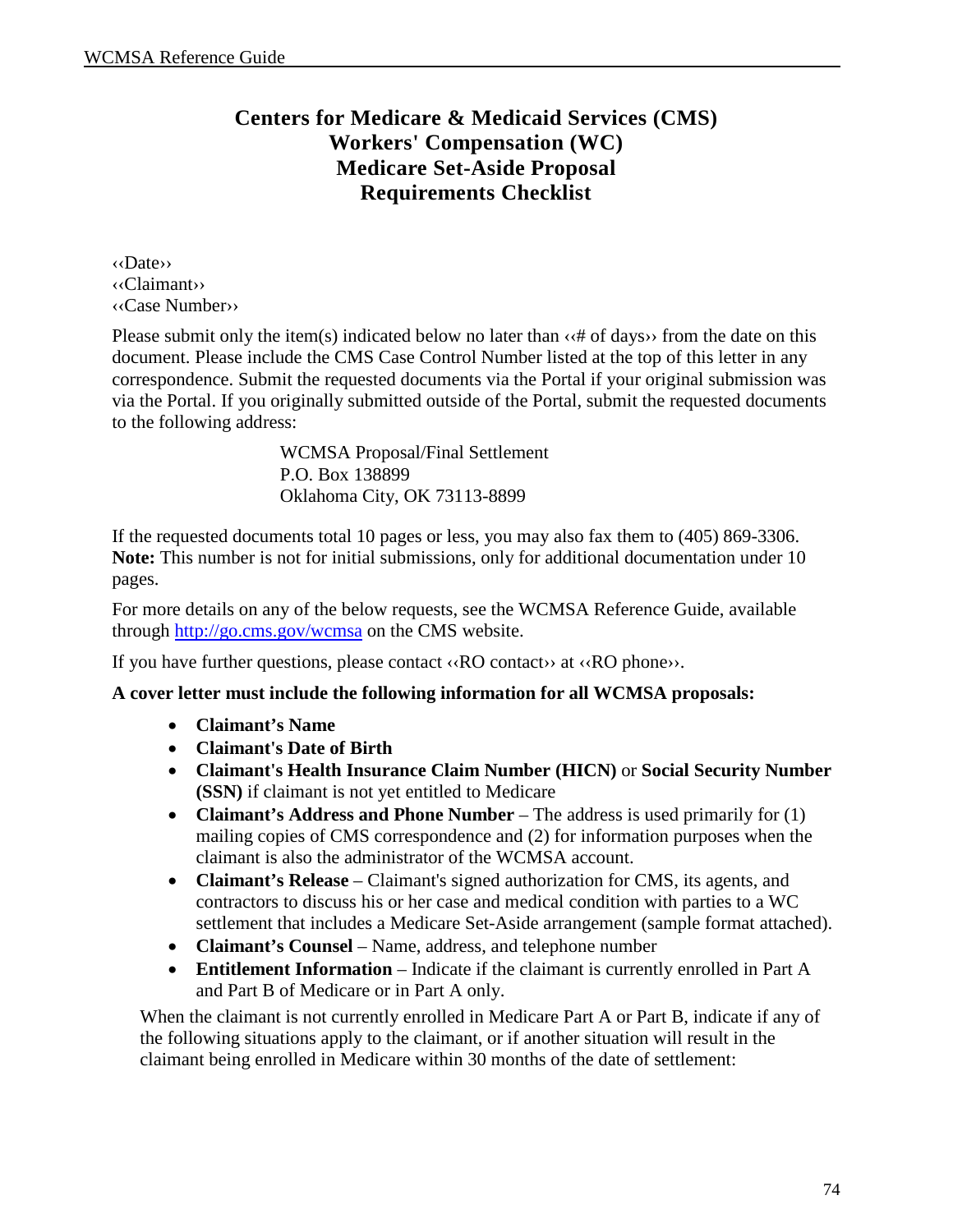- \_\_\_Individual has applied for Social Security Disability Benefits (SSDB)
- \_\_\_Individual has been denied SSDB but anticipates an appeal
- \_\_\_Individual is in process of appealing or re-filing for SSDB
- \_\_\_Individual is 62 years and 6 months old
- \_\_\_Individual has End Stage Renal Disease (ESRD) but does not yet qualify for

Medicare based on ESRD

- \_\_\_Other (explain)
- **Employer's Information** Name, address, and phone number
- **WC Insurer** Name, address, and phone number of employer's insurance company
- **State of Venue** Name of state where WC hearing is being held.
- **Attorney Representing Employer or WC Insurer** Name, address, and phone number if employer's or WC Insurer's attorney has prepared documentation for the WCMSA.
- **Injury/Disease Date** The date the injury occurred.
- **Type of Injury/Disease** A brief description of the work-related injury, illness, or disease sustained including the diagnosis codes, if available.
- **Total WC Settlement Amount** Including the WCMSA amount, plus the amount provided for all other aspects of the settlement. Do NOT provide the settlement amount minus attorney fees, expenses, etc. The total settlement amount is calculated by totaling the following items:
	- a) Amount(s) for wage replacement and disability
	- b) Amount(s) for future medical treatment
	- c) Amount(s) for future prescription drug treatment
	- d) Attorneys' fees
	- e) Amount(s) for repayment of conditional payments
	- f) Payout totals for all annuities to fund the above expenses (**DO NOT** use costs or present values of any annuities)
	- g) Amount of any previously settled portion of the WC claim
- **Proposed Medicare Set-Aside Amount** Proposed amount to be placed in a WCMSA account for future medical **and** prescription drug expenses that would otherwise be paid by Medicare.

# **Documentation that must be available to CMS prior to the approval of a WCMSA amount:**

• **Life Expectancy** – Provide an evaluation of whether the claimant's condition would shorten the life span or a copy of state law that specifically limits the length of time that WC covers work-related conditions. If a rated age obtained from life insurance companies for like injuries or diseases is the method of evaluation, include documentation to support the life expectancy. CMS will project the cost of the claimant's future treatment over the claimant's life expectancy using the most recent table listed on the Centers for Disease Control website (http://www.cdc.gov/nchs/products/life\_tables.htm#life).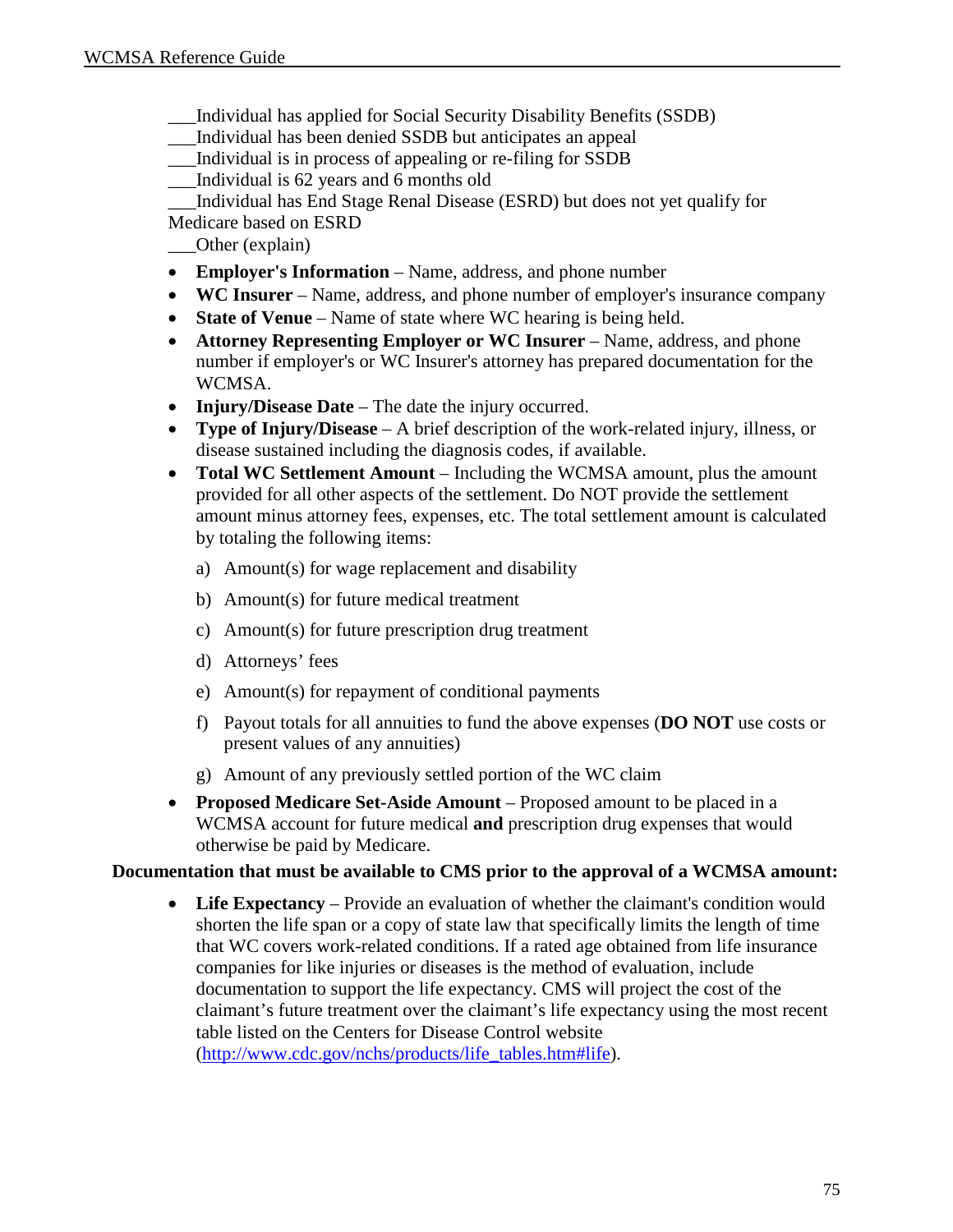- Life Care Plan A life care plan is appropriate when the claimant's injury/disease is extensive/serious, e.g., paraplegia, quadriplegia, brain damage.
- **Proposed WC Settlement Agreement** Provide a copy of the proposed settlement agreement.
- **Current Treatment** Provide the treatment/services that the claimant regularly receives. For detailed requirements, see the WCMSA Reference Guide on the CMS website at http://go.cms.gov/wcmsa.
- **Future Treatment** Identify specific types of medical services and items, their frequency and duration, and their projected costs related to the workers' compensation claim that are expected in the future in light of the claimant's condition. For detailed requirements, see the WCMSA Reference Guide on the CMS website at http://go.cms.gov/wcmsa.

**Example:** The primary care physician states that during the claimant's life expectancy of 30 years, it is estimated that he/she will need the following Medicare covered services:

- a) A physician visit every 6 months with an estimated cost of \$75 per visit
- b) Physical therapy (PT) for 12 sessions per year for only the next 3 years with estimated cost of \$50 per session
- c) An x-ray every 3 years with an estimated cost of \$100 per x-ray (including interpretation)
- d) An MRI every 5 years with an estimated cost of \$1,500 per MRI (including interpretation)
- e) Inpatient hospitalization every 10 years with an estimated cost \$10,000 per hospitalization

The projected total costs in this case are \$46,300 as listed below.

- a) Physician visits @ \$4,500 (\$75 x 2 x 30)
- b) PT @ \$1,800 (\$50 x 12 x 3)
- c) X-rays @ \$1,000 (\$100 x 10)
- d) MRIs @ \$9,000 (\$1,500 x 6)
- e) Hospitalizations @ \$30,000 (\$10,000 x 3)
- **Prescription Drug Information** Identify the total amount of the WC settlement that is designated for future prescription drug treatment (separate from the future medical treatment). If no amount is designated for future prescription drug treatment, please provide an explanation.
- **Patient Medical Recovery Prognosis** Describe the expected recovery, e.g., full or partial. Describe the projected recovery period. Identify the date at which the patient achieved maximum medical improvement (when relevant).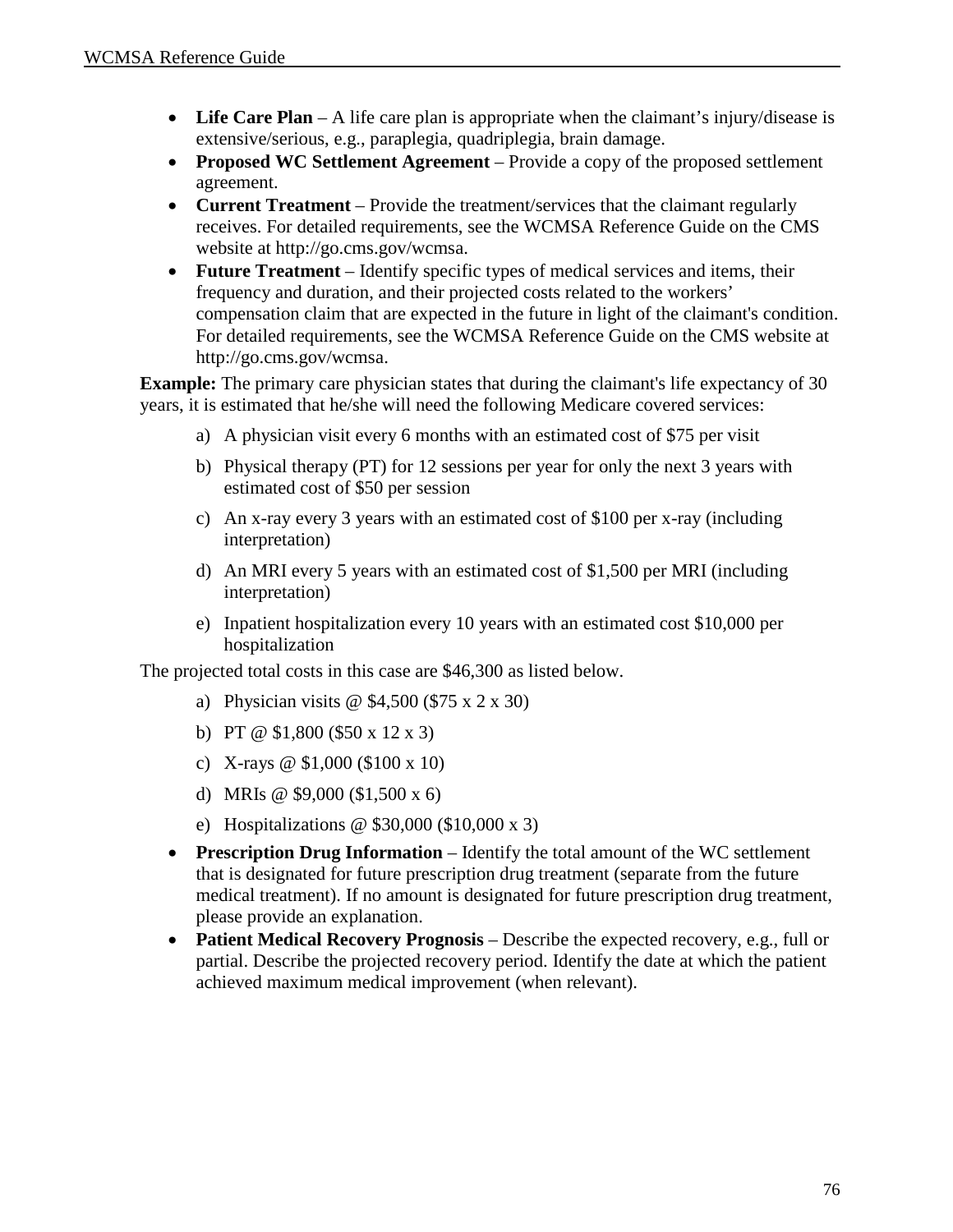- **Amount for Future Medical Treatment** Identify the total amount of the WC settlement that is designated for future medical benefits (separate from wage or indemnity benefits). If the settlement does not specify a total amount for future medical treatment, explain why it does not. Identify separately the appropriate future expenses that might otherwise be paid by Medicare.
- Identify the calculation method used to determine the amount for future medical treatment, **WC fee schedule** or **full actual charges**. Identify if the amount is for the claimant's lifetime or for a specified time period.
- **Medicare Set-Aside Amount** State the amount of the medical benefits that you propose to be placed in the WCMSA for future items/services that would otherwise be covered by Medicare. Include a payout schedule for each year if a structured settlement is applicable. Outline future non-Medicare-covered expenses not included in the WCMSA amount, e.g., fitness center memberships.
- **Administrator** Designate the administrator responsible for control and documentation of proper expenditures from the WCMSA account. Include the address of the administrator if it is not the claimant.
- **Medicare Set-Aside Arrangement Account** The arrangement may be funded with a lump-sum amount or a structured annual amount. Funds must be placed in an interest-bearing account. If an account is structured and funded by an annual annuity, identify the source of the annuity and include the annual payment amount, annual funding date, amount of the initial deposit (seed money), and number of years.
- **Fees** One-time and recurrent administrative fees and expenses for administration of the WCMSA and attorney costs specifically associated with establishing the WCMSA **cannot** be charged to the WCMSA account. The payment of these costs must come from some other payment source that is completely separate from the WCMSA funds. You **can** use the account to pay for taxes on the interest income earned by the account, and for document copying and banking fees associated with the setup and maintenance of the account.
- **Final WC Settlement Agreement** Approval of the WCMSA amount is not final until CMS receives an executed copy of the final settlement agreement that has been approved and signed by all parties. Submit a copy of the final settlement agreement using your original method of submission. If you originally mailed your proposal, send your settlement to:

WCMSA Proposal/Final Settlement P.O. Box 138899 Oklahoma City, OK 73113-8899

If the requested documents total 10 pages or less, you may also fax them to (405) 869-3306. **Note:** This number is not for initial submissions, only for additional documentation under 10 pages.

‹‹FREE TEXT››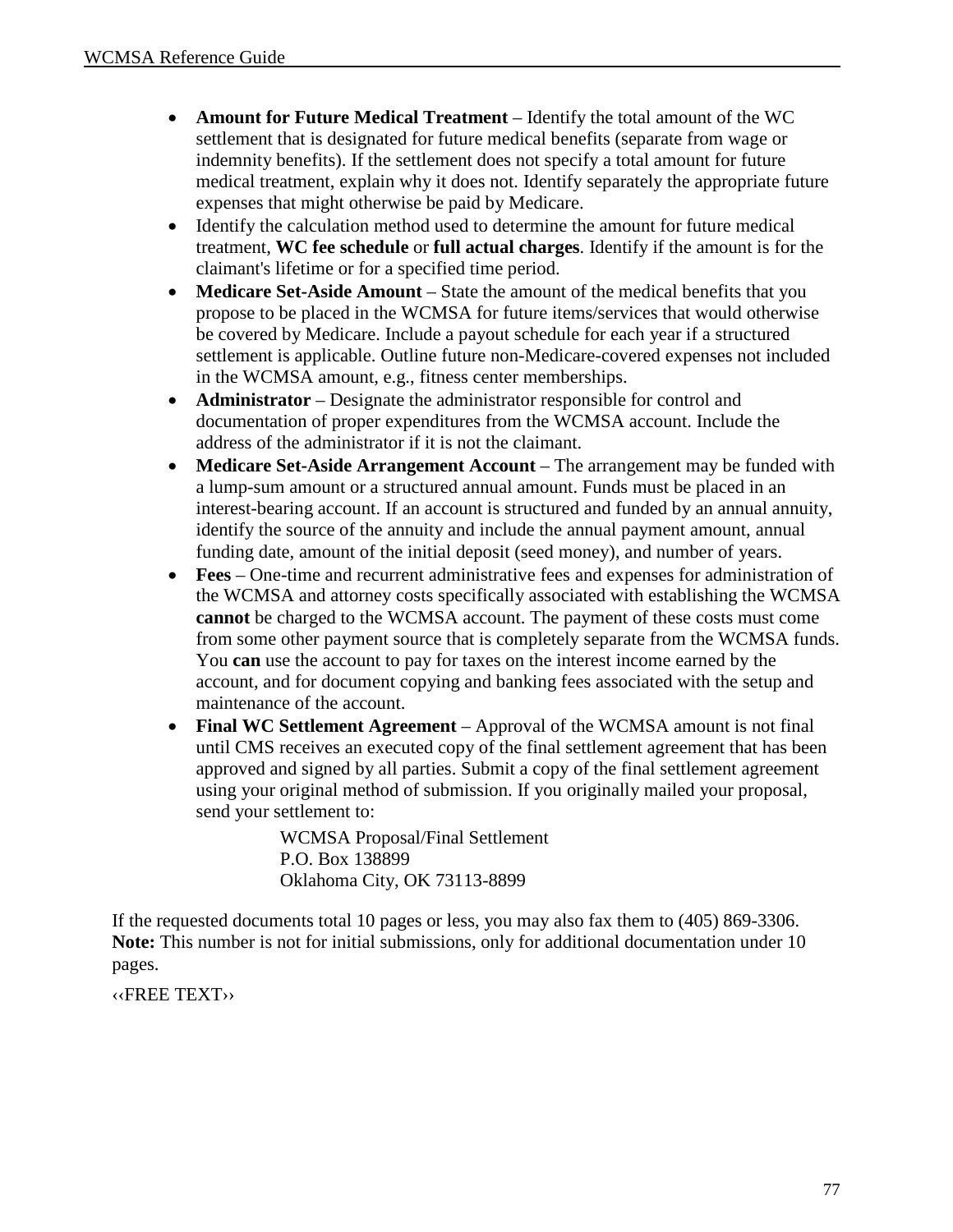Questions regarding this correspondence may be directed to ‹‹RO contact›› at ‹‹RO phone››.

Sincerely,

‹‹RO Name››

cc: ‹‹cc names››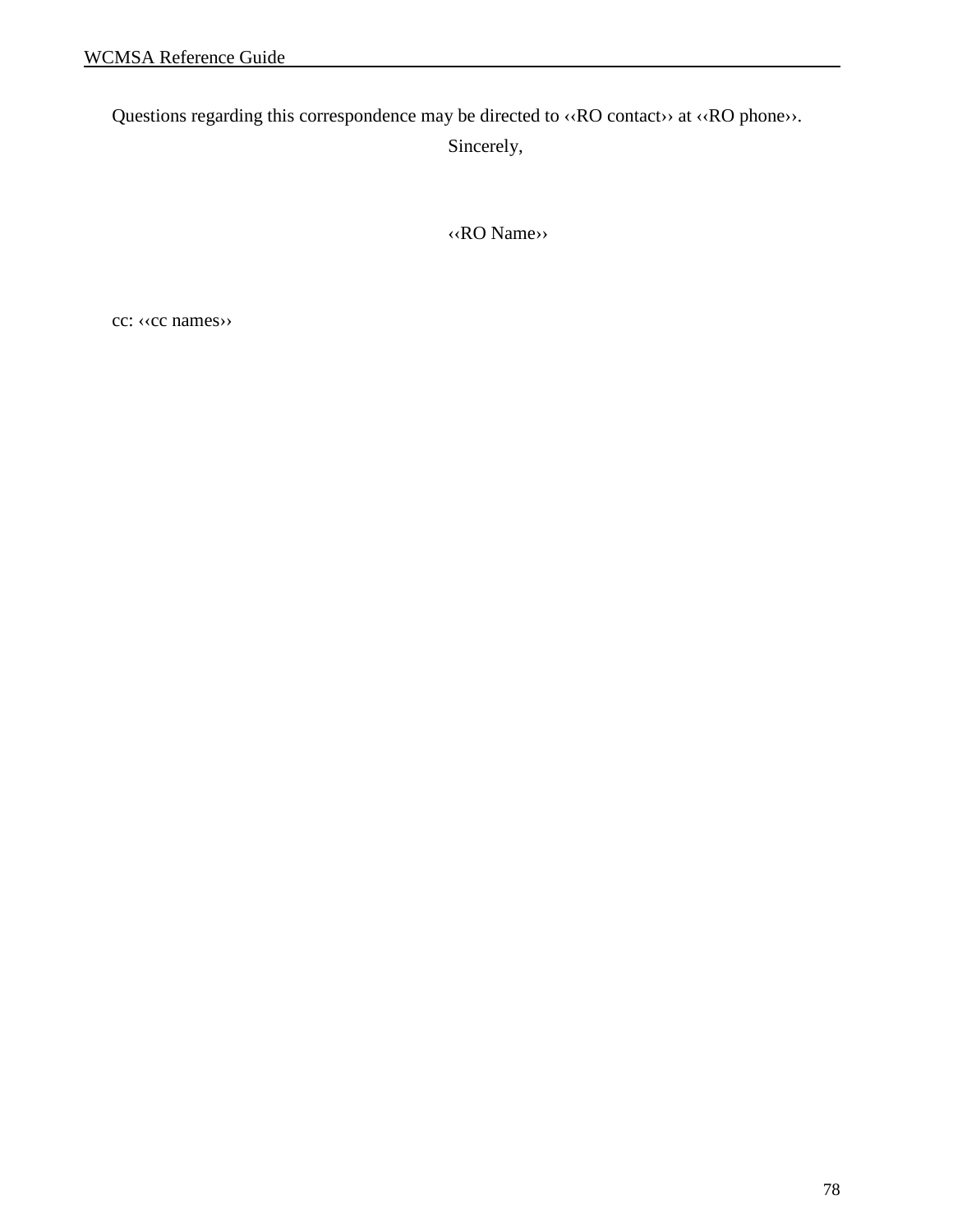



‹‹Date››

‹‹Submitter Name›› ‹‹Address›› ‹‹City, State, ZIP››

RE: Workers' Compensation Medicare Set-Aside Arrangement for:

‹‹Claimant›› ‹‹HICN›› ‹‹SSN›› ‹‹Date of Injury›› ‹‹CMS Case Control Number››

Dear Sir or Madam:

We recently requested additional information from your office to determine the appropriate Workers' Compensation Medicare Set-Aside amount for the above-named claimant. Since that time,  $\langle\langle\hat{x}\rangle$  of days» have expired without our receiving a reply, or the reply we received did not include all the information we requested.

# **We still need:**

‹‹FREE TEXT››

Therefore, we are closing this case due to lack of sufficient information. If the claimant is already a Medicare beneficiary or once he or she becomes a Medicare beneficiary, Medicare may deny medical claims related to the beneficiary's workers' compensation claim.

#### **Note: The case will automatically reopen when the requested information is received.**

Please include the CMS Case Control Number listed at the top of this letter in any correspondence. Submit your information via the Portal if your original submission was via the Portal. If you originally submitted outside of the Portal, submit your information to the following address: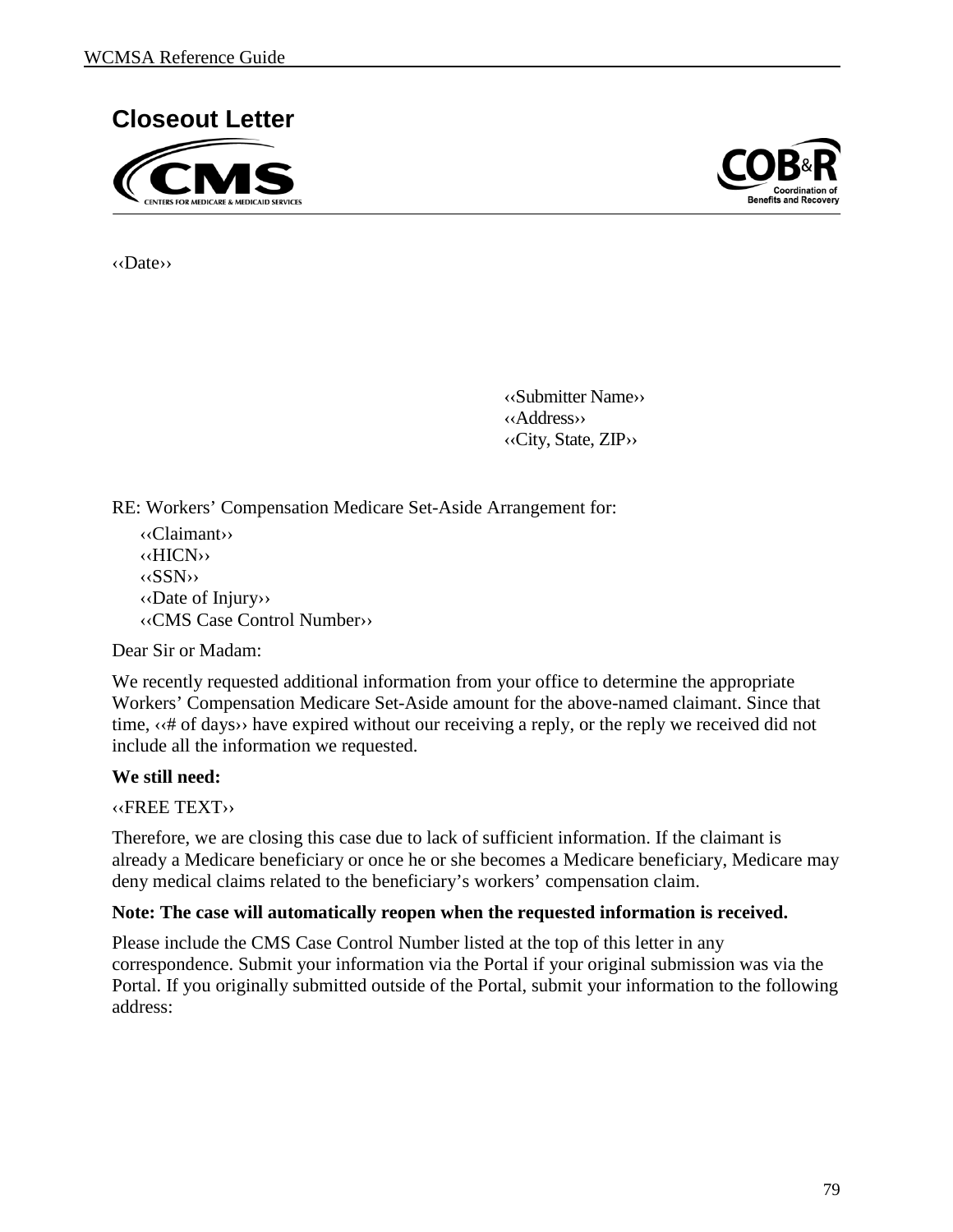WCMSA Proposal/Final Settlement P.O. Box 138899 Oklahoma City, OK 73113-8899

If your information is 10 pages or less, you may also fax it to (405) 869-3306. **Note:** This number is not for initial submissions, only for additional documentation under 10 pages.

If you have any questions regarding our request for additional information, please contact the undersigned toll free at 855-280-3550.

Sincerely,

‹‹RO Contact››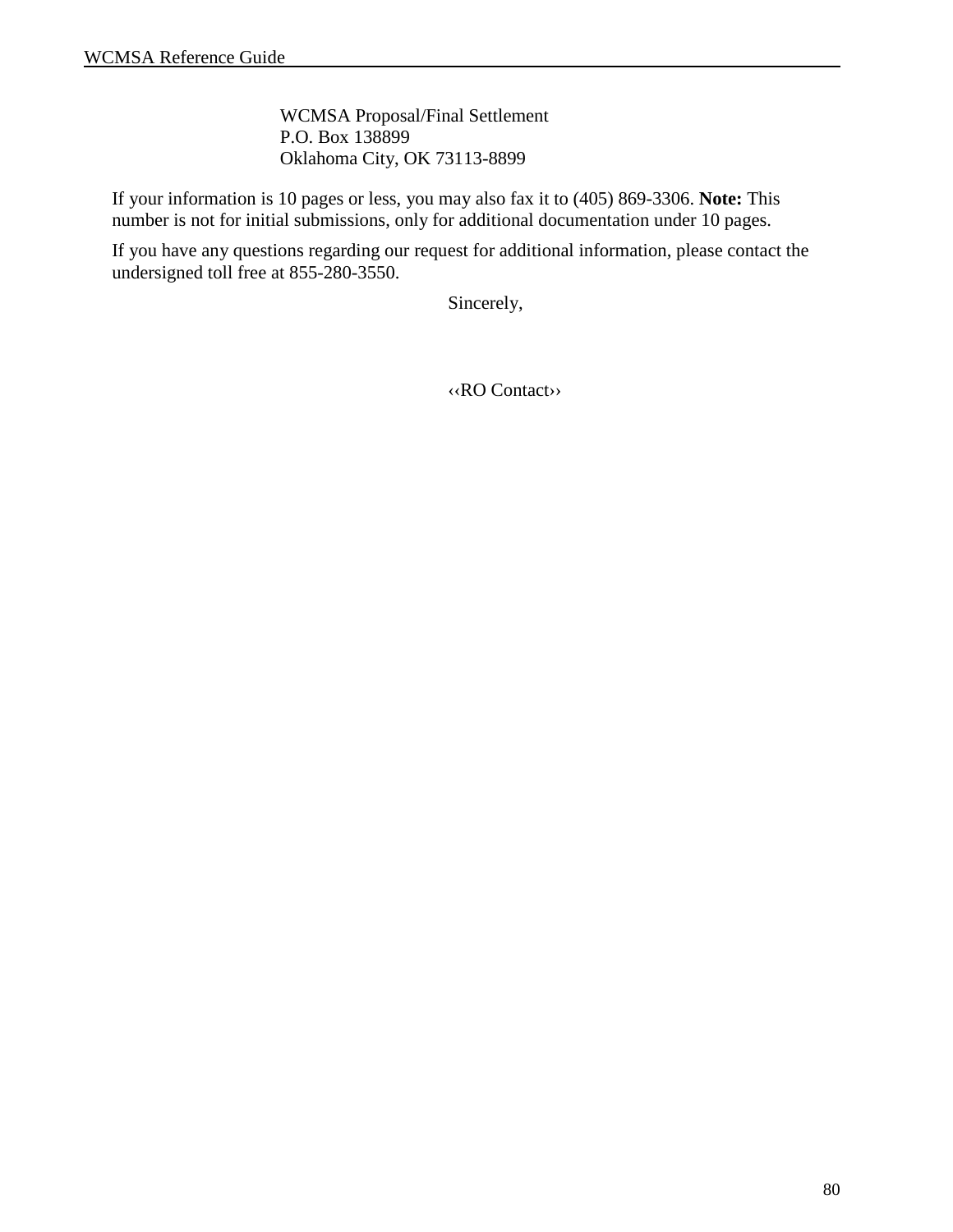# **Appendix 6. Sample Submission**

The sample included in this section is not intended to specify a required form or format. Each state has unique forms for processing WC cases, and nothing in this sample is meant to interfere with each state's forms or requirements. Note that the endnotes are for explanation only and are not meant to be part of a suggested submission. The sample submission is intended to be used only as a sample. The intent of the sample document is to aid submitters in organizing the information that is typically sent to CMS with a WCMSA proposal.

Procedures relating to WCMSAs are published on the CMS web site. (Please see <http://go.cms.gov/wcmsa>on the CMS website.) Where any conflict is perceived between statements or information in this sample and official CMS published procedures, the latter controls.

This sample is divided into numbered sections, corresponding to the electronic folders in which CMS scans and files documents for review. Use of these numbered sections by submitters enhances the scanning and review process and reduces errors.

- For cases filed on compact disc, grouping and naming documents by using the numbered folders is preferred, as this will eliminate the need for section dividers.
- For cases submitted on paper, numbered section dividers on single sheets, rather than tabs, are recommended.

This sample assumes a paper filing, and shows the use of numbered section dividers. It also assumes each numbered section is being used, although this practice is not being suggested and rarely is necessary. Note, although the cover letter is very important, it does not need a section divider when paper filing is used because it should always be on top of the submission.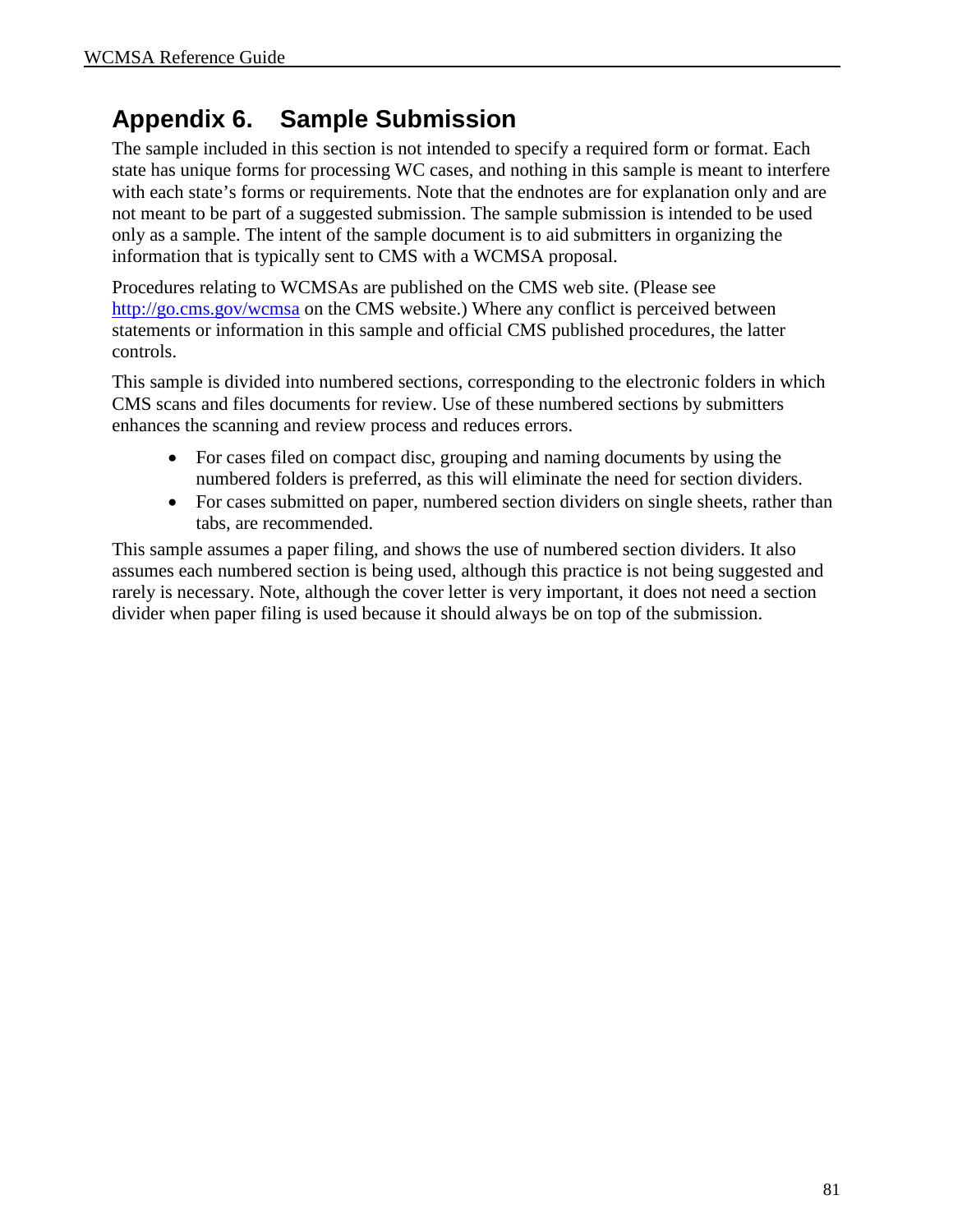# **Appendix 5: 05 – Cover Letter**

# 05 – Cover Letter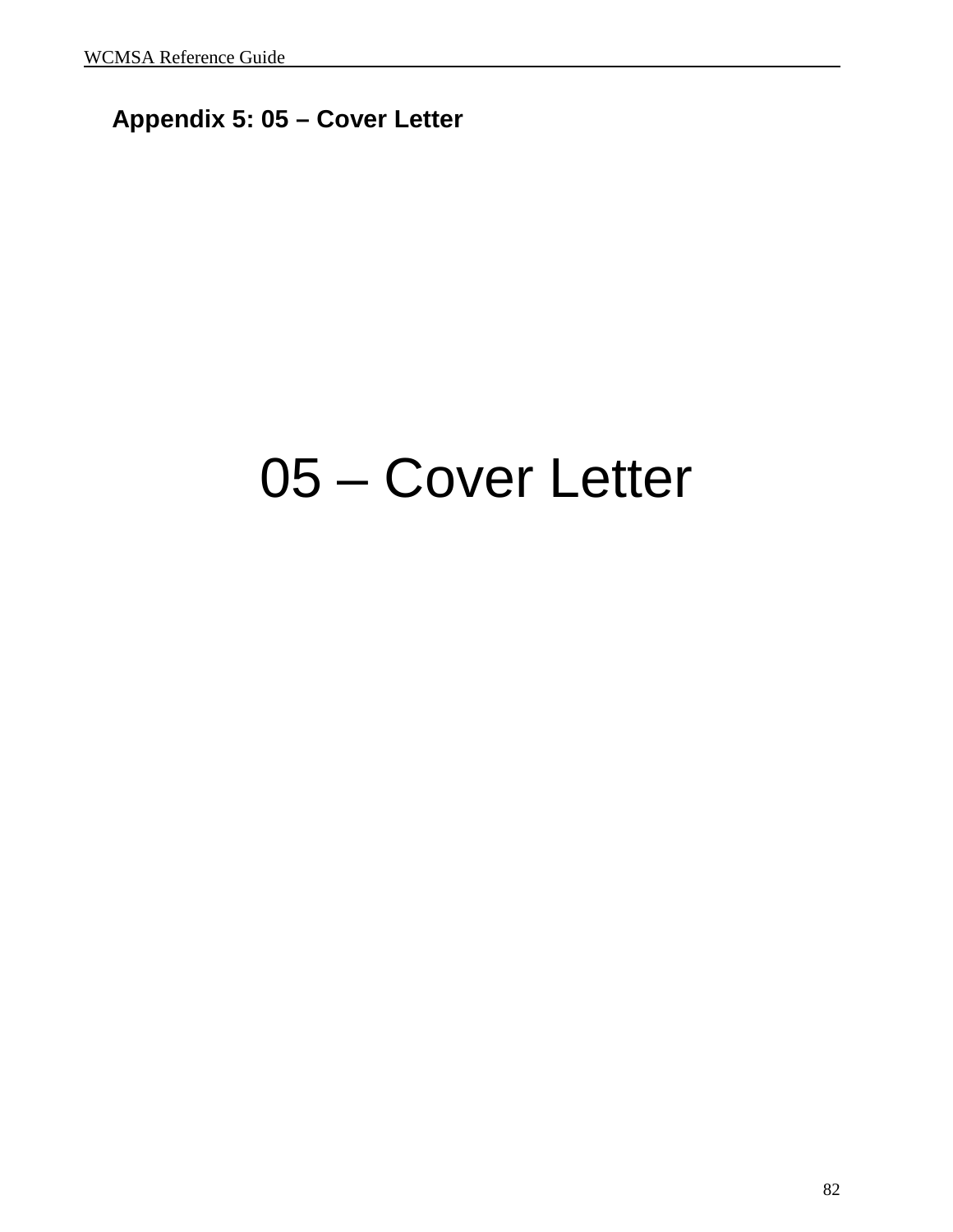#### **WCMSA Consultants, LLC 100 Helpful Lane, Suite 300 City, State 11111-2222 Phone: (410) 555-1111, Fax: (240) 555-0000**

January 21, 2009

WCMSA Proposal/Final Settlement P.O. Box 138899 Oklahoma City, OK 73113-8899

Re: Jane Doe

100 Felldown Lane City, State 22222-1111 Phone: (803) 555-1111 SSN: 123-45-6789 HICN: None

Dear Sir/Madam:

We have been asked by the parties to refer the above case to your office for review and approval of a Workers' Compensation Medicare Set-Aside Arrangement ("WCMSA"). The following is the pertinent information in regard to the above-captioned claimant:

#### **A. Claimant Information**

- 1. Gender: Female
- 2. Date of Birth: 07/03/49
- 3. Median Rated Age: 67
- 4. Life Expectancy Used in Proposal: 17
- 5. Consent attached (required): YES

# **B. Entitlement Information**

1. Is claimant is entitled to Medicare. No

If the answer to B.1 is Yes, do not submit the WCMSA proposal for review unless the total settlement amount exceeds \$25,000.

2. If above answer is NO, claimant believes he/she will be entitled to Medicare within 30 months of the expected settlement date because (answer YES to one of the following):

NO - Claimant has applied for Social Security Disability Benefits ("SSDB") NO - Claimant has been denied SSDB but anticipates an appeal YES - Claimant is in the process of appealing and/or re-filing for SSDB NO - Claimant is (or will be) at least 62 years and 6 months old 120 days from today NO - Claimant has End Stage Renal Disease ("ESRD") but does not yet qualify for Medicare based on ESRD NO - Other (Explain)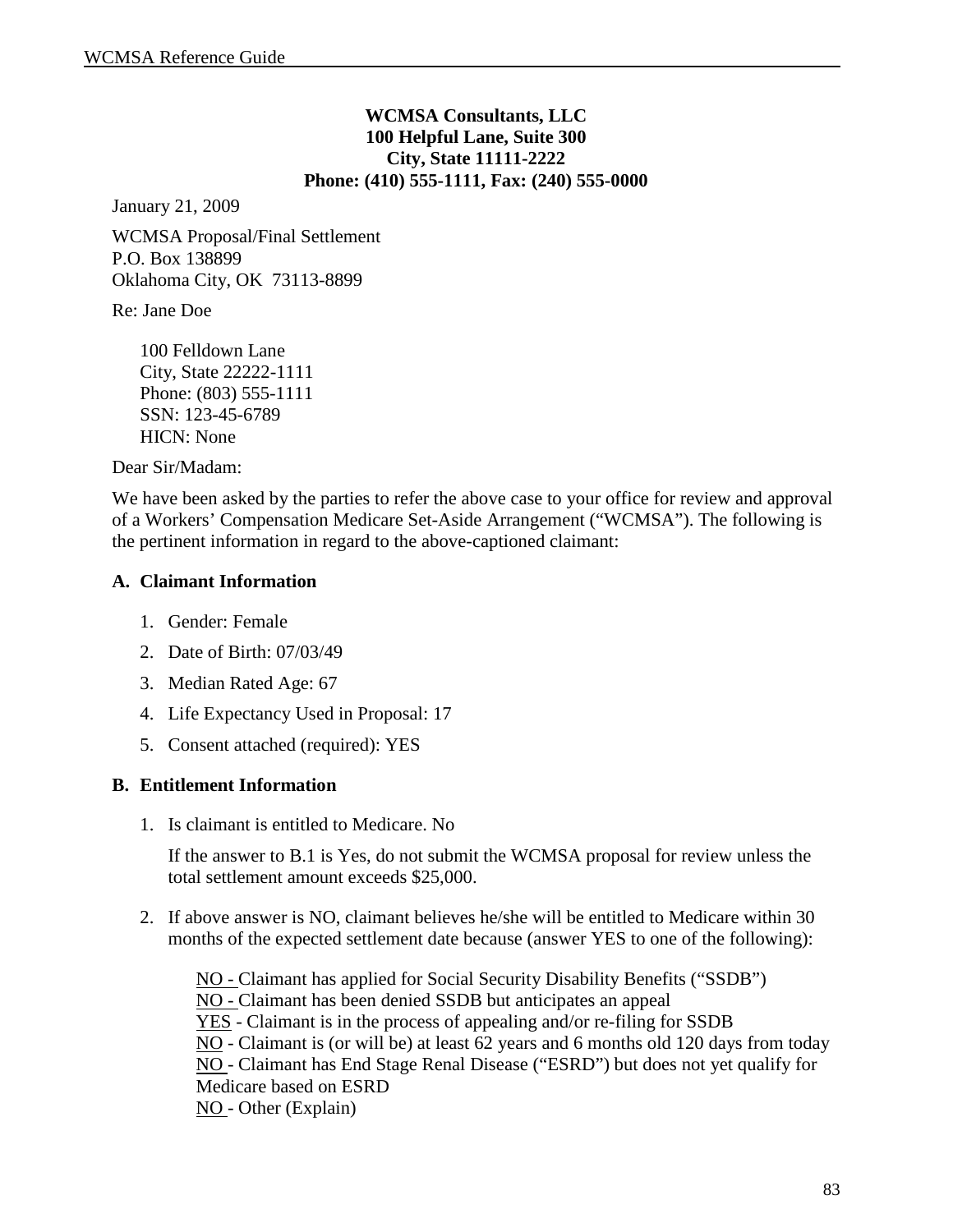# **C. Injury Information**

- 1. Description of incident and injury: Claimant was tightening valves and felt her neck burning.
- 2. All date(s) of injury being settled (list oldest first; show first and last dates of any cumulative traumas):

01/31/01 04/13/02

3. ICD-9 diagnosis codes and descriptions for body parts that are settling (list all that apply, in order of priority):

721.0-Cervical spondylosis without myelopathy 723.1-Cervicalgia 723.4-Brachial neuritis or radiculitis NOS

# **D. Contact Information:**

1. Submitter

WCMSA Consultants, LLC 100 Helpful Lane, Suite 300 City, State 11111-2222 Phone: (410) 555-1111, Fax: (240) 555-0000 Contact: Bea Friend @ (410) 555-1111 x2345

- 2. MSA Administrator
	- a) Claimant: YES
	- b) SSA Representative Payee: NO (if YES, include name, address, phone, and fax)
	- c) Professional Administrator: NO (if YES, include name, address, phone, and fax)
- 3. Claimant's Attorney

Legal Eagle, Esquire 200 Justice Ct, Ste 210 City, St 33333-4444 Phone (800) 555-1111 Fax: (800) 555-0000

4. Employer

Cool Toys Manufacturing, Inc. 22 Playful Ln City, St 55555-2222 Phone (212) 555-1111 Fax: (212) 555-0000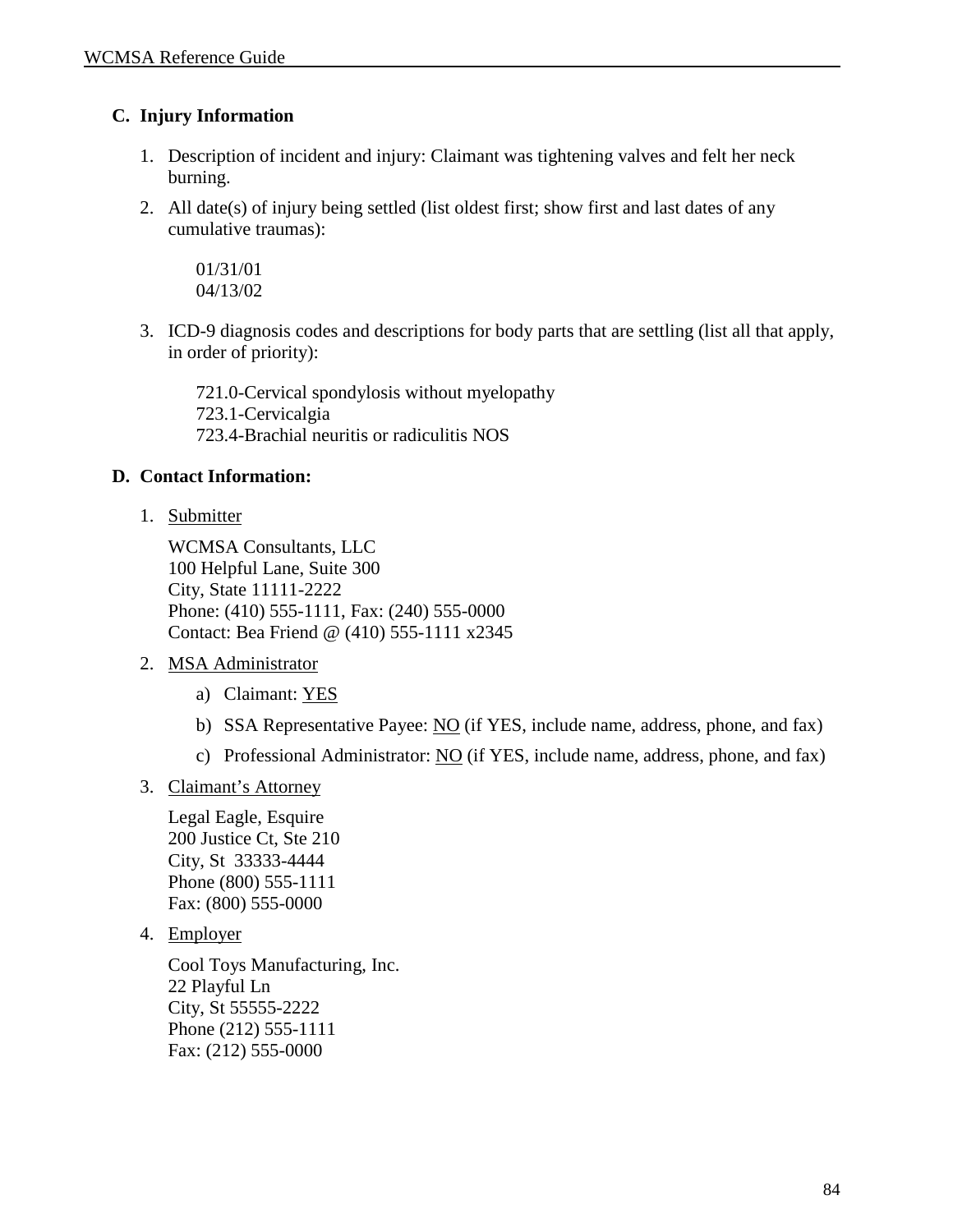5. Employer's Attorney

Clarence Darrow & Associates 24 Playful Ln City, St 55555-2222 Phone (212) 555-2222 Fax: (212) 555-3333

6. WC Carrier

Got U Covered, LLC 100 Carrier Blvd City, St 66666-3333 Phone (412) 555-1111 Fax: (412) 555-0000

7. WC Carrier's Attorney

Daniel Webster, LLC 102 Carrier Blvd City, St 66666-3333 Phone (412) 555-2222 Fax: (412) 555-3333

# **E. Settlement Details:**

- 1. Total settlement amount: \$260,000
- 2. Total proposed Medicare set-aside amount: \$95,891
	- a) Portion of set-aside for medical items and services: \$17,739
	- b) Calculated using (check one)

State fee schedule: YES Full actual charges: NO

- c) Portion of set-aside for prescription drugs: \$78,152
- 3. Set-aside is paid out as
	- a) Lump sum: NO
	- b) Annuity: YES

If annuity, proposed initial deposit (seed money): \$12,340

4. State of Jurisdiction/Venue: American Samoa

If you have any questions or require any additional information, please contact me at (410) 555- 1111, Extension 11.

Sincerely,

Signature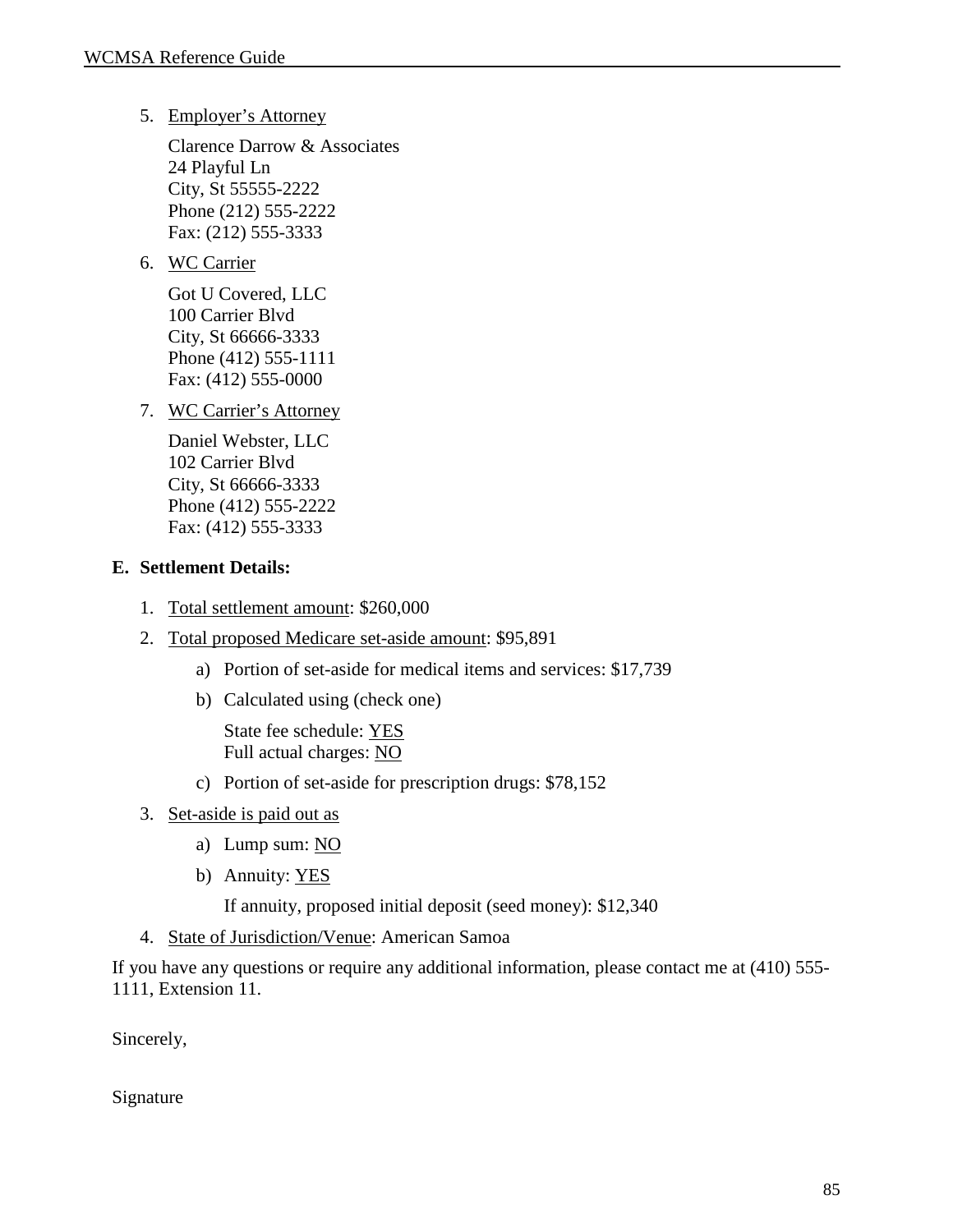Bea Friend Benefit Coordination Specialist BF/mlf

Enclosures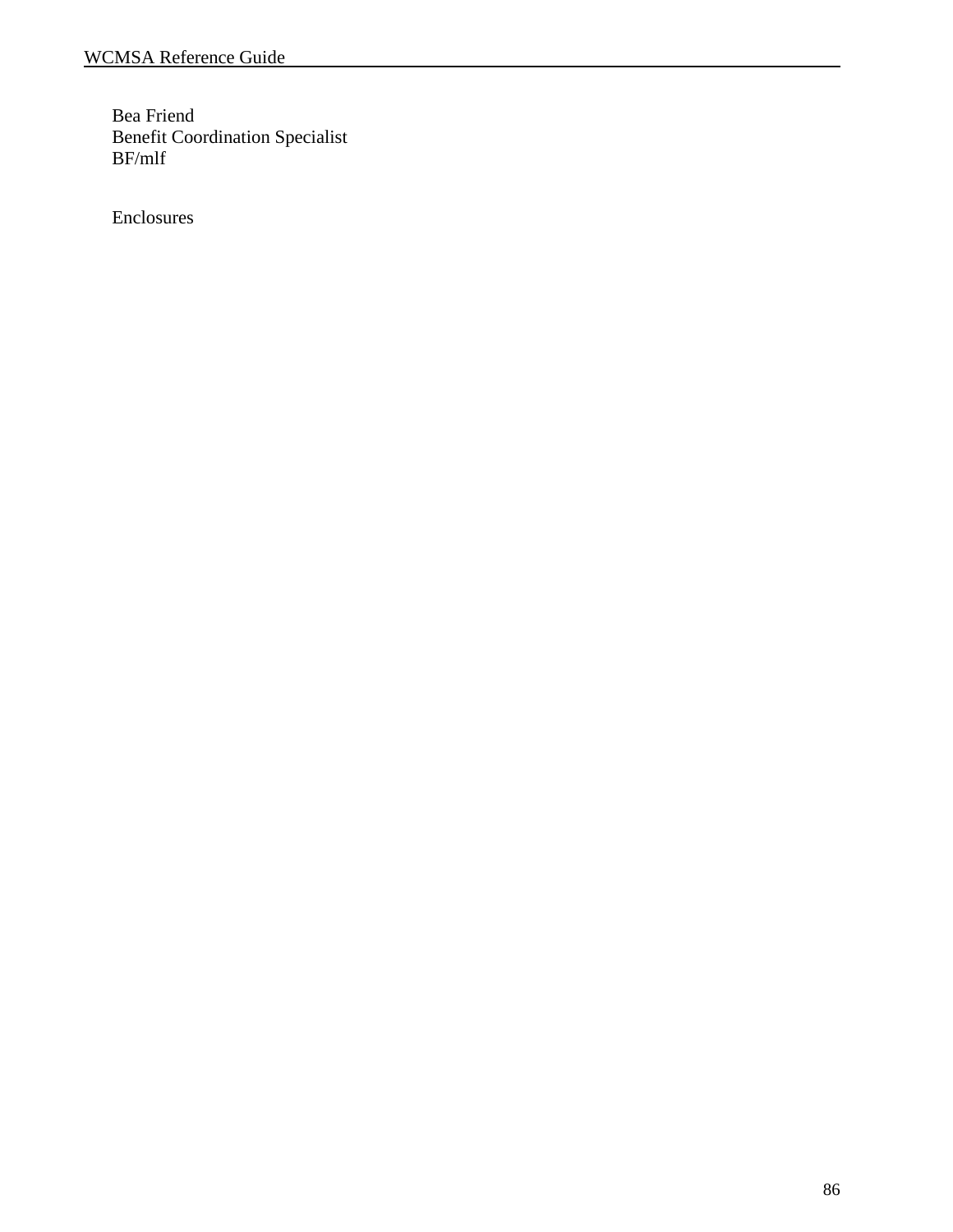# **Appendix 5: 10 – Consent to Release Note**

# 10 – Consent to Release **Note**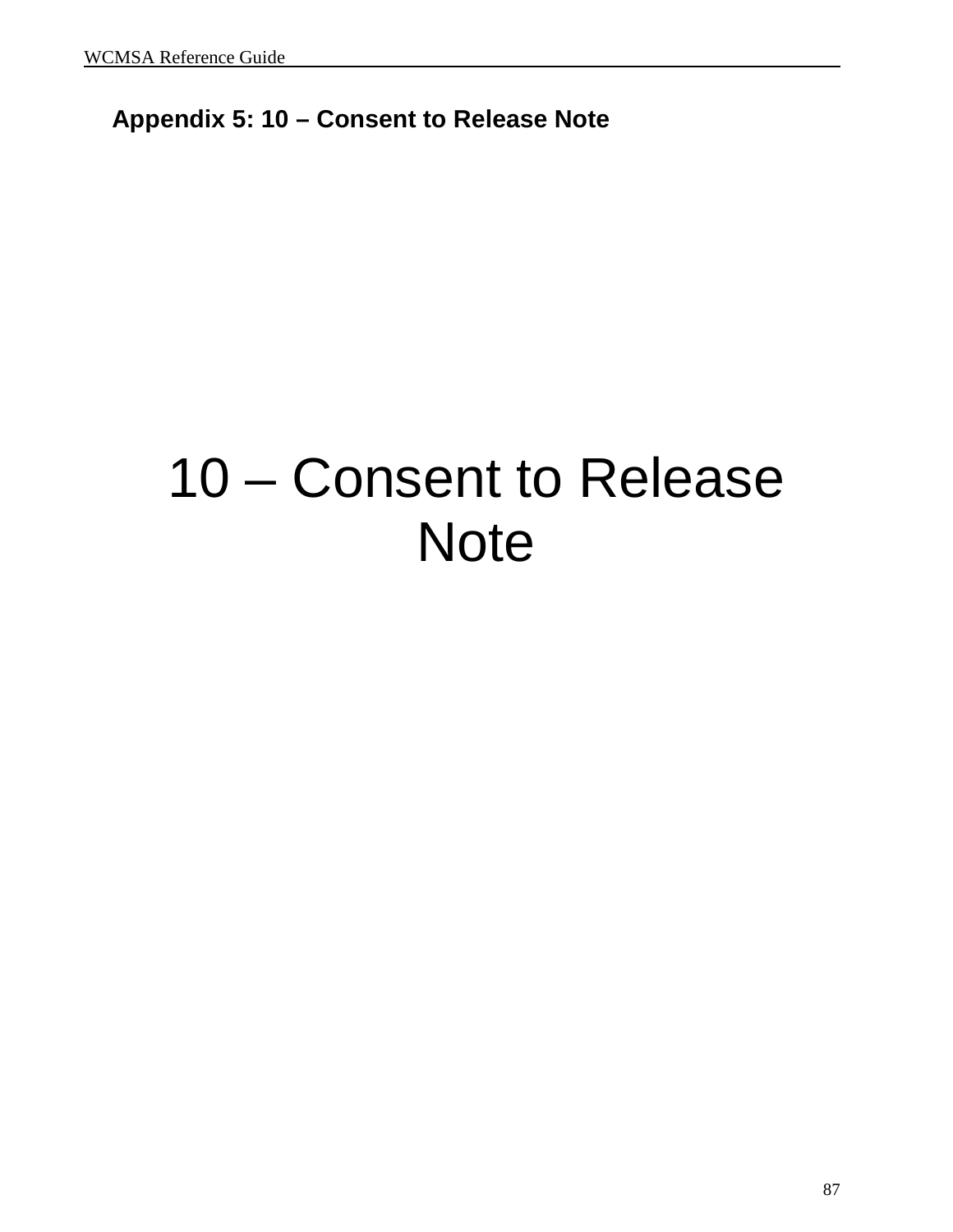# CONSENT TO RELEASE

The Privacy Act of 1974 (Public Law 93-579) prohibits the government from revealing information from personal files without the express written permission of the person involved. Disclosure of personal records to an attorney or other representative who is acting on behalf of another person is prohibited, unless the individual to whom the record pertains has consented.

I, Jane Doe, hereby authorize the Centers for Medicare & Medicaid Services (CMS), its agents and/or contractors to disclose, discuss, and/or release, orally or in writing, information related to my worker's compensation injury and/or settlement to the individual(s) and/or firm(s) listed below. This consent is for my current workers' compensation claim and is on an ongoing basis. An additional consent to release will not be necessary unless or until I revoke this authorization (which must be in writing).

# PLEASE CHECK:

| X Claimant's attorney (name and/or firm):                            | Legal Eagle, Esquire       |  |
|----------------------------------------------------------------------|----------------------------|--|
| X Employer's attorney (name and/or firm):                            | Conrad Courageous, Esquire |  |
| X Workers' compensation carrier (name and/or firm):                  | Got U Covered              |  |
| $X$ Other (name and/or firm):                                        | <b>WCMSA Consultants</b>   |  |
| Claimant's Signature:                                                | Signature                  |  |
| Date Signed:                                                         | 10/18/08                   |  |
| Date(s) of Injury:                                                   | 01/31/01, 04/13/02         |  |
| Social Security Number or Health Insurance Claim Number: 123-45-6789 |                            |  |

88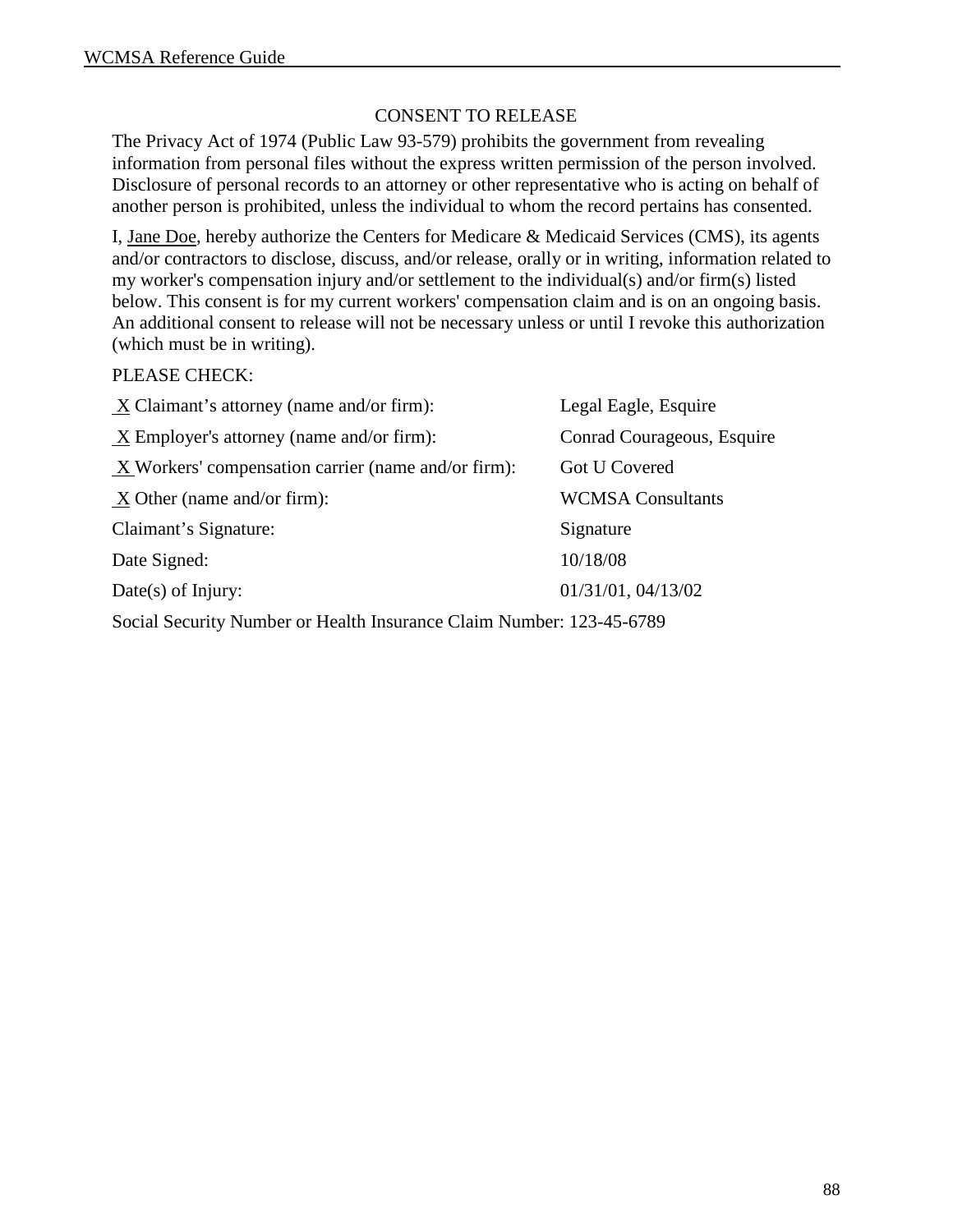**Appendix 5: 15 – Rated Age Information or Life Expectancy**

# 15 – Rated Age Information or Life Expectancy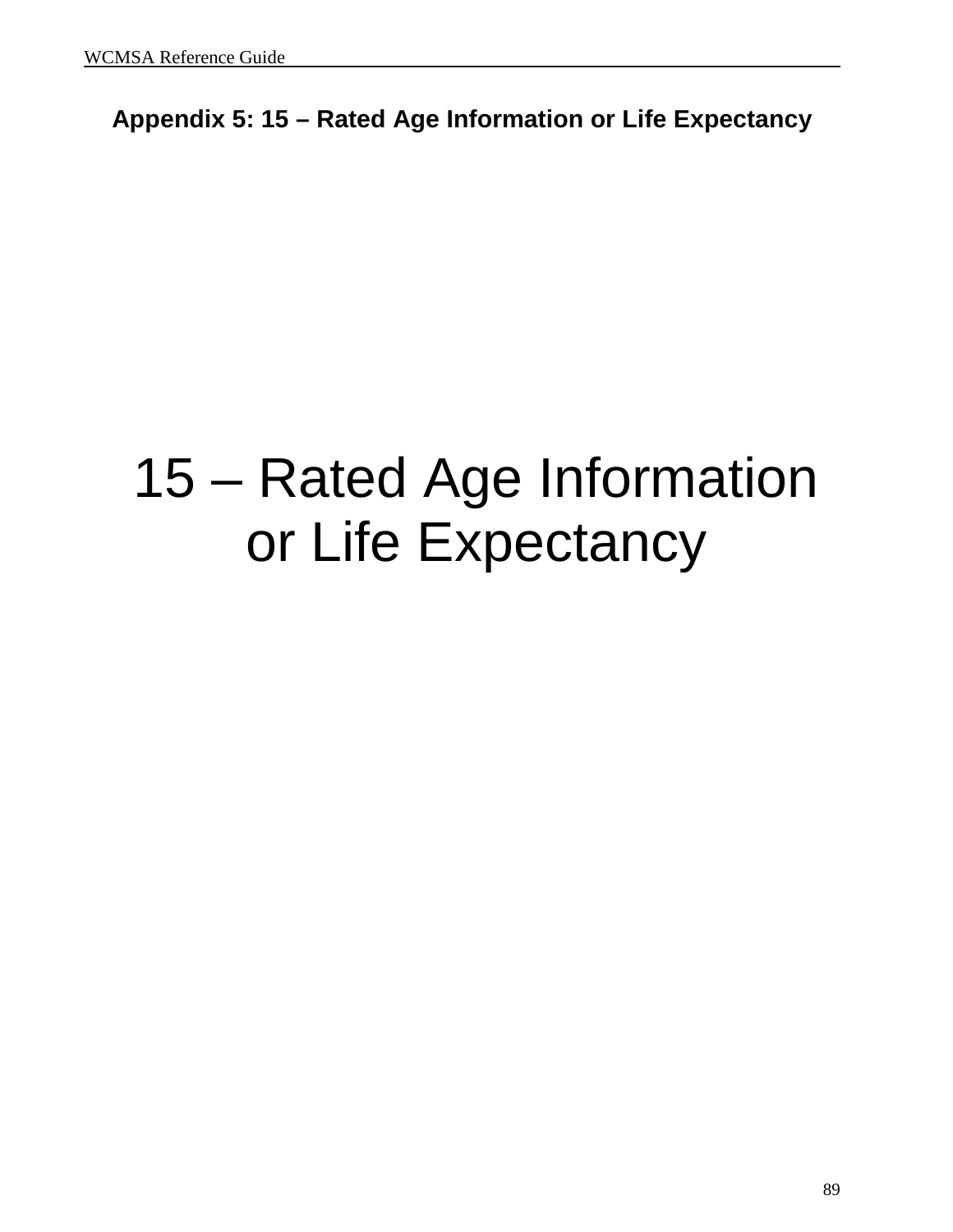# WCMSA Consultants, LLC 100 Helpful Lane, Suite 300 City, State 11111-2222 Phone: (410) 555-1111, Fax: (240) 555-0000

# **Rated Age Statement**

Claimant: Jane Doe

SSN: 123-45-6789

All rated ages obtained on the claimant have been included.

WCMSA Consultants, LLC Submitter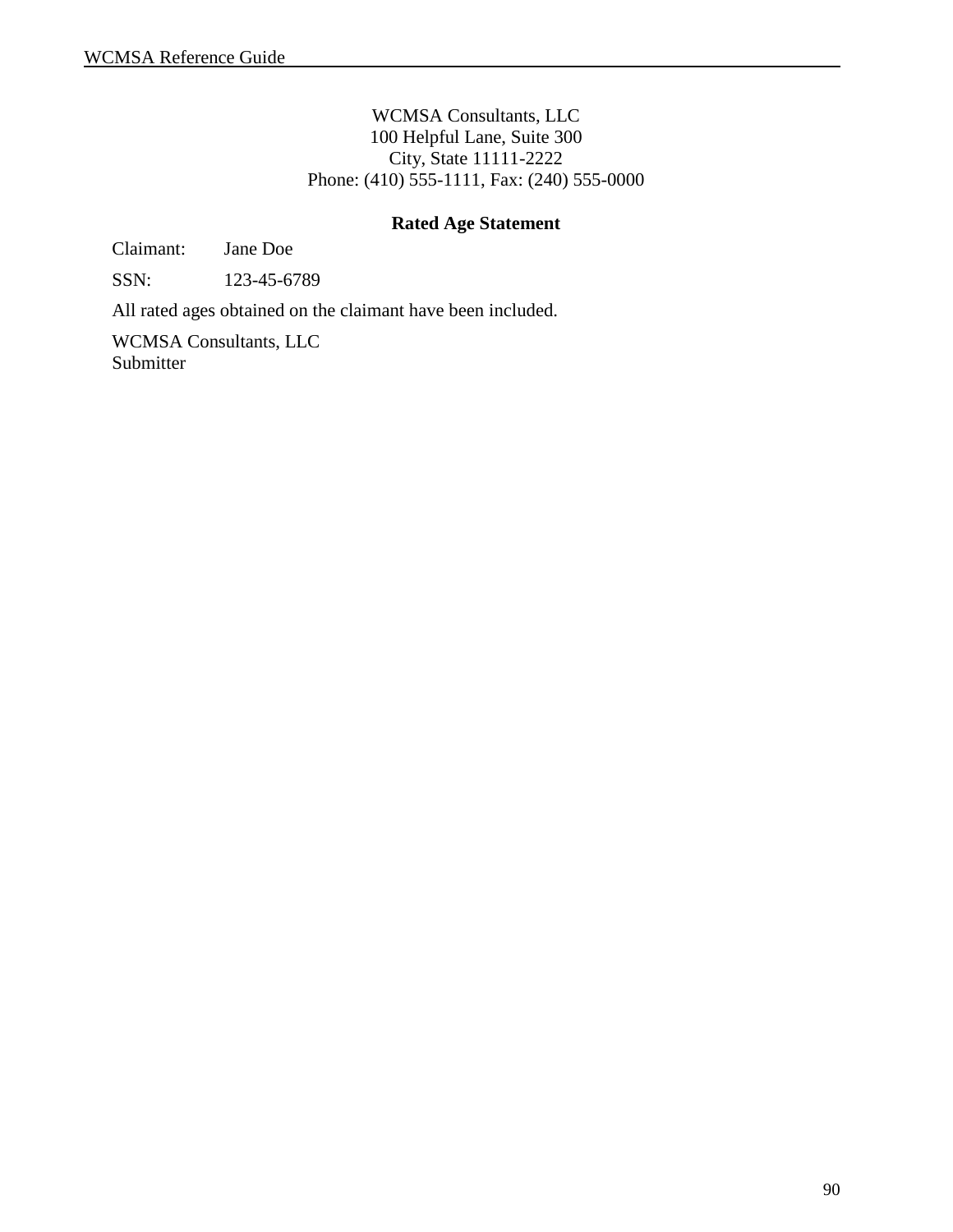## **VULCAN INSURANCE COMPANY 100 Live Long and Prosper Lane CITY, STATE 22222-4444 Phone: (302) 555-1111, Fax: (302) 555-0000**

An underwriting assessment for JANE DOE has been completed.

| Gender:            | Female            |
|--------------------|-------------------|
| Date of Birth:     | July 3, 1949      |
| Actual Age:        | 59                |
| Rated Age:         | 67                |
| <b>Issue Date:</b> | November 15, 2008 |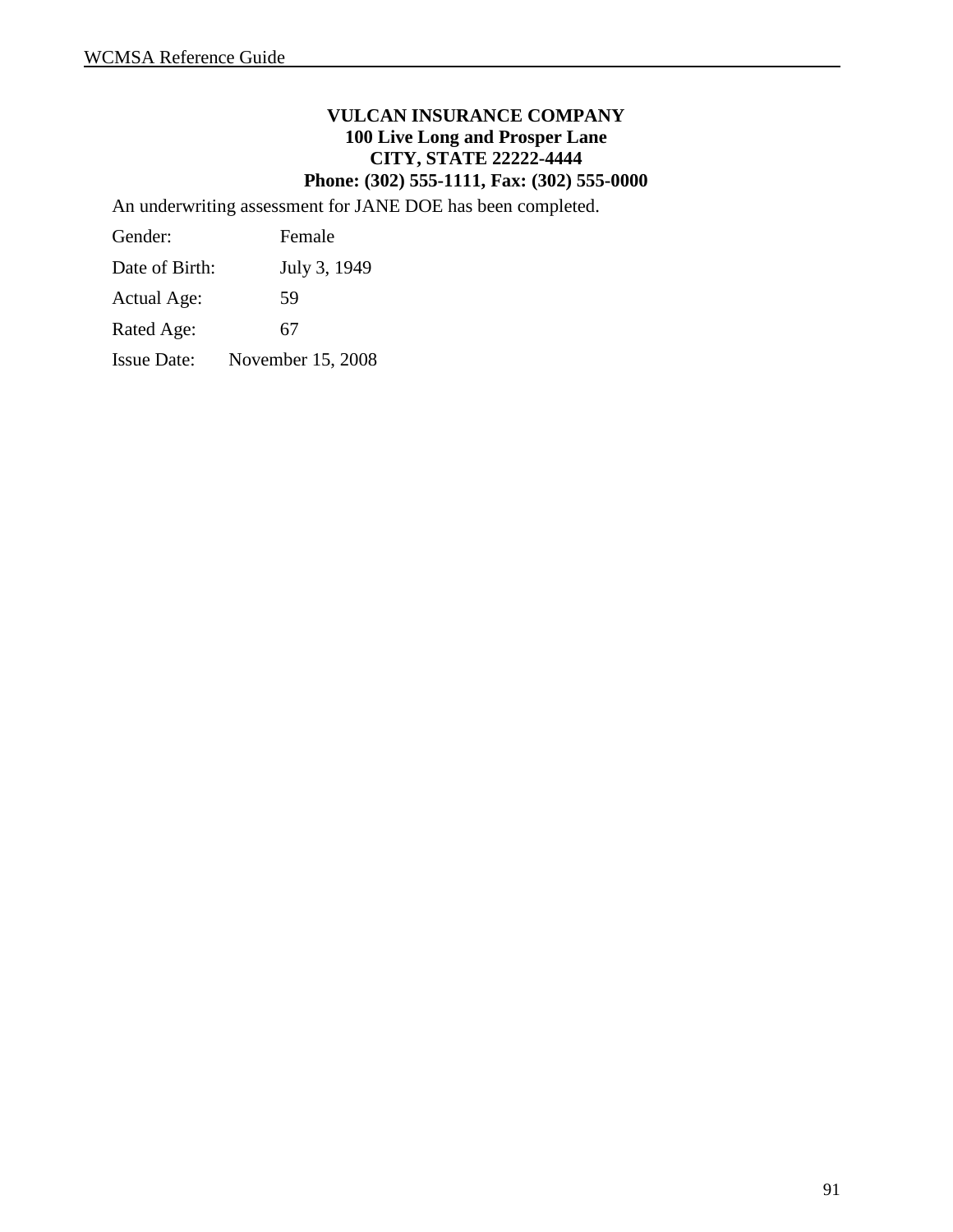### **SUNNY SETTLEMENT BROKER, INC. 200 Sunnyside Lane CITY, STATE 33333-5555 Phone: (804) 555-1111, Fax: (804) 555-0000**

Name: Jane Doe File No.: 00WS458231 Gender: Female DOB: July 3, 1949 Actual Age: 59

Ratings obtained from:

#### **A. The Good Life Ins Co, Charles N. Reilly, Phone (410) 555-0000, Fax (410) 555-9999**

| Gender:            | Female            |
|--------------------|-------------------|
| Date of Birth:     | July 3, 1949      |
| Actual Age:        | 59                |
| Rated Age:         | 62                |
| <b>Issue Date:</b> | November 11, 2008 |

#### **B. Live Better Ins Co, Inc., Doris Day, Phone (410) 333-0000, Fax (410) 555-8888**

| Gender:            | Female            |
|--------------------|-------------------|
| Date of Birth:     | July 3, 1949      |
| Actual Age:        | 59                |
| Rated Age:         | 65                |
| <b>Issue Date:</b> | November 12, 2008 |

#### **C. Fortunate Life Ins Co, LLC, Ruff Day, Phone (410) 777-0000, Fax (410) 555-0000**

| Gender:            | Female            |
|--------------------|-------------------|
| Date of Birth:     | July 3, 1949      |
| Actual Age:        | 59                |
| Rated Age:         | 72                |
| <b>Issue Date:</b> | November 12, 2008 |

#### **D. Lively Life Ins. Co., Faye Ray, Phone (410) 444-0000, Fax (410) 555-1111**

| Gender:            | Female            |
|--------------------|-------------------|
| Date of Birth:     | July 3, 1949      |
| Actual Age:        | 59                |
| Rated Age:         | 77                |
| <b>Issue Date:</b> | November 13, 2008 |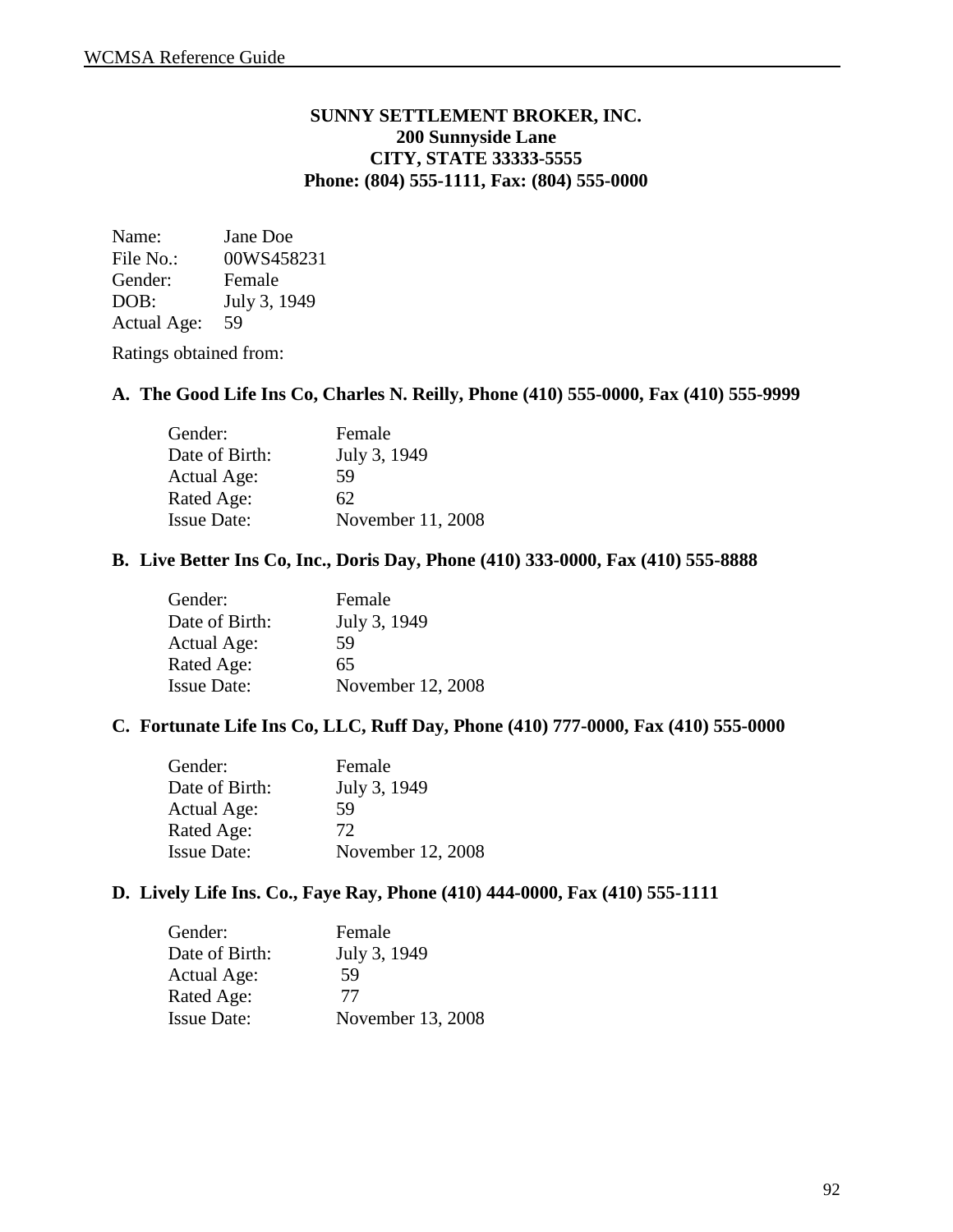# **Appendix 5: 20 – Life Care/Future Treatment Plan**

# 20 – Life Care/Future Treatment Plan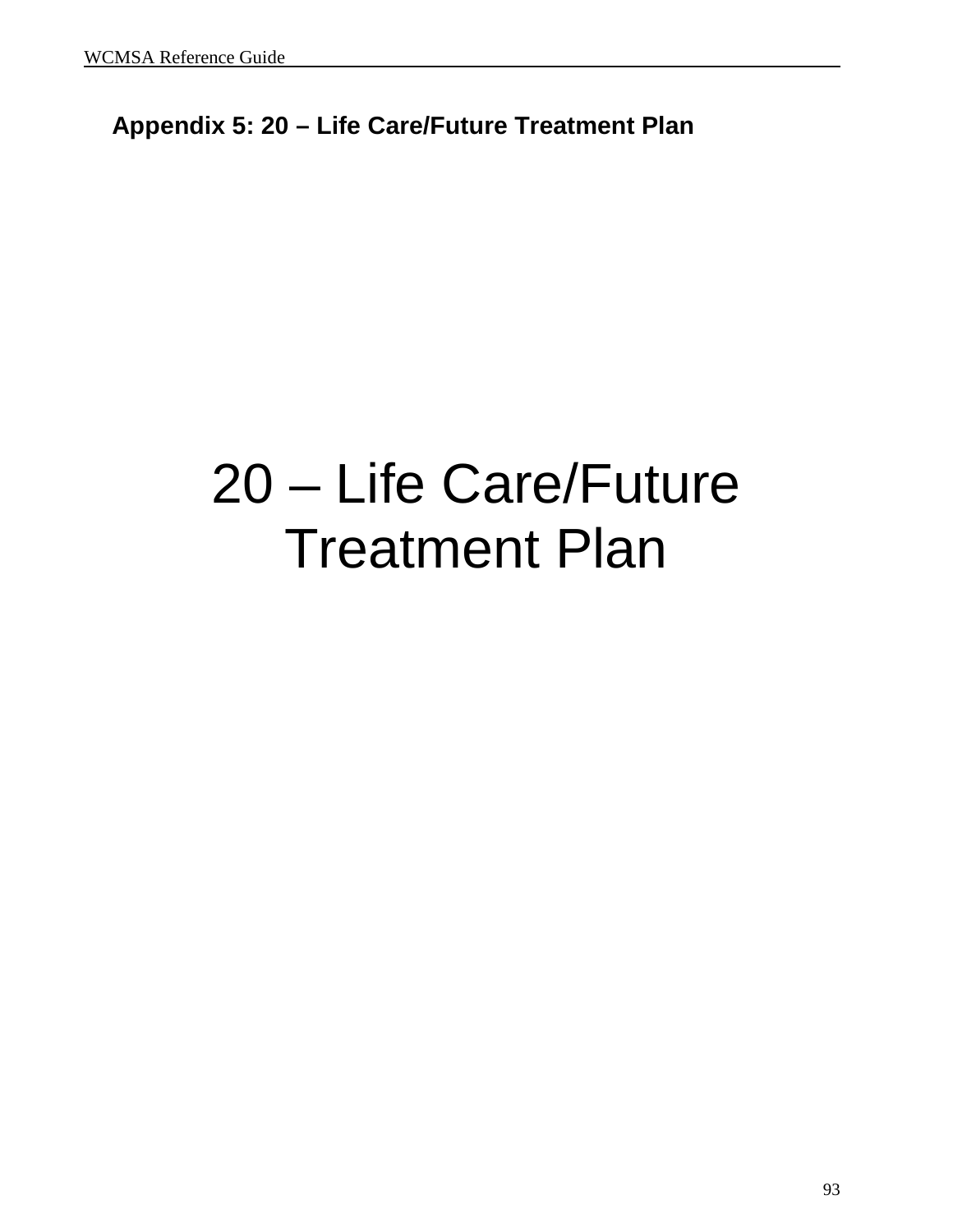# **GREATLIFEPLAN, LLC 100 Easylife Way City, State, 22222 Phone: (888) 555-1111 Fax: (888) 555-0000**

Life Care Plan

Future Medical Care – Medicare Covered Items and Services and Prescription Drugs

| Client:          | Jane Doe                                      |
|------------------|-----------------------------------------------|
| Date prepared:   | 10/18/2008                                    |
| Prepared by:     | Rita Reviewer, RN, CCM                        |
| DOB:             | July 3, 1949                                  |
| DOI:             | 01/31/01, 04/13/02                            |
| Diagnoses:       | 721.1 Cervical spondylosis without myelopathy |
|                  | 723.1 Cervicalgia                             |
|                  | 723.4 Brachial neuritis or radiculitis NOS    |
| Median rate age: | 67                                            |
| Life expectancy: | 17 years                                      |

#### **Calculation of WCMSA for medical items and services related to claim:**

Medical Item or Service, Number, Every x years, # of years, Price per service, Lifetime Total Pain management, 4, every 1 year, for 17 years, price \$80.56 per service, \$5,478.08 Lab work Rx, 1, every 1 year, for 17 years, price \$36.67 per service, \$623.39 Orthopedist, 1, every 1 year, for 17 years, price \$80.56 per service, \$1,369.52 X-ray Cervical, 5, every 17 years, for 17 years, price, \$111.31 per service, \$556.55 MRI/CT Cervical, 3, every 17 yrs, for 17 years, price \$1,386.19 per service, \$4,158.57 Trigger point injection, 6, every 17 yrs, for 17 yrs, \$80.00 per service, \$480.00 Physiotherapy, 18, every 17 years, for 17 years, price \$81.83 per service, \$1,472.94 Epidural injections, 3, every 17 yrs, for 17 yrs, price \$1,200.00 per service, \$3,600.00 **Lifetime total of all medical items and services: \$17,739.05** 

#### **Calculation of WCMSA for prescription drugs related to claim:**

Drug, National Drug Code, Dosage, Frequency, Length, Price per unit, Lifetime Total Zolpidem, 64679-0715-01, 10mg, 30/mo, for 17 yrs price \$3.65 per unit, \$22,338.00 Tizanidine, 00172-5736-70, 4mg, 90/mo, for 17 yrs price \$1.39 per unit, \$25,520.40 Hydrcdne/apap, 00591-0540-05, 10/500mg, 90/mo, for 17 yrs, price \$0.18 per, \$3,304.80 Gabitril, 63459-0404-01, 4mg, 30/mo, for 17 yrs, price \$4.41 per unit, \$26,989.20 **Lifetime total of all prescription drugs: \$78,152.40**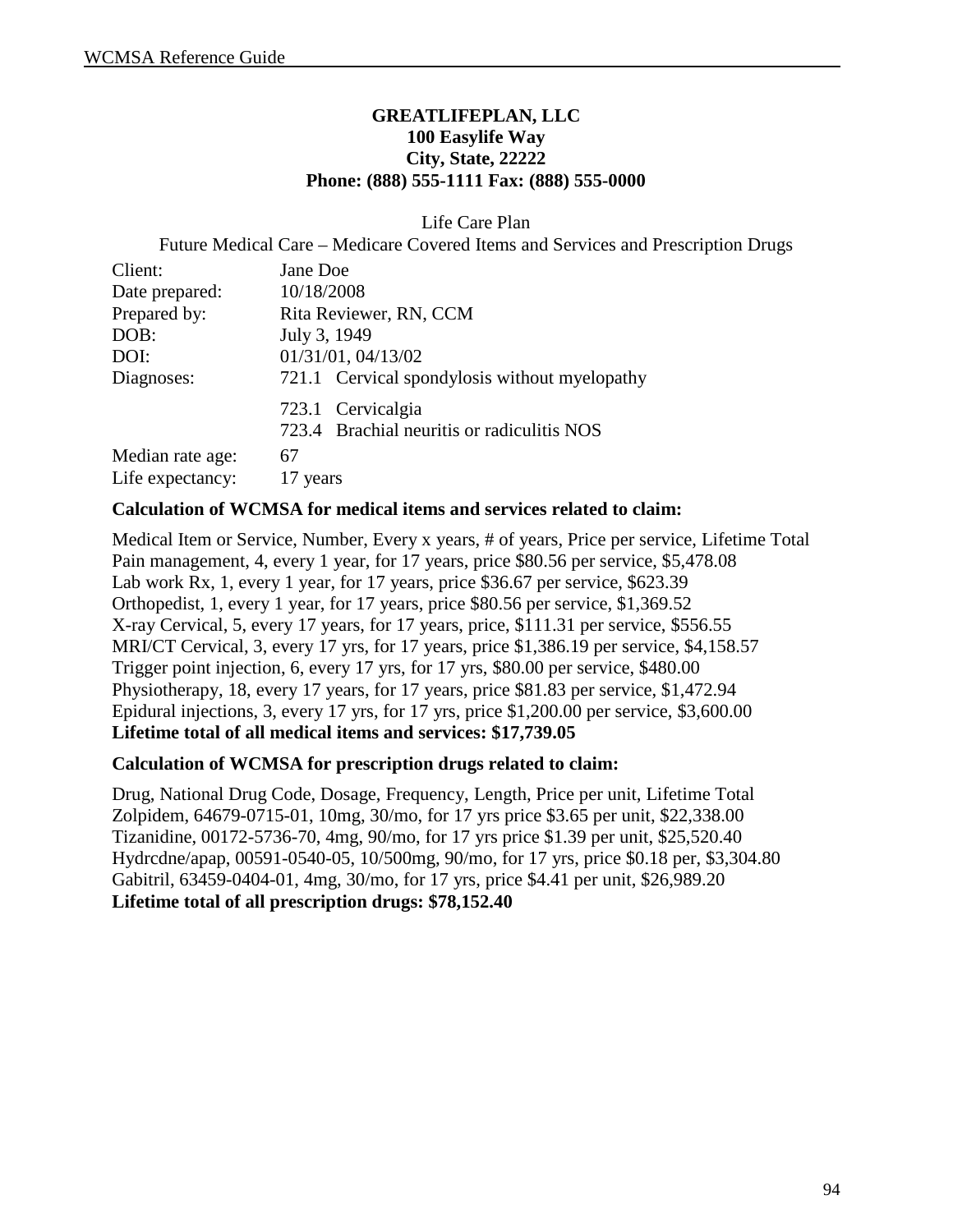# **Appendix 5: 25 – Settlement Agreement or Proposed or Court Order**

# 25 – Settlement Agreement or Proposed or Court Order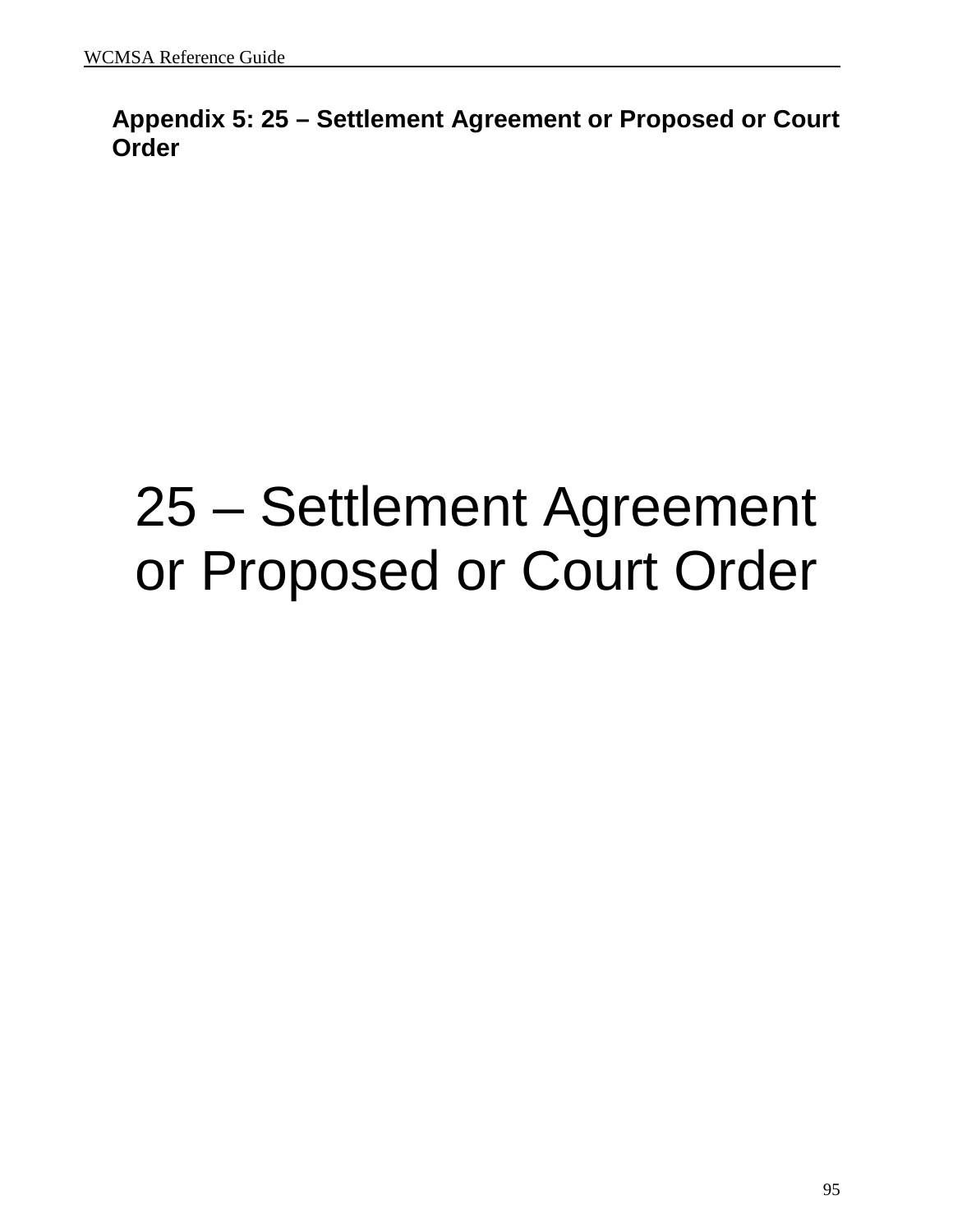#### **BEFORE THE WORKERS' COMPENSATION COMMISSION AMERICAN SAMOA**

Commission File: 000000

Jane Doe (Hereinafter called "Employee")

v.

Cool Toys Manufacturing (Hereinafter called "Employer")

Got U Covered

(Hereinafter called "Carrier/TPA")

\*\*\*AGREEMENT OF FINAL SETTLEMENT AND RELEASE\*\*\*

THIS AGREEMENT OF FINAL SETTLEMENT AND RELEASE was made and entered into on the day of by and between Employee, Employer, and Insurer.

I

The Employee, Jane Doe, for consideration of the sum of \$260,000, paid by or on behalf of the above captioned Employer/Carrier/TPA, shall release Employer/Carrier/TPA, from its obligation or liability to pay all benefits of whatever kind or classification available under the State Workers' Compensation Law on account of the above-captioned manufacturing accident and any other known or unknown (discussed below) work-related injury that the Claimant may have sustained while employed by the Employer and/or their successors, assigns, interests, officers, directors, employees, agents, shareholders or any other person or entity who may be responsible or liable for actions of the Employer.

II

Claimant represents and affirms that all accidents, injuries, and occupational diseases known to have occurred or to have been sustained while employed by the Employer have been revealed but in any event, this Settlement Agreement and Release releases the Employer/Carrier/TPA from all Workers' Compensation liability and as such, Claimant bears the risk of arguably related conditions not yet manifested. It is the intention of the parties to resolve all claims actual or potential for any and all accidents and/or injuries, arising out of and in the course and scope of employment, in exchange for the monetary consideration outlined herein.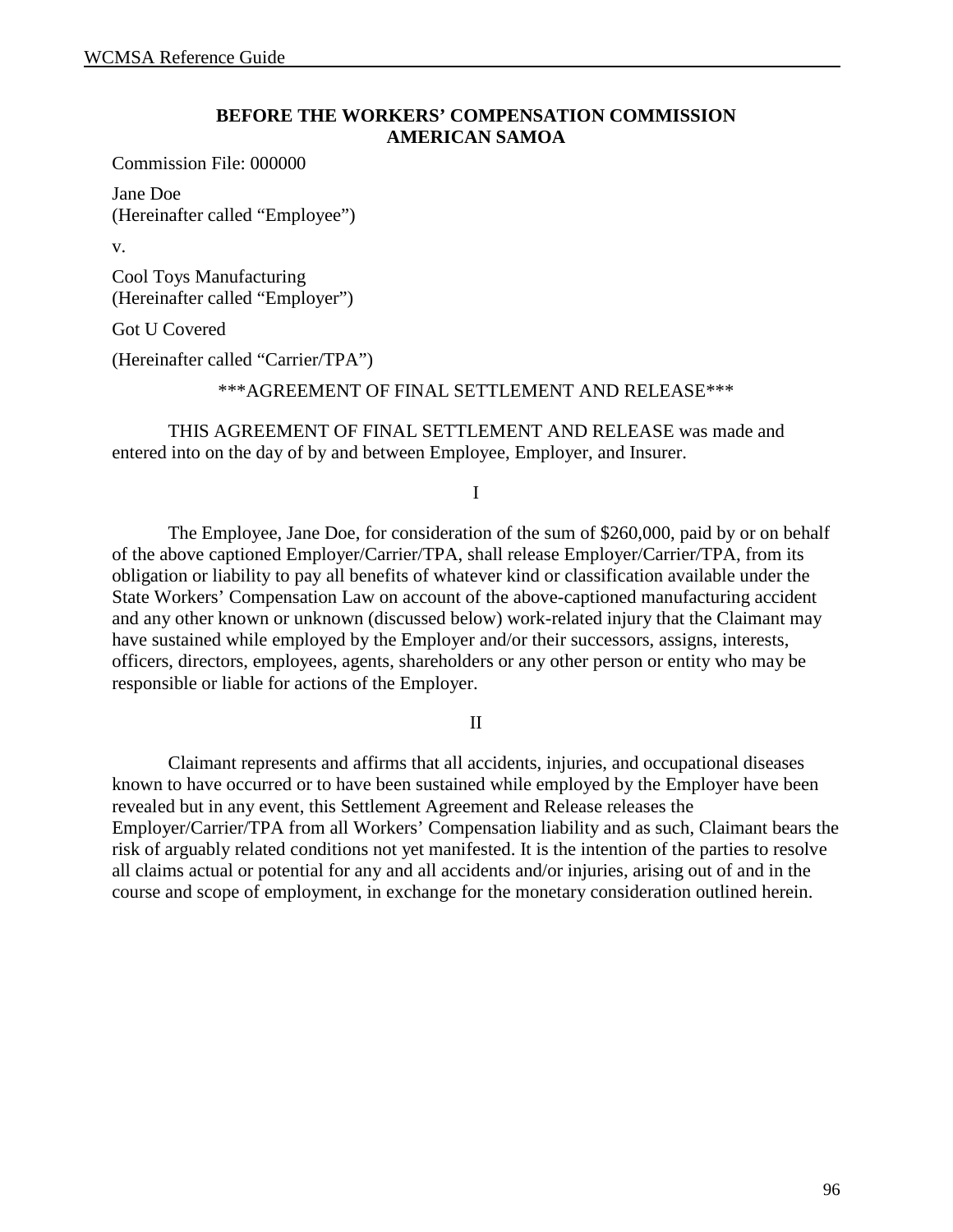#### III

The Claimant specifically acknowledges that on finality of this Settlement Agreement and Release, rights to all future medical care and treatment related or arguably related to the workers' compensation claim, whether remedial or palliative in nature, are forever and fully relinquished whether or not the Claimant's condition has been brought to a state of maximum medical improvement and regardless of whether the Claimant's condition(s) improves or seriously deteriorates for any reason whatsoever. On finality of this Settlement Agreement and Release, except as specifically provided and limited below, the Employer/Carrier/TPA shall not be responsible for either the provision or payment of any medical benefits. Any future medical care treatment or expense that may arise in the future, regardless of the cause thereof, will be the responsibility of the Claimant. Claimant understands only authorized medical providers will be paid for authorized services rendered prior to the finality of this Settlement Agreement and Release. Any medical bills from authorized providers for authorized services rendered to the finality of this Settlement Agreement and Release shall be submitted for payment by the Employer/Carrier/TPA. All medical bills from unauthorized providers are the responsibility of the Claimant, not the Employer/Carrier/TPA. Medical bills from authorized providers for services rendered after the date of finality become the responsibility of the Claimant.

#### IV

The Medicare Set Aside funds in this case are to be self-administered by the claimant. Claimant has been provided directives issued by CMS regarding her rights and responsibilities in this regard. Claimant understands that until she becomes entitled to Medicare, the MSA funds must not be used to pay the claimant's expenses. Claimant understands that the MSA funds must be placed in an interest bearing account, and this account must be separate from the individual's personal savings and checking accounts. The funds in this account may only be used for payment of medical services related to the workers' compensation claim that would normally be paid by Medicare.

It is not the intention of the Workers' Compensation Carrier to shift responsibility of future medical benefits to the Federal government. The sum of \$95,891 for future Medicarecovered expenses is intended directly for payment of these expenses. Upon proof that Medicarecovered expenses exceed \$95,891, those expenses will be forwarded to Medicare for payment of covered expenses with proper documentation. It is the responsibility of the claimant to submit bills related to the claim totaling the amount of \$95,891 before Medicare will make payment on any covered expenses related to the claim.

This allocation is based on the workers' compensation fee schedule.

#### V

Claimant and her family agree not to discuss the existence of this settlement or any of the terms to any persons in the employment of Cool Toys Manufacturing, Inc. or any former employees of Cool Toys manufacturing. The Claimant specifically agrees to keep the existence of and the terms of this settlement strictly confidential.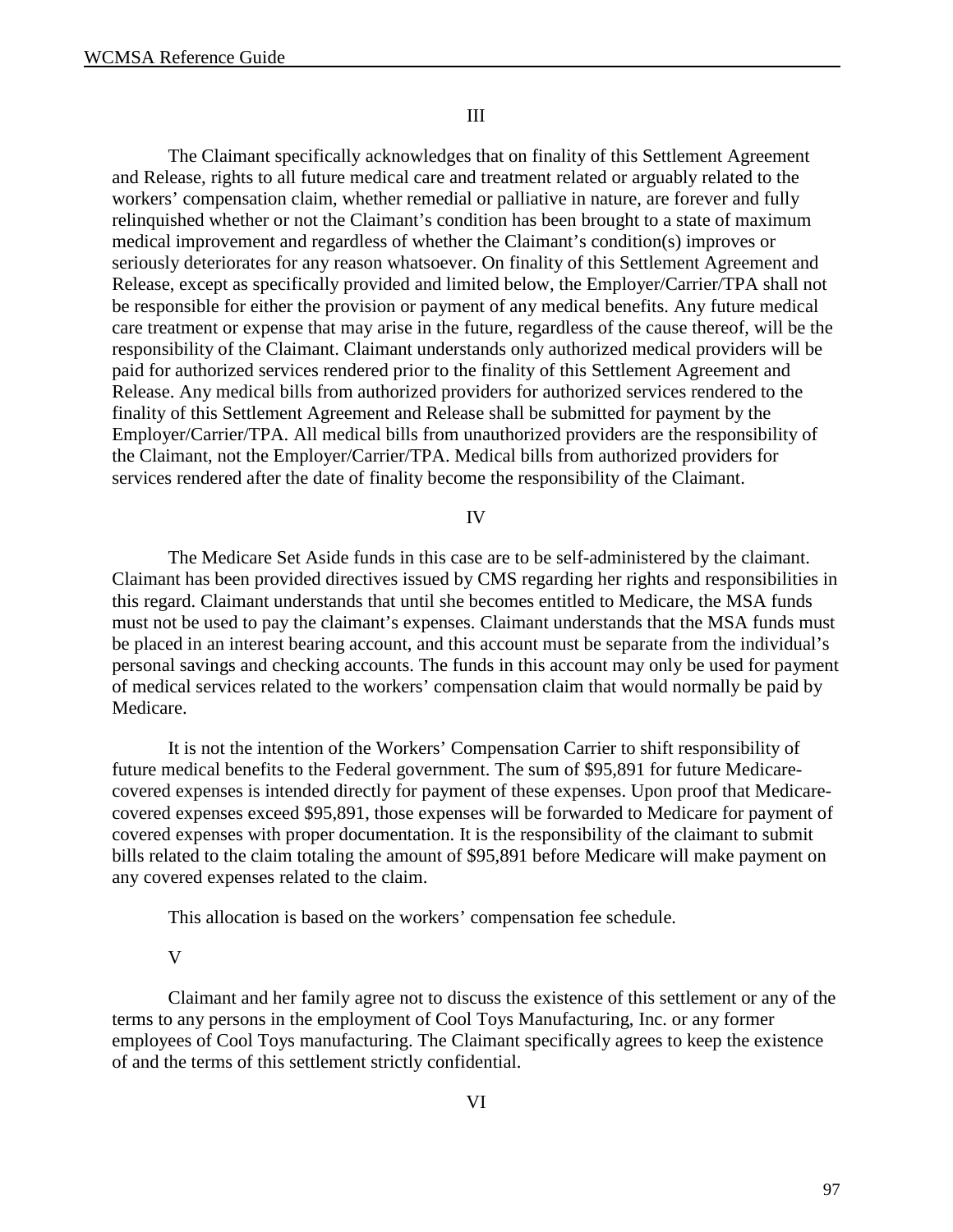The Employee accepts the following settlement as full and final compensation from her former employer:

Total WC Settlement Amount: \$260,000 broken down as follows:

| Cash to claimant for indemnity                               | \$115,000 |
|--------------------------------------------------------------|-----------|
| Cash for initial deposit non-Medicare medical needs          | \$809     |
| Annuity payout for non-Medicare medical needs                | \$1,600   |
| $(\$100/yr$ . for life (est. 16 years) starting $08/04/10$ ) |           |
| Cash for initial deposit Medicare set-aside                  | \$12,340  |
| Annuity payout for Medicare set-aside                        | \$83,551  |
| (\$5,221.94/yr. for life (est. 16 years) starting 08/04/10)  |           |
| Attorney fee                                                 | \$46,700  |
|                                                              | \$260,000 |

In testimony whereof, the parties have hereunto set their hands and affixed their seals the day and year first above herein.

Employee: Signature

Consented to by: Signature

Legal Eagle, Esq. Attorney for Employee State Bar No. 5678

And by: Signature

Conrad Courageous, Esq. Attorney for Employer/Carrier/TPA

Attest: Signature

NOTARY PUBLIC, American Samoa My Commission Expires: March 10, 2010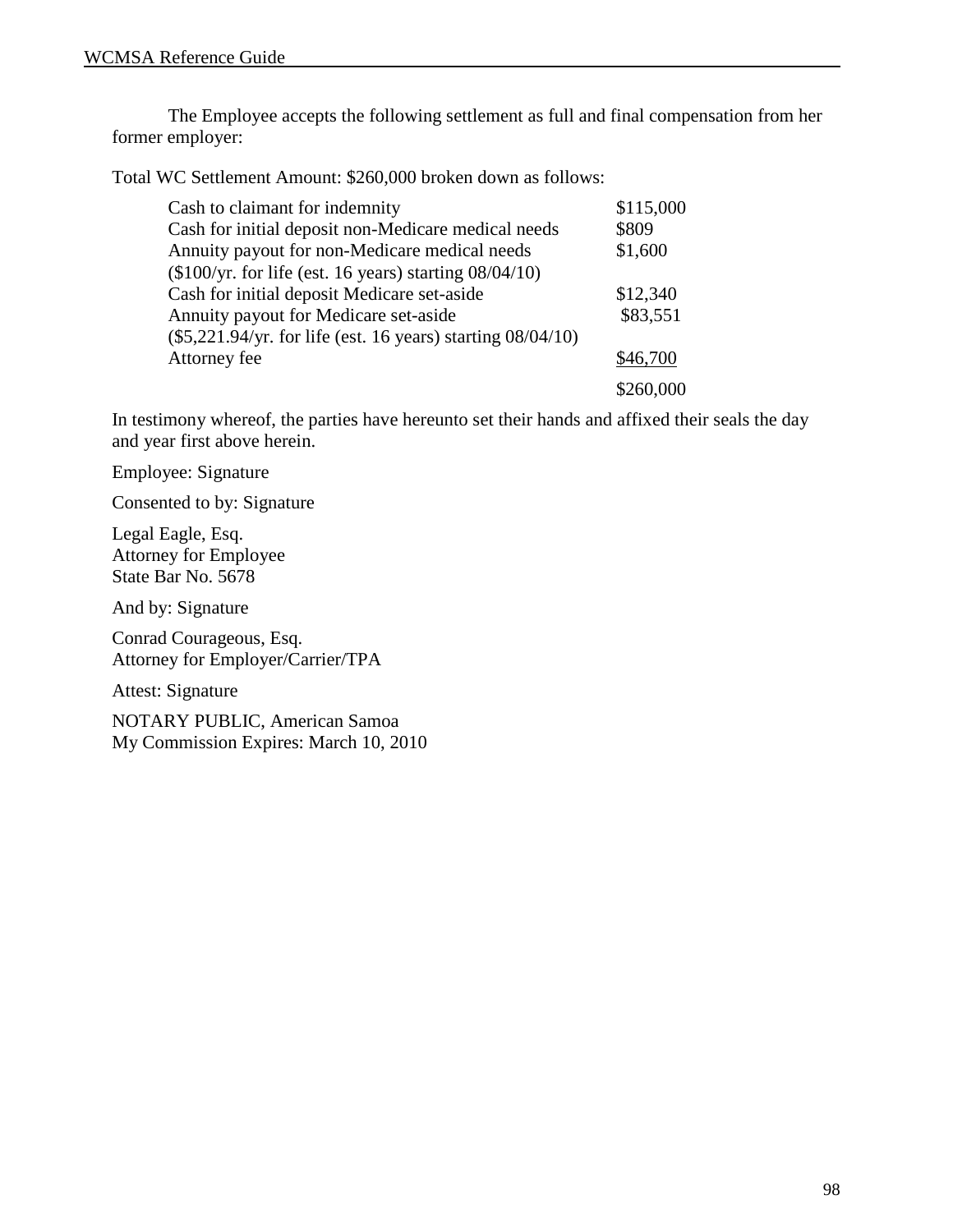# **Appendix 5: 30 – WCMSA Administration Agreement**

# 30 – WCMSA Administration Agreement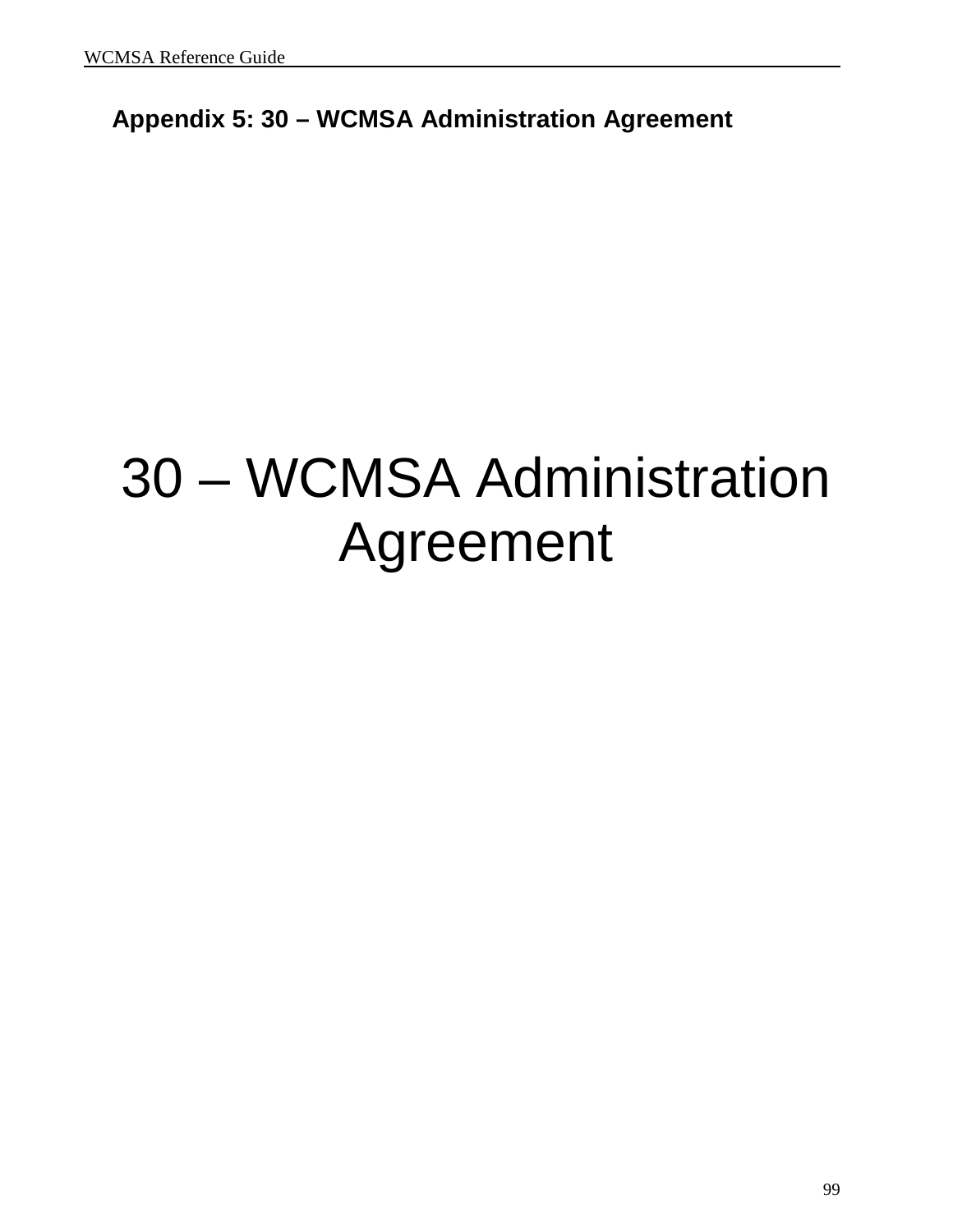# **ADMINISTERING YOUR STRUCTURED WORKERS' COMPENSATION MEDICARE SET-ASIDE ARRANGEMNT (WCMSA)**

You have chosen to personally administer the WCMSA account established as part of a Workers' Compensation (WC) settlement, judgment, award, or other payment. It is important that you understand the Centers for Medicare & Medicaid Services' (CMS) policies regarding WCMSA accounts.

By law (Section 1862(b)(2) of the Social Security Act), Medicare is not permitted to pay for medical items or services, including prescription drug expenses, related to the workers' compensation claim until the approved WCMSA amount is appropriately exhausted ("properly spent") on related medical care that is covered and otherwise reimbursable by Medicare ("Medicare covered"). Where a workers' compensation settlement, judgment, award, or other payment is less than the approved WCMSA amount, Medicare is not permitted to pay for related medical care until the whole settlement, judgment, award, or other payment is properly spent on related medical care. The WCMSA funds must be placed in an interest-bearing account. Funds in the account may not be used for any purpose other than payment of future medical care that is Medicare covered and is related to the workers' compensation claim, or for certain allowable expenses. For details on using the account, see the WCMSA Reference Guide and the Self-Administration Toolkit at<http://go.cms.gov/wcmsa>on the CMS website.

Funds in a WCMSA account may not be used to purchase a Medicare supplemental insurance policy or a Medigap policy, or to pay for the premiums for such policies.

When a WCMSA is funded as a structured settlement (settlement monies paid out in yearly installments over a number of years), any WCMSA funds that are not used in a given year must remain in the account to pay for related medical care during later years. If available WCMSA funds for a particular year (the current year's full structured payment plus any prior year's remaining funds plus interest) have been properly spent, Medicare will pay for covered items and services that are related to the workers' compensation claim for the remainder of that year until the scheduled date for the next deposit into the WCMSA account. Bills should be paid in the order they are received to help the Benefits Coordination & Recovery Contractor (BCRC) confirm that the funds have been properly spent for that year. Medicare will pay for items and services covered by Medicare that are unrelated to the workers' compensation claim according to Medicare's payment rules.

Basic instructions for establishing and administering a WCMSA account are listed below; more thorough instructions can be found in the Self-Administration Toolkit mentioned above [\(http://go.cms.gov/wcmsa\)](http://go.cms.gov/wcmsa). If you have any further questions regarding these requirements, please contact the Medicare Regional Office (RO) assigned to you. You can find a list of ROs at <http://cms.gov/regionaloffices/>on the CMS web site; scroll to the Downloads section near the bottom of the page. For questions about annual attestations, contact the BCRC:

WCMSA Proposal/Final Settlement P.O. Box 138899 Oklahoma City, OK 73113-889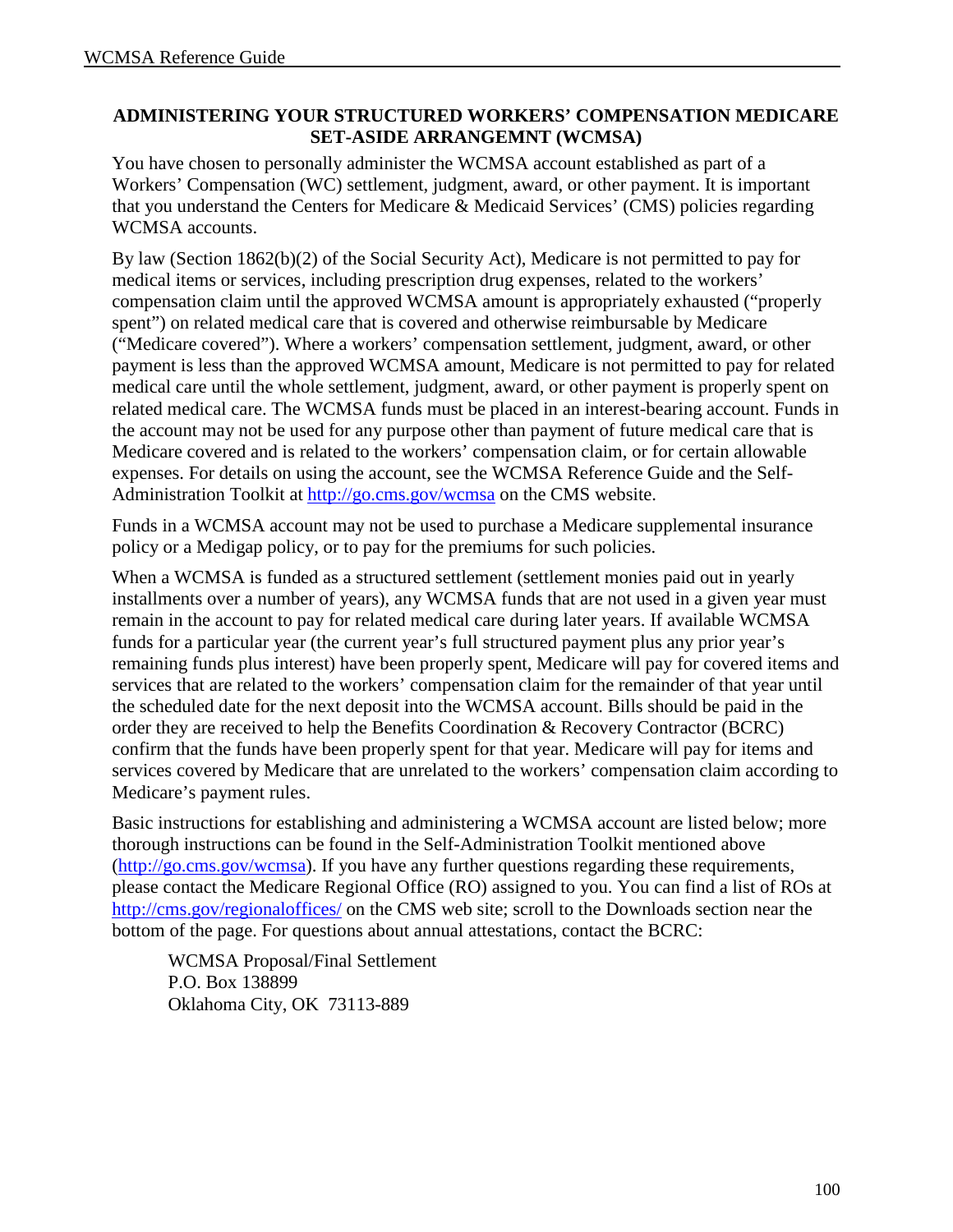## **Establishing and Using Your Medicare Set-Aside Account**

- WCMSA funds must be placed in an interest-bearing account, separate from your personal savings or checking account.
- WCMSA funds may only be used to pay for medical items and services and prescription drug expenses related to your workers' compensation claim that would **normally be paid by Medicare**, or for certain allowable expenses.
- If you have a question regarding Medicare's coverage of a specific item, service, or prescription drug, please call 1-800-MEDICARE (1-800-633-4227) or visit CMS' website at<http://www.medicare.gov/> where you can search for the item, service, or drug to see if it's covered.

**Note:** If funds from the WCMSA account are used to pay for services other than Medicareallowable medical expenses related to the workers' compensation claim, Medicare will not pay injury-related claims until these funds are restored to the WCMSA account and then properly spent.

# **Record Keeping**

- You may use the WCMSA account to pay for the following costs that are directly related to the account:
	- c) Document copying charges
	- d) Mailing fees or postage
	- e) Any banking fees related to the account
	- f) Income tax on interest income from the account
- As administrator of the account, you will be responsible for keeping accurate records of payments made from the account. These records may be requested by the BCRC as proof of appropriate payments from the WCMSA account.
- Annually, you must sign and submit a copy of the attached attestation letter, which states that all payments from the WCMSA account were made for Medicare-covered medical and prescription drug expenses related to the workers' compensation claim.
- An annual attestation must be submitted to the BCRC at the address listed on the first page of these instructions no later than 30 days after the end of each reporting year, which starts with the date the account is established and ends on that date in the following year.
- Funds remaining in the account at the end of a reporting year must remain in the account for the next year, along with any accrued interest.
- If your WCMSA funds are completely spent but you expect another annual deposit, send the attestation to inform Medicare that the account is temporarily exhausted. Medicare will pay for workers' compensation claim-related medical expenses until the next annual deposit.

• The annual attestation should continue through depletion of the WCMSA account. **DO NOT SEND YOUR ANNUAL ATTESTATION DIRECTLY TO CMS. Please send your annual attestation to the BCRC.**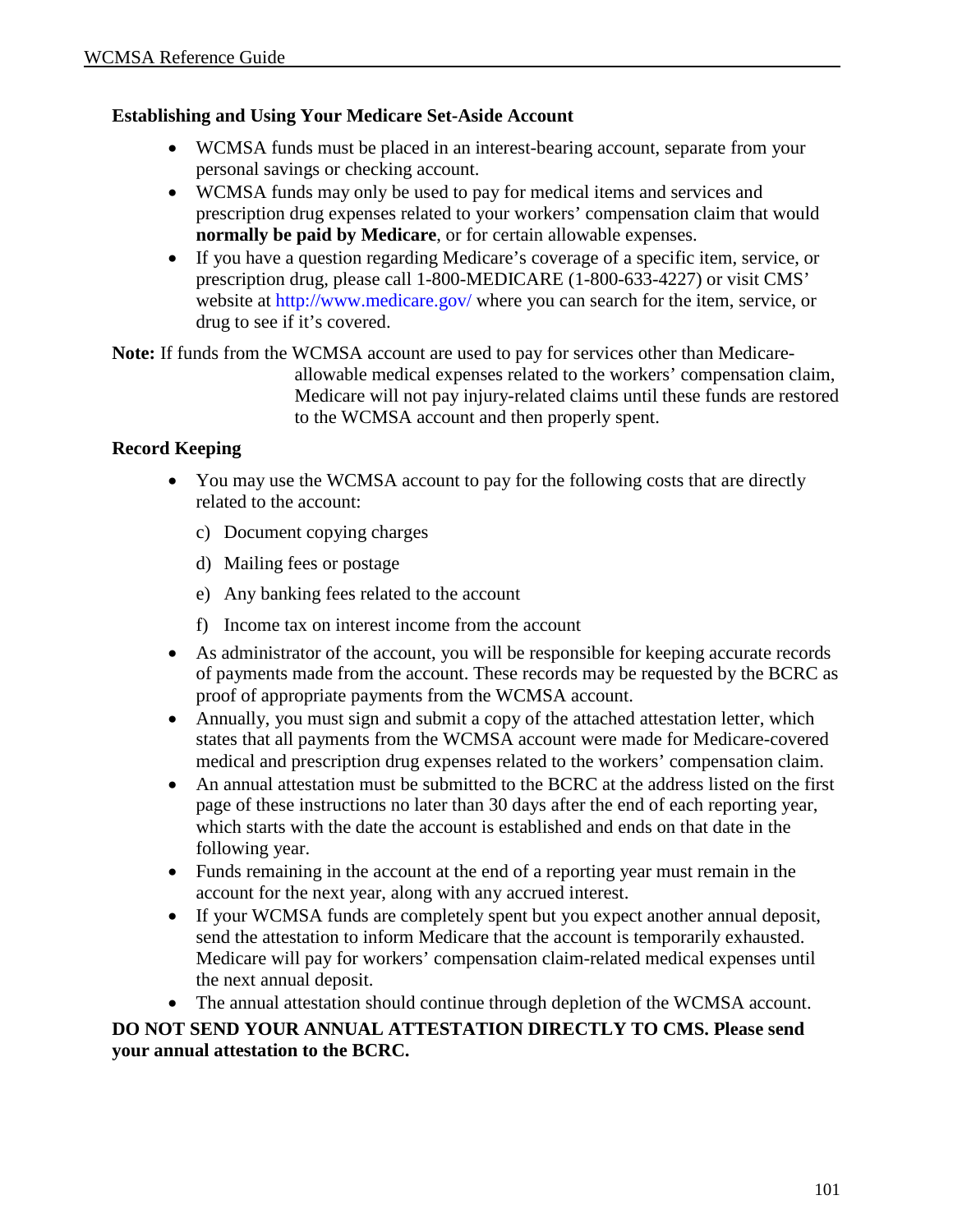Claimant: Jane Doe SSN: 123-45-6789 DOI: 01/31/01, 04/13/02 Employer: Cool Toys Manufacturing, Inc.

Claimant: Signature

Date: 11/01/08

I, Legal Eagle, counsel for Jane Doe, have reviewed the above agreement with the Claimant and have explained it in detail. I believe that Ms. Doe fully understands the complete contents of the document and the duties she is undertaking to administer her WCMSA.

Counsel Signature

Date: 11/01/08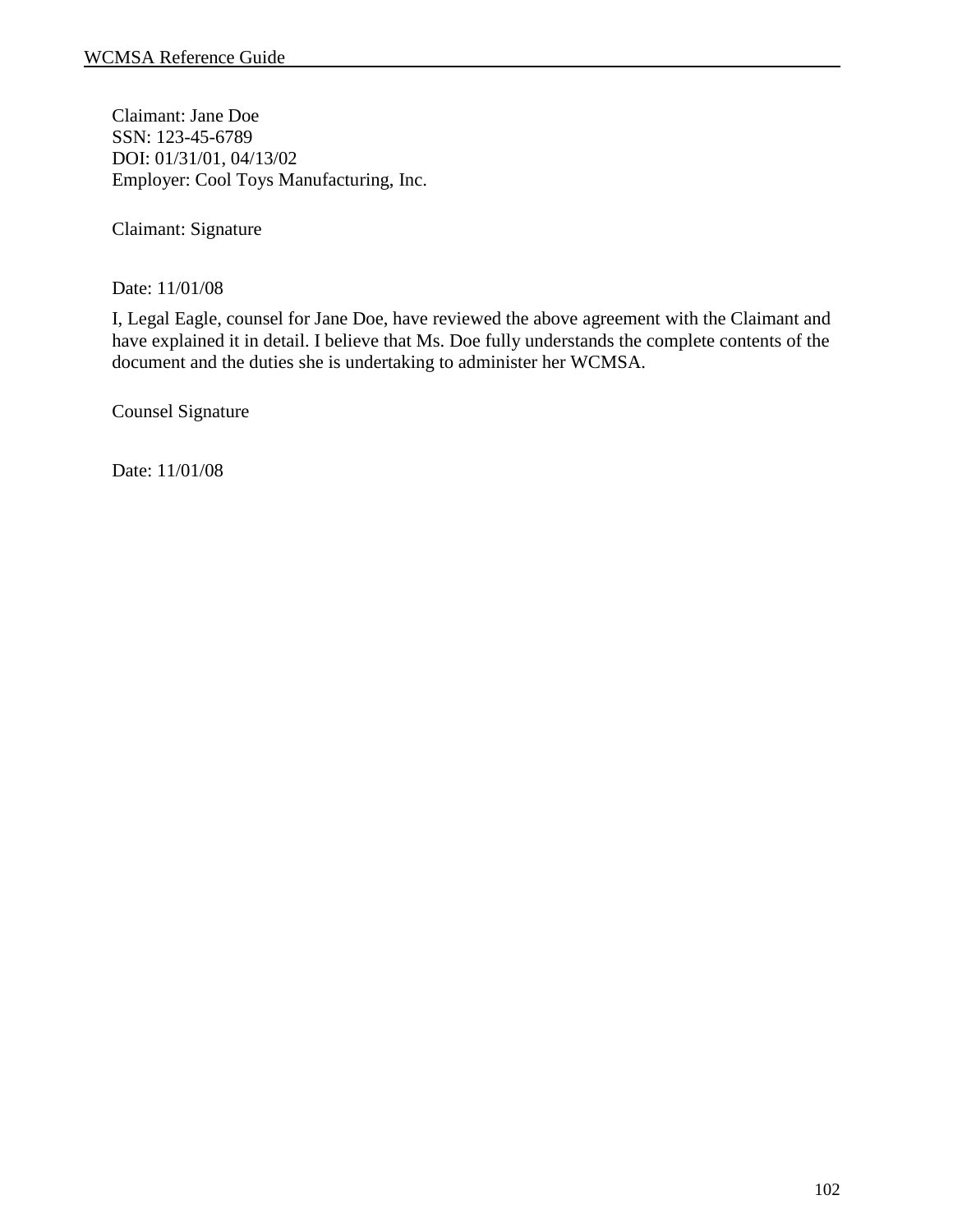## **Appendix 5: 35 – Medical Records**

## 35 – Medical Records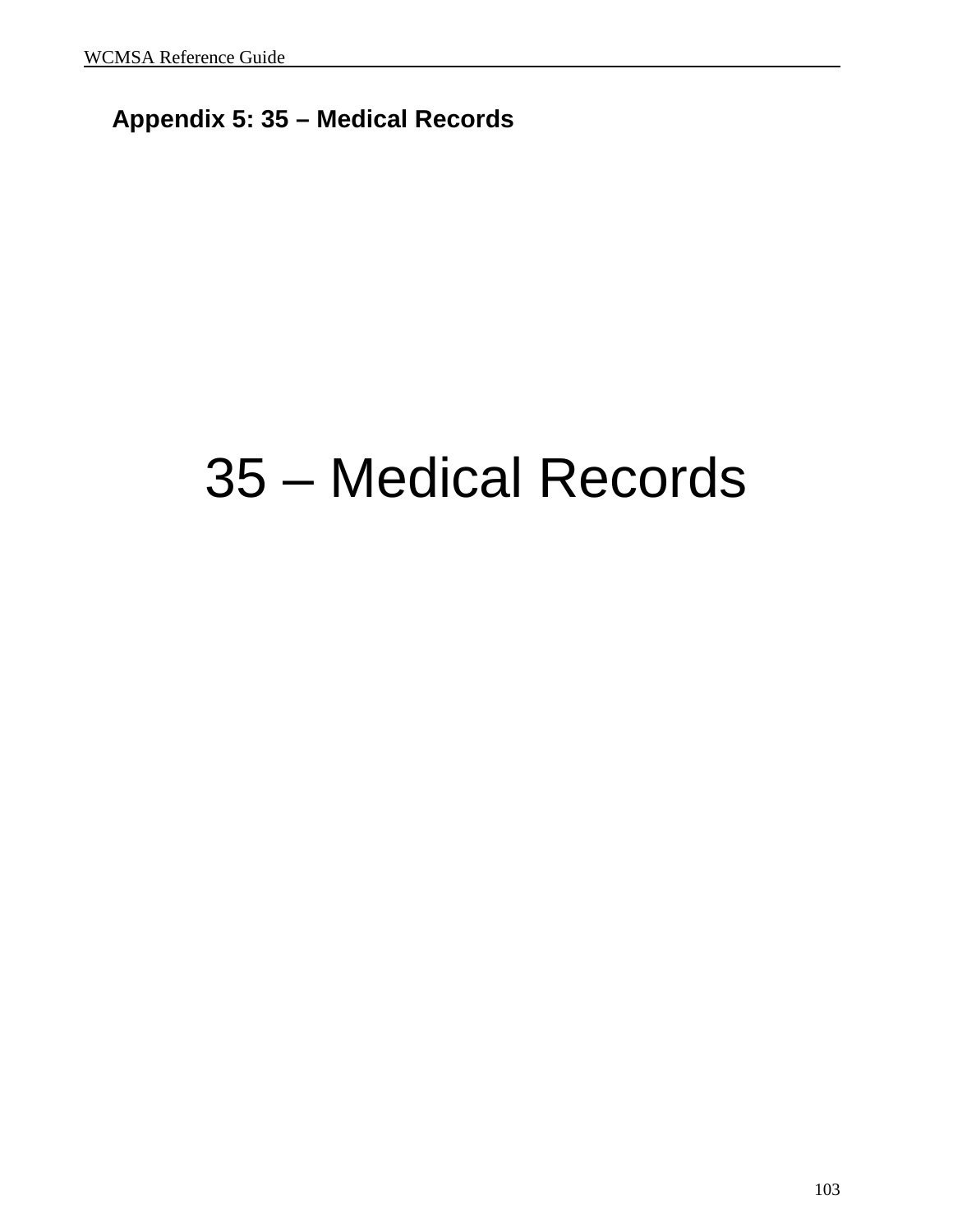#### **AMERICAN SAMOA BOARD OF WORKER'S COMPENSATION**

#### **A. EMPLOYER'S FIRST REPORT OF INJURY OR OCCUPATIONAL DISEASE**

OSHA File No.: Carrier/TPA File No.: ABC-987654321 Employer/Address: Cool Toys Manufacturing, Inc., 22 Playful Ln, City, ST 11111 Employer Phone: (684)-555-1111 Employer FEIN: 12-3456789 Employer Location address (If Different): Nature of Business: Manufacturing Carrier/TPA & Address: Got U Covered, LLC, 100 Carrier Blvd, City, St 66666-3333 Carrier/TPA Phone: Phone (412) 555-1111 Carrier/TPA FEIN: Place of Accident or Exposure: Cool Toys Manufacturing, Inc. Occupation: Construction personnel Employee Name (Last, First): Doe, Jane Date of Birth: 07/03/49 Social Security Number: 123-45-6789 Address: 100 Felldown Lane, City, ST 22222-1111 Date of Injury: 01/31/01 & 04/13/02 Home phone number: 803-555-1111 Number of dependents including spouse: Gender: Female Time of Injury: Time workday began: Date Employer Notified: Date Hired: Did Employee work the Next Day?: No First Date Employee Failed to Work a Full Day: Did Employee Receive Full Pay for Date of Injury? Hours Worked Per Day: Hours Worked Per Week: Number of Days Worked Per Week: 5 List Normally Scheduled Off Days: Saturday, Sunday Wage Rate at Time of Injury or Disease: If employee is paid hourly, on commission or piecework basis, enter average weekly amount: If board, lodging or other advantages were furnished, enter average weekly amount: Did Injury/Illness/Exposure Occur on Employer's Premises?: Yes Type of Injury/Illness: 59-USING TOOL OR MACHINERY Part of Body Affected: 25- NECK NOC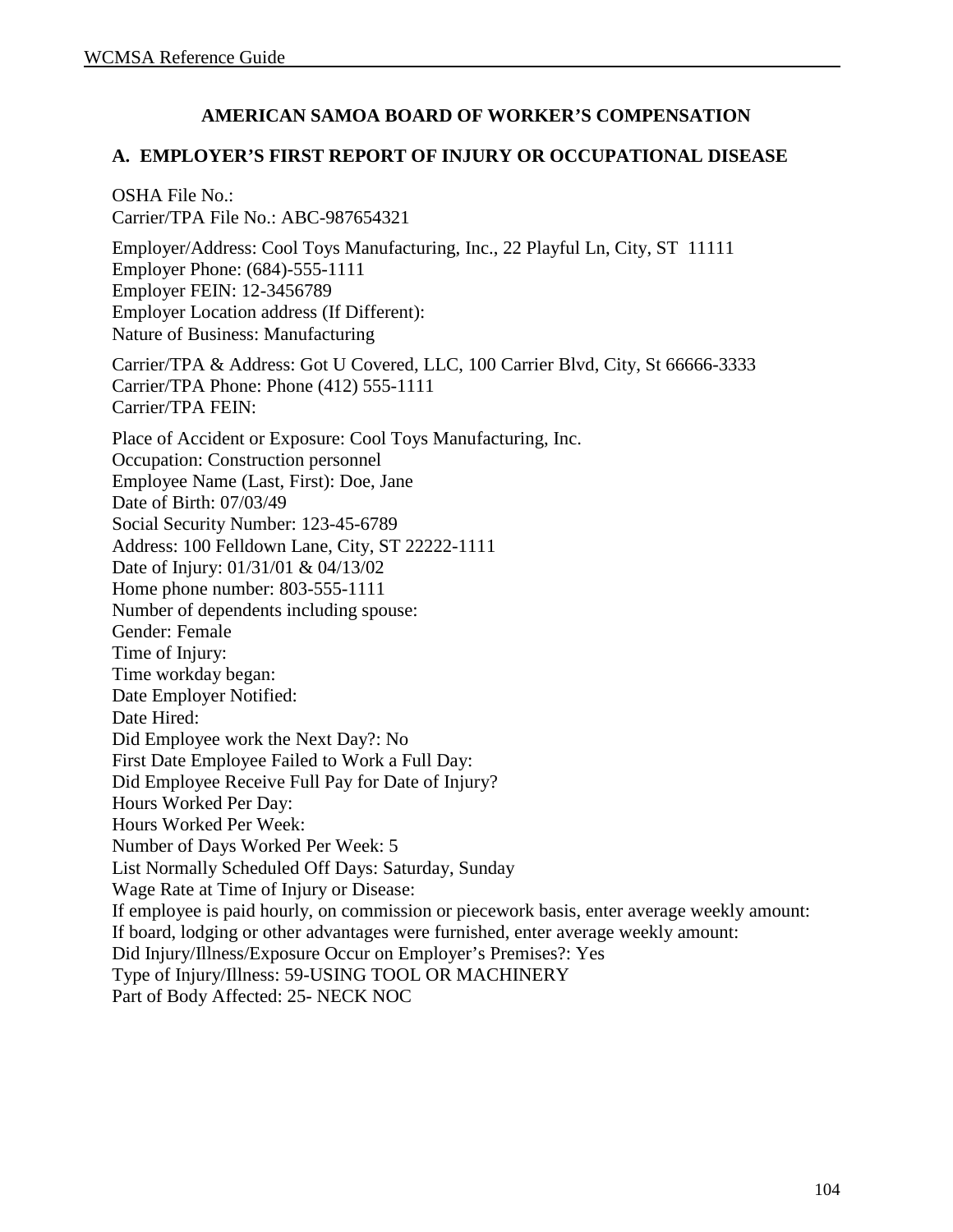How Injury or Illness/Abnormal Health Condition Occurred. What was the employee doing just prior to accident?: SHE WAS TIGHTENING DOWN A VALVE AND FELT HER NECK START BURNING If Returned to Work, Give Date: Returned at What Wage per Hour?: If Fatal, Give Date of Death: Treating Physician (Name and Address): Initial Treatment: Hospital/Treating Facility (Name and Address):

Report Prepared By (Print or Type): Johnny Q. Supervisor Position: Telephone Number: Date of Report: 2/3/01

EMPLOYER'S FAILURE TO SUBMIT THIS REPORT TO CARRIER/TPA IMMEDIATELY MAY RESULT IN PENALTY

#### **B. FOR USE BY CARRIER/TPA/SELF-INSURER**

Average Weekly Wage: \$700.00 Weekly Benefit: \$ Date of disability: Date of First payment: Compensation Paid: \$ Penalty paid: \$ Previous Medical Only: Yes ( ), No ( )

BENEFITS ARE PAYABLE FROM FOR: ( ) Total/temporary total disability ( ) Temporary partial disability ( ) Permanent partial disability of % to for weeks UNTIL WHEN THE EMPLOYEE

ACTUALLY RETURNED TO WORK ALL OTHER SUSPENSION REQUIRE THE FILING OF FORM WC2 WITH THE BOARD OF WORKERS' COMPENSATION AND THE EMPLOYEE By (Carrier/TPA/Self insurer: Type or Print Name of Person Filing Form or Sign): Johnny Q.

Adjuster Date: 02/03/01 Phone:

Willfully making a false statement for the purpose of obtaining or denying benefits is a crime subject to penalties of up to \$10,000 per violation.

FORM WC-1 (REV. DATE 7/2002) EMPLOYER'S FIRST REPORT of INJURY or OCCUPATIONAL DISEASE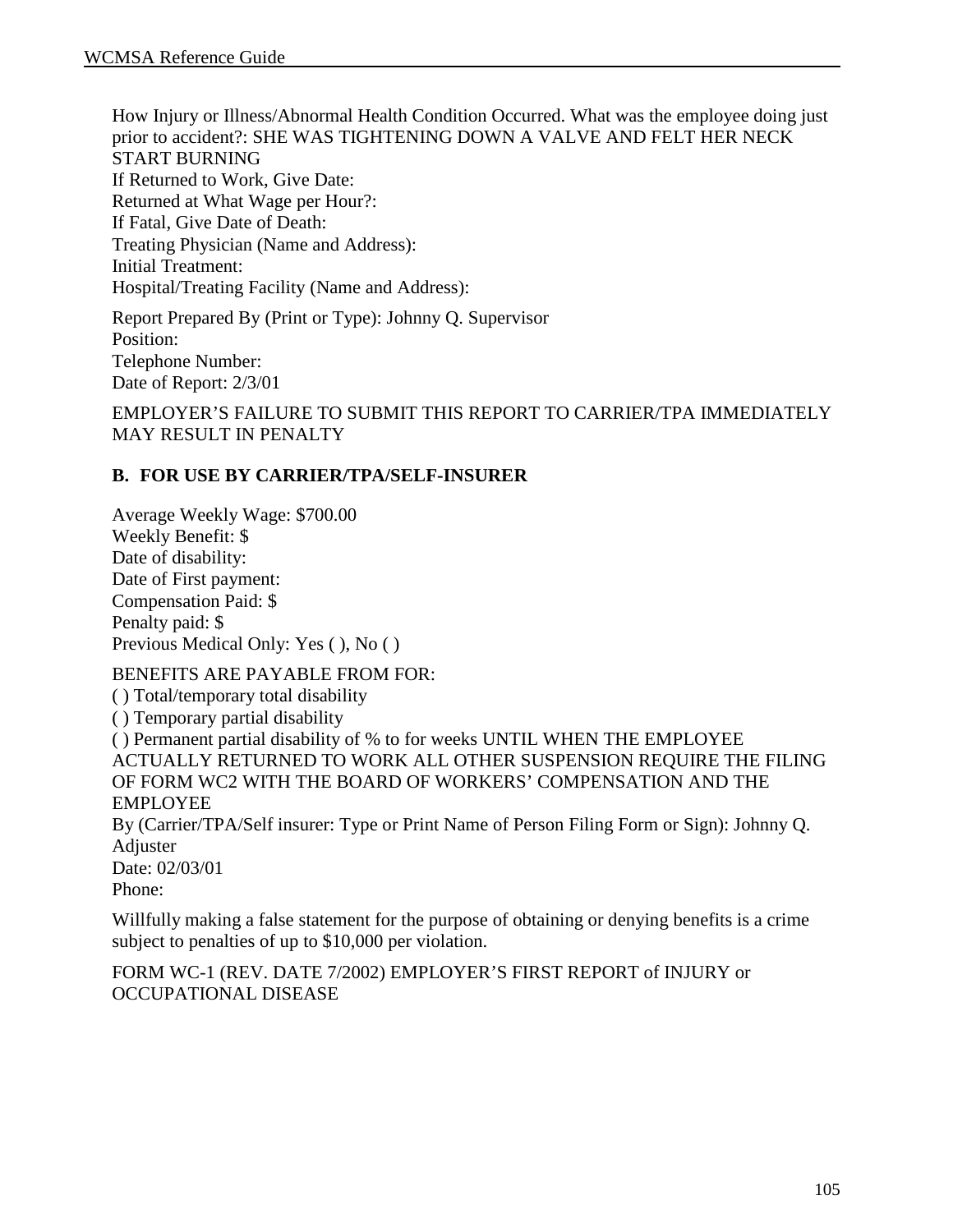#### **American Samoa Regional Medical Center 123 South Main Street Pago, Pago, American Samoa 54321**

PATIENT: Doe, Jane PT DOB: 07/03/1949

| DICTATED:    | 07/26/2002 11:31 A   |
|--------------|----------------------|
| TRANSCRIBED: | $07/26/2002$ 14:51 P |
| mq/856954    |                      |

ADMITTED: 07/26/2002 DISCHARGED: Jack G. Skellington, M.D. 010006879846546/2A 211202 58-62-48

OPERATIVE NOTE: Jack G. Skellington

DATE OF OPERATION: 07/26/2002

PREOPERATIVE DIAGNOSIS: C5, 6 cervical disk herniation

POSTOPERATIVE DIAGNOSIS: Same

SURGEON: Jack G. Skellington

ASSISTANT: Kathleen Wratchet, R.N., F.A.

OPERATION:

1. C5, 6 cervical diskectomy with anterior intrabody fusion (Allograft) 2. Codman slim lock anterior cervical plate stabilization

ANESTHESIA: General endotracheal

OPERATIVE INDICATIONS: The patient is a 53-year-old female who presented with cervical myelo-radiculopathy. MRI demonstrated a massive disk herniation at the C5, 6 level with signal changes in the spinal cord.

DESCRIPTION OF OPERATION: The patient was brought to the Operating Room. Preoperatively for one week before this procedure she had been on a high dose of Decadron. Immediately pre-op in the holding area she was started on the Methyl Prednisolone spinal cord injury protocol for additional steroids. She was brought to the Operating Room, underwent an awake fiberoptic intubation. The patient was then positioned on the operating room table with a towel beneath her shoulders and her head in a sand bag doughnut in a neutral position exactly the way we were going to be performing the operation. Neurologic examination was documented with the patient moving both her arms and legs. After this was done she was put to sleep. I then prepped and draped the left lateral neck, a transverse incision was then made at approximately the level of the cricoid cartilage. This was carried from the midline to the medial border of the sternocleidomastoid muscle. The wound was deepened, the platysma was identified. It was divided in the direction of its fibers in an intra-fascial dissection technique and finally dividing the superficial, middle and deep cervical fascia sequentially. The pre-vertebral space was then visualized, the anterior cervical spine identified. The intraoperative x-ray localization was obtained confirming that we indeed were at the desired level. The overlaying longus colli muscles were then dissected in a subperiosteal plane along the medial border. The tooth blades of the black belt self-retaining retractor system were then anchored around the C5, 6 disk space.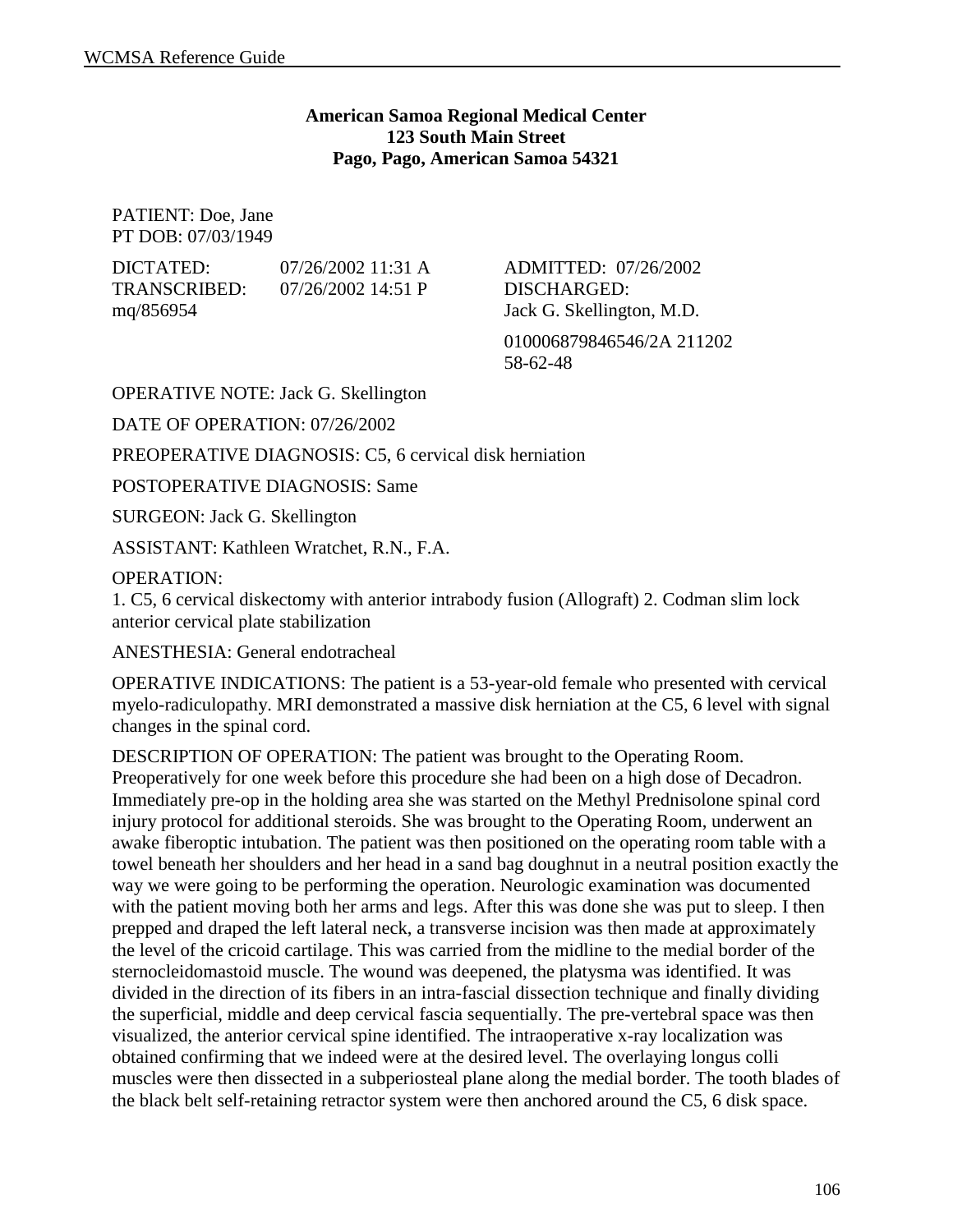Casper distractor posts were placed in the middle of the C5 and C6 vertebral body. The C5, 6 disk space was then sharply incised. Anterior diskectomy was carried out removing all disk material laterally to the level of the vertebral joints and posteriorly to the level of the annulus. Cartilaginous end plates were then taken down to good bleeding sub-condylar bone. I could actually see a hole in the posterior annulus with a significant amount of disk material in the subligamentous compartment. This was gently teased out with the micro-pituitary rongeur. I could actually see the posterior longitudinal ligaments through the hole now. The Collin knife was used to sharply incise both the posterior annulus and the posterior longitudinal ligament. I insured the epidural space, the ventral cord was identified. Additional disk material was removed. All marginal osteophytes were taken down. The foraminotomy was performed as needed. When I was done I did the depth cage, sized the disk space. I then took tri-cortical and iliac crest bone graft which was reconstituted and cut in the appropriate dimensions. The graft was introduced and slightly counter sunk. Posts were removed, placed in the graft in a compressive mode. Grafts were mainly checked to make sure it was secure. Satisfied, I then moved on to the stabilization portion of the procedure. Unfortunately, this patient's shoulders were in the way and even with retraction I could not get them out of the way, therefore I free handed rather than use an intraoperative x-ray localization to guide pilot hole placement. A Codman anterior cervical plate was selected to expand from C5 to C6. Two pilot holes were drilled at that level using anatomic land marks. The holes were placed in the converging configuration to create a triangulation effect resist pullout. Holes were superficially tapped and because the bone was so hard I used a soft drill to drill in screws. These were 12 mm in length and 4.5 mm in diameter. Two holes were placed at the C5, 6 level. Cams were tightened down completing the construct. It was very clear that we had a rigid construct. The wound was copiously irrigated with Bacitracin containing fluid. Hemostasis was obtained as needed with the bipolar electrocautery and thrombin soaked Gelfoam. The wound was then closed in multiple layers in an anatomic fashion. 3-0 Vicryl was used to approximate the platysma, inverted 3-0 Vicryl for the subcuticular and a running 4-0 subcuticular stitch was used to bring the skin edges together. Benzoin followed by Steri-Strips were applied to the wound edges. Dry sterile compressive dressing followed. The patient was placed in an Aspen hard cervical collar, awakened, extubated and transported to the PACU in stable condition. The Solu-Medrol will be continued postoperatively.

Cc: Jack G. Skellington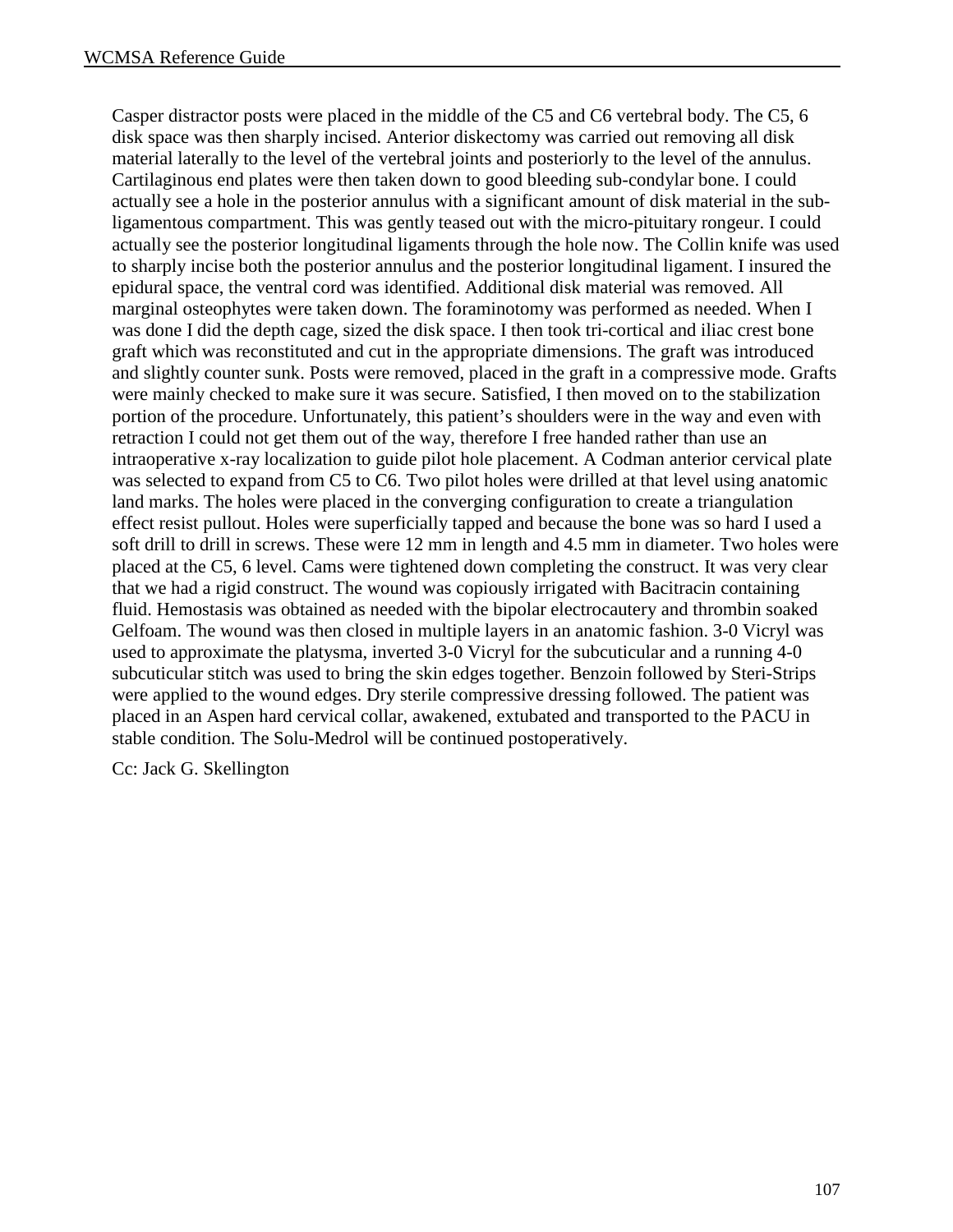**Name**: Jane Doe **Birthdate**: 07/03/49 **SSN**: 123-45-6789 **Date**: 12/02/08

#### **Subjective:**

The patient returns today for a six-month re-evaluation and medication refill. She continues to have daily and continuous pain; at worst 8/10 and at best 4/10. The pain is severe several times a week and continues to limit her yard work, exercise, hobbies, and sleep. The pain is sharp, aching, and tingling. She has also recently been hospitalized for a myocardial infarction and is on medication. She has fully recovered from her cerebral aneurysm.

#### **Objective**:

On examination she is pleasant and cooperative but is obviously restricted in her cervical range of motion. Sensation is diminished in the left hand at digits four and five. Grip strength and wrist extension are pain limited. Cervical range of motion is guarded with 10° flexion extension and bilateral rotation.

#### **Impression**:

1. C5-6 fusion

2. Left C7 radiculopathy

#### **Recommendations**:

I will recommend continuing with her present medication. She has maintained her functional level with medication which allows her to continue light household chores and social activities. She displays no aberrant behavior. She continues to have significant impairment and disability.

She will follow-up in six months for evaluation.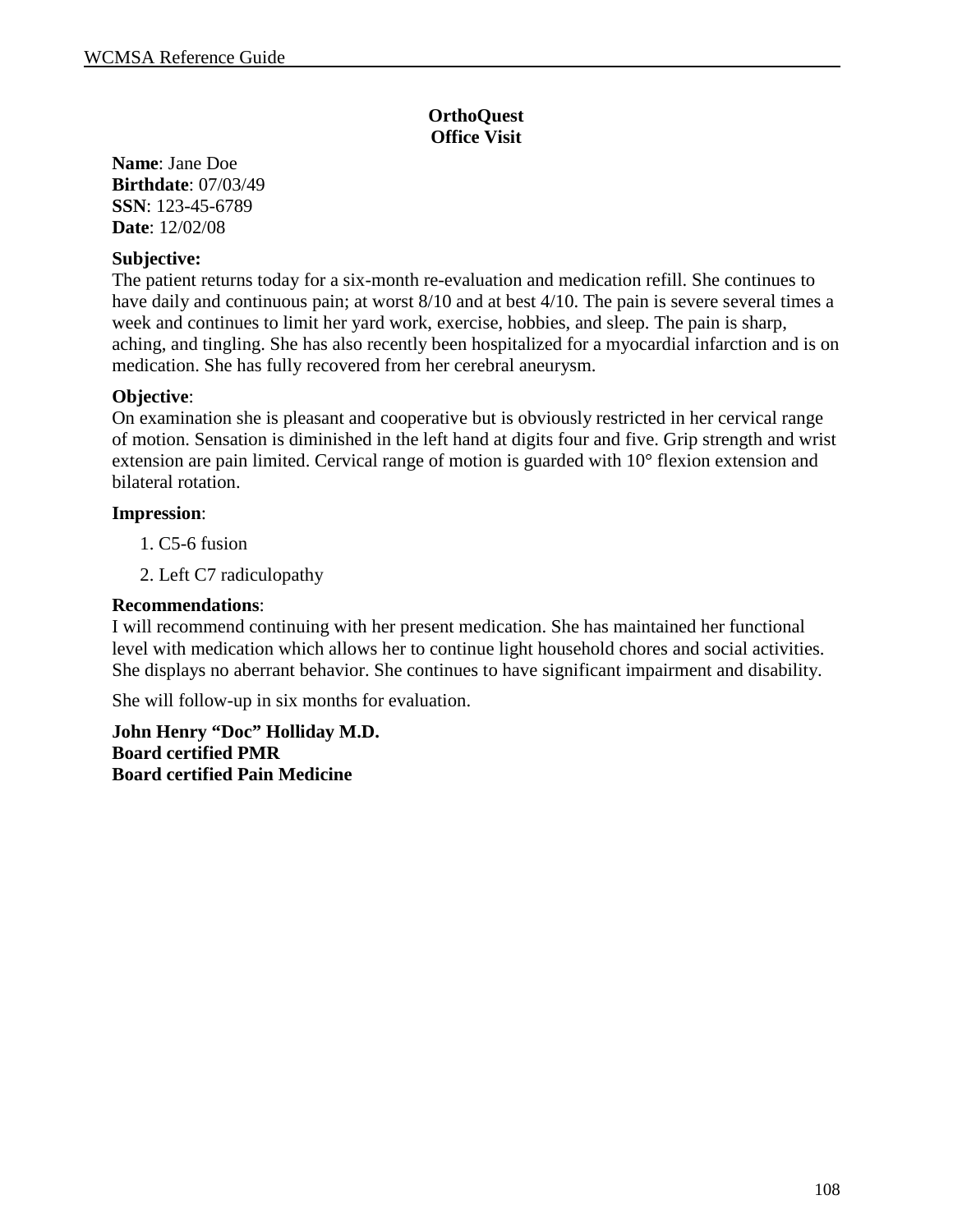**Name**: Jane Doe **Birthdate**: 07/03/49 **SSN**: 123-45-6789 **Date**: 06/02/08

#### **Subjective**:

The patient returns today for re-evaluation after six months. She has left arm pain that is unchanged. She has good and bad days. She is unable to tolerate strenuous activity. Medications are still effective and are lasting. She denies any adverse side effects. She is still recovering from her brain aneurysm.

#### **Objective**:

She still has mild facial droop. The cervical region is extremely guarded. She does have tenderness in the paraspinals. Her left arm strength is 2/5 and guarded secondary to pain.

#### **Impression**:

C5-6 fusion

Left C7 radiculitis

Left upper extremity paresis

Right brain aneurysm status post craniotomy

#### **Recommendations**:

Her condition remained stable and unchanged. She is managing on medication without adverse side effects or aberrant behavior. She is still totally disabled from her previous occupation. She will follow-up in six months for medications.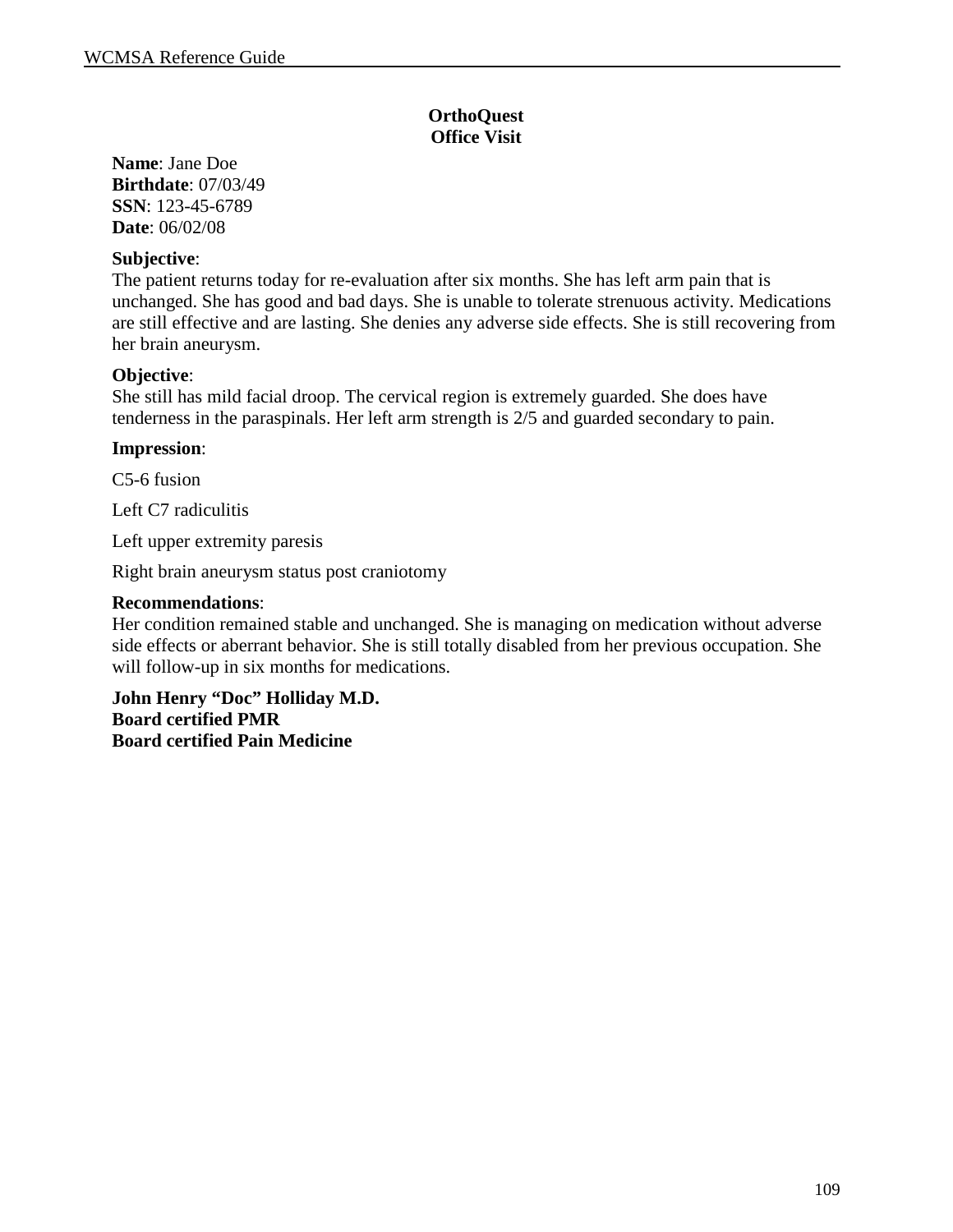**Name**: Jane Doe **Birthdate**: 07/03/49 **SSN**: 123-45-6789 **Date**: 12/04/07

#### **HISTORY OF PRESENT ILLNESS:**

The patient returns today after her last visit in June with continued left arm pain and weakness. She has been using more Hydrocodone due to more frequent bad days. In the interim, she has had surgery for a ruptured cranial aneurysm on the right. She was in the hospital in October and is still having some arm paresis and facial droop. She is not driving at this time and is still under the surgeon's care. Her weakness in the upper extremity is back to her baseline.

**MUSCULOSKELETAL EXAM**: She has left facial droop. She has a well healed right craniotomy scar. She is ambulating normally. Cervical flexion is still extremely limited in all directions with marked guarding and tenderness. The cervical area appears unchanged.

**SKIN**: Skin is without lesions.

**NEUROLOGIC EXAM**: She still has diminished sensation in digits four and five. Her grip strength is still 5-, but she has more generalized weakness at 4 out of 5 in the more proximal arm and shoulder. Leg strength is 5 out of 5. Spurling Maneuver is still positive on the left.

#### **IMPRESSION**:

C5-6 fusion

Left C7 radiculitis, unchanged

New left upper extremity paresis

#### **RECOMMENDATIONS**:

At this time, she is somewhat still concerned about an apparent discrepancy on her disability statement, being sedentary versus total disability. I believe she is still totally disabled from her previous occupation.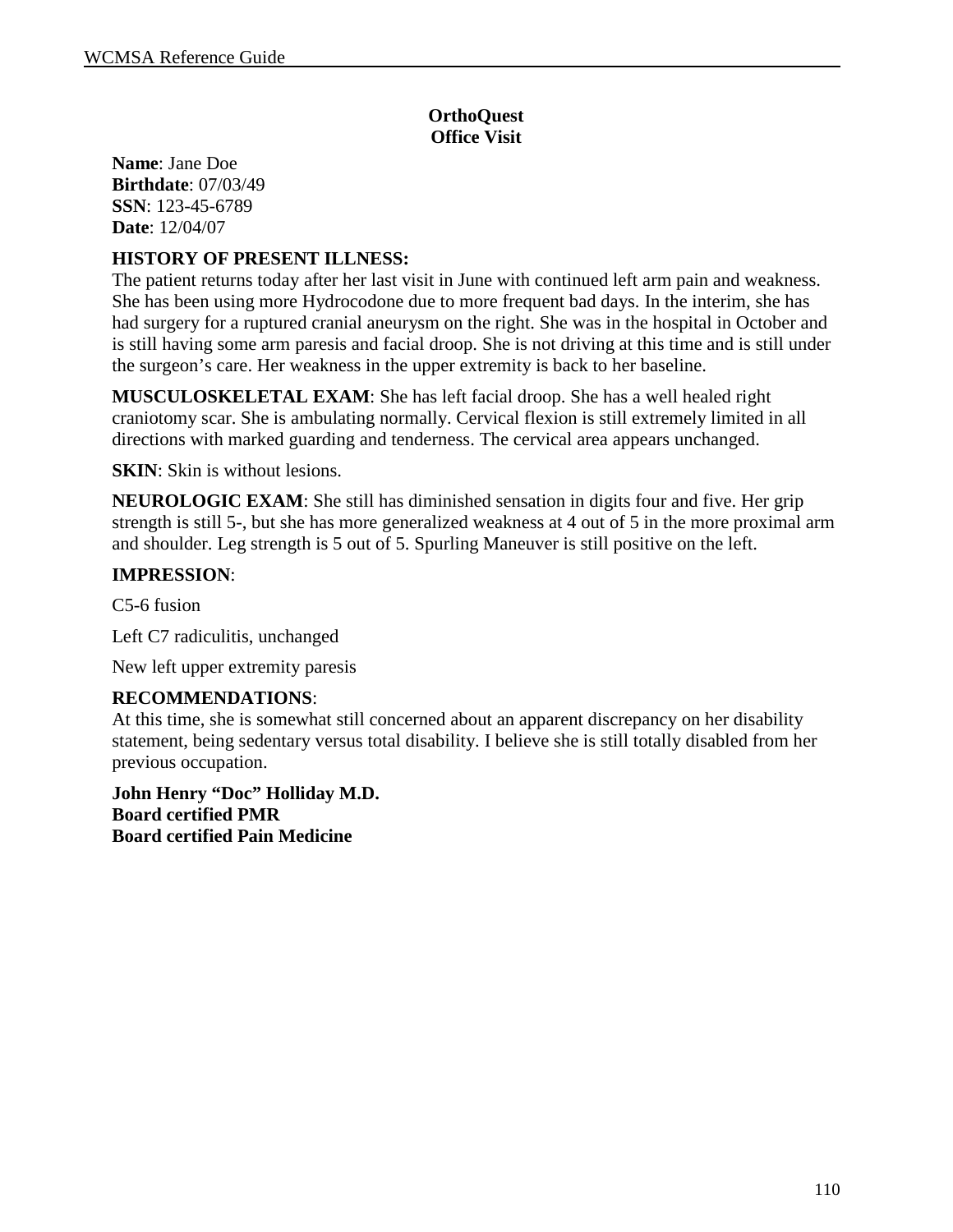**Name**: Jane Doe **Birthdate**: 07/03/49 **SSN**: 123-45-6789 **Date**: 06/05/07

**CHIEF COMPLAINT**: Left arm pain, left neck pain

**HISTORY OF PRESENT ILLNESS:** The patient returns today for her six-month follow up evaluation. We increased her medication dosage to the 10-milligram tablet, which has helped. The pain is now at worst an eight on a scale of ten and at best a three. She has good and bad days. She has had flares the last several days, decreased with rest. It is aggravated by over activity. She still gets numbness in the hand. She gets pins and needles and drops things. Her arm feels heavy on the left.

REVIEW OF SYSTEMS: She had a knee arthroscopy of the left knee for a torn cartilage.

SOCIAL HISTORY: She has applied for, and received, Social Security Disability Insurance.

#### **PHYSICAL EXAM:**

Height: 5'5" Weight: 178 pounds

GENERAL APPEARANCE: Pleasant, cooperative and in no acute distress.

CARDIOVASCULAR: Pulse is two out of four and symmetric in the upper and lower extremities. There is no edema.

LYMPHATIC: There is no adenopathy.

MUSCULOSKELETAL EXAM: Today she is somewhat antalgic on the left with a single-point cane. Cervical flexion is limited, as is extension and rotation bilaterally. She is very guarded. There is diffuse tenderness predominantly at the left paraspinals.

SKIN: Skin is without lesions.

NEUROLOGIC EXAM: There is hypoesthesia at digits four through five on the left. Grip strength is 5- on the left. Spurlings Maneuver is positive on the left.

#### **IMPRESSION:**

- 1. C5-6 fusion
- 2. Left C7 radiculitis with both mild sensory and motor loss

#### **RECOMMENDATIONS:**

At this time, she is stable and managed on her medication. I will see her back in six months for re-evaluation and will continue her current prescriptions of Zanaflex 4 milligrams tid, Lortab 10 milligrams tid, Gabatril 4 milligrams at night and Ambien 10 milligrams at night. We will give her five refills.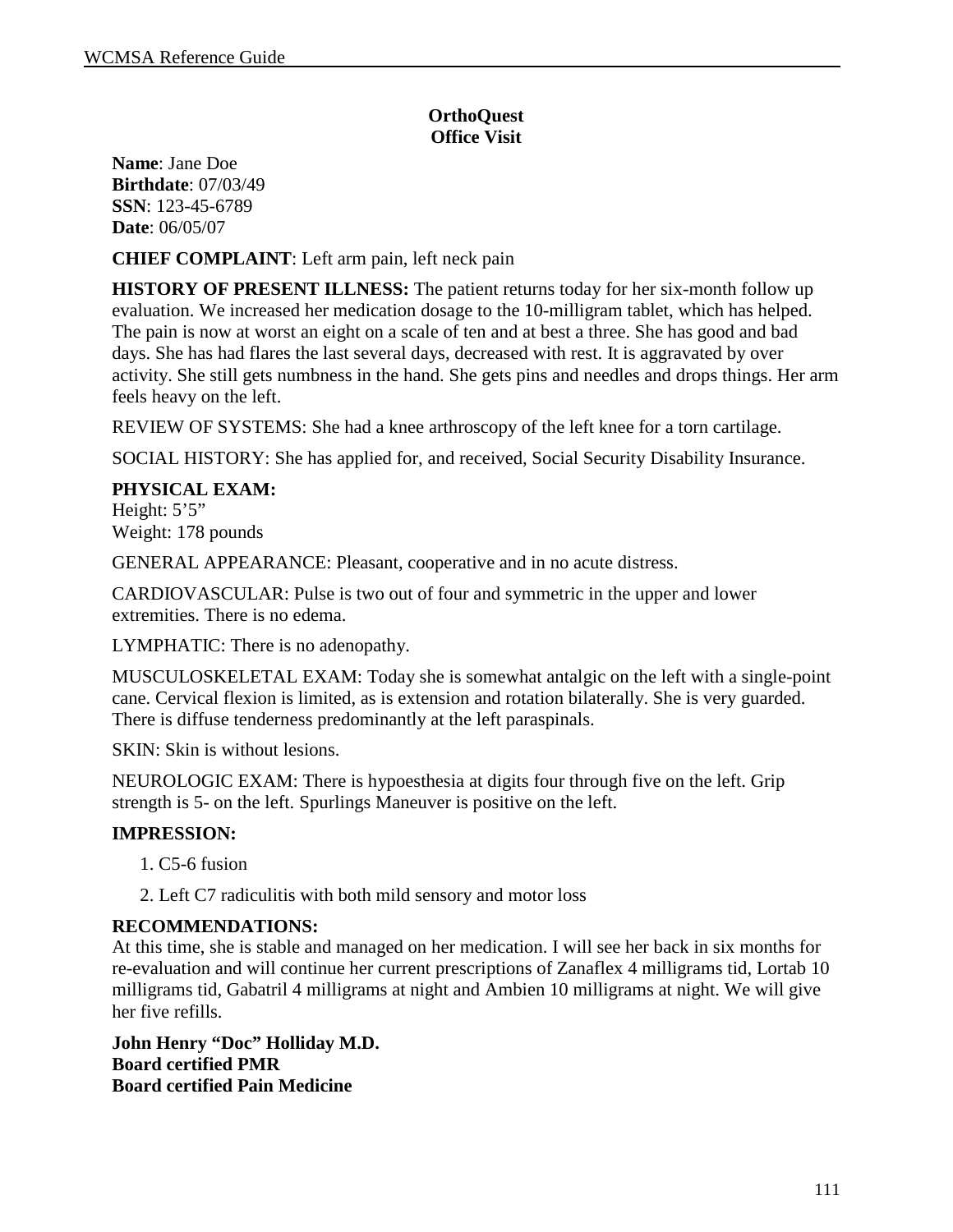**Name**: Jane Doe **Birthdate**: 07/03/49 **SSN**: 123-45-6789 **Date**: 12/05/06

#### **CHIEF COMPLAINT:**

Left arm pain and neck pain

#### **HISTORY OF PRESENT ILLNESS:**

The patient returns today after her last visit in June. She did well with the last injection. The pain is still daily. The Lortab is not helping as much and the pain is at best a three or four and frequently a seven on a scale of ten. She gets constant pins and needles into the fingers, weakness in the arm, and spasms occasionally at night or during the day with activity.

#### SOCIAL HISTORY:

She is on disability. She has difficulty with driving, especially because she cannot turn her head. She avoids any lifting. She has a reacher.

#### **PHYSICAL EXAM:**

Height: 5'5" Weight: 178 pounds

GENERAL APPEARANCE: Pleasant, cooperative and in no acute distress.

CARDIOVASCULAR: Pulse is two out of four and symmetric in the upper and lower extremities. There is no edema.

LYMPHATIC: There is no adenopathy.

MUSCULOSKELETAL EXAM: Cervical flexion and extension are very limited at 10° and guarded. Right and left lateral flexion is 10° and guarded. There is tenderness in the paraspinals and particularly in the left C-5 through C-7 region.

SKIN: Skin is without lesions.

NEUROLOGIC EXAM: There is hypoesthesia at digits four through five on the left. Grip strength is 3- and somewhat pain limited. Coordination is normal. Spurlings Maneuver is positive for radicular symptoms in the left.

#### **IMPRESSION:**

- 1. C5-6 fusion
- 2. Left C7 radiculopathy with primarily sensory and some motor loss

#### **RECOMMENDATIONS:**

At this time we discussed a spinal cord stimulator as an option for more prolonged pain relief and less dependence on medication. I will, however, give her an opportunity to increase the Lortab 10-milligram strength for now and follow up for prn trigger point injections or epidural steroid injections. We will see her back in six months or sooner if she wants to discuss spinal cord stimulator trial.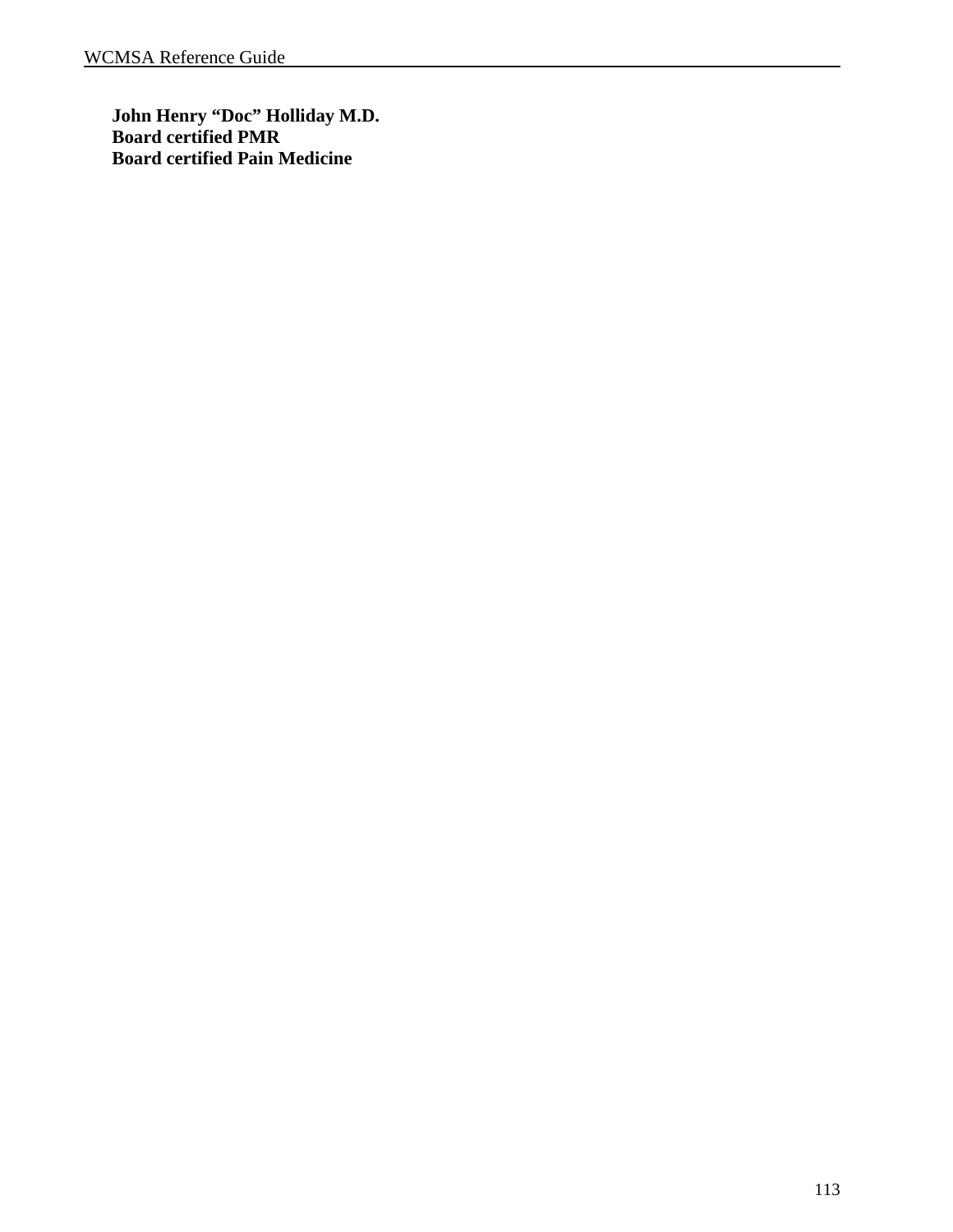**Name**: Jane Doe **Birthdate**: 07/03/49 **SSN**: 123-45-6789 **Date**: 06/06/06

#### **CHIEF COMPLAINT:**

Left arm pain and neck pain

#### **HISTORY OF PRESENT ILLNESS:**

The pain has been worse over the past month, more constant and more severe at an eight out of a scale of ten. She is not getting any relief. It is fairly constant. Her left arm is number. She is getting worsening pins and needles into the upper extremity. She denies any change in strength.

SOCIAL HISTORY: She is avoiding most activities at this time, especially since the pain has been worse this month.

#### **PHYSICAL EXAM:**

Height: 5'5" Weight: 178 pounds

GENERAL APPEARANCE: Pleasant, cooperative and in no acute distress. She displays no abnormal pain behavior. However, she is extremely guarded with any rotation of the neck. She holds her head with a slight list to the left.

CARDIOVASCULAR: Pulse is two out of four and symmetric in the upper and lower extremities. There is no edema.

LYMPHATIC: There is no adenopathy.

MUSCULOSKELETAL EXAM: Gait and station are normal. Cervical flexion is 10° and extension is 15°. Right rotation is 20° and left rotation is zero. Trigger points are noted particularly in the left C-5 though C-7 traps and paraspinals.

SKIN: Skin is without lesions.

NEUROLOGIC EXAM: There is hypoesthesia at digits four and five. Grip strength is 3+ and pain limited. Reflexes are two out of four and symmetric. Spurlings Maneuver is positive.

#### **IMPRESSION:**

C5-6 fusion

Left C7 radiculopathy with aggravation

#### **RECOMMENDATIONS:**

At this time we discussed an epidural steroid injection or possibly a spinal cord stimulator trial since the epidurals haven't helped that much in the past. She opted for trying trigger point injections since that was more expedient. We will refill Lortab, Zanaflex, Neurontin and Ambien today and see her back in six months for refills and re-evaluation.

Trigger point injections were performed at the left C-6/7 paraspinals, trapezius and levator scapula, after sterile preparation of the skin with Betadine. A solution of 6 cc of 0.25 percent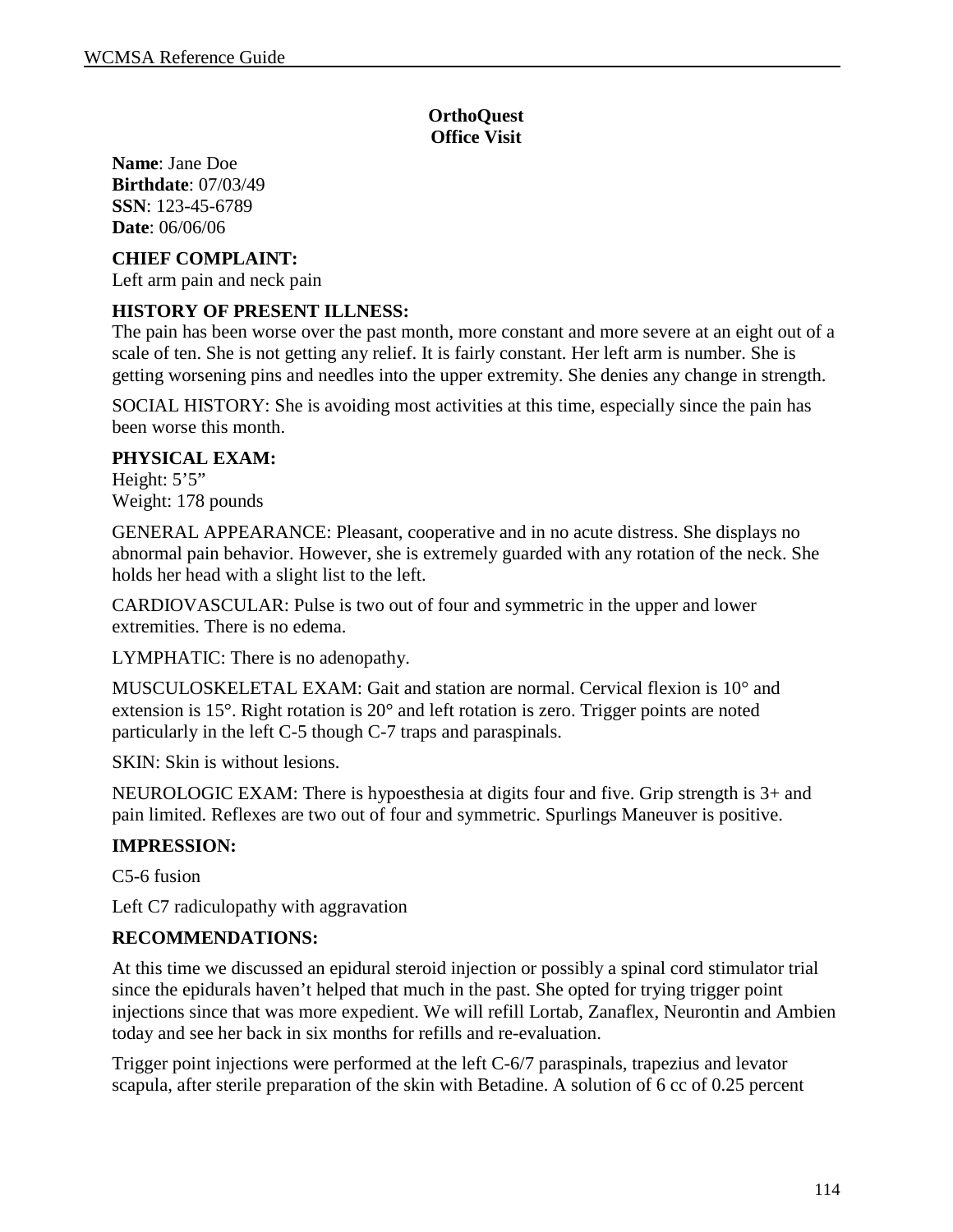Bupivacaine and 40 milligrams Depo-medrol was divided between three trigger point injections. There were no complications and she had moderate relief.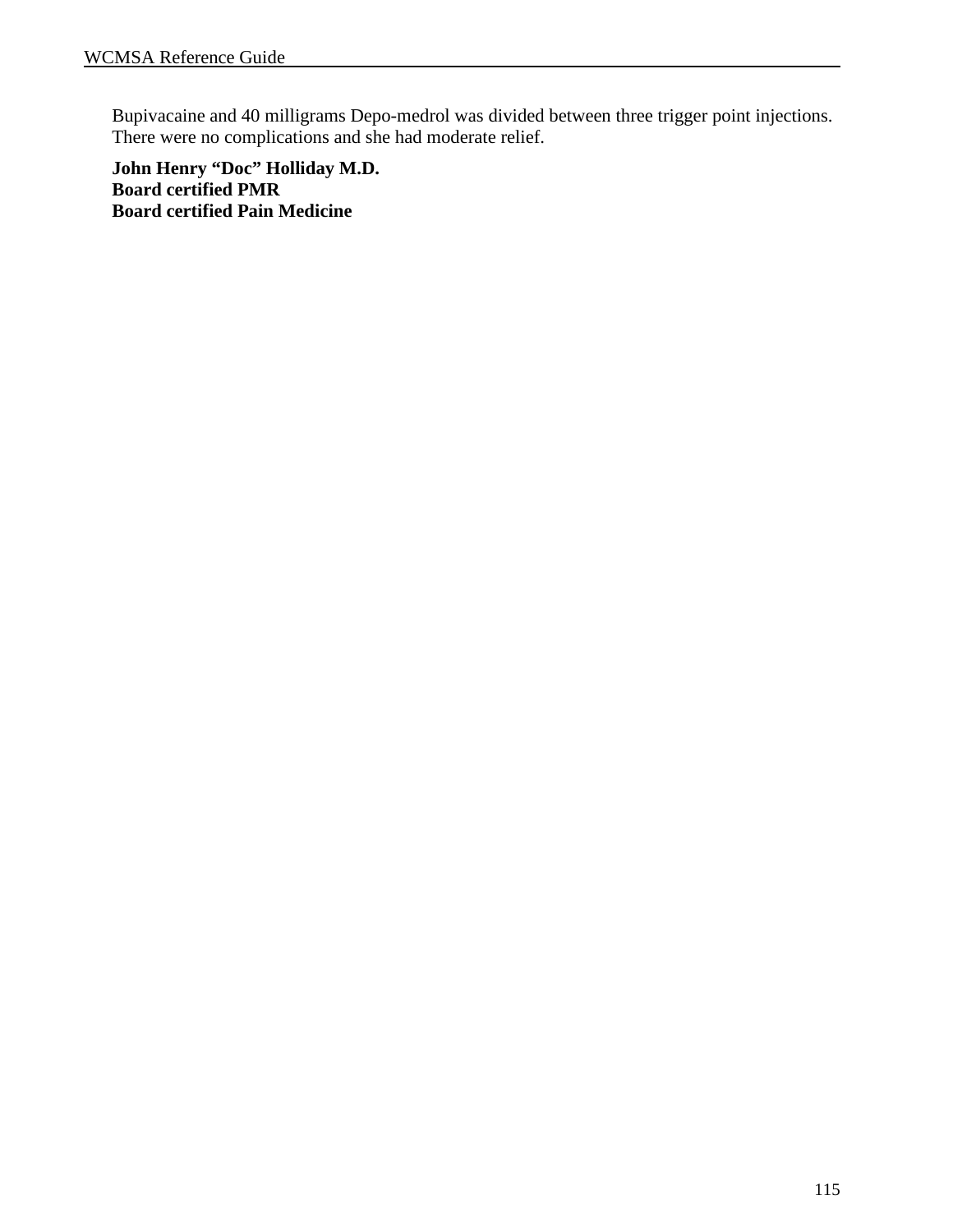## **Appendix 5:** 40 – Payment History

# 40 – Payment History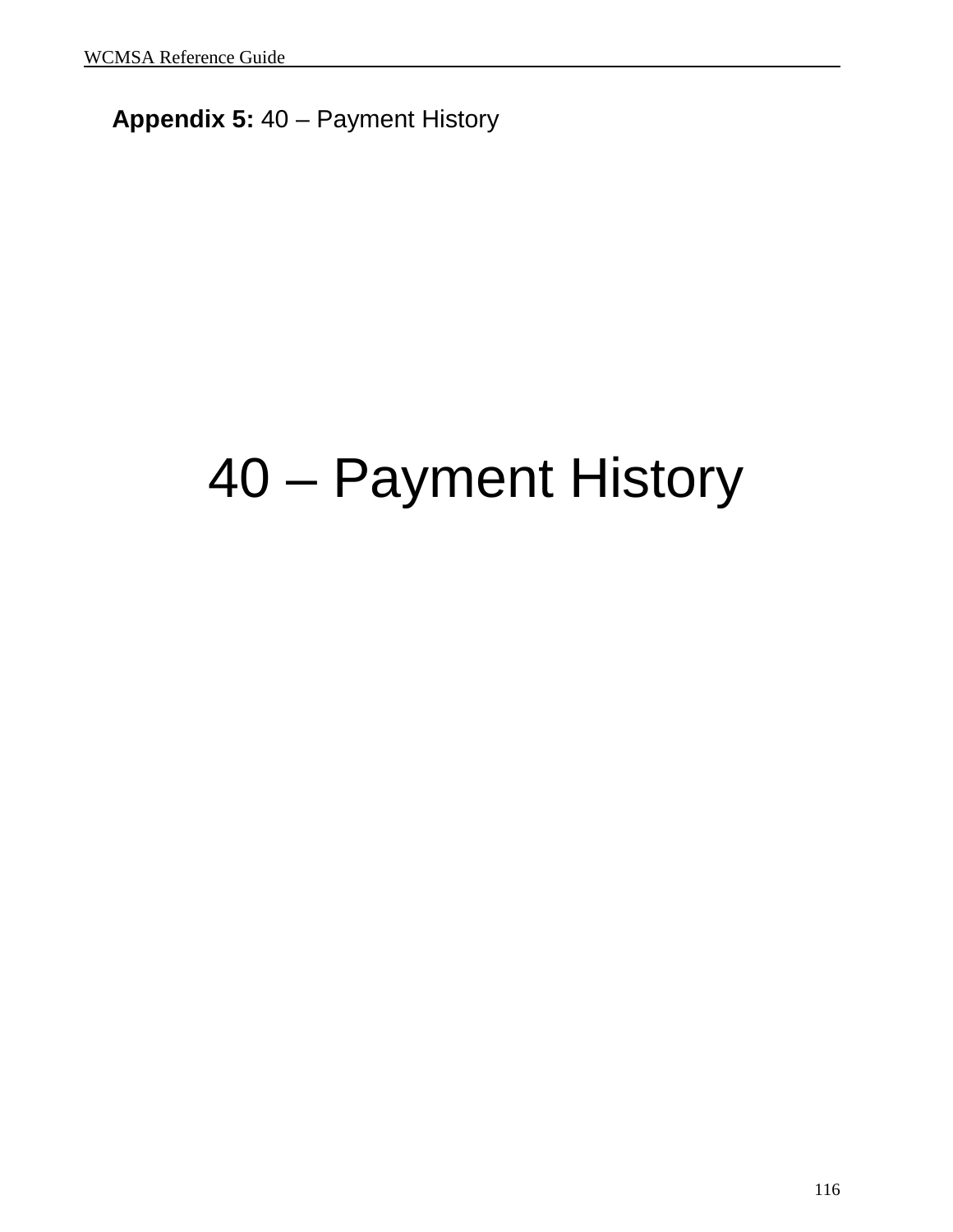#### **Affinity Service Group, Inc.**

Claims Payment Request for: Doe, Jane Claim Number: ABC-987654321 Date Prepared: 1/15/09 Payment Category: All

| <b>Check</b> | <b>Type</b> | <b>Check Date</b> | <b>Check Payee</b> | <b>Service Date</b> | <b>Check</b><br><b>Amount</b> |
|--------------|-------------|-------------------|--------------------|---------------------|-------------------------------|
| 259781       | Exp         | 01/10/09          | Copy Cat, Inc.     | n/a                 | \$33.60                       |
| 165487       | Exp         | 01/08/09          | C.C & C Law        | n/a                 | \$893.00                      |
| 548632       | Med         | 01/06/09          | Orthoquest         | 12/02/08-12/02/08   | \$72.00                       |
| 165468       | Rx          | 12/13/08          | Prime Rx           | n/a                 | \$4,500.00                    |
| 876532       | Med         | 11/24/08          | Orthoquest         | 06/02/08-06/02/08   | \$80.00                       |
| 465789       | Ind         | 05/26/08          | Doe, Jane          | n/a                 | \$445.00                      |
| 445646       | Ind         | 04/23/08          | Doe, Jane          | n/a                 | \$445.00                      |
| 879769       | Ind         | 03/27/08          | Doe, Jane          | n/a                 | \$445.00                      |
| 123244       | Rx          | 03/15/08          | Prime Rx           | n/a                 | \$3750.00                     |
| 876921       | Ind         | 02/23/08          | Doe, Jane          | n/a                 | \$445.00                      |
| 346487       | Med         | 02/18/08          | Orthoquest         | 12/04/07-12/04/07   | \$72.00                       |
| 378988       | Ind         | 01/28/08          | Doe, Jane          | n/a                 | \$445.00                      |
| 421321       | Rx          | 01/08/08          | Prime Rx           | n/a                 | \$3750.00                     |
| 898997       | Ind         | 12/23/07          | Doe, Jane          | n/a                 |                               |
| 979888       | Ind         | 11/24/07          | Doe, Jane          | n/a                 |                               |
| 048777       | Exp         | 11/13/07          | Magnum P.I.        | n/a                 | \$278.00                      |
| 797654       | Ind         | 10/30/07          | Doe, Jane          | n/a                 |                               |
| 668376       | Ind         | 09/28/07          | Doe, Jane          | n/a                 | \$445.00                      |
| 735153       | Med         | 09/20/07          | Orthoquest         | 06/05/07-06/05/07   | \$80.00                       |
| 123458       | Ind         | 08/28/07          | Doe, Jane          | n/a                 |                               |
| 673677       | Ind         | 07/23/07          | Doe, Jane          | n/a                 |                               |
| 879575       | Ind         | 06/24/07          | Doe, Jane          | n/a                 |                               |
| 487311       | Rx          | 06/09/07          | Prime Rx           | n/a                 | \$3750.00                     |
| 365768       | Ind         | 05/26/07          | Doe, Jane<br>n/a   |                     | \$445.00                      |
| 778792       | Ind         | 04/29/07          | Doe, Jane<br>n/a   |                     | \$445.00                      |
| 131727       | Med         | 04/18/07          | Orthoquest         | 12/05/06-12/05/06   | \$72.00                       |
| 114586       | Ind         | 03/27/07          | Doe, Jane          | n/a                 | \$445.00                      |
| 548763       | Ind         | 02/24/07          | Doe, Jane          | n/a                 | \$445.00                      |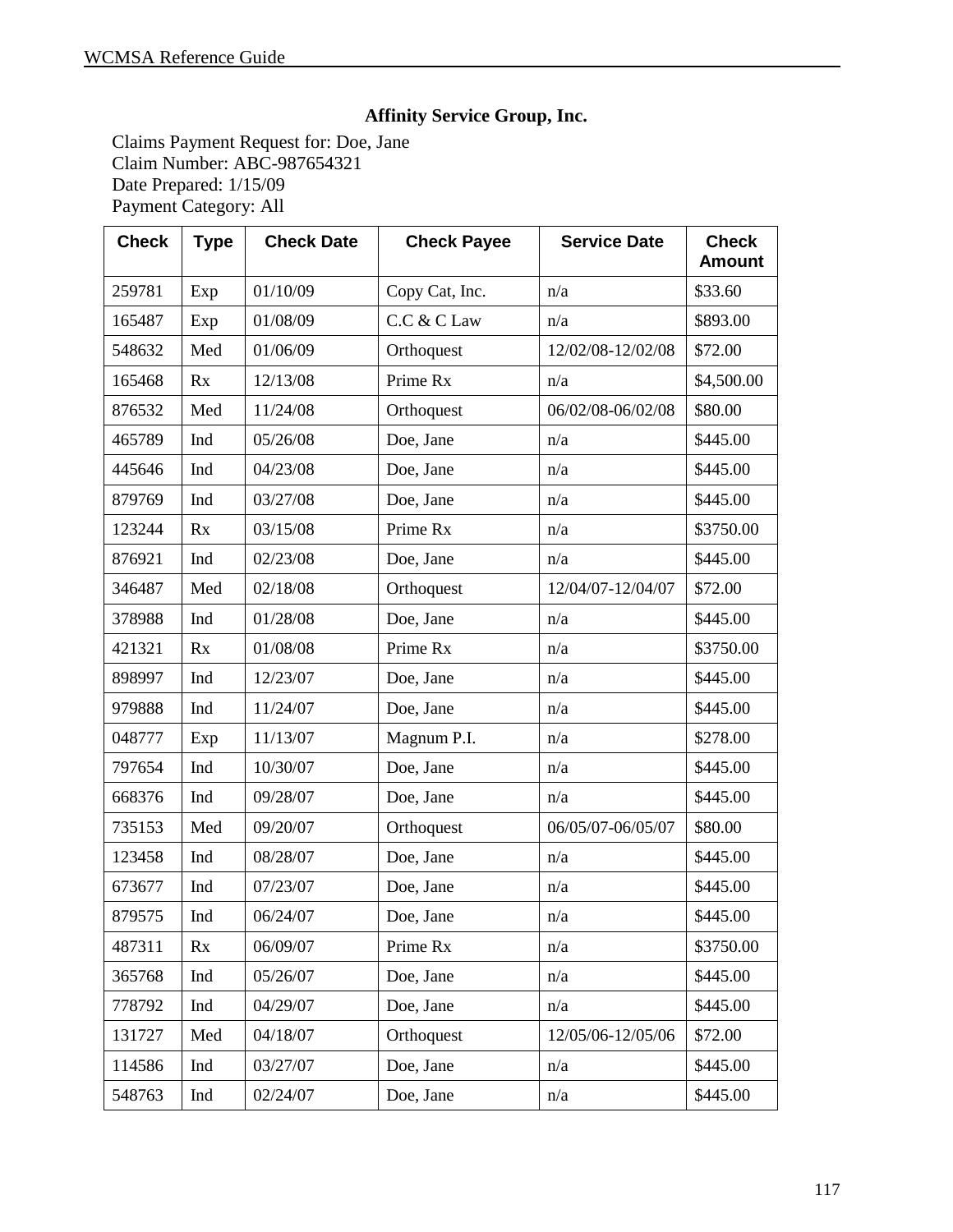| <b>Check</b> | <b>Type</b> | <b>Check Date</b> | <b>Check Payee</b> | <b>Service Date</b> | <b>Check</b><br><b>Amount</b> |
|--------------|-------------|-------------------|--------------------|---------------------|-------------------------------|
| 965321       | Ind         | 01/30/07          | Doe, Jane          | n/a                 | \$445.00                      |
| 132569       | Ind         | 12/23/06          | Doe, Jane          | n/a                 | \$445.00                      |
| 154351       | Med         | 12/11/06          | Orthoquest         | 06/06/06-06/06/06   | \$150.00                      |
| 456489       | Med         | 12/08/06          | Orthoquest         | 06/06/06-06/06/06   | \$150.00                      |
| 548673       | Ind         | 11/29/06          | Doe, Jane          | n/a                 | \$445.00                      |
| 464593       | Ind         | 10/29/06          | Doe, Jane          | n/a                 | \$445.00                      |
| 356468       | Ind         | 09/27/06          | Doe, Jane          | n/a                 | \$445.00                      |
| 245487       | Ind         | 10/29/06          | Doe, Jane          | n/a                 | \$445.00                      |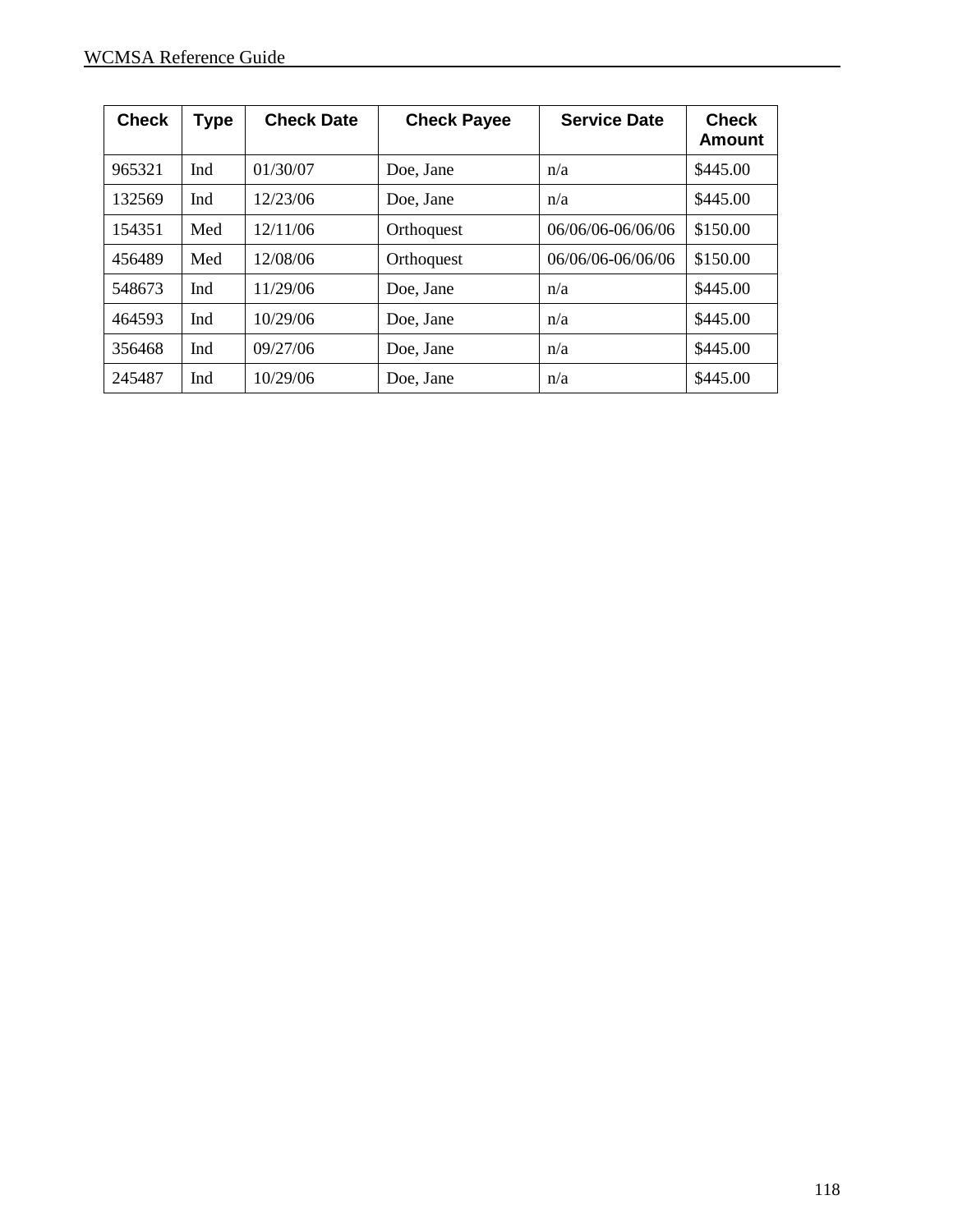#### **PRESCRIPTIONS R US PHARMACY SERVICES**

#### **Patient**: Jane Doe **Date Prepared**: 12/31/08

| <b>Drug</b><br><b>Prescription</b> | <b>Strength</b>  | Qty | <b>DS</b> | <b>Service</b><br><b>Date</b> | <b>Amount</b> |
|------------------------------------|------------------|-----|-----------|-------------------------------|---------------|
| Zolpidem                           | 10mg             | 30  | 30        | 12/4/2008                     | \$110.00      |
| Tizanidine                         | 4 <sub>mg</sub>  | 180 | 30        | 12/4/2008                     | \$250.00      |
| Hydrocodone/APAP                   | 10/325mg         | 120 | 30        | 12/4/2008                     | \$50.00       |
| Gabitril                           | 4 <sub>mg</sub>  | 30  | 30        | 12/4/2008                     | \$130.00      |
| Zolpidem                           | 10mg             | 30  | 30        | 11/7/2008                     | \$110.00      |
| Tizanidine                         | 4 <sub>mg</sub>  | 180 | 30        | 11/7/2008                     | \$250.00      |
| Hydrocodone/APAP                   | 10/325mg         | 120 | 30        | 11/7/2008                     | \$50.00       |
| Gabitril                           | 4 <sub>mg</sub>  | 30  | 30        | 11/7/2008                     | \$125.00      |
| Zolpidem                           | 10mg             | 30  | 30        | 10/2/2008                     | \$110.00      |
| Tizanidine                         | 4 <sub>mg</sub>  | 180 | 30        | 10/2/2008                     | \$242.00      |
| Hydrocodone/APAP                   | 10/325mg         | 120 | 30        | 10/2/2008                     | \$50.00       |
| Gabitril                           | 4 <sub>mg</sub>  | 30  | 30        | 10/2/2008                     | \$125.00      |
| Zolpidem                           | 10mg             | 30  | 30        | 09/11/2008                    | \$110.00      |
| Tizanidine                         | 4 <sub>mg</sub>  | 180 | 30        | 09/11/2008                    | \$242.00      |
| Hydrocodone/APAP                   | 10/325mg         | 120 | 30        | 09/11/2008                    | \$50.00       |
| Gabitril                           | 4 <sub>mg</sub>  | 30  | 30        | 09/11/2008                    | \$125.00      |
| Zolpidem                           | 10 <sub>mg</sub> | 30  | 30        | 08/15/2008                    | \$103.00      |
| Tizanidine                         | 4mg              | 180 | 30        | 08/15/2008                    | \$242.00      |
| Hydrocodone/APAP                   | 10/325mg         | 120 | 30        | 08/15/2008                    | \$50.00       |
| Gabitril                           | 4 <sub>mg</sub>  | 30  | 30        | 08/15/2008                    | \$125.00      |

(Account transferred from old computer system on 8/13/08)